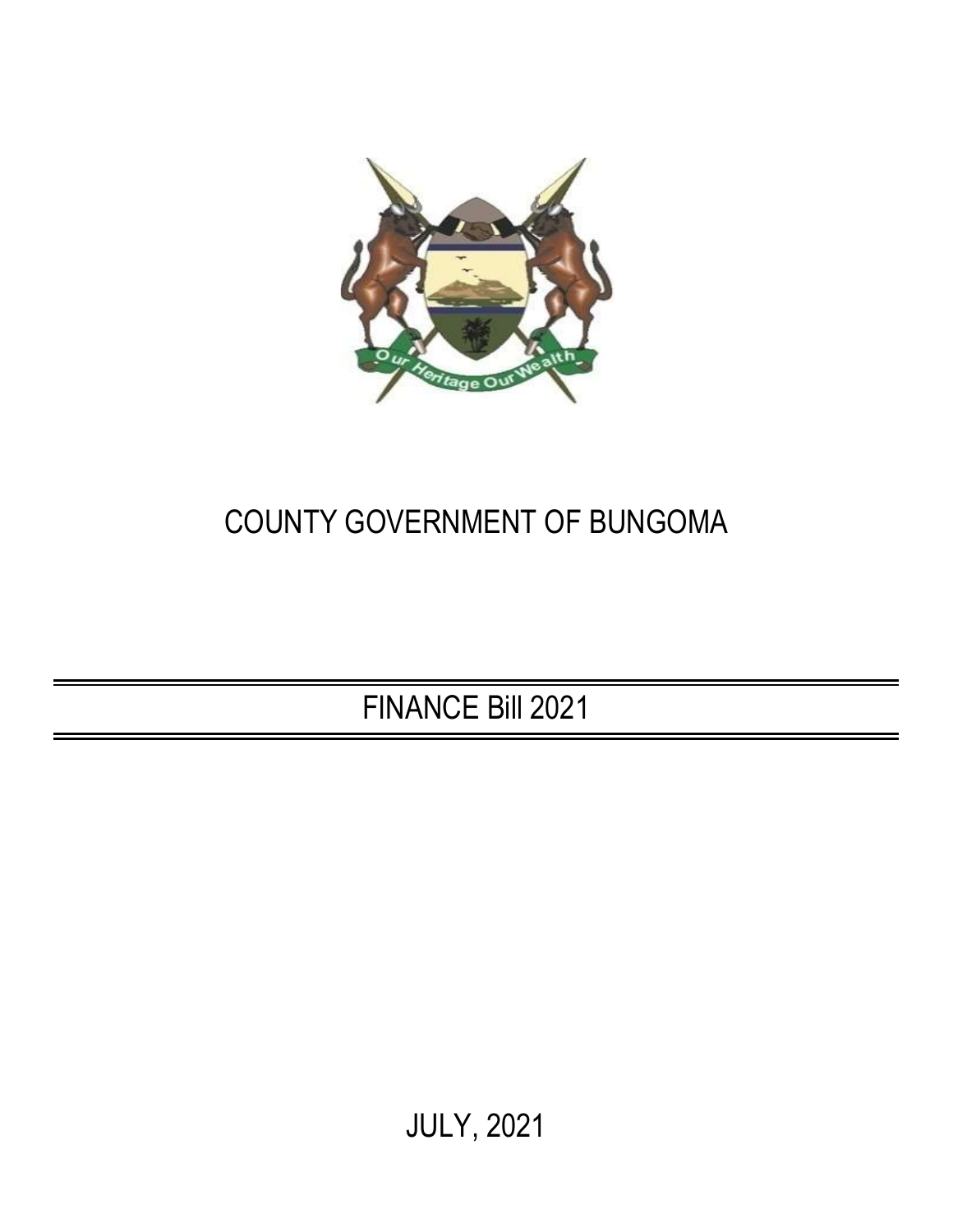#### THE COUNTY GOVERNMENT OF BUNGOMA **FINANCE BILL, 2021**

#### **Table of Contents**

<span id="page-1-0"></span>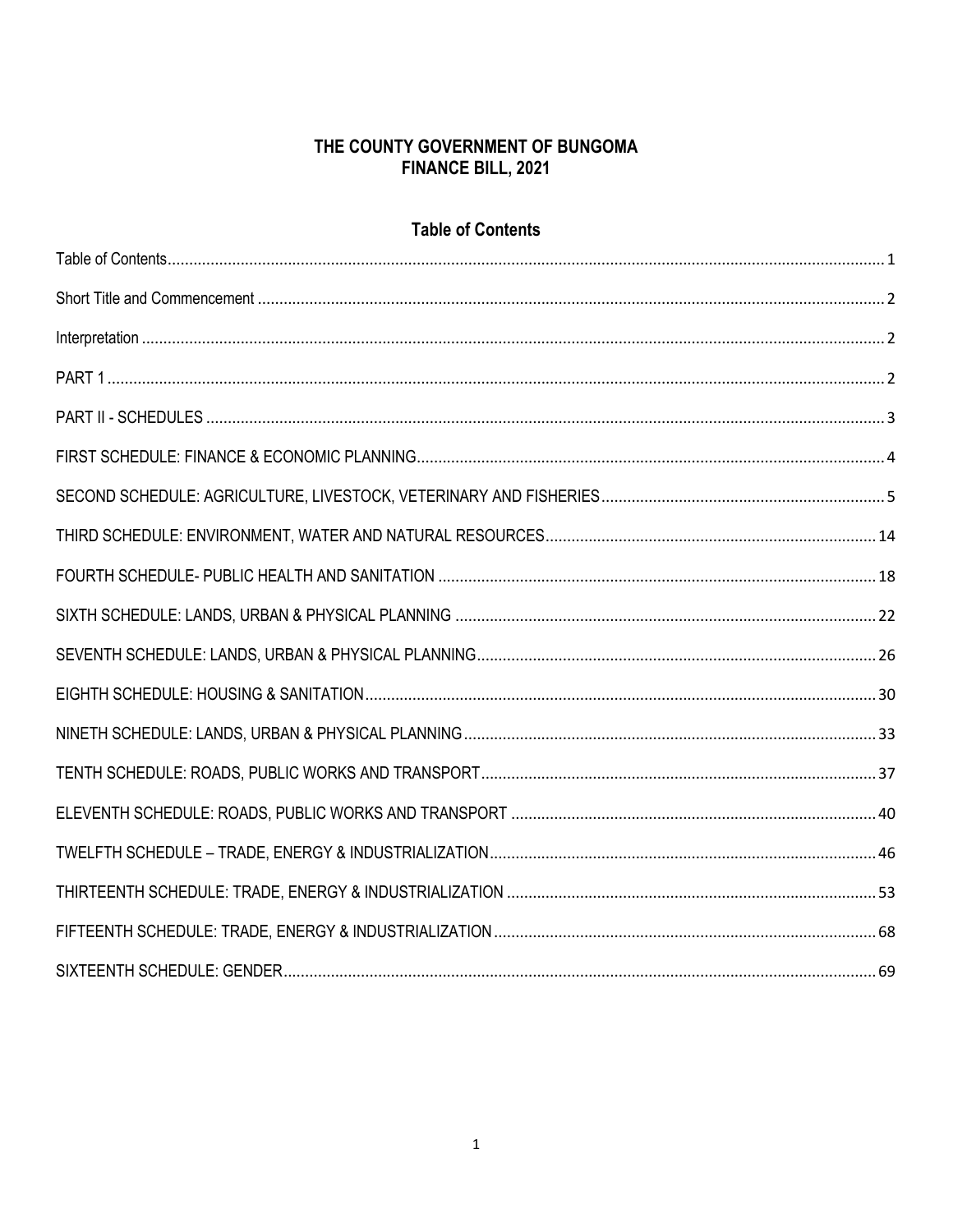#### **THE COUNTY GOVERNMENT OF BUNGOMA FINANCE BILL, 2021**

*Date of Assent:*

*Date of Commencement: See Section 1*

**A Bill of the County Assembly of Bungoma to provide for revision of the various taxes, fees and charges for the services, and for other revenue raising measures by the County Government; and for matters incidental thereto.**

**ENACTED** by the County Assembly of Bungoma as follows-

#### <span id="page-2-2"></span>**PART 1**

#### **PRELIMINARY**

<span id="page-2-0"></span>**1.** This Bill may be cited as the Bungoma County Finance Bill 2021 and shall come into operation or be deemed to have come into operation on such a date as the County Executive Committee Member for Finance and Economic Planning, with the concurrence of the H.E. the Governor, may appoint and different dates may be appointed for different provisions. **Short Title and Commencement**

**2.** (1) In this Bill, except where the context otherwise requires-

<span id="page-2-1"></span>**"Authorized channel"** means the manner in which a person may effect payment including but not limited to a person or collection agent designated by Committee Member pursuant to section 157 and 160 of the Public Finance Management Act 2012, to collect or receive revenue or other mode of payment as may be prescribed from time to time. **Interpretation**

> **"County Legislations"** shall have the meaning given under Article 260 of the Constitution to refer to a law made by a County Government or under authority of the County Assembly; it includes Acts of the Assembly, rules, Acts, regulations and savings.

**Executive Committee Member"** means the Executive for the time being responsible for matters connected with finance and economic planning in the County.

**"Licenses"** shall have the meaning accorded to it under the relevant legislation and shall include but not limited to, trade license, alcoholic drinks license among others.

**"Other fee and charges"** means charges for services provided including but not limited to, parking fee under the County Government powers and functions in part 2 of the forth schedule of the Constitution of Kenya as devolved in legal gazette notices from time to time.

**"Taxes"** means property tax and entertainment tax as relates to the county shall be as contemplated under Article 209 of the Constitution and provided for under relevant County Legislations.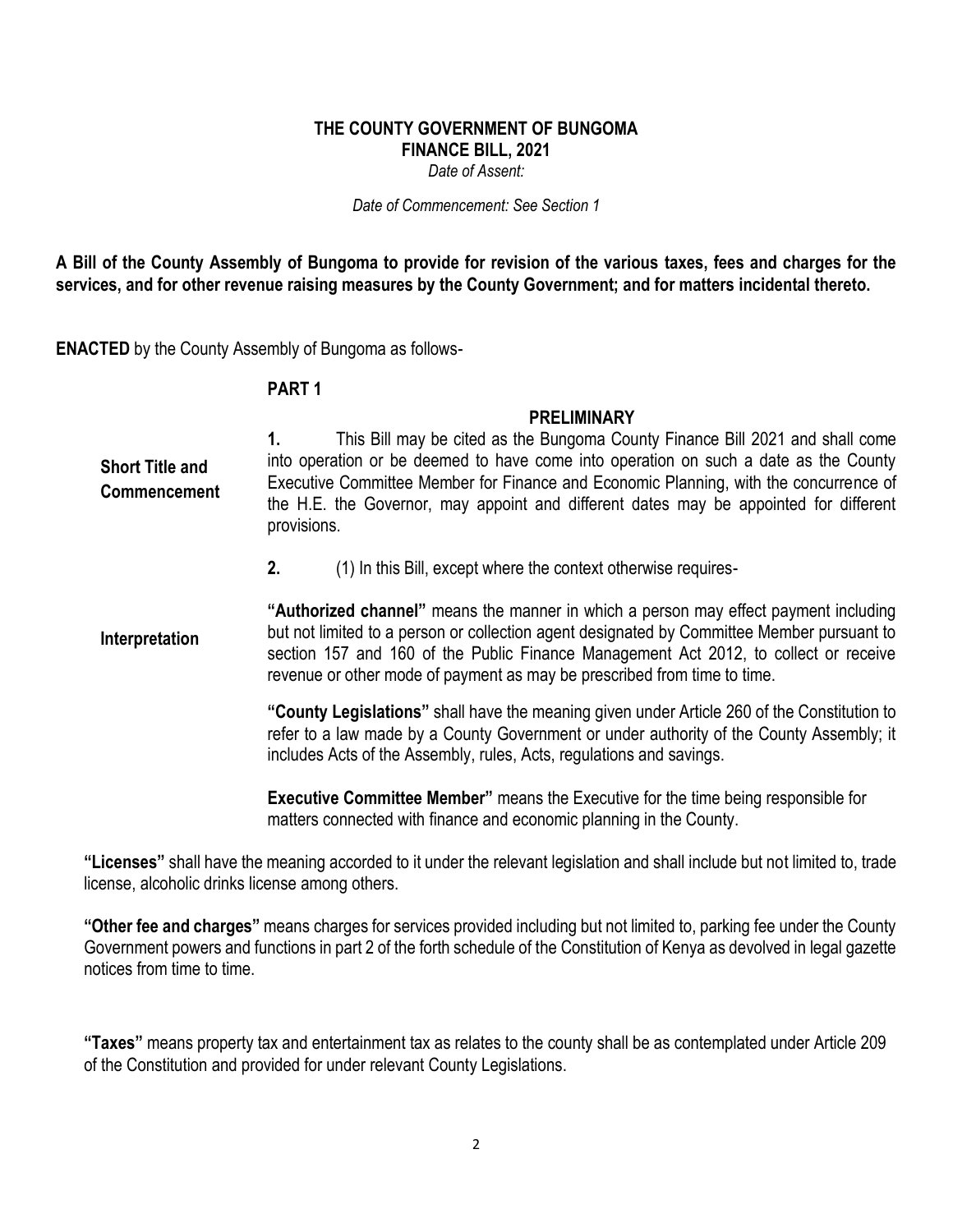**3.** All directions, resolutions, orders and authorizations on or relating to financial management, including the collection and administration of taxes, fees and charges given or issued and subsisting or valid immediately before the cessation of the application of the Local Government Act (now repealed) shall be deemed to have been given, issued or made by or under the authority of the County Assembly until the expiry, amendment or repeal of those directions, resolutions, orders and authorizations on financial management.

#### <span id="page-3-0"></span>**PART II - SCHEDULES**

**4.** This section sets out the fees and charges for services provided by the county government. It also provides for county business and trade licenses. The charges under this section are for services provided by the County Government and they are contained in the schedules below: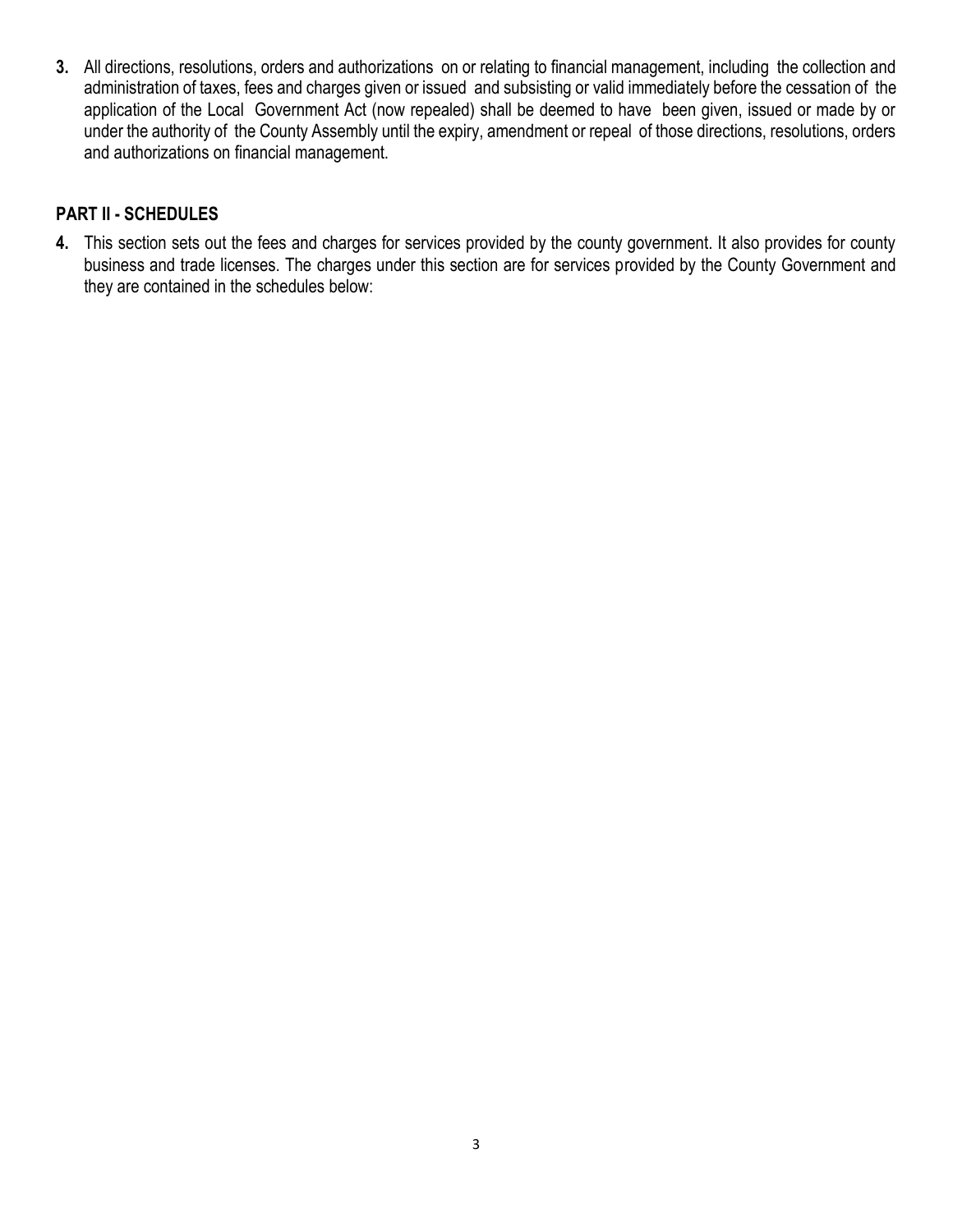#### **FIRST SCHEDULE: FINANCE & ECONOMIC PLANNING**

<span id="page-4-0"></span>

| <b>BUNGOMA COUNTY REVENUE ADMINISTRATION AND MANAGEMENT</b> |                                                                                                                              |                        |                                    |                                          |  |  |
|-------------------------------------------------------------|------------------------------------------------------------------------------------------------------------------------------|------------------------|------------------------------------|------------------------------------------|--|--|
| <b>FINANCE</b>                                              |                                                                                                                              |                        |                                    |                                          |  |  |
| <b>Item</b>                                                 | Description of fee or Charge on Service                                                                                      | <b>Unit of Measure</b> | Approved<br><b>Charges 2020/21</b> | <b>ProposedCharges</b><br>2021/22        |  |  |
|                                                             | <b>REVENUE DEPARTMENT</b>                                                                                                    |                        |                                    |                                          |  |  |
| 1-1001                                                      | Dishonored cheques                                                                                                           | per leaf               | 10,000                             | 10,000                                   |  |  |
| 1-1002                                                      | Penalty for delayed presentation of a payment<br>for receipting purpose                                                      | Per Banking slip       | 150 (per day after<br>7 days of    | 150 (per day after<br>7 days of payment) |  |  |
| 1-1003                                                      | Hire of ground (Court brokers, auctioneers<br>etc.)fees per day                                                              | one day                | 5,000                              | 5,000                                    |  |  |
| 1-1004                                                      | Penalty for not receipting/guiding customers<br>to make payment for street parking, market<br>fees and other related charges | Per Instance           | <b>New</b>                         | 500                                      |  |  |
| 1-1005                                                      | <b>Revenue Tractor Hire</b>                                                                                                  | Per trip/ Dry rate     | 2,000                              | 5,000                                    |  |  |
|                                                             | PROCUREMENT DEPARTMENT                                                                                                       |                        |                                    |                                          |  |  |
| 1-1009                                                      | Download of Tender Documents                                                                                                 | per tender Document    | Free                               | Free                                     |  |  |
| 1-10010                                                     | Receipting with unauthorized transaction                                                                                     | Per instance           | 10,000                             | 10,000                                   |  |  |
| 1-10011                                                     | Penalty for Scanning, Forging and<br>Photocopying trade License                                                              | Per instance           | 70,000                             | 70,000                                   |  |  |
| 1-10012                                                     | Penalty for presentation of unauthorized<br>invoice or , receipt, to client                                                  | Per instance           | 70,000                             | 70,000                                   |  |  |
| 1-10013                                                     | Certification of a Single Business Permit                                                                                    | Per permit             | 500                                | 500                                      |  |  |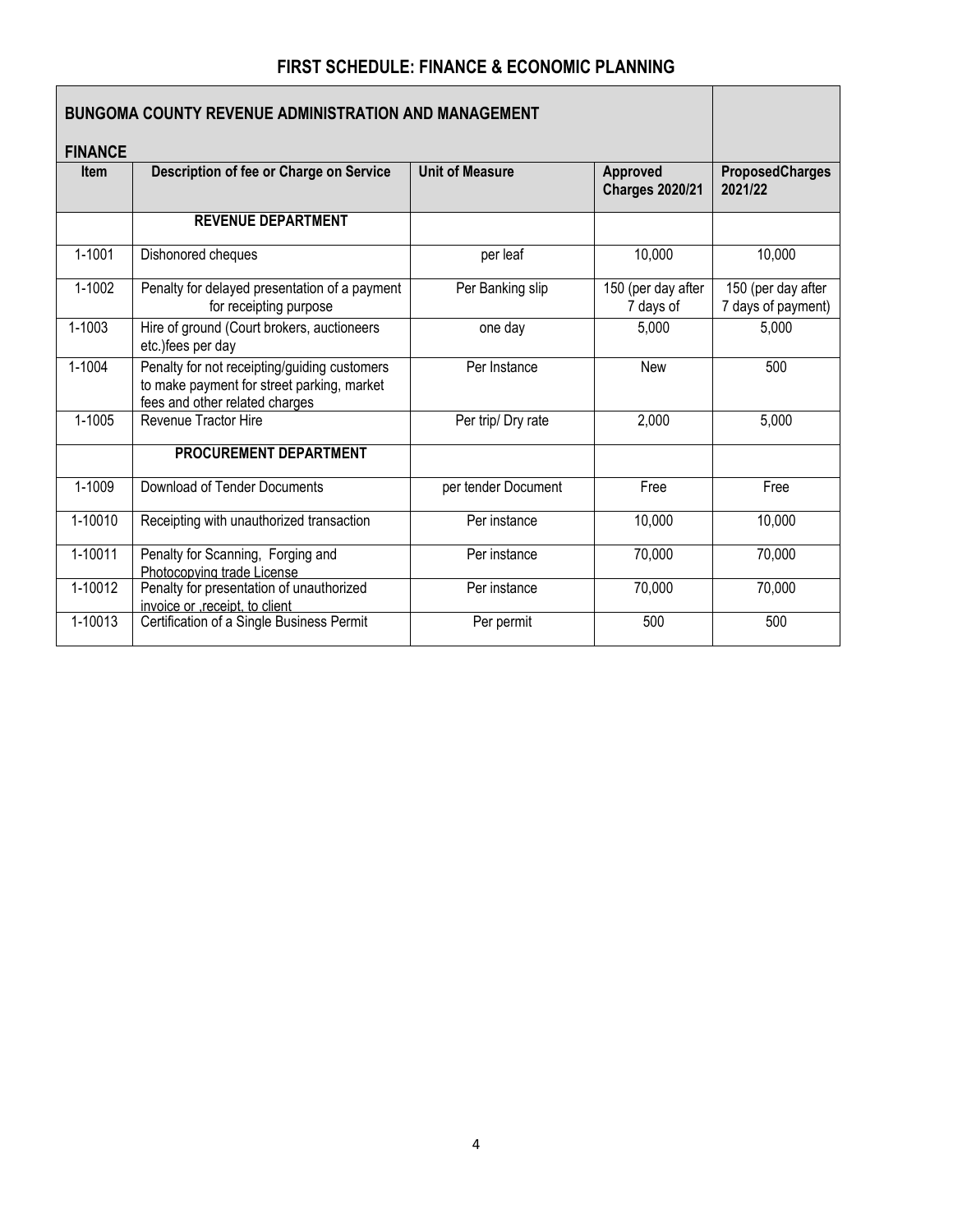# **SECOND SCHEDULE: AGRICULTURE, LIVESTOCK, VETERINARY AND FISHERIES**

<span id="page-5-0"></span>

|        | <b>PARTI</b>                                                                                                                        |                               |                                    |                                    |  |  |
|--------|-------------------------------------------------------------------------------------------------------------------------------------|-------------------------------|------------------------------------|------------------------------------|--|--|
|        | COUNTY AGRICULTURAL PRODUCE AND CESS, COUNTY ANIMAL CONTROL AND WELFARE, AGRICULTURE, LIVESTOCK,<br><b>VETERINARY AND FISHERIES</b> |                               |                                    |                                    |  |  |
| Item   | Description of fee or Charge on Service                                                                                             | <b>Unit of Measure</b>        | Approved<br><b>Charges 2020/21</b> | <b>Proposed Charges</b><br>2021/22 |  |  |
|        | <b>FEES FOR LICENSE AND PERMITS</b>                                                                                                 |                               |                                    |                                    |  |  |
| 1-2081 | Licensing of slaughter houses (Regulatory)                                                                                          |                               |                                    |                                    |  |  |
|        | Category A (Export)                                                                                                                 | License per facility per year | 10,000                             | 10,000                             |  |  |
|        | Category B- Bungoma, Webuye and Kimilili<br>Slaughterhouses                                                                         | License per facility per year | 4,000                              | 4,000                              |  |  |
|        | Category C- Other Slaughterhouses- Private                                                                                          | License per facility per year | 10,000                             | 10,000                             |  |  |
| 1-2082 | Category C-Other slaughter houses -<br>municipality                                                                                 | License per facility per year | 10,000                             | 10,000                             |  |  |
| 1-2083 | Category C-Other slaughter houses -Peri-<br>urban                                                                                   | License per facility per year | 7,500                              | 7,500                              |  |  |
| 1-2084 | Category C-Other slaughter houses -Other<br>locations                                                                               | License per facility per year | 5,000                              | 5,000                              |  |  |
| 1-2085 | <b>Charges for vaccination of Animals</b>                                                                                           |                               |                                    |                                    |  |  |
|        | Rabies-Dogs/cats                                                                                                                    | Per animal                    | $\overline{30}$                    | 30                                 |  |  |
|        | Black water & Anthrax                                                                                                               | Per animal                    | 20                                 | 20                                 |  |  |
|        | Lumpy skin disease                                                                                                                  | Per animal                    | 3                                  | 3                                  |  |  |
|        | New castle                                                                                                                          | Per bird                      | 1.0                                | 1.0                                |  |  |
|        | Fowl typhoid                                                                                                                        | Per bird                      | 1.5                                | 1.5                                |  |  |
|        | Gumboro                                                                                                                             | Per bird                      | 2                                  | $\overline{2}$                     |  |  |
|        | Certificate for keeping pets in Town-<br><b>Municipality</b>                                                                        |                               |                                    |                                    |  |  |
| 1-2086 | Dogs                                                                                                                                | per year                      | 500                                | 500                                |  |  |
| 1-2087 | Cats                                                                                                                                | per year                      | 200                                | 200                                |  |  |
| 1-2088 | Reptiles                                                                                                                            | per year                      | 1,500                              | 1,500                              |  |  |
| 1-2089 | <b>Ornamental Birds</b>                                                                                                             | per year                      | 200                                | 200                                |  |  |
|        | FEES FOR LICENSE AND PERMITS                                                                                                        |                               |                                    |                                    |  |  |
|        | <b>Artificial Insemination Services</b>                                                                                             |                               |                                    |                                    |  |  |
| 1-2090 | Al fee sets based on books sold                                                                                                     | Per book                      | 200                                | 200                                |  |  |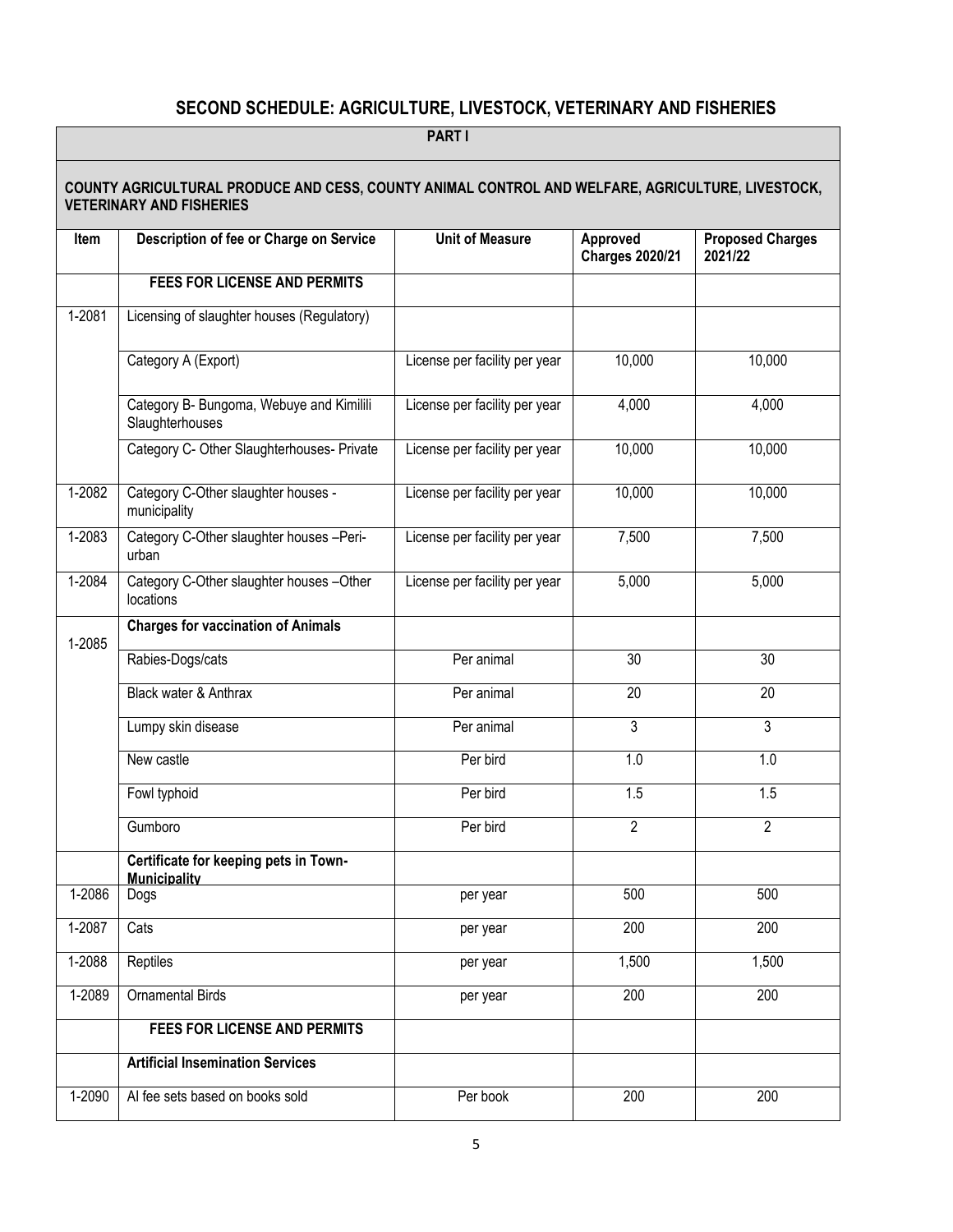| COUNTY AGRICULTURAL PRODUCE AND CESS, COUNTY ANIMAL CONTROL AND WELFARE, AGRICULTURE, LIVESTOCK,<br><b>VETERINARY AND FISHERIES</b> |                                                      |                        |                                    |                                    |
|-------------------------------------------------------------------------------------------------------------------------------------|------------------------------------------------------|------------------------|------------------------------------|------------------------------------|
| Item                                                                                                                                | Description of fee or Charge on Service              | <b>Unit of Measure</b> | Approved<br><b>Charges 2020/21</b> | <b>Proposed Charges</b><br>2021/22 |
| 1-2091                                                                                                                              | Al license Application and Renewal                   | Per piece              | 1,500                              | 1,500                              |
| 1-2092                                                                                                                              | Al Subsidy (Conventional semen)                      | Per straw              | 200                                | 200                                |
| 1-2093                                                                                                                              | Al Subsidy (sexed semen)                             | Per straw              | 1,000                              | 1,000                              |
|                                                                                                                                     | <b>CHARGES FOR SERVICES</b>                          |                        |                                    |                                    |
|                                                                                                                                     | <b>Livestock Yard (County)</b>                       |                        |                                    |                                    |
|                                                                                                                                     | <b>Landing fee</b>                                   |                        |                                    |                                    |
| $1 - 2002$                                                                                                                          | Cattle                                               | per head               | 200                                | 200                                |
| 1-2003                                                                                                                              | Sheep and Goat                                       | per head               | 100                                | 100                                |
| $1 - 2004$                                                                                                                          | Pig                                                  | Per head               | 100                                | 100                                |
|                                                                                                                                     | <b>Stock Livestock Yard (County)</b>                 |                        |                                    |                                    |
| $1 - 2006$                                                                                                                          | Cattle in-Sold                                       | per cow                | 50                                 | 50                                 |
|                                                                                                                                     | Cattle Sold                                          |                        | 100                                | 100                                |
|                                                                                                                                     | No Sale - Cattle Out                                 | per cow                | 50                                 | 50                                 |
| $1 - 2007$                                                                                                                          | Pigs/Sheep/Goat in                                   | per head               | 50                                 | 50                                 |
|                                                                                                                                     | Pigs/Sheep/Goat out (sold)                           | per head               | 70                                 | 70                                 |
| 1-2008                                                                                                                              | Donkey/horse in                                      | Per head               | 50                                 | 50                                 |
| 1-2009                                                                                                                              | Poultry                                              | Per head               | 10                                 | 10                                 |
|                                                                                                                                     | <b>Stock movement</b>                                |                        |                                    |                                    |
| $1 - 2011$                                                                                                                          | Cattle/ Donkey movement permit                       | 1-20 animals           | $\overline{50}$                    | 50                                 |
|                                                                                                                                     |                                                      | 21-50 animals          | 75                                 | 75                                 |
|                                                                                                                                     |                                                      | Above 50 animals       | 100                                | 100                                |
| 1-2012                                                                                                                              | Sheep/Goat/ pig movement permit                      | 1-50 animals           | 50                                 | 50                                 |
|                                                                                                                                     |                                                      | 51-75 animals          | $\overline{75}$                    | $\overline{75}$                    |
|                                                                                                                                     |                                                      | Above 75 animals       | 100                                | 100                                |
| 1-2013                                                                                                                              | Dogs/Cats movement permit                            | Per head               | 100                                | 100                                |
|                                                                                                                                     | <b>Slaughter House Operation</b>                     |                        |                                    |                                    |
|                                                                                                                                     | County owned slaughter houses-(All Sub-<br>Counties) |                        |                                    |                                    |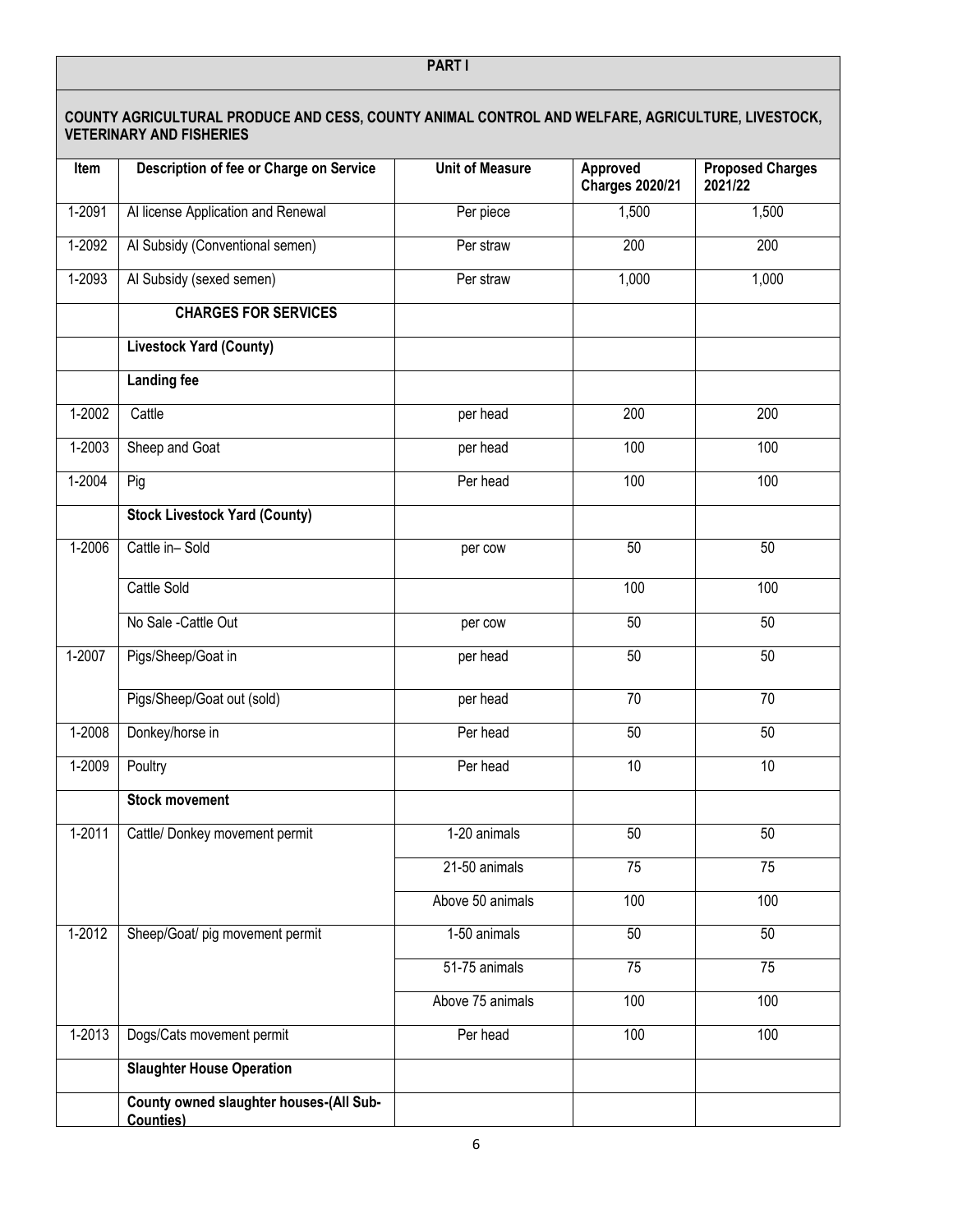|            | COUNTY AGRICULTURAL PRODUCE AND CESS, COUNTY ANIMAL CONTROL AND WELFARE, AGRICULTURE, LIVESTOCK,<br><b>VETERINARY AND FISHERIES</b> |                        |                                    |                                    |
|------------|-------------------------------------------------------------------------------------------------------------------------------------|------------------------|------------------------------------|------------------------------------|
| Item       | Description of fee or Charge on Service                                                                                             | <b>Unit of Measure</b> | Approved<br><b>Charges 2020/21</b> | <b>Proposed Charges</b><br>2021/22 |
| 1-2025     | Bovine(Cattle)                                                                                                                      | Per Head               | 350                                | 350                                |
| $1-2026$   | Sheep Or Goat                                                                                                                       | Per Head               | 150                                | 150                                |
| 1-2027     | Poultry                                                                                                                             | Per head               | 20                                 | 20                                 |
| 1-2028     | Pigs                                                                                                                                | Per head               | 150                                | 150                                |
| 1-2029     | Hides and skin stamps                                                                                                               | Per Head               | $\overline{10}$                    | 10                                 |
|            | <b>Meat Inspection fees- All slaughterhouses</b>                                                                                    |                        |                                    |                                    |
| $1 - 2041$ | <b>Bovine</b>                                                                                                                       | Per animal             | 100                                | 100                                |
| $1-2042$   | Sheep/ Goats/ Pigs                                                                                                                  | Per animal             | $\overline{25}$                    | 25                                 |
| $1-2043$   | Poultry                                                                                                                             | Per bird               | $\overline{2}$                     | $\overline{2}$                     |
|            | <b>Certificate of Transport (COT)</b>                                                                                               |                        |                                    |                                    |
| 1-2053     | Bovine (Cattle)                                                                                                                     | Per consignment        | 20                                 | 20                                 |
| $1-2054$   | Sheep or goats                                                                                                                      | Per consignment        | $\overline{20}$                    | $\overline{20}$                    |
| $1-2056$   | Pig                                                                                                                                 | Per consignment        | 20                                 | 20                                 |
| 1-2057     | Camel                                                                                                                               | Per consignment        | $\overline{20}$                    | 20                                 |
| 1-2058     | Ostrich                                                                                                                             | Per consignment        | $\overline{20}$                    | 20                                 |
| 1-2059     | Donkey/Horse                                                                                                                        | Per consignment        | 20                                 | 20                                 |
| $1 - 2060$ | Rabbit                                                                                                                              | Per consignment        | $\overline{20}$                    | 20                                 |
| $1 - 2061$ | Poultry                                                                                                                             | Per consignment        | 30                                 | 30                                 |
| 1-2062     | Meat Transport Permit                                                                                                               | Per container          | 100                                | 100                                |
|            | <b>HIDES AND SKINS</b>                                                                                                              |                        |                                    |                                    |
| 1-2063     | Dispatch note(Sanitary) Skin                                                                                                        | Per consignment        | 100                                | 100                                |
| 1-2064     | Dispatch note(Sanitary) Hides                                                                                                       | Per consignment        | 100                                | 100                                |
| 1-2065     | Registration of premises (Hides And Skins)                                                                                          | Per premise per year   | 500                                | 500                                |
| 1-2066     | Slaughter man renewal license                                                                                                       | Per person             | 100                                | 100                                |
| 1-2067     | Slaughter man folder                                                                                                                | Per piece              | 250                                | 250                                |
| 1-2068     | Sale of flaying knives                                                                                                              | Per piece              | 300                                | 300                                |
|            | <b>TRACTOR HIRE SERVICES</b>                                                                                                        |                        |                                    |                                    |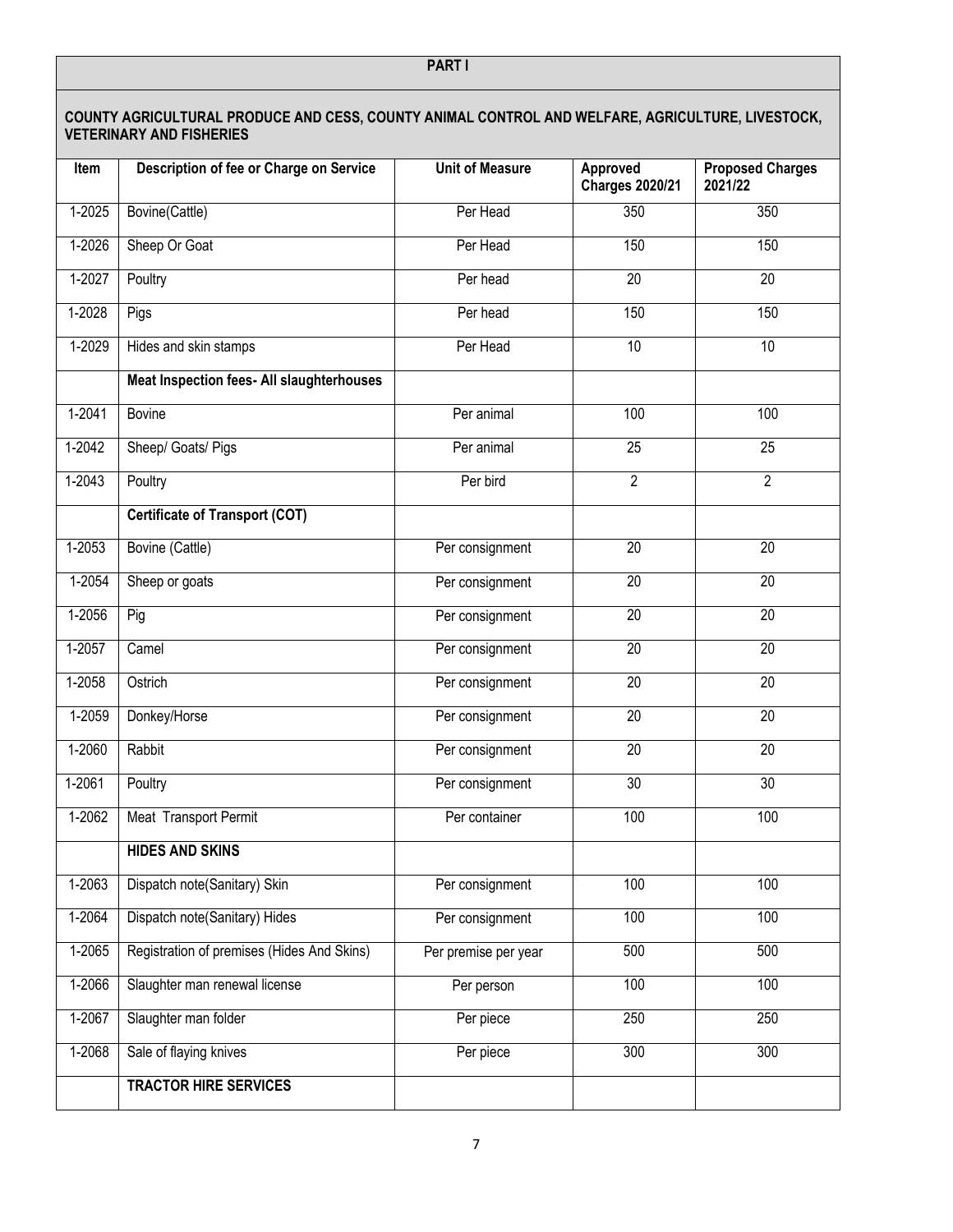| COUNTY AGRICULTURAL PRODUCE AND CESS, COUNTY ANIMAL CONTROL AND WELFARE, AGRICULTURE, LIVESTOCK,<br><b>VETERINARY AND FISHERIES</b> |                                         |                        |                                    |                                    |
|-------------------------------------------------------------------------------------------------------------------------------------|-----------------------------------------|------------------------|------------------------------------|------------------------------------|
| Item                                                                                                                                | Description of fee or Charge on Service | <b>Unit of Measure</b> | Approved<br><b>Charges 2020/21</b> | <b>Proposed Charges</b><br>2021/22 |
| 1-2070                                                                                                                              | Ploughing (new land)                    | Per Acre               | 3,000                              | 3,000                              |
| 1-2071                                                                                                                              | Ploughing (old land)                    | Per Acre               | 2,500                              | 2,500                              |
| $1-2072$                                                                                                                            | Reploughing (old land)                  | Per Acre               | 2,000                              | 2,000                              |
| 1-2073                                                                                                                              | Reploughing (new land)                  | Per Acre               | 2,000                              | 2,000                              |
| 1-2074                                                                                                                              | Harrowing (new land)                    | Per Acre               | 1,800                              | 1,800                              |
| $1-2075$                                                                                                                            | Harrowing (old land)                    | Per Acre               | 1,800                              | 1,800                              |
| $1-2076$                                                                                                                            | Tine cultivation                        | Per Acre               | 2,400                              | 2,400                              |
| 1-2077                                                                                                                              | Chisel cultivation                      | Per Acre               | 3,200                              | 3,200                              |
| 1-2078                                                                                                                              | Furrowing                               | Per Acre               | 1,500                              | 1,500                              |
| 1-2079                                                                                                                              | Ridging                                 | Per Acre               | 1,500                              | 1,500                              |
| $1 - 2080$                                                                                                                          | Seed planting                           | Per Acre               | 1,500                              | 1,500                              |
| 1-2081                                                                                                                              | Inter row cultivation                   | Per Acre               | 1,500                              | 1,500                              |
| 1-2082                                                                                                                              | Boom spraying                           | Per Acre               | 1,500                              | 1,500                              |
| 1-2083                                                                                                                              | Hay mowing                              | Per acre               | 3,000                              | 3,000                              |
| 1-2084                                                                                                                              | Baling                                  | Per bale               | $\overline{80}$                    | $\overline{80}$                    |
| 1-2085                                                                                                                              | Transportation                          | 5 km radius            | 1,500                              | 1,500                              |
|                                                                                                                                     |                                         | Per additional 5 km    | 500                                | 500                                |
| 1-2086                                                                                                                              | Forage chopping                         | Per bale               | 100                                | 100                                |
|                                                                                                                                     | <b>Grain Shelling Services</b>          |                        |                                    |                                    |
| 1-2101                                                                                                                              | Maize                                   | Per 90 Kg Bag          | $\overline{80}$                    | 80                                 |
| $1-2102$                                                                                                                            | Millet threshing                        | Per 90 Kg Bag          | 80                                 | $\overline{80}$                    |
| $1 - 2103$                                                                                                                          | Sorghum threshing                       | Per 90 Kg Bag          | 80                                 | 80                                 |
| $1 - 2104$                                                                                                                          | Rice threshing                          | Per 90 Kg Bag          | 200                                | 200                                |
| $1-2105$                                                                                                                            | <b>Grain Drying Services</b>            | Per 90 Kg Bag          | 100                                | 100                                |
|                                                                                                                                     | <b>CROP DEVELOPMENT SERVICES</b>        |                        |                                    |                                    |
|                                                                                                                                     | (Subsidized Fertilizer)                 |                        |                                    |                                    |
| 1-2110                                                                                                                              | <b>Planting Fertilizer</b>              | Per 50 Kg Bag          | 1,500                              | 1,500                              |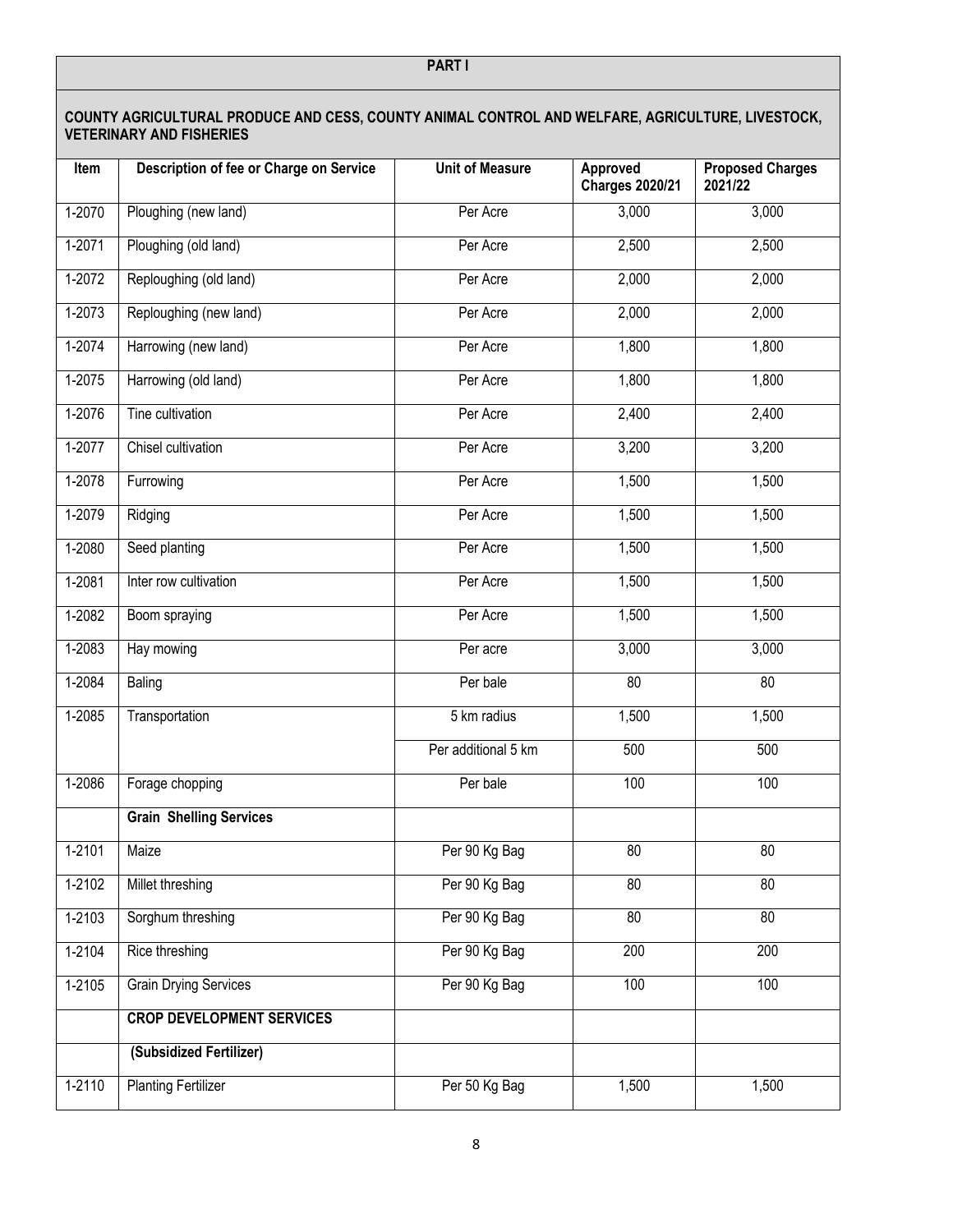|            | COUNTY AGRICULTURAL PRODUCE AND CESS, COUNTY ANIMAL CONTROL AND WELFARE, AGRICULTURE, LIVESTOCK,<br><b>VETERINARY AND FISHERIES</b> |                        |                                    |                                    |
|------------|-------------------------------------------------------------------------------------------------------------------------------------|------------------------|------------------------------------|------------------------------------|
| Item       | Description of fee or Charge on Service                                                                                             | <b>Unit of Measure</b> | Approved<br><b>Charges 2020/21</b> | <b>Proposed Charges</b><br>2021/22 |
| $1 - 2111$ | <b>Top Dressing Fertilizer</b>                                                                                                      | Per 50 Kg Bag          | 1,500                              | 1,500                              |
| 1-2112     | <b>DAP Fertilizer</b>                                                                                                               | Per 50 Kg Bag          | 1,500                              | 1,500                              |
| 1-2113     | Compound fertilizer 17-17-17                                                                                                        | Per 50 Kg Bag          | 1,500                              | 1,500                              |
| $1 - 2114$ | <b>CAN Fertilizer</b>                                                                                                               | Per 50 Kg Bag          | 1,500                              | 1,500                              |
| 1-2115     | <b>UREA</b>                                                                                                                         | Per 50 Kg Bag          | 1,500                              | 1,500                              |
|            | Design of soil conservation structures                                                                                              |                        |                                    |                                    |
| $1 - 2116$ | Dam Survey and Design                                                                                                               | Per Hectare            | 25,000                             | 25,000                             |
| 1-2117     | Detailed Survey with contours                                                                                                       | Per Hectare            | 2,300                              | 2,300                              |
| $1 - 2118$ | Perimeter survey area determination (per ha)                                                                                        | Per Hectare            | 600                                | 600                                |
| 1-2119     | Farm Survey and layout planning                                                                                                     | Per Hectare            | 4,600                              | 4,600                              |
| $1-2120$   | Soil testing                                                                                                                        | Per sample             | 500                                | 500                                |
|            | PERSONAL HIRE (DAILY OR PART OF<br>THE DAY)                                                                                         |                        |                                    |                                    |
| 1-2122     | Professional                                                                                                                        | Per day                | 3,000                              | 3,000                              |
| $1 - 2123$ | Technicians                                                                                                                         | Per day                | 2,000                              | 2,000                              |
| 1-2124     | Artisans                                                                                                                            | Per day                | 1,000                              | 1,000                              |
|            | <b>Irrigation and Drainage Services</b>                                                                                             |                        |                                    |                                    |
| 1-2130     | Problem identification/assessment per visit                                                                                         | Per visit              | 6,000                              | 6,000                              |
| 1-2131     | Survey for design per hectare                                                                                                       | Per hectare            | 6,000                              | 6,000                              |
| 12132      | Profile survey per km                                                                                                               | Per km                 | 4,000                              | 4,000                              |
| 1-2133     | Supervision of installation of portable sets<br>and systems on plots up to 2 hectare per<br>installation and testing                | Per hectare            | 4,080                              | 4,080                              |
| $1 - 2134$ | Fixing pump sets and systems on plots over<br>2 hectare per installation and testing                                                | Per hectare            | 12,300                             | 12,300                             |
| 1-2135     | Fixing pump sets performance per test                                                                                               | Per hectare            | 5,850                              | 5,850                              |
| 1-2136     | Testing water application efficiency per test                                                                                       | Per hectare            | 3,900                              | 3,900                              |
|            | Impounding charge on roaming animals in<br><b>CBD in all Towns &amp; Market Centres</b>                                             |                        |                                    |                                    |
| 1-2168     | Cattle                                                                                                                              | per head               | 400                                | 400                                |
| 1-2169     | Sheep/Goat                                                                                                                          | per head               | 200                                | 200                                |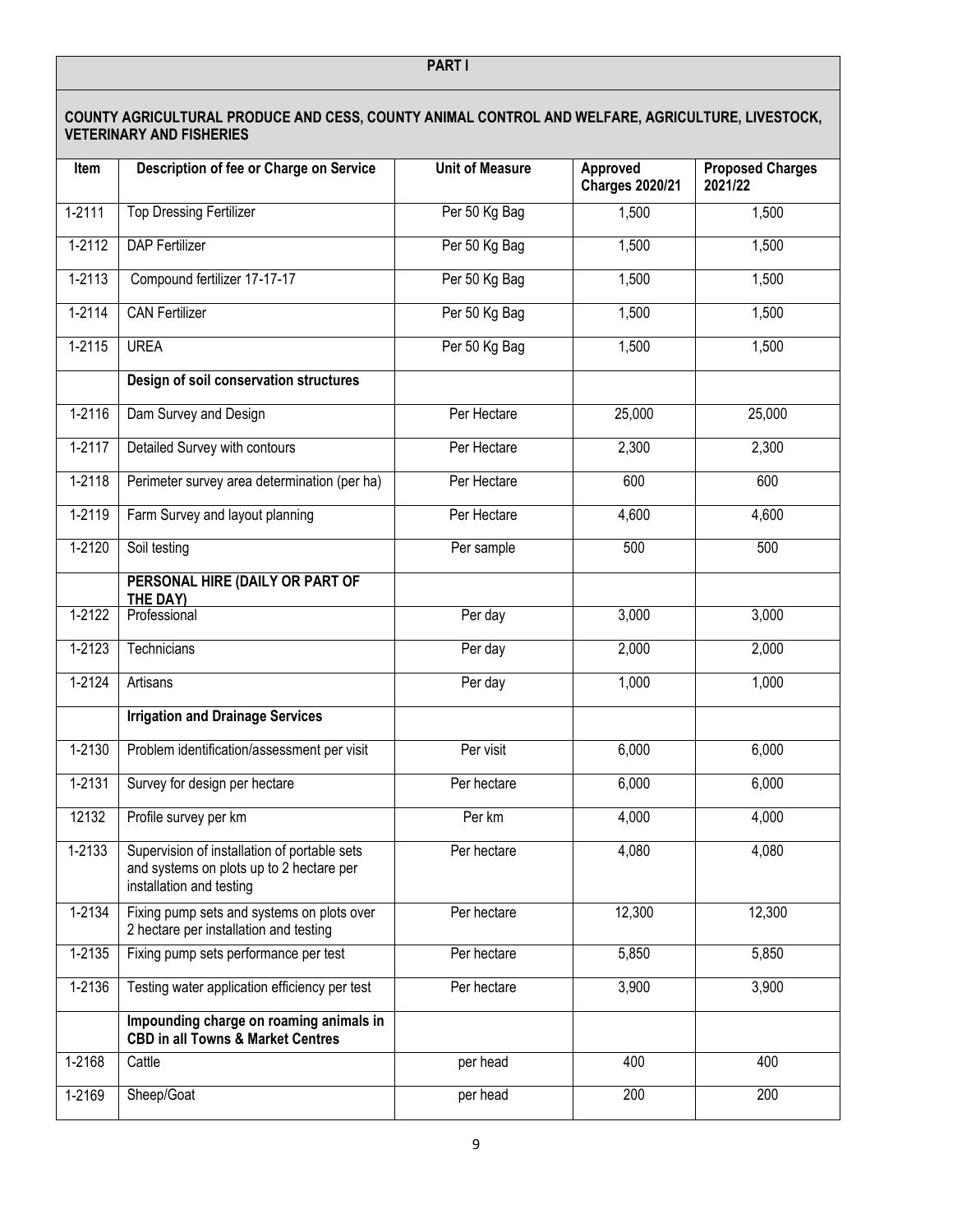|            | COUNTY AGRICULTURAL PRODUCE AND CESS, COUNTY ANIMAL CONTROL AND WELFARE, AGRICULTURE, LIVESTOCK,<br><b>VETERINARY AND FISHERIES</b> |                        |                                    |                                    |
|------------|-------------------------------------------------------------------------------------------------------------------------------------|------------------------|------------------------------------|------------------------------------|
| Item       | Description of fee or Charge on Service                                                                                             | <b>Unit of Measure</b> | Approved<br><b>Charges 2020/21</b> | <b>Proposed Charges</b><br>2021/22 |
| 1-2170     | Dogs                                                                                                                                | per head               | 500                                | 500                                |
| $1-2171$   | Pigs                                                                                                                                | per head               | 500                                | 500                                |
| $1-2172$   | Donkeys                                                                                                                             | per head               | 500                                | 500                                |
|            | Storage Charge on impound Animals per<br>day                                                                                        |                        |                                    |                                    |
| 1-2180     | Cattle                                                                                                                              | per day                | 400                                | 400                                |
| 1-2181     | Sheep/Goat                                                                                                                          | per day                | 200                                | 200                                |
| 1-2182     | Dogs                                                                                                                                | per day                | 100                                | 100                                |
| $1-2183$   | Pigs                                                                                                                                | per day                | 500                                | 500                                |
| $1-2184$   | Donkeys                                                                                                                             | per day                | 500                                | 500                                |
|            | <b>FISHERIES</b>                                                                                                                    |                        |                                    |                                    |
| 1-2301     | Ornamental fish (Aquarium fish keepers<br>permit)                                                                                   | Per premise            | 1,000                              | 1,000                              |
| 1-2302     | Flayers Certificate                                                                                                                 | per 6 months           | 1,000                              | 1,000                              |
| $1 - 2303$ | Cess on fish harvest                                                                                                                | per 20kg basket        | 100                                | 100                                |
| 1-2304     | <b>Fisherman's License</b>                                                                                                          | Annual                 | $\overline{500}$                   | 500                                |
| 1-2306     | Fish Traders License                                                                                                                | Annual                 | 2,000                              | 2,000                              |
| 1-2309     | Fish Movement Permit                                                                                                                | 1-100kg                | 1,000                              | 1,000                              |
|            |                                                                                                                                     | 100-500kg              | 2,000                              | 2,000                              |
|            |                                                                                                                                     | 500kg-1 Tonne          | 3,000                              | 3,000                              |
|            |                                                                                                                                     | Above 1 Tonne          | 5,000                              | 5,000                              |
| 1-2310     | Live Fish Movement Permit                                                                                                           | Per Trip               | 100                                | 100                                |
| 1-2314     | Certificate Of Registration Of Fish Hatchery                                                                                        | Annual                 | 3,000                              | 3,000                              |
| $1 - 2140$ | Fish feed producer license                                                                                                          | per year               | 2,000                              | 2,000                              |
|            | <b>CHWELE FISH FARM</b>                                                                                                             |                        |                                    |                                    |
| 1-2141     | Sale of fingerlings 5-10 grams                                                                                                      | Per piece              | 5                                  | 5                                  |
| 1-2142     | Sale of Post fingerlings 10-50 grams                                                                                                | Per piece              | $\overline{7}$                     | $\overline{7}$                     |
| 1-2143     | Sale of Post fingerlings- Tilapia                                                                                                   | Per piece              | 10                                 | 10                                 |
| $1 - 2144$ | Sale of Post fingerlings- Catfish                                                                                                   | Per piece              | 10 <sup>1</sup>                    | 10                                 |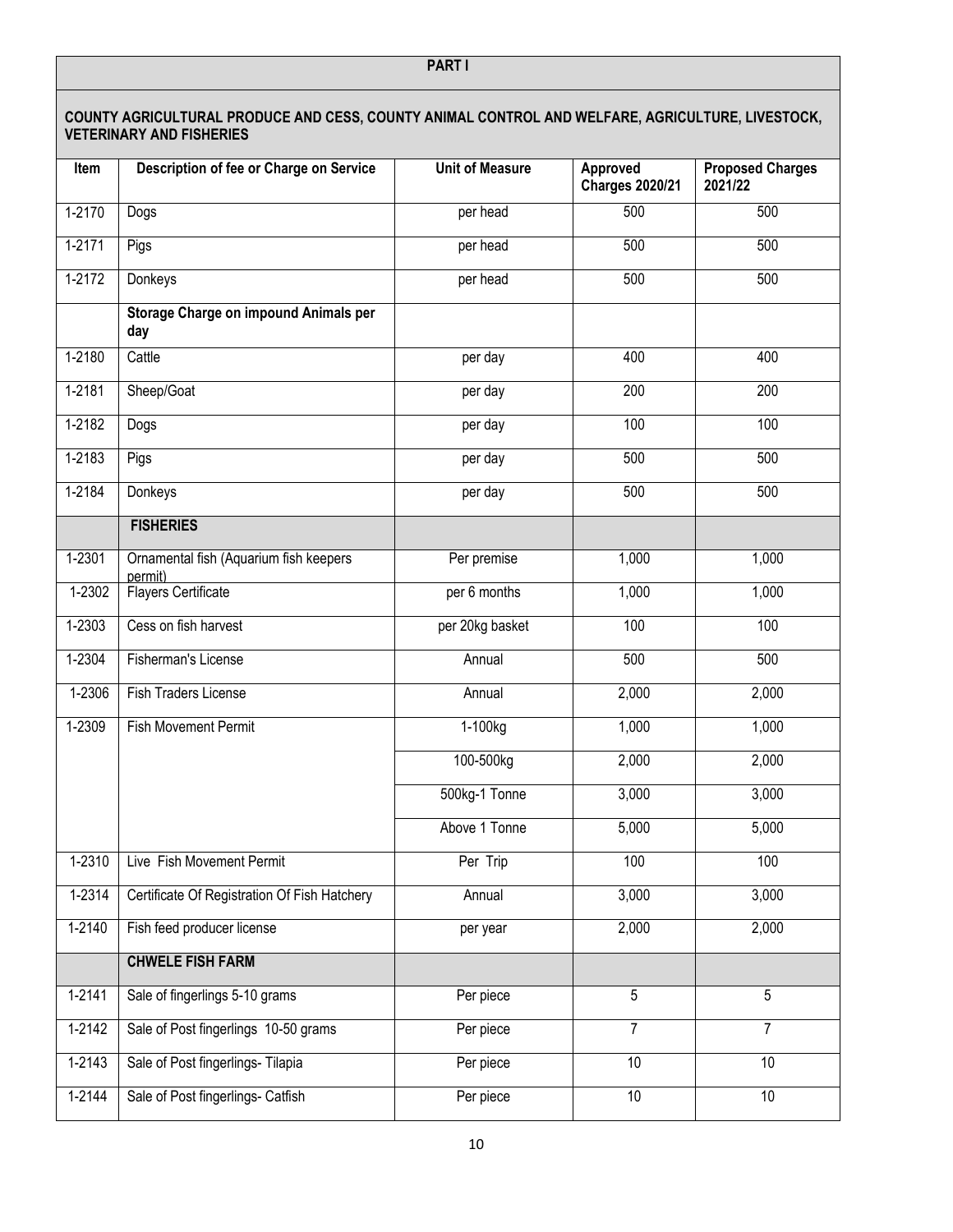| COUNTY AGRICULTURAL PRODUCE AND CESS, COUNTY ANIMAL CONTROL AND WELFARE, AGRICULTURE, LIVESTOCK,<br><b>VETERINARY AND FISHERIES</b> |                                                      |                        |                                    |                                    |  |
|-------------------------------------------------------------------------------------------------------------------------------------|------------------------------------------------------|------------------------|------------------------------------|------------------------------------|--|
| Item                                                                                                                                | Description of fee or Charge on Service              | <b>Unit of Measure</b> | Approved<br><b>Charges 2020/21</b> | <b>Proposed Charges</b><br>2021/22 |  |
| 1-2145                                                                                                                              | Sale of fish-Nile tilapia more than 120 grams        | Per piece              | 250                                | 250                                |  |
| $1 - 2146$                                                                                                                          | Sale of fish- cat fish: above 300 grams              | Per kg                 | 350                                | 350                                |  |
| 1-2147                                                                                                                              | Sale of fish-table size tilapia                      | Per piece              | 250                                | 250                                |  |
|                                                                                                                                     | <b>MABANGA ATC</b>                                   |                        |                                    |                                    |  |
|                                                                                                                                     | <b>Training and Accommodation charges</b>            |                        |                                    |                                    |  |
| 1-2150                                                                                                                              | Full Board Accommodation                             | Per person per day     | 2,000                              | 2,000                              |  |
| $1 - 2151$                                                                                                                          | Half board (day conference)                          | Per person per day     | 1,000                              | 1,000                              |  |
| $1-2152$                                                                                                                            | Accommodation per night                              | Per bed                | $\overline{600}$                   | 600                                |  |
| 1-2153                                                                                                                              | Hall hire per day                                    | Below 20 people        | 2,500                              | 2,500                              |  |
|                                                                                                                                     |                                                      | 20-70 people           | 3,000                              | 3,000                              |  |
|                                                                                                                                     |                                                      | Above 70 people        | 6,000                              | 6,000                              |  |
| $1-2154$                                                                                                                            | Hire of LCD Projector                                | Per day                | 2,500                              | 2,500                              |  |
| 1-2155                                                                                                                              | Hire of Public address system in conference<br>halls | Per day                | 2,500                              | 2,500                              |  |
| $1 - 2156$                                                                                                                          | Hire of Public address system for outdoor<br>events  | Per day                | 8,000                              | 8,000                              |  |
| 1-2157                                                                                                                              | Hire of ground for outdoor events                    | Per day                | 10,000                             | 10,000                             |  |
| 1-2158                                                                                                                              | Academic tour pupils and students per day            | Per person             | 20                                 | 20                                 |  |
|                                                                                                                                     | <b>Demonstration farm</b>                            |                        |                                    |                                    |  |
| 1-2201                                                                                                                              | Fresh milk                                           | Per litre              | 50                                 | 50                                 |  |
| $1 - 2202$                                                                                                                          | Hay                                                  | Per 15kg bale          | 250                                | 250                                |  |
| $1 - 2203$                                                                                                                          | Banana fruits                                        | Per kg                 | $\overline{17}$                    | 17                                 |  |
| 1-2204                                                                                                                              | Tomatoes/ Capsicum                                   | Per kg                 | 50                                 | 50                                 |  |
| 1-2205                                                                                                                              | Water melon                                          | Per kg                 | $\overline{70}$                    | $\overline{70}$                    |  |
| 1-2206                                                                                                                              | Kale                                                 | Per kg                 | $\overline{25}$                    | $\overline{25}$                    |  |
| $1 - 2207$                                                                                                                          | <b>Local Vegetables</b>                              | Per kg                 | 50                                 | 50                                 |  |
| 1-2208                                                                                                                              | Coffee (mbuni)                                       | Per kg                 | 100                                | 100                                |  |
| 1-2209                                                                                                                              | Avocado fruit                                        | Per kg                 | $\overline{30}$                    | 30                                 |  |
| 1-2210                                                                                                                              | Macadamia nuts                                       | Per kg                 | $\overline{70}$                    | $\overline{70}$                    |  |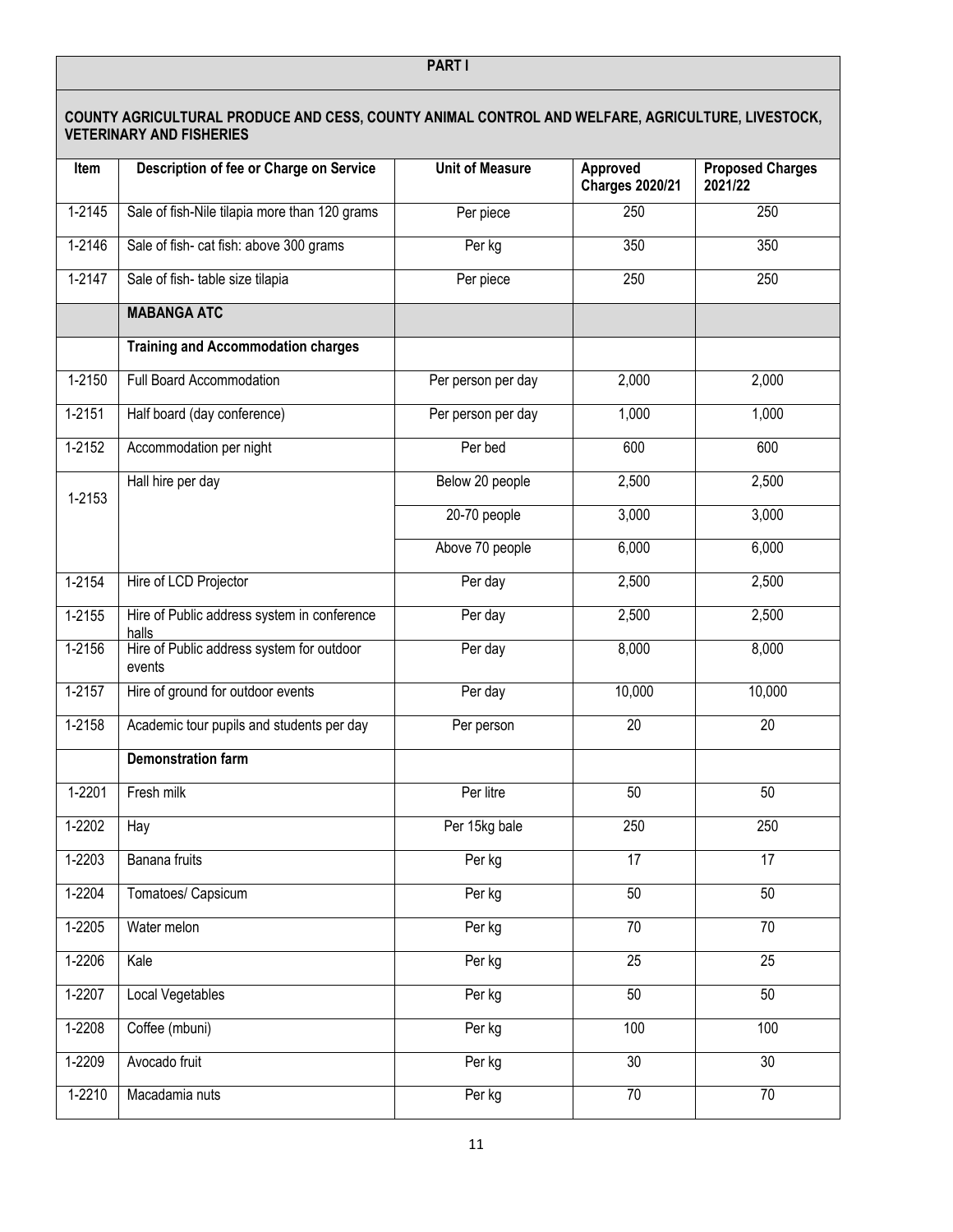| COUNTY AGRICULTURAL PRODUCE AND CESS, COUNTY ANIMAL CONTROL AND WELFARE, AGRICULTURE, LIVESTOCK,<br><b>VETERINARY AND FISHERIES</b> |                                                   |                        |                                    |                                    |
|-------------------------------------------------------------------------------------------------------------------------------------|---------------------------------------------------|------------------------|------------------------------------|------------------------------------|
| Item                                                                                                                                | Description of fee or Charge on Service           | <b>Unit of Measure</b> | Approved<br><b>Charges 2020/21</b> | <b>Proposed Charges</b><br>2021/22 |
| $1 - 2211$                                                                                                                          | Passion fruits                                    | Per kg                 | 60                                 | 60                                 |
| 1-2212                                                                                                                              | Cowpeas leaves                                    | Per kg                 | $\overline{30}$                    | 50                                 |
| 1-2213                                                                                                                              | Dry maize/sorghum                                 | Per 90 kg bag          | 3,000                              | 3,000                              |
| 1-2214                                                                                                                              | Dry beans/soya beans/Ground nuts                  | Per 90 kg bag          | 5,000                              | 5,000                              |
| 1-2215                                                                                                                              | Sugar cane milling                                | Per ton                | 3,800                              | 3,800                              |
| $1 - 2216$                                                                                                                          | Dry cassava                                       | Per kg                 | 40                                 | 40                                 |
| 1-2217                                                                                                                              | Fresh sweet potatoes                              | Per kg                 | 30                                 | 30                                 |
| $1 - 2218$                                                                                                                          | Grafted seedlings for oranges/Avocado/<br>mangoes | Per pc                 | 150                                | 150                                |
| 1-2219                                                                                                                              | Improved pawpaw seedlings                         | Per pc                 | 150                                | 150                                |
| $1 - 2220$                                                                                                                          | Grafted passion fruits                            | Per pc                 | 100                                | 100                                |
| 1-2221                                                                                                                              | Macadamia seedlings                               | Per pc                 | 200                                | 200                                |
| $1-2222$                                                                                                                            | Improved guava seedlings                          | Per pc                 | 50                                 | 50                                 |
| 1-2223                                                                                                                              | Cyprus/ Eucalyptus seedlings                      | Per pc                 | 10                                 | 10                                 |
| 1-2224                                                                                                                              | Gravelia seedlings                                | Per pc                 | 15                                 | 15                                 |
| 1-2225                                                                                                                              | <b>Bischevia</b> seedlings                        | Per pc                 | 100                                | 100                                |
| 1-2226                                                                                                                              | Nandi flame seedlings                             | Per pc                 | 50                                 | 50                                 |
| 1-2227                                                                                                                              | Kiapple seedlings                                 | Per pc                 | 10                                 | 10                                 |
| 1-2228                                                                                                                              | Other local tree seedlings                        | Per pc                 | 50                                 | 50                                 |
| 1-2229                                                                                                                              | Other exotic tree seedlings                       | Per pc                 | 10                                 | 10                                 |
| $1 - 2230$                                                                                                                          | Day old chick                                     | Per chick              | 100                                | 100                                |
| 1-2231                                                                                                                              | One-month old chick                               | Per chick              | 250                                | $\overline{250}$                   |
| 1-2232                                                                                                                              | Mature improved Kienyeji hen                      | Per hen                | 600                                | 600                                |
| $1 - 2233$                                                                                                                          | Mature improved Kienyeji Cock                     | Per cock               | 1,000                              | 1,000                              |
| 1-2234                                                                                                                              | Fish                                              | Per 500 gms            | 300                                | 300                                |
| $1 - 2235$                                                                                                                          | Honey                                             | Per litre              | 500                                | 500                                |
| 1-2236                                                                                                                              | <b>TCB</b> seedlings                              | Per pc                 | 150                                | 150                                |
| 1-2237                                                                                                                              | Napier grass fodder                               | Per pick-up            | 2,000                              | 2,000                              |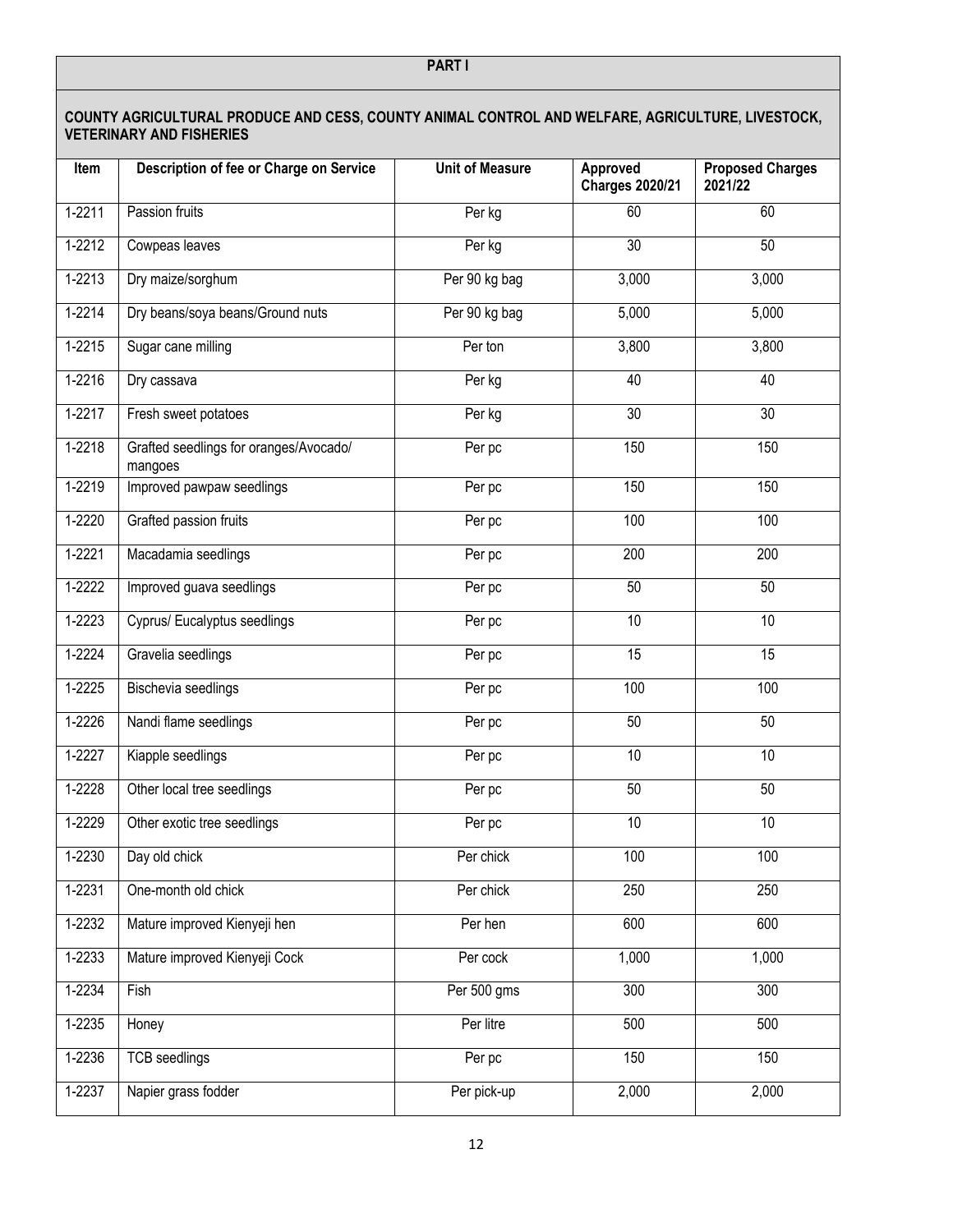#### **PART I**

| COUNTY AGRICULTURAL PRODUCE AND CESS, COUNTY ANIMAL CONTROL AND WELFARE, AGRICULTURE, LIVESTOCK,<br><b>VETERINARY AND FISHERIES</b> |                                         |                 |                                    |                                    |
|-------------------------------------------------------------------------------------------------------------------------------------|-----------------------------------------|-----------------|------------------------------------|------------------------------------|
| Item                                                                                                                                | Description of fee or Charge on Service | Unit of Measure | Approved<br><b>Charges 2020/21</b> | <b>Proposed Charges</b><br>2021/22 |
| 1-2238                                                                                                                              | Napier grass fodder                     | Per canter      | 3.500                              | 3.500                              |

|                                                                          | <b>PART II</b>                          |                        |                                    |                                    |  |
|--------------------------------------------------------------------------|-----------------------------------------|------------------------|------------------------------------|------------------------------------|--|
| COUNTY AGRICULTURAL SERVICES AND CESS ACT 2017AGRICULTURAL PRODUCES CESS |                                         |                        |                                    |                                    |  |
| <b>Item</b>                                                              | Description of fee or Charge on Service | <b>Unit of Measure</b> | Approved<br><b>Charges 2020/21</b> | <b>Proposed Charges</b><br>2021/22 |  |
|                                                                          | <b>SUGAR &amp; MAIZE CESS</b>           |                        |                                    |                                    |  |
| 1-2401                                                                   | Large trader e.g. millers               | % of turnover          | 1% of turnover                     | 1% of turnover                     |  |
| $1 - 2402$                                                               | Medium trader                           | % of turnover          | 1% of turnover                     | 1% of turnover                     |  |
| 1-2403                                                                   | Small trader                            | per bag of 50 kgs      | 20                                 | 20                                 |  |
|                                                                          | <b>INDUSTRIAL CROPS</b>                 |                        |                                    |                                    |  |
| 1-2415                                                                   | Coffee Cess                             | % of turnover          | 1% of turnover                     | 1% of turnover                     |  |
| $1 -$<br>2416                                                            | Tea Cess                                | % of turnover          | 1% of turnover                     | 1% of turnover                     |  |
| $1 - 2417$                                                               | <b>Sisal Cess</b>                       | % of turnover          | 1% of turnover                     | 1% of turnover                     |  |
| 1-2420                                                                   | <b>Tobacco Cess</b>                     | % of turnover          | 1% of turnover                     | 1% of turnover                     |  |
|                                                                          | <b>PULSES, LEGUMES &amp; MILK</b>       |                        |                                    |                                    |  |
| 1-2421                                                                   | Beans                                   | per 50kg               | 50                                 | 50                                 |  |
| 1-2422                                                                   | Soya Beans                              | per 50kg               | 50                                 | 50                                 |  |
| $1 - 2423$                                                               | Pigeon Peas                             | per 50kg               | 50                                 | 50                                 |  |
| $1 - 2424$                                                               | Onions                                  | per 50kg               | $\overline{50}$                    | 50                                 |  |
| 1-2425                                                                   | Cow Pea                                 | per 50kg               | 50                                 | 50                                 |  |
| 1-2426                                                                   | <b>Green Grams</b>                      | per 50kg               | $\overline{50}$                    | 50                                 |  |
| 1-2427                                                                   | Milk Cess for processors                | % of turnover          | 1% of turnover                     | 1% of turnover                     |  |
| 1-2428                                                                   | Milk Cess                               | 20 litre jerican       | 50                                 | 50                                 |  |
|                                                                          | <b>ROOTS &amp; TUBERS</b>               |                        |                                    |                                    |  |
| 1-2429                                                                   | Potatoes (Small trader)                 | Per 50kg bag           | 20                                 | 20                                 |  |
| $1 - 2431$                                                               | <b>Sweet Potatoes</b>                   | Per 50kg bag           | $\overline{20}$                    | $\overline{20}$                    |  |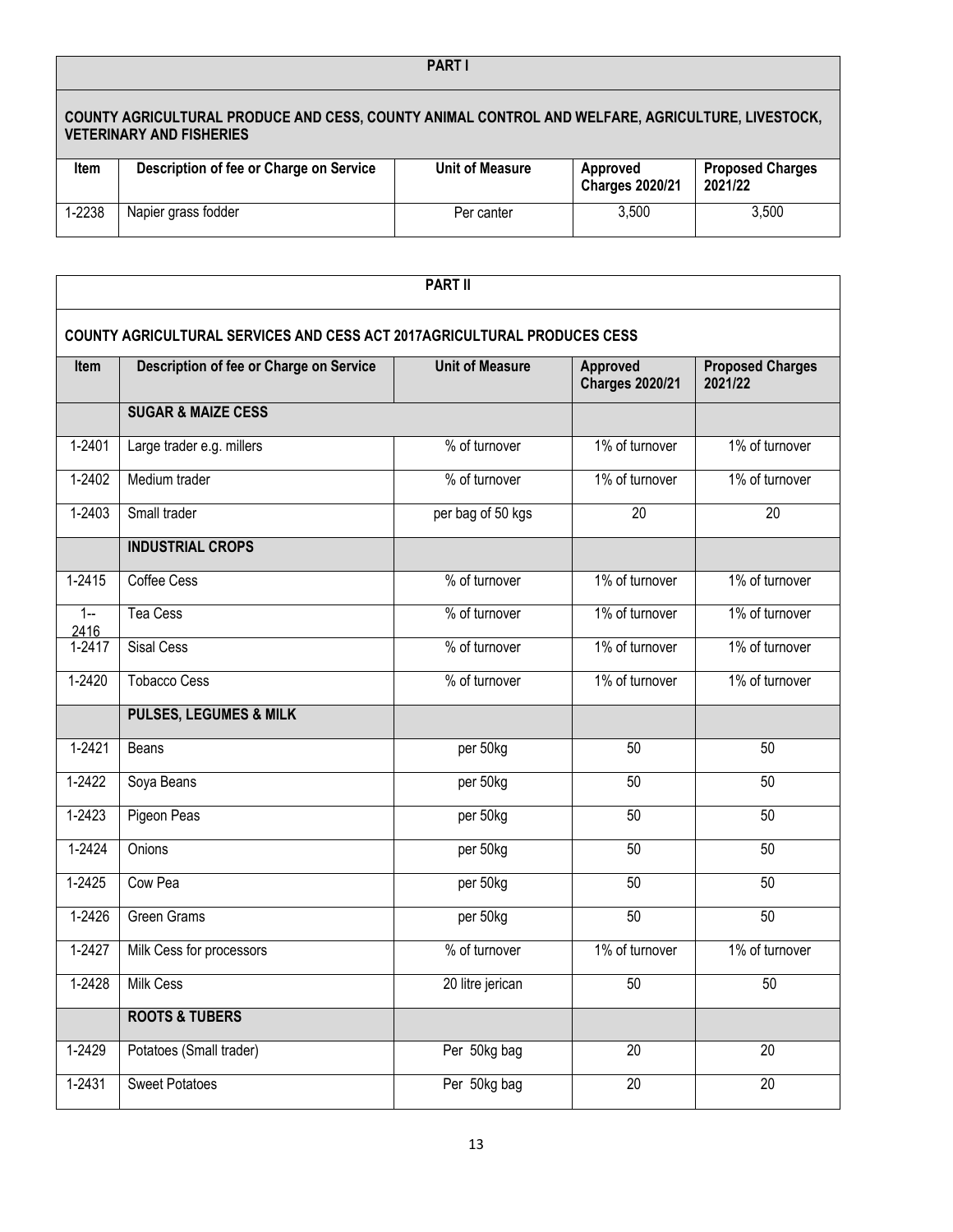| <b>PART II</b>                                                                  |                                         |                        |                                    |                                    |  |
|---------------------------------------------------------------------------------|-----------------------------------------|------------------------|------------------------------------|------------------------------------|--|
| <b>COUNTY AGRICULTURAL SERVICES AND CESS ACT 2017AGRICULTURAL PRODUCES CESS</b> |                                         |                        |                                    |                                    |  |
| <b>Item</b>                                                                     | Description of fee or Charge on Service | <b>Unit of Measure</b> | Approved<br><b>Charges 2020/21</b> | <b>Proposed Charges</b><br>2021/22 |  |
| 1-2432                                                                          | Cocoyam                                 | Per 50kg bag           | 20                                 | 20                                 |  |
|                                                                                 | CO-OPERATIVE DEVELOPMENT                |                        |                                    |                                    |  |
| 1-2441                                                                          | Co-operative audit fees                 | Per hour               | As assessed                        | As assessed                        |  |

## **THIRD SCHEDULE: ENVIRONMENT, WATER AND NATURAL RESOURCES**

<span id="page-14-0"></span>

|            | COUNTY NATURAL RESOURCES AND MINING, ENVIRONMENT, WATER AND NATURAL RESOURCES |                        |                                 |                  |                          |        |
|------------|-------------------------------------------------------------------------------|------------------------|---------------------------------|------------------|--------------------------|--------|
| Item       | <b>Description of fee or</b><br><b>Charge on Service</b>                      | <b>Unit of Measure</b> | <b>Approved Charges 2020/21</b> |                  | Proposed Charges 2021/22 |        |
|            | <b>WITHIN THE COUNTY</b>                                                      |                        | <b>Per Trip</b>                 | <b>Per Month</b> | Per Trip                 |        |
|            | <b>ROYALTIES</b>                                                              |                        |                                 |                  |                          |        |
| $1 - 2502$ | <b>Sand</b>                                                                   |                        |                                 |                  |                          |        |
|            | - Pick-up                                                                     | Per Trip/Month         | 100                             | 2,000            | 100                      | 2,000  |
|            | - Trailer                                                                     | Per Trip/Month         | 200                             | 4,000            | 200                      | 4,000  |
|            | - Canter(4-5 tons)                                                            | Per Trip/Month         | 200                             | 4,000            | 200                      | 4,000  |
|            | -Lorry $7 - 10$ tons                                                          | Per Trip/Month         | 400                             | 6,000            | 400                      | 6,000  |
|            | -Lorry above 10 tons                                                          | Per Trip/Month         | 1,300                           | 10,000           | 1,300                    | 10,000 |
|            | -Truck                                                                        | Per Trip/Month         | 2,500                           | 30,000           | 2,500                    | 30,000 |
| $1 - 2503$ | Stones-Pick-up                                                                | Per Trip/Month         | 100                             | 2,000            | 100                      | 2,000  |
|            | - Trailer                                                                     | Per Trip/Month         | 200                             | 4,000            | 200                      | 4,000  |
|            | - Canter (4-5 tons)                                                           | Per Trip/Month         | 200                             | 4,000            | 200                      | 4,000  |
|            | -Lorry $7 - 10$ tons                                                          | Per Trip/Month         | 400                             | 6,000            | 400                      | 6,000  |
|            | -Lorry above 10 tons                                                          | Per Trip/Month         | 1,300                           | 10,000           | 1,300                    | 10,000 |
|            | -Truck                                                                        | Per Trip/Month         | 2,500                           | 30,000           | 2,500                    | 30,000 |
| $1-2504$   | Ballast-Pick-up                                                               | Per Trip/Month         | 100                             | 2,000            | 100                      | 2,000  |
|            | - Trailer                                                                     | Per Trip/Month         | 200                             | 4,000            | 200                      | 4,000  |
|            | - Canter (4-5 tons)                                                           | Per Trip/Month         | 200                             | 4,000            | 200                      | 4,000  |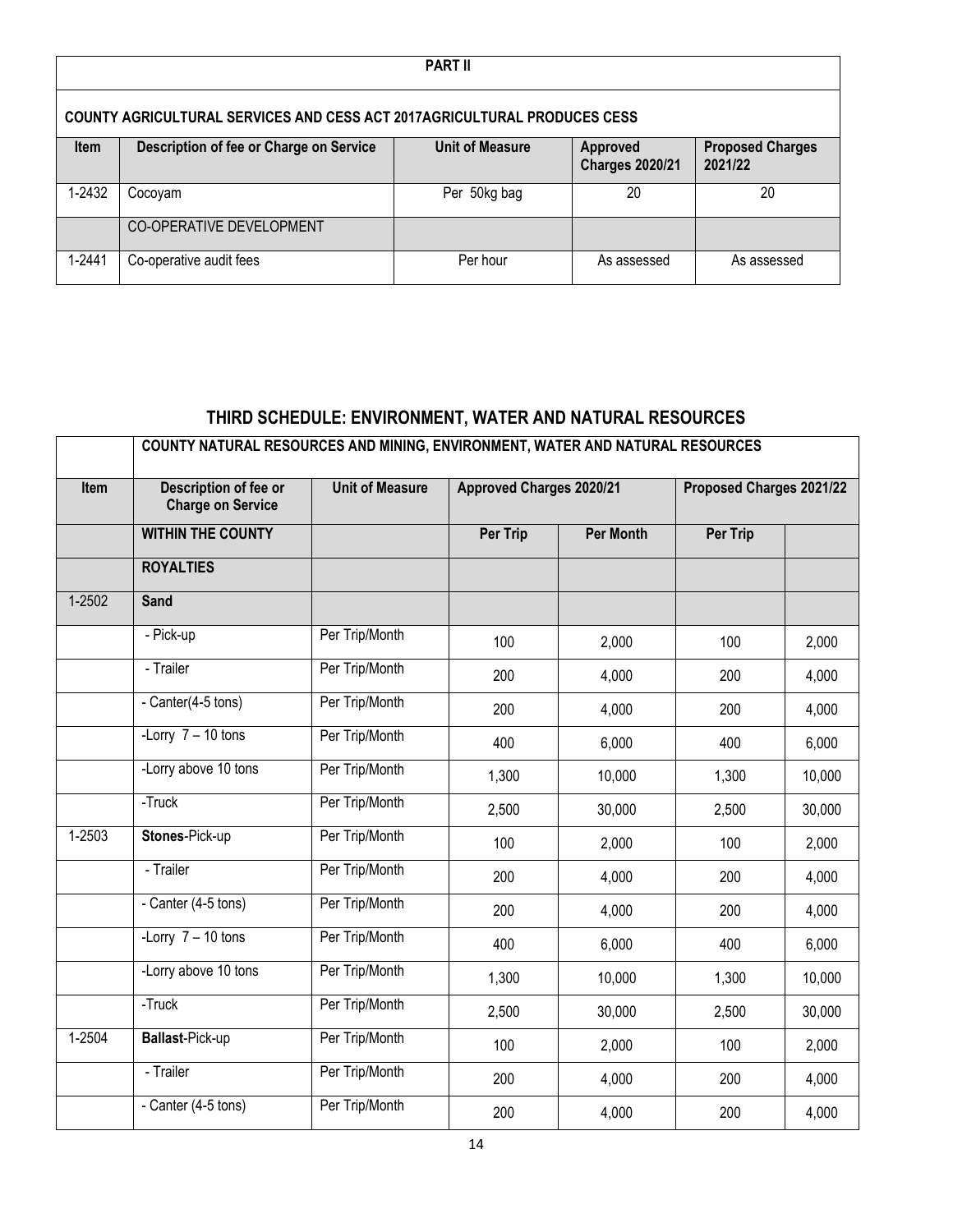|            | COUNTY NATURAL RESOURCES AND MINING, ENVIRONMENT, WATER AND NATURAL RESOURCES |                        |                                 |                |                          |        |
|------------|-------------------------------------------------------------------------------|------------------------|---------------------------------|----------------|--------------------------|--------|
| Item       | <b>Description of fee or</b><br><b>Charge on Service</b>                      | <b>Unit of Measure</b> | <b>Approved Charges 2020/21</b> |                | Proposed Charges 2021/22 |        |
|            | -Lorry $7 - 10$ tons                                                          | Per Trip/Month         | 400                             | 6,000          | 400                      | 6,000  |
|            | -Lorry above 10 tons                                                          | Per Trip/Month         | 1,300                           | 10,000         | 1,300                    | 10,000 |
|            | -Truck                                                                        | Per Trip/Month         | 2,500                           | 30,000         | 2,500                    | 30,000 |
| 1-2505     | Murram-Pick-up                                                                | Per Trip/Month         | 100                             | 2,000          | 100                      | 2,000  |
|            | - Trailer                                                                     | Per Trip/Month         | 200                             | 4,000          | 200                      | 4,000  |
|            | - Canter (4-5 tons)                                                           | Per Trip/Month         | 200                             | 4,000          | 200                      | 4,000  |
|            | -Lorry $7 - 10$ tons                                                          | Per Trip/Month         | 400                             | 6,000          | 400                      | 6,000  |
|            | -Lorry above 10 tons                                                          | Per Trip/Month         | 1,300                           | 10,000         | 1,300                    | 10,000 |
|            | -Truck                                                                        | Per Trip/Month         | 2,500                           | 30,000         | 2,500                    | 30,000 |
| 1-2506     | Pumice-Pick-up                                                                | Per Trip/Month         | 100                             | 2,000          | 100                      | 2,000  |
|            | - Trailer                                                                     | Per Trip/Month         | 200                             | 4,000          | 200                      | 4,000  |
|            | - Canter (4-5 tons)                                                           | Per Trip/Month         | 200                             | 4,000          | 200                      | 4,000  |
|            | -Lorry $7 - 10$ tons                                                          | Per Trip/Month         | 400                             | 6,000          | 400                      | 6,000  |
|            | -Lorry above 10 tons                                                          | Per Trip/Month         | 1,300                           | 10,000         | 1,300                    | 10,000 |
|            | -Truck                                                                        | Per Trip/Month         | 2,500                           | 30,000         | 2,500                    | 30,000 |
|            | <b>Timber</b><br>Harvesting/processing                                        | <b>Unit of Measure</b> | <b>Approved Charges 2020/21</b> |                | Proposed Charges 2021/22 |        |
|            | <b>Cess on timber</b>                                                         |                        |                                 |                |                          |        |
| 1-2517     | 24 wheel truck                                                                | Per Trip               |                                 | 5,000          | 5,000                    |        |
|            | 10 wheel lorry                                                                | Per Trip               |                                 | 3,500          | 3,500                    |        |
|            | 6 wheel canter                                                                | Per Trip               |                                 | 3,000          | 3,000                    |        |
| $1-2518$   | Trailer                                                                       | Per Trip               |                                 | 2,000          | 2,000                    |        |
|            | <b>Off Cuts</b>                                                               |                        |                                 |                |                          |        |
| 1-2523     | 6 wheel canter                                                                | Per Trip               |                                 | 2,000          |                          | 2,000  |
| $1-2524$   | Trailer                                                                       | Per Trip               | 2,000                           |                | 2,000                    |        |
| 1-2525     | 10 wheel lorry                                                                | Per Trip               |                                 | 3,000          |                          | 3,000  |
| $1 - 2526$ | 24 wheel truck                                                                | Per Trip               |                                 | 4,000          | 4,000                    |        |
|            | <b>Environmental Certificate</b>                                              |                        |                                 |                |                          |        |
| 1-2529     | Sand Harvesting (Per year)                                                    | Per square metre       |                                 | $\overline{2}$ | $\overline{2}$           |        |
| $1 - 2530$ | Quarrying (Per year)                                                          | Per square metre       |                                 | $\overline{2}$ | $\overline{2}$           |        |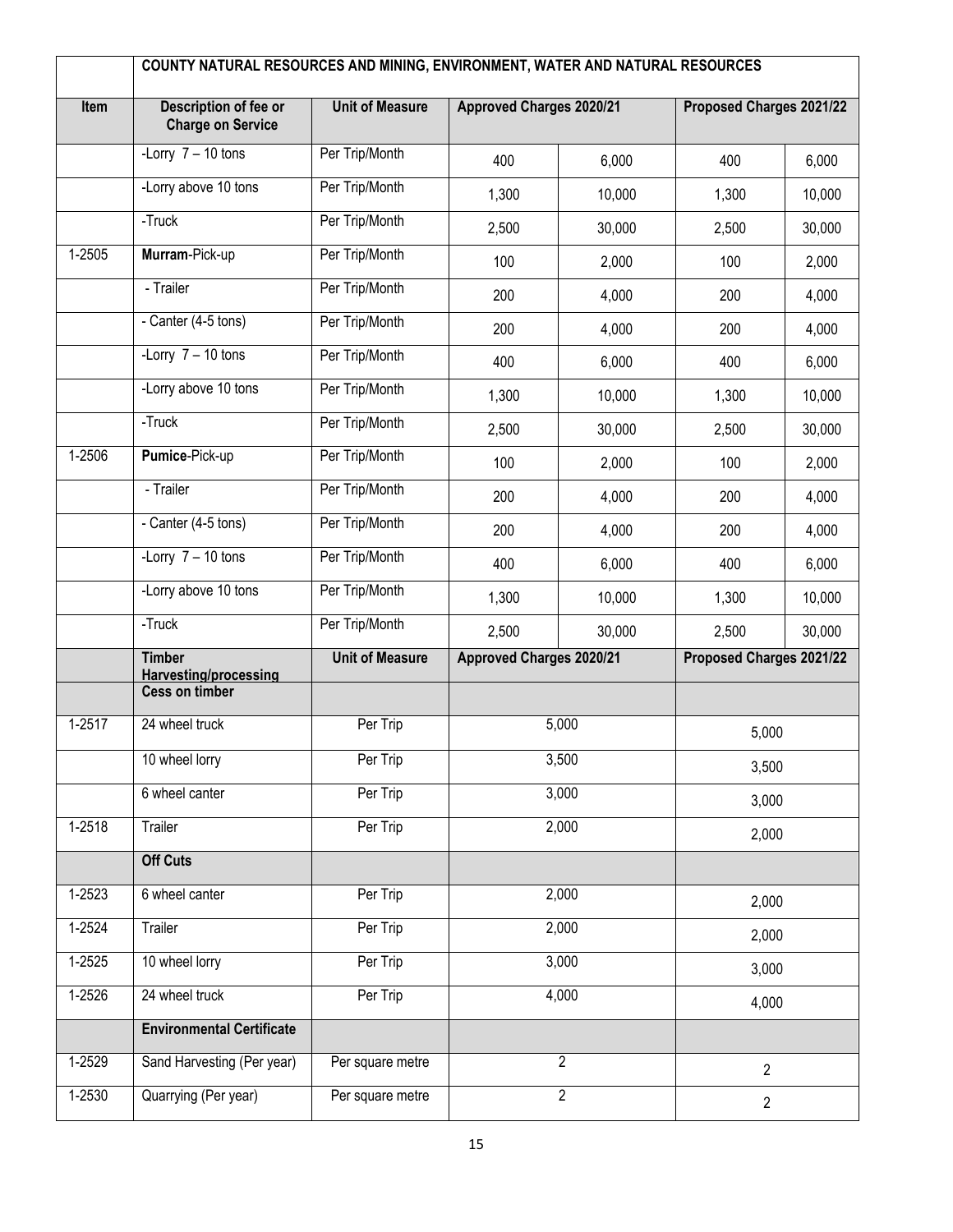|            | COUNTY NATURAL RESOURCES AND MINING, ENVIRONMENT, WATER AND NATURAL RESOURCES |                        |                                 |                          |  |
|------------|-------------------------------------------------------------------------------|------------------------|---------------------------------|--------------------------|--|
| Item       | Description of fee or<br><b>Charge on Service</b>                             | <b>Unit of Measure</b> | <b>Approved Charges 2020/21</b> | Proposed Charges 2021/22 |  |
| 1-2531     | Pumice (Per year)                                                             | Per square metre       | $\overline{2}$                  | $\overline{2}$           |  |
|            | Parks, trees, and garden<br>charges                                           |                        |                                 |                          |  |
| $1-2532$   | Tree/flowers/vegetable<br>nurseries Permit                                    | Per year               | 2,500                           | 2,500                    |  |
|            | Tree/flowers/vegetable<br>nurseries Permit - Along                            | Per Year               | 10,000                          | 10,000                   |  |
| 1-2533     | Sale of firewood<br>certificate(private)                                      | Per year               | 5,600                           | 5,600                    |  |
| $1 - 2534$ | Storage of impounded<br>power saw                                             | Per day                | 500                             | 500                      |  |
|            | <b>Charcoal Cess</b>                                                          |                        |                                 |                          |  |
| 1-2535     | Charcoal                                                                      | Per bag                | 40                              | 40                       |  |
|            | <b>Environmental</b>                                                          |                        |                                 |                          |  |
| 1-2536     | Quarrying permit                                                              | Per year               | 15,000                          | 15,000                   |  |
| 1-2537     | Transportation of building<br>stones permit                                   | Per year               | 15,000                          | 15,000                   |  |
| 1-2538     | Transportation of hard core<br>permit                                         | Per year               | 15,000                          | 15,000                   |  |
| 1-2539     | Transportation of sand and<br>ballast permit                                  | Per year               | 15,000                          | 15,000                   |  |
| $1 - 2540$ | Sand harvesting permit                                                        | per year               | 3,000                           | 3,000                    |  |
|            | <b>REFUSE</b><br><b>REMOVAL/CONSERVANC</b>                                    |                        |                                 |                          |  |
|            | Waste disposal charges                                                        |                        |                                 |                          |  |
| 1-2601     | <b>Business Premises (Shops)</b>                                              | Per Year               | 1,000                           | 1,000                    |  |
| $1-2602$   | Hotel/Private Health<br><b>Facilities</b>                                     | Per Year               | 4,000                           | 4,000                    |  |
| 1-2603     | Small Hotel/Private Health<br><b>Facilities</b>                               | Per Year               | 4,000                           | 4,000                    |  |
| $1 - 2604$ | Depots & Supermarkets                                                         | Per Year               | 5,000                           | 5,000                    |  |
| $1-2605$   | Kiosks                                                                        | Per Trip               | 500                             | 500                      |  |
| 1-2606     | Private residential                                                           | Per Trip               | 1,000                           | 1,000                    |  |
|            | <b>Pollution</b>                                                              |                        |                                 |                          |  |
| 1-2701     | Environmental Impact<br>Assessment (EIA) Review                               | Per Report             | Free                            | Free                     |  |
| 1-2702     | <b>Carwash Operations</b><br><b>Regulations Permit</b>                        |                        | 500                             | 500                      |  |
| $1 - 2703$ | <b>Carwash Operations Permit</b>                                              |                        | 3,000                           | 3,000                    |  |
| $1-2704$   | Noise control application fee                                                 |                        | 500                             | 500                      |  |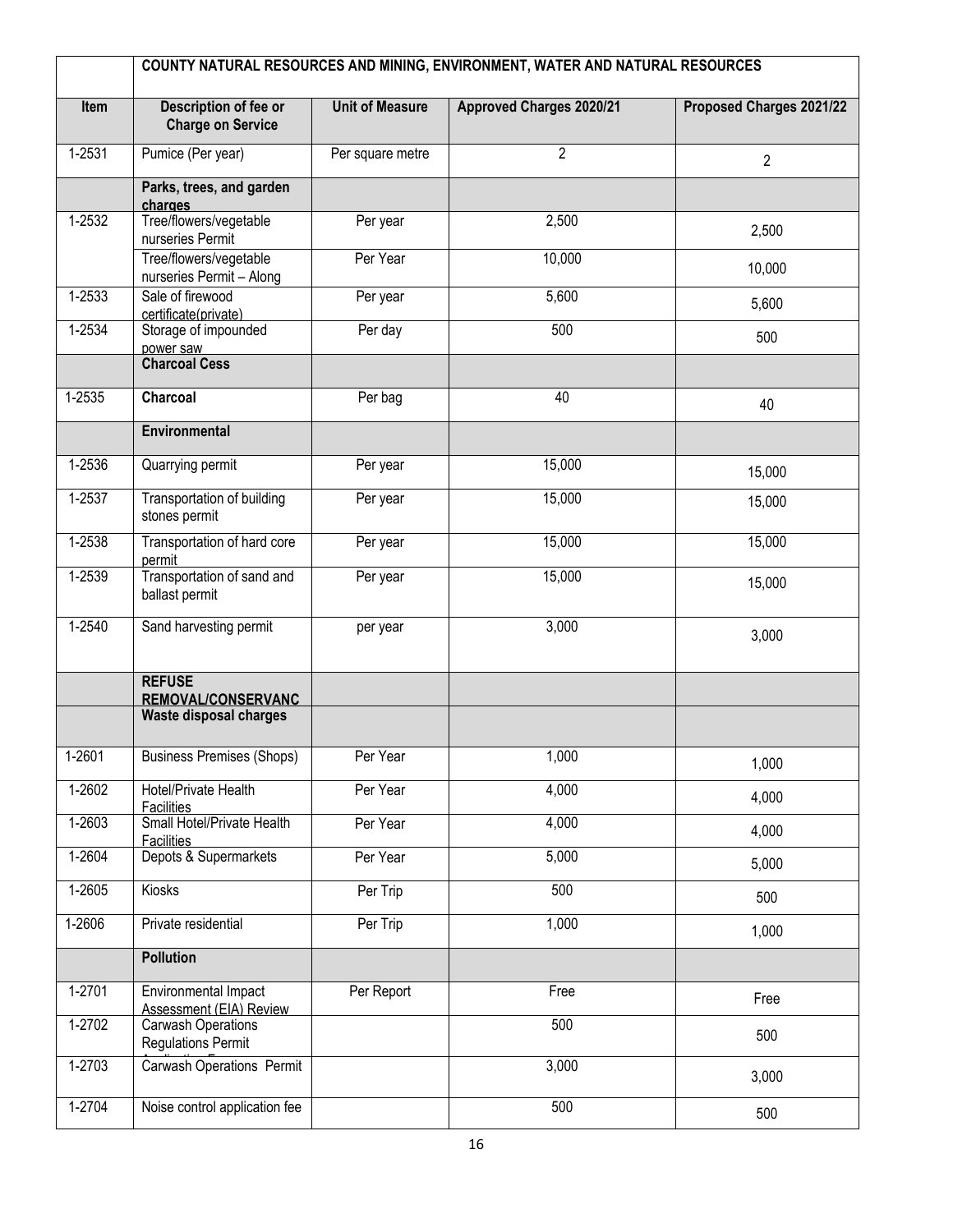|             | COUNTY NATURAL RESOURCES AND MINING, ENVIRONMENT, WATER AND NATURAL RESOURCES |                        |                          |                          |  |  |
|-------------|-------------------------------------------------------------------------------|------------------------|--------------------------|--------------------------|--|--|
| <b>Item</b> | Description of fee or<br><b>Charge on Service</b>                             | <b>Unit of Measure</b> | Approved Charges 2020/21 | Proposed Charges 2021/22 |  |  |
| 1-2705      | Noise Control Permit                                                          |                        | 2,500                    | 2,500                    |  |  |
| 1-2706      | <b>Stationary Promotions</b>                                                  | Per Day                | 500                      | 500                      |  |  |

| <b>PART V</b> |                                                                                                              |                 |                                     |                           |                |  |  |
|---------------|--------------------------------------------------------------------------------------------------------------|-----------------|-------------------------------------|---------------------------|----------------|--|--|
|               | <b>COUNTY PUBLIC HEALTH AND SANITATION ACT, 2015- HEALTH CHARGES AND FEES</b>                                |                 |                                     |                           |                |  |  |
| <b>ITEM</b>   | Description of fee or Charge on                                                                              | Unit of         | <b>User Charge</b>                  | <b>User Charge</b>        | <b>Penalty</b> |  |  |
|               | <b>Service</b>                                                                                               | <b>Measure</b>  | <b>ZONE A-URBAN</b><br><b>AREAS</b> | <b>ZONE B-RURAL AREAS</b> |                |  |  |
|               | <b>Medical Examination</b>                                                                                   |                 |                                     |                           |                |  |  |
| 1-3101        | Food handlers                                                                                                | For 6<br>months | 700                                 | 500                       | 5,000          |  |  |
|               | <b>Inspection of Medical Institutions</b>                                                                    |                 |                                     |                           |                |  |  |
| 1-3102        | <b>Clinics</b>                                                                                               |                 | 10,000                              | 5,000                     | 50,000         |  |  |
| 1-3103        | Hospitals                                                                                                    |                 | 18,000                              | 12,000                    | 100,000        |  |  |
| 1-3104        | Application for examination of drain<br>layers and Plumbers and pit latrine<br>siting                        | Per Paper       | 4,000                               | 1,000                     | 50,000         |  |  |
|               | <b>Inspection of Learning Institutions</b>                                                                   |                 |                                     |                           |                |  |  |
| 1-3105        | Inspection of schools                                                                                        |                 | 4,000                               | 3,000                     | 50,000         |  |  |
|               | <b>Food and hygiene Licenses</b>                                                                             |                 |                                     |                           |                |  |  |
|               | <b>Categories of Premises:</b>                                                                               |                 |                                     |                           |                |  |  |
| 1-3106        | General shops, Markets stall and retail<br>grocery shops                                                     |                 | 3,000                               | 1,600                     | 5,000          |  |  |
| $1 - 3107$    | Dairies, milk shops, milk<br>bars.canteens                                                                   |                 | 3,000                               | 1,600                     | 5,000          |  |  |
| 1-3108        | Fish shops, Butcheries, meat<br>roasting, house cafes, snacks bars<br>"on" bars, wines and spirits (retails) |                 | 2,600                               | 1,600                     | 5,000          |  |  |
| 1-3109        | Posho mills                                                                                                  |                 | 2,600                               | 1,600                     | 5,000          |  |  |
| 1-3110        | Other small retail shops, eating<br>houses, market stalls, grocery shops                                     |                 | 800                                 | 600                       | 5,000          |  |  |
| $1 - 3111$    | Restaurants, membersclubs, mediums<br>upermarkets, Vehicle, meat<br>wholesalers                              |                 | 8,000                               | 4,000                     | 10,000         |  |  |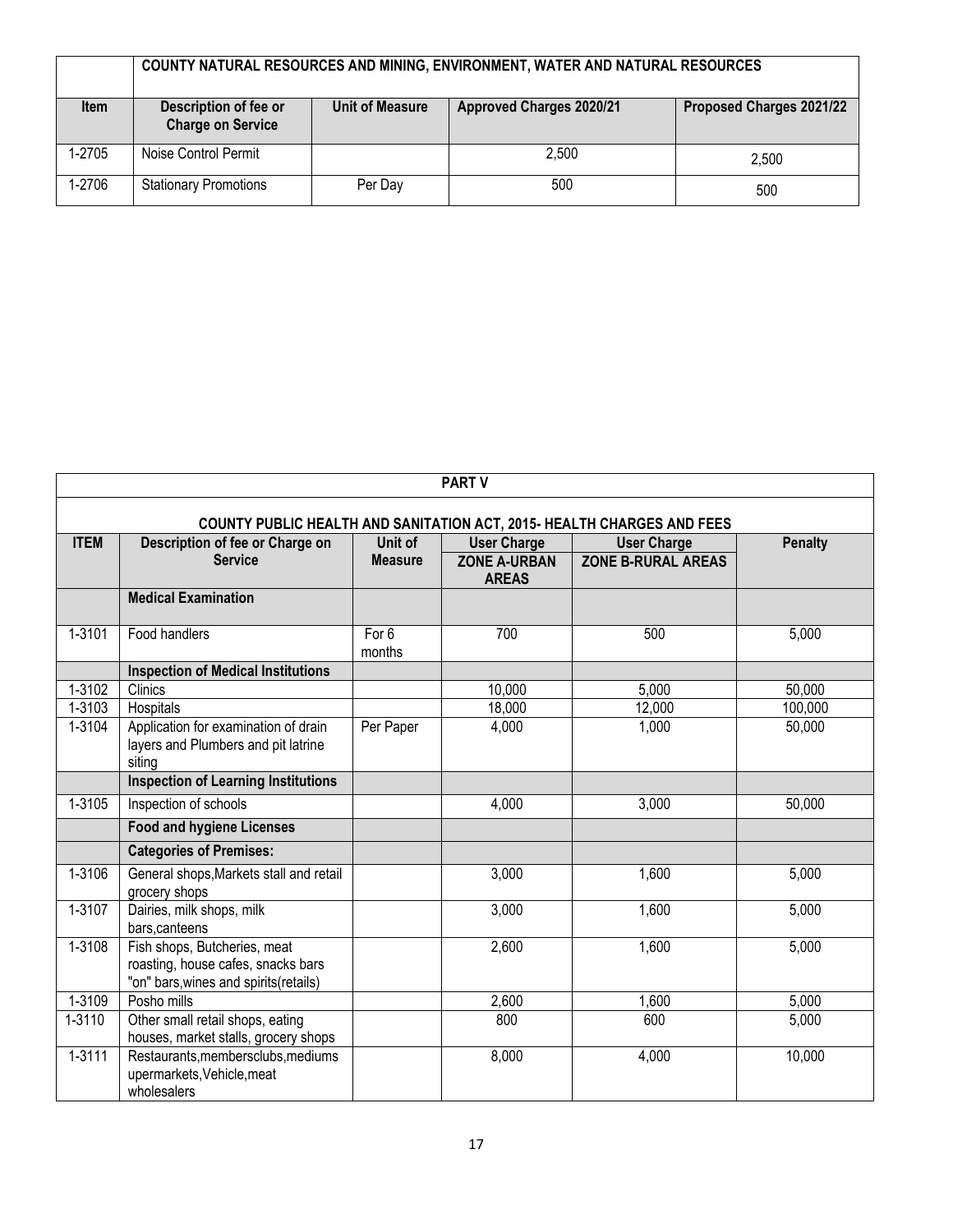|             | <b>PART V</b>                                                                                                                                                         |                                               |                                     |                           |                |  |  |
|-------------|-----------------------------------------------------------------------------------------------------------------------------------------------------------------------|-----------------------------------------------|-------------------------------------|---------------------------|----------------|--|--|
|             | COUNTY PUBLIC HEALTH AND SANITATION ACT, 2015- HEALTH CHARGES AND FEES                                                                                                |                                               |                                     |                           |                |  |  |
| <b>ITEM</b> | Description of fee or Charge on                                                                                                                                       | Unit of                                       | <b>User Charge</b>                  | <b>User Charge</b>        | <b>Penalty</b> |  |  |
|             | <b>Service</b>                                                                                                                                                        | <b>Measure</b>                                | <b>ZONE A-URBAN</b><br><b>AREAS</b> | <b>ZONE B-RURAL AREAS</b> |                |  |  |
| 1-3112      | Hotels, nightclubs, slaughterhouse, larg<br>e scale<br>supermarkets, warehouses, wholesaler<br>s, go downs, medium class<br>bakeries, small 1-scalefood<br>processing | Classify<br>hotels as<br>per class B,<br>C, D | 16,000                              | 8,000                     | 15,000         |  |  |
| 1-3113      | Food factories, bottling<br>plants, creameries, caning plants, abatto<br>irs, flourmillers, sugar factories and<br>food processing factories.                         |                                               | 25,000                              | 15,000                    | 20,000         |  |  |
|             | <b>Sanitation</b>                                                                                                                                                     |                                               |                                     |                           |                |  |  |
| 1-3114      | Conservancy on County general<br>estate                                                                                                                               | Per house<br>per month                        | 300                                 | 300                       | 5,000          |  |  |
|             | <b>Other services</b>                                                                                                                                                 |                                               |                                     |                           |                |  |  |
| 1-3115      | School inspection                                                                                                                                                     | Per sq.<br>meter floor<br>area                | 25                                  | 25                        | 10,000         |  |  |
| 1-3116      | Water sampling for institutions and<br>public utilities                                                                                                               | Per<br>institution                            | 3,000                               | 3,000                     | 10,000         |  |  |

#### **FOURTH SCHEDULE- PUBLIC HEALTH AND SANITATION**

| <b>COUNTY PUBLIC HEALTH AND SANITATION</b> |
|--------------------------------------------|
|--------------------------------------------|

<span id="page-18-0"></span>

|        | <b>HEALTH CHARGES AND FEES</b>                                                                 |                           |                                    |                                       |                |
|--------|------------------------------------------------------------------------------------------------|---------------------------|------------------------------------|---------------------------------------|----------------|
| Item   | Description of fee or Charge on Service                                                        | Unit of<br><b>Measure</b> | Approved<br><b>Charges 2020/21</b> | <b>Proposed Charges</b><br>2021/22    |                |
|        | <b>Cemeteries for burial ground</b>                                                            |                           |                                    |                                       |                |
| 1-3303 | Children                                                                                       |                           | 1,500                              | 1,500                                 |                |
| 1-3304 | Adults                                                                                         |                           | 3,000                              | 3,000                                 |                |
|        | <b>Exhauster Services</b>                                                                      |                           |                                    |                                       |                |
| 1-3508 | Within 5kms from disposal point minimum charge per<br>first trip Bungoma, Kimilili&Webuye Town |                           | 5,000                              | 5,000                                 |                |
| 1-3509 | Disposal point per extra kilometer                                                             | Per Km                    | 250                                | 250                                   |                |
| 1-3510 | Blockage removal within premises per blockage<br>covered                                       |                           | 1,000                              | 1,000                                 |                |
|        | Vaccination of food handlers                                                                   | Unit of<br><b>Measure</b> | Approved<br><b>Charges 2020/21</b> | Proposed<br><b>Charges</b><br>2021/22 | <b>Penalty</b> |
| 1-3511 | <b>Typhoid</b>                                                                                 | Per person                | 1,500                              | 1,500                                 | 5,000          |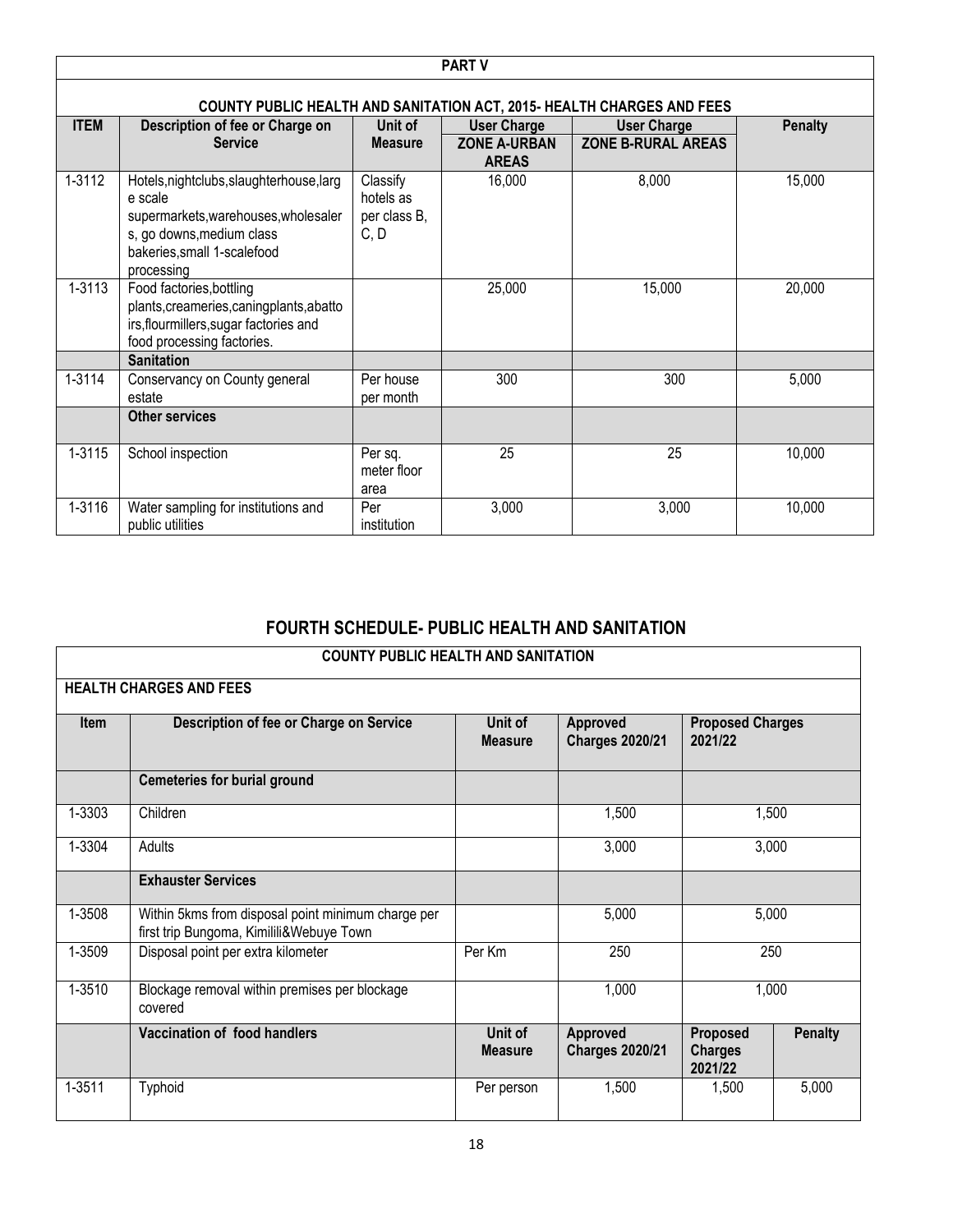#### **COUNTY PUBLIC HEALTH AND SANITATION**

|            | <b>HEALTH CHARGES AND FEES</b>                                                                                              |                               |                                    |                                       |                |
|------------|-----------------------------------------------------------------------------------------------------------------------------|-------------------------------|------------------------------------|---------------------------------------|----------------|
| Item       | Description of fee or Charge on Service                                                                                     | Unit of<br><b>Measure</b>     | Approved<br><b>Charges 2020/21</b> | <b>Proposed Charges</b><br>2021/22    |                |
| $1 - 3512$ | Rabies                                                                                                                      | Per person                    | 1,800                              | 1,800                                 | 5,000          |
| $1 - 3513$ | Yellow fever at border points                                                                                               | Per person                    | 2,000                              | 2,000                                 | 5,000          |
| 1-3514     | Cholera                                                                                                                     | Per person                    | 1,500                              | 1,500                                 | 5,000          |
|            | <b>Vaccination of students</b>                                                                                              | Unit of<br><b>Measure</b>     | Approved<br><b>Charges 2020/21</b> | Proposed<br><b>Charges</b><br>2021/22 | <b>Penalty</b> |
| $1 - 3515$ | Typhoid                                                                                                                     | Per person                    | 750                                | 750                                   | $\Omega$       |
| $1 - 3516$ | Rabies                                                                                                                      | Per person                    | 900                                | 900                                   | $\mathbf 0$    |
| 1-3517     | Yellow fever at border points                                                                                               | Per person                    | 1,000                              | 1,000                                 | $\mathbf 0$    |
| $1 - 3518$ | Cholera                                                                                                                     | Per person                    | 750                                | 750                                   | $\mathbf{0}$   |
|            | <b>Other services</b>                                                                                                       | Unit of<br><b>Measure</b>     | Approved<br><b>Charges 2020/21</b> | Proposed<br><b>Charges</b><br>2021/22 | <b>Penalty</b> |
| 1-3519     | Rearing of animals in towns<br>(CBD)                                                                                        | Per animal/per<br>Annum       | 3,000                              | 3,000                                 | 10,000         |
| 1-3520     | Cultivation within town centres (CBD)                                                                                       | Per Plot /Per<br>Annum        | 5,000                              | 5,000                                 | 50,000         |
| $1 - 3521$ | Fumigation charges -Hotel, Lodgingboarding facilities,<br>schools , institutions of higher learning, Vocational<br>colleges | Per sq.<br>meter/Per<br>Annum | 50                                 | 50                                    | 30,000         |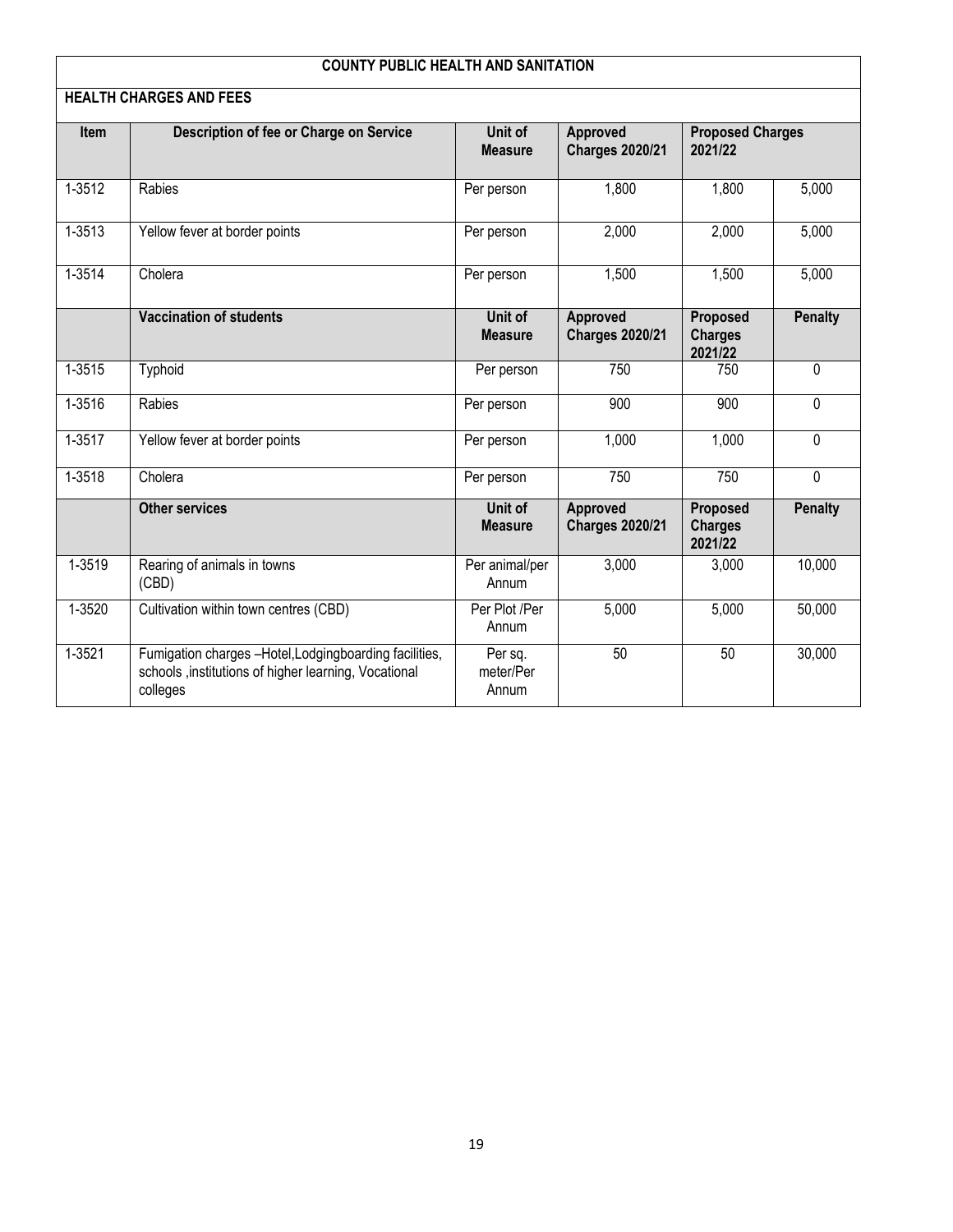# **FIFTH SCHEDULE: EDUCATION, CULTURE, YOUTH AND SOCIAL SERVICES**

| <b>COUNTY PUBLIC ENTERTAINMENT AND AMENITIES</b> |                                                                                  |                        |                                    |                                    |  |  |
|--------------------------------------------------|----------------------------------------------------------------------------------|------------------------|------------------------------------|------------------------------------|--|--|
| <b>Item</b>                                      | <b>Description</b>                                                               | <b>Unit of Measure</b> | Approved<br><b>Charges 2020/21</b> | <b>Proposed Charges</b><br>2021/22 |  |  |
| <b>Item</b>                                      | Description of fee or Charge on Service                                          | <b>Unit Of Measure</b> |                                    |                                    |  |  |
|                                                  | FEE AND CHARGES FOR SERVICES                                                     |                        |                                    |                                    |  |  |
|                                                  | <b>Social Welfare Groups</b>                                                     |                        |                                    |                                    |  |  |
| 1-4013                                           | Registration of Welfare Groups (Self Help Groups,<br>Youth Groups, Women Groups) | Per Certificate        | 1,000                              | 1,000                              |  |  |
| $1-4015$                                         | Registration of community-based organization                                     | Per Certificate        | 5,000                              | 5,000                              |  |  |
|                                                  | <b>Betting, Gaming and Lotteries</b>                                             |                        |                                    |                                    |  |  |
|                                                  | <b>INSPECTION OF BETTING SERVICES</b>                                            |                        |                                    |                                    |  |  |
| 1-4201                                           | Casino Premise Application Fee                                                   | Per Application        | 10,000                             | 10,000                             |  |  |
| 1-4202                                           | Transfer of Casino Premise license                                               | Per License            | 5,000                              | 5,000                              |  |  |
|                                                  | <b>Funfair Permit (Card Games)</b>                                               |                        |                                    |                                    |  |  |
| 1-4203                                           | Application fee                                                                  | Per Application        | 3,000                              | 3,000                              |  |  |
| $1 - 4204$                                       | Renewal Fee                                                                      | 3 Months               | 20,000                             | 20,000                             |  |  |
|                                                  | <b>Local Public Lottery Permit</b>                                               |                        |                                    |                                    |  |  |
| 1-4205                                           | <b>Application Fee</b>                                                           | Per Application        | 10,000                             | 10,000                             |  |  |
| 1-4206                                           | <b>Grant Fee</b>                                                                 | Per Application        | 400,000                            | 400,000                            |  |  |
| 1-4207                                           | Annual Fee                                                                       | Per Year               | 500,000                            | 500,000                            |  |  |
| 1-4208                                           | Permit Renewal application fee                                                   | Per Application        | 25,000                             | 25,000                             |  |  |
| 1-4209                                           | <b>Investigation Fee (Local applicant)</b>                                       | Per Application        | 500,000                            | 500,000                            |  |  |
| 1-4210                                           | Investigation Fee (Foreign applicant)                                            | Per Application        | 1,000,000                          | 1,000,000                          |  |  |
|                                                  | <b>Amusement and Pool table</b>                                                  |                        |                                    |                                    |  |  |
|                                                  | Bungoma, Kimilili&Webuye                                                         |                        |                                    |                                    |  |  |
| 1-4211                                           | <b>Application Fee</b>                                                           | Per Application        | 1,000                              | 1,000                              |  |  |
|                                                  | <b>Other Sub Counties</b>                                                        |                        |                                    |                                    |  |  |
| 1-4213                                           | <b>Application Fee</b>                                                           | Per Application        | 500                                | 500                                |  |  |
|                                                  | <b>Local Public Lottery for 3 Month</b>                                          |                        |                                    |                                    |  |  |
| 1-4226                                           | Application fee                                                                  | Per Application        | 250                                | 250                                |  |  |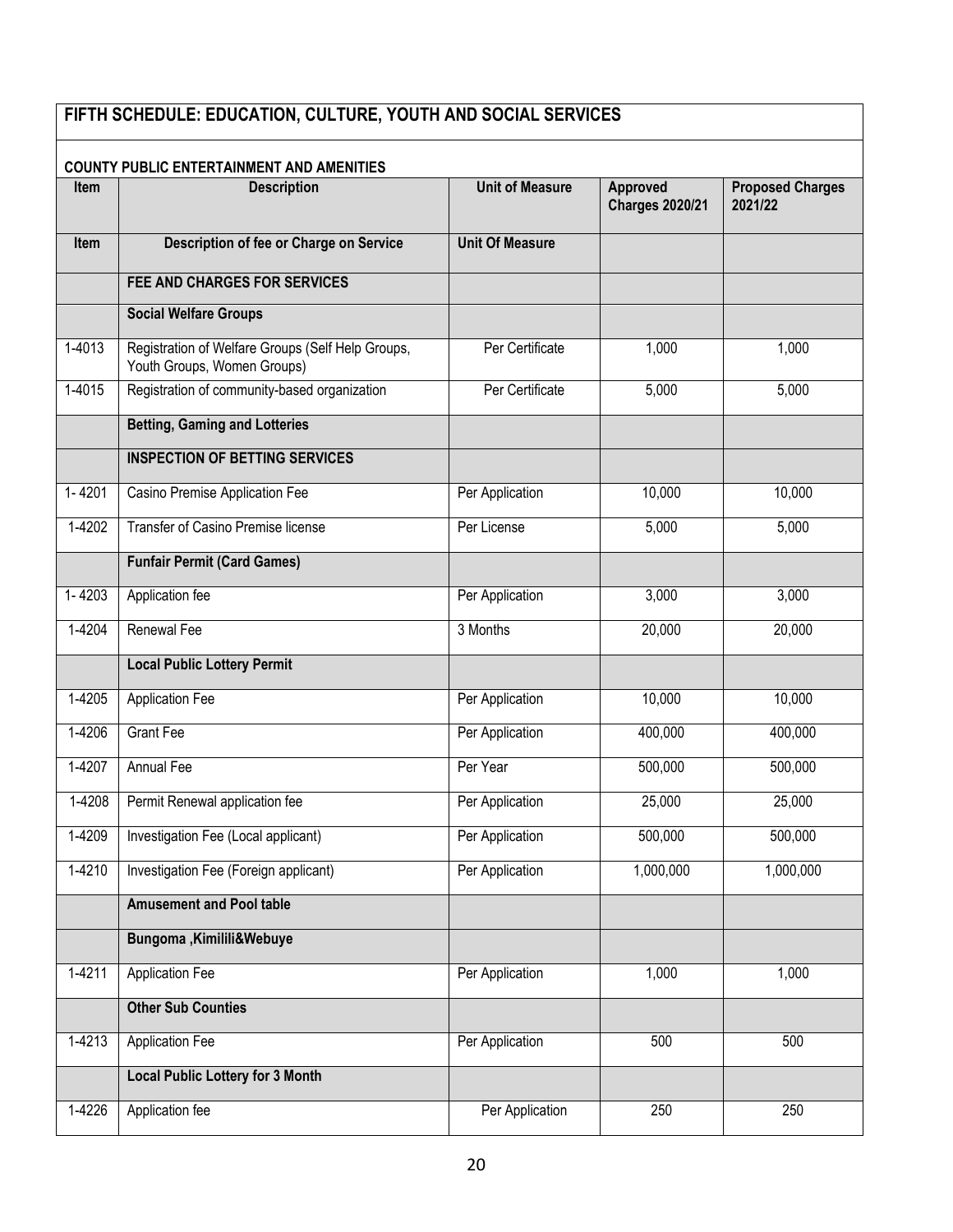| 1-4227           | Permit                                                                                   |                                      | 3% of projected<br>ticket sales or<br>75,000 whichever<br>is less             | 3% of projected ticket<br>sales or 75,000<br>whichever is less               |
|------------------|------------------------------------------------------------------------------------------|--------------------------------------|-------------------------------------------------------------------------------|------------------------------------------------------------------------------|
|                  | <b>Local Prize Competition Permit</b>                                                    |                                      |                                                                               |                                                                              |
| 1-4228           | Application fee                                                                          |                                      | 500                                                                           | 500                                                                          |
| 1-4229           | Permit                                                                                   | Per Application                      | 6% of total budget<br>(advertisement+pr<br>oduction+design+<br>cost of prize) | 6% of total budget<br>(advertisement+prod<br>uction+design+cost<br>of prize) |
|                  | <b>HIRE OF PARKS/STADIA/SPORTS GROUND -</b><br>Kanduyi, Kimilil Stadium & Muliro Gardens |                                      |                                                                               |                                                                              |
| 1-4501           | <b>Political Rally</b>                                                                   | Per Day , Or Part There<br>Of        | 50,000                                                                        | 50,000                                                                       |
|                  | <b>Religious Function</b>                                                                |                                      |                                                                               |                                                                              |
| 1-4502           | Local<br>$\overline{a}$                                                                  | Per Day , Or Part There<br><b>Of</b> | 2,000                                                                         | 2,000                                                                        |
| 1-4503           | -National                                                                                | Per Day , Or Part There<br>Of        | 5,000                                                                         | 5,000                                                                        |
| 1-4504           | International<br>$\blacksquare$                                                          | Per Day , Or Part There<br>Of        | 25,000                                                                        | 25,000                                                                       |
| 1-4505           | School /Institution Sporting Activities/<br><b>Commercial Activities</b>                 | Per Day , Or Part There<br>Of        | 5,000                                                                         | 5,000                                                                        |
| 1-4507<br>1-4508 | Music Extravaganza<br><b>Motor Rallying</b>                                              | Per Day , Or Part There<br>Of        | 3,000 +30% of<br>gate collection                                              | 3,000 +30% of gate<br>collection                                             |
|                  | <b>Other Open Space</b>                                                                  |                                      |                                                                               |                                                                              |
| 1-4508           | Hire of open space at ward level                                                         | Per Day                              | 2,000                                                                         | 2,000                                                                        |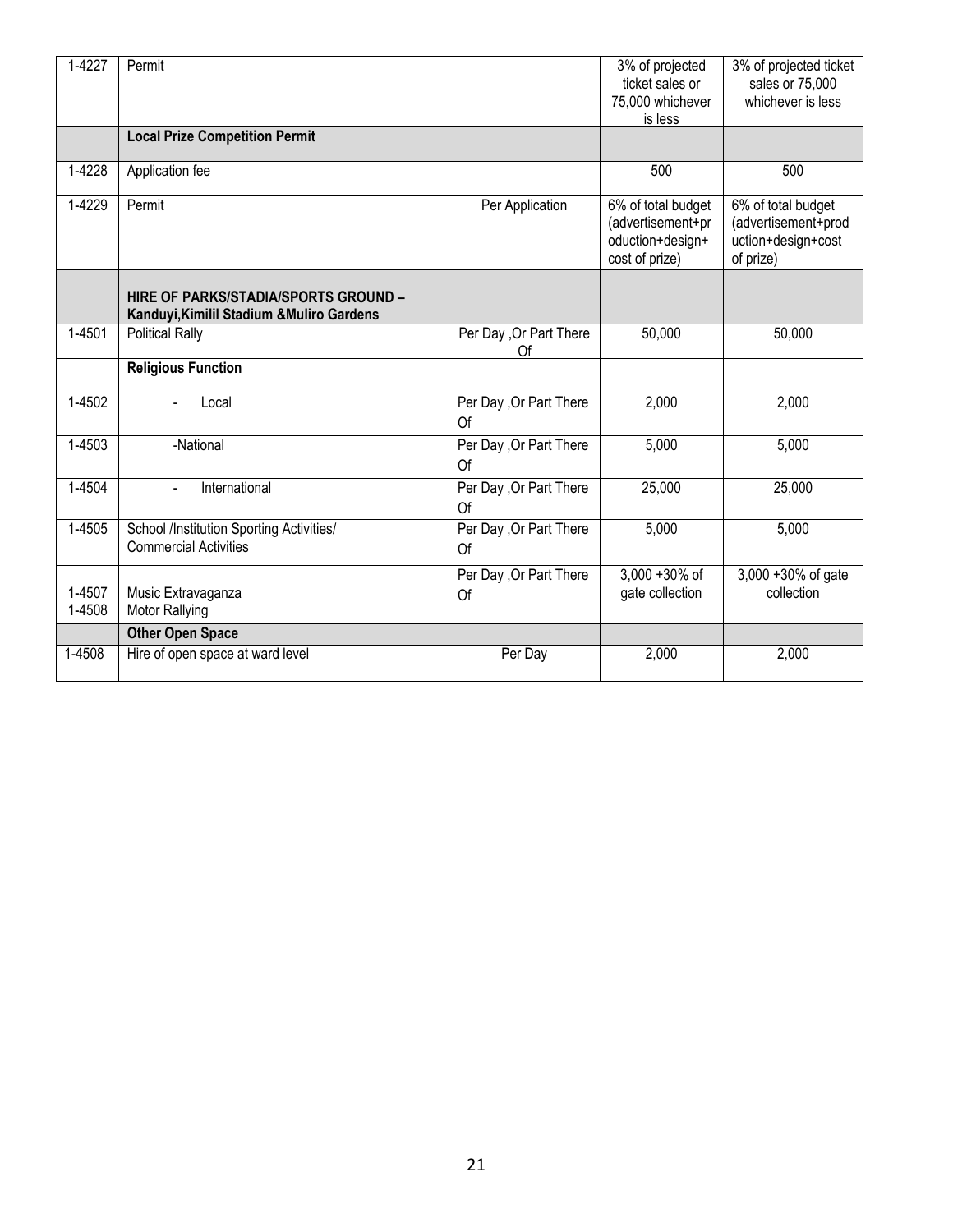## **SIXTH SCHEDULE: LANDS, URBAN & PHYSICAL PLANNING**

<span id="page-22-0"></span>

|            | <b>COUNTY RATING</b><br><b>LANDS, URBAN &amp; PHYSICAL PLANNING</b>               |                        |                                    |                                    |
|------------|-----------------------------------------------------------------------------------|------------------------|------------------------------------|------------------------------------|
| Item       | <b>Description</b>                                                                | <b>Unit of Measure</b> | Approved<br><b>Charges 2020/21</b> | <b>Proposed Charges</b><br>2021/22 |
|            | <b>Land Rates</b>                                                                 |                        |                                    |                                    |
| 1-5301     | Rate truck for Leasehold and freehold property(ALL Sub<br>Counties)               | Site value             | 4% of site value                   | 4% of site value                   |
| 1-5302     | Contribution in lieu of Rates (All Sub Counties)                                  | Site value             | 4% of site value                   | 4% of site value                   |
|            | <b>Plot Rent</b>                                                                  |                        |                                    |                                    |
| 1-5303     | Major Urban Centres- (Bungoma, Webuye&Kimilili)                                   | per parcel             | 2,500                              | 2,500                              |
| 1-5304     | Other Urban Centres                                                               | per parcel             | 1,500                              | 1,500                              |
|            | Area Rate (Flat Rate)                                                             |                        |                                    |                                    |
| 1-5306     | Commercial plots p.a                                                              |                        |                                    |                                    |
|            | Major Urban Centres- (Bungoma, Webuye&Kimilili)                                   | per plot               | 3,000                              | 3,000                              |
|            | Other Urban Centres                                                               | per plot               | 2,000                              | 2,000                              |
| 1-5307     | <b>Residential Plots</b>                                                          |                        |                                    |                                    |
|            | Major Urban Centres- (Bungoma, Webuye & Kimilili)                                 | per plot               | 1,500                              | 1,500                              |
|            | Other Urban Centres                                                               | per plot               | 1,000                              | 1,000                              |
| 1-5308     | Penalty after 31 <sup>st</sup> March                                              | Simple interest        | 3%p.m                              | 3%p.m                              |
|            | <b>Ground Rent (Flat Rate)</b>                                                    |                        |                                    |                                    |
| $1 - 5318$ | Kiosks/Stalls/Lockups in major urban centres                                      | per month              | 1,500                              | 1,500                              |
| 1-5319     | Kiosks/Stalls/Lockups in other urban centres                                      | Per month              | 700                                | 700                                |
|            | <b>SUBDIVISION OF LAND</b>                                                        |                        |                                    |                                    |
| 1-5004     | Urban areas                                                                       | Per plot               | 3,000                              | 3,000                              |
| 1-5005     | Peri-urban areas                                                                  | Per plot               | 2,000                              | 2,000                              |
| 1-5006     | Agricultural areas                                                                | Per plot               | 1,500                              | 1,500                              |
|            | Sale of County Spatial plan/ Planning policy reports/<br><b>Application forms</b> |                        |                                    |                                    |
| 1-5022     | <b>Other Planning Policy Reports</b>                                              | Per copy               | 2,500                              | 2,500                              |
| 1-5023     | Base maps, Outline Plans, Part Development Plans (PDPs)                           |                        |                                    |                                    |
|            |                                                                                   |                        | 2,000                              | 2,000                              |
|            | A0 Size<br>A1 Size                                                                | Per copy               |                                    |                                    |
|            | A <sub>2</sub> Size                                                               | Per copy               | 1,500                              | 1,500                              |
|            | A3 Size                                                                           | Per copy               | 1,000                              | 1,000                              |
|            |                                                                                   | Per copy               | 500                                | 500                                |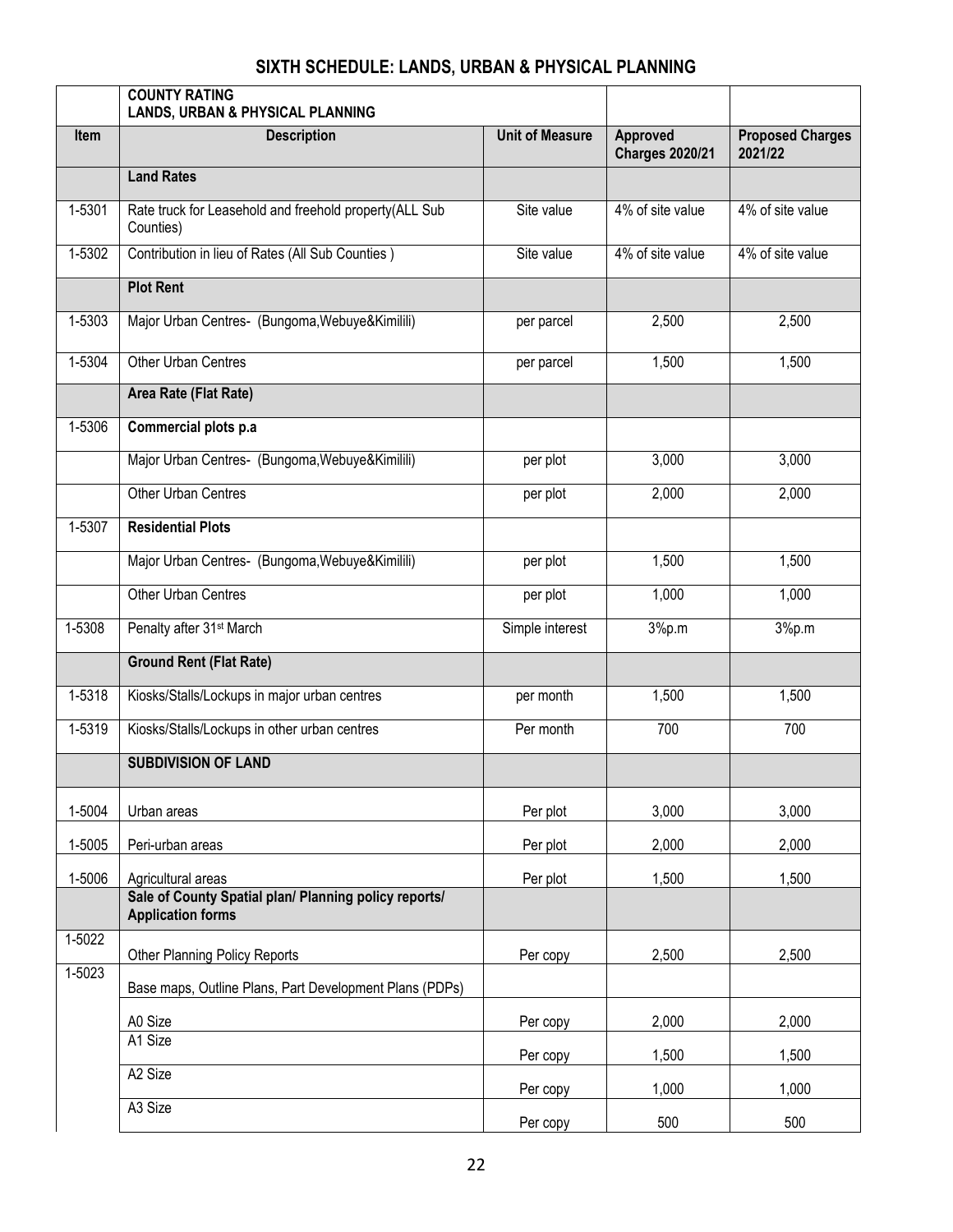|            | <b>COUNTY RATING</b><br><b>LANDS, URBAN &amp; PHYSICAL PLANNING</b>    |                        |                                    |                                    |
|------------|------------------------------------------------------------------------|------------------------|------------------------------------|------------------------------------|
| Item       | <b>Description</b>                                                     | <b>Unit of Measure</b> | Approved<br><b>Charges 2020/21</b> | <b>Proposed Charges</b><br>2021/22 |
|            | A4 Size                                                                | Per copy               | 250                                | 250                                |
| 1-5024     | Sale of Form PPA 1                                                     | Per copy               | 300                                | 300                                |
| 1-5025     | Certified copy of PPA 1                                                | Per copy               | 150                                | 150                                |
| 1-5026     | Architectural (Building Plans) Application forms                       | Per copy               | 300                                | 300                                |
| $1-5027$   | <b>Structural Engineering Application Forms</b>                        | Per copy               | 300                                | 300                                |
| 1-5028     | Full minutes of any Planning Meeting                                   | Per Session            | 3,000                              | 3,000                              |
| 1-5029     | Extract of minutes of any Planning Meeting                             | Per page               | 300                                | 300                                |
| 1-5030     | Other Planning forms                                                   | Per copy               | 250                                | 250                                |
| $1 - 5031$ | Certified copy of Approved plans                                       | Per copy               | 3,000                              | 3,000                              |
|            | <b>SUBDIVISION OF LARGE SCHEMES</b>                                    |                        |                                    |                                    |
| 1-5007     | $5 - 24$                                                               | Per plot               | 2,000                              | 2,000                              |
| 1-5008     | 25-50                                                                  | Per plot               | 1,500                              | 1,500                              |
| 1-5009     | Above 51                                                               | Per plot               | 1,000                              | 1,000                              |
|            | <b>Land Amalgamation</b>                                               |                        |                                    |                                    |
| 1-5010     | Urban areas                                                            | Per plot               | 5,000                              | 5,000                              |
| 1-5011     | Peri-urban areas                                                       | Per plot               | 2,500                              | 2,500                              |
| 1-5012     | Agricultural areas                                                     | Per plot               | 1,500                              | 1,500                              |
| 1-5016     | Change of user -from agriculture to other user (major urban<br>centre) | Per plot               | 10,000                             | 10,000                             |
| 1-5017     | Change of user -from agriculture to other user (all other              | Per plot               | 5,000                              | 5,000                              |
| 1-5018     | areas)<br>Change of user others (educational, commercial)              | Per plot               | 5,000                              | 5,000                              |
|            | Amendment of Sub-divisions (Lump sum)                                  |                        |                                    |                                    |
| 1-5030     | Urban areas                                                            | Per scheme             | 10,000                             | 10,000                             |
|            |                                                                        | Per scheme             |                                    |                                    |
| 1-5031     | Peri-urban areas                                                       | Per scheme             | 5,000                              | 5,000                              |
| 1-5032     | Agricultural areas                                                     | Above regular          | 3,000                              | 3,000                              |
|            | Penalty for Regularization of sub-divisions of land                    | unit charges           |                                    |                                    |
| 1-5033     | Urban areas                                                            | Per Application        | 25,000                             | 25,000                             |
| 1-5034     | Peri-urban areas                                                       | Per Application        | 35,000                             | 35,000                             |
| 1-5035     | Agricultural areas                                                     | Per Application        | 50,000                             | 50,000                             |
|            | <b>Compliance or Sub-division certificate</b>                          |                        |                                    |                                    |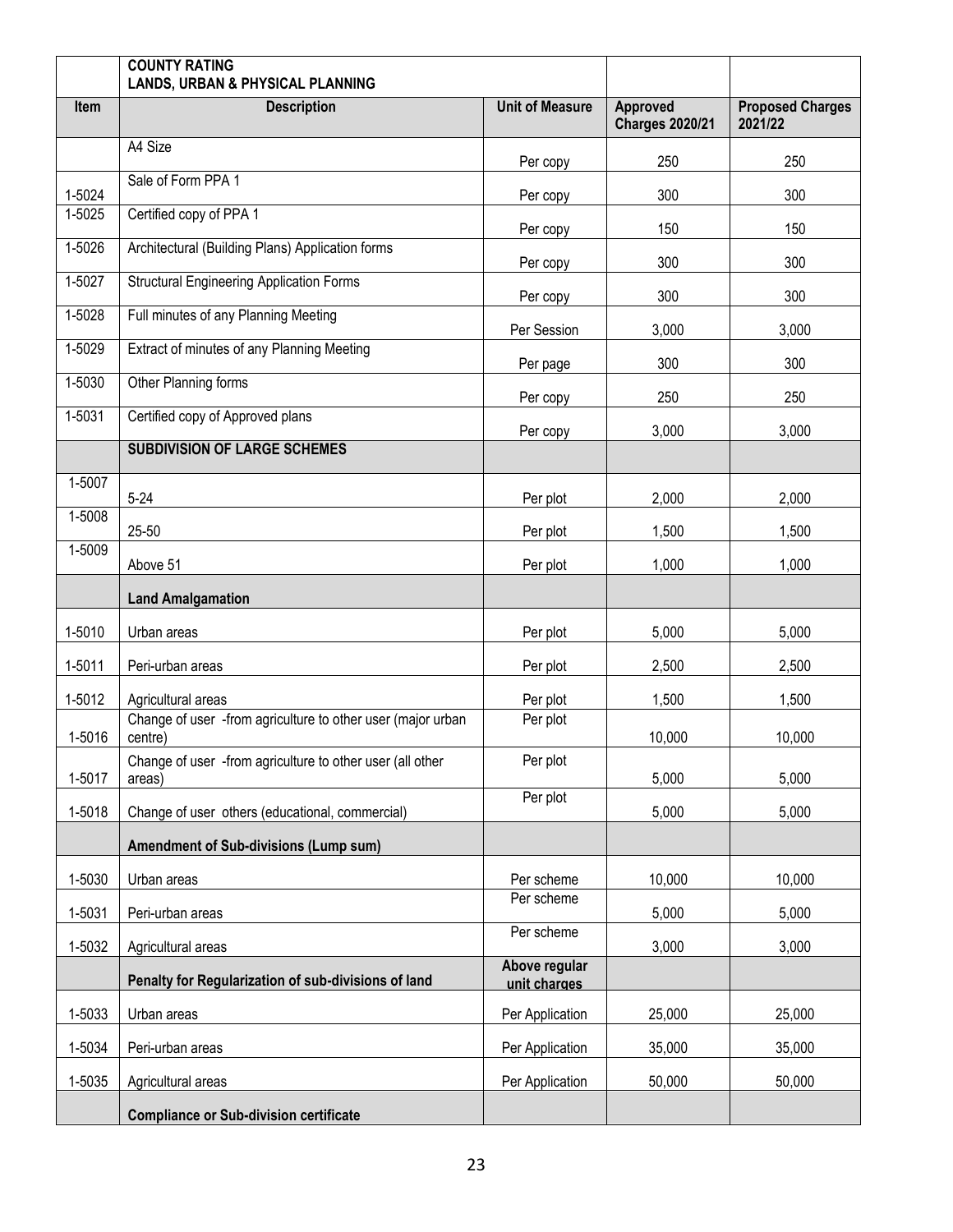|        | <b>COUNTY RATING</b><br><b>LANDS, URBAN &amp; PHYSICAL PLANNING</b> |                        |                                    |                                    |
|--------|---------------------------------------------------------------------|------------------------|------------------------------------|------------------------------------|
| Item   | <b>Description</b>                                                  | <b>Unit of Measure</b> | Approved<br><b>Charges 2020/21</b> | <b>Proposed Charges</b><br>2021/22 |
| 1-5036 | Compliance or Sub-division certificate                              | Per scheme             | 2,000                              | 2,000                              |
| 1-5037 | Certified copies of Compliance or Sub-division certificate          | Per copy               | 1,000                              | 1,000                              |
| 1-5038 | Original Sub-division Plans                                         | Per scheme             | 2,000                              | 2,000                              |
| 1-5039 | Certified copies of Original Sub-division Plans                     | Per copy               | 1,000                              | 1,000                              |
| 1-5040 | Re-inspection fees                                                  | Per scheme             | 2,000                              | 2,000                              |
|        | <b>Planning Site Boards (on-site Advertisement)</b>                 |                        |                                    |                                    |
| 1-5041 | Urban areas                                                         | Per site               | 5,000                              | 5,000                              |
| 1-5042 | Peri-urban areas                                                    | Per site               | 2,500                              | 2,500                              |
| 1-5043 | Agricultural areas                                                  | Per site               | 2,000                              | 2,000                              |
| 1-5044 | Penalty Failure to display standard site boards                     | Per site               | 10,000                             | 10,000                             |
|        | <b>Development Applications' fees</b>                               |                        |                                    |                                    |
| 1-5201 | Agricultural-                                                       |                        | 1,000                              | 1,000                              |
|        | Major Urban Areas - (Bungoma, Webuye & Kimilili)                    |                        |                                    |                                    |
| 1-5202 | Residential-                                                        | per plot               | 1,000                              | 1,000                              |
| 1-5203 | Commercial -                                                        | per plot               | 1,000                              | 1,000                              |
|        | Industrial                                                          | per plot               |                                    |                                    |
| 1-5204 | Light industrial -                                                  | per plot               | 1,000                              | 1,000                              |
| 1-5205 | Medium industrial -                                                 | per plot               | 1,000                              | 1,000                              |
| 1-5206 | Heavy industrial -                                                  | per plot               | 1,000                              | 1,000                              |
| 1-5207 | Other land uses -                                                   | per plot               | 1,000                              | 1,000                              |
|        | <b>Other Urban Centres And Rural Areas</b>                          |                        |                                    |                                    |
| 1-5208 | Residential-                                                        | per plot               | 1,000                              | 1,000                              |
| 1-5209 | Commercial-                                                         | per plot               | 1,000                              | 1,000                              |
|        | Industrial                                                          | per plot               |                                    |                                    |
| 1-5210 | Light industrial -                                                  | per plot               | 1,000                              | 1,000                              |
|        |                                                                     |                        |                                    |                                    |
| 1-5211 | Medium industrial -                                                 | per plot               | 1,000                              | 1,000                              |
| 1-5212 | Heavy industrial -                                                  | per plot               | 1,000                              | 1,000                              |
|        |                                                                     |                        |                                    |                                    |
|        | <b>Extension Of User</b>                                            |                        |                                    |                                    |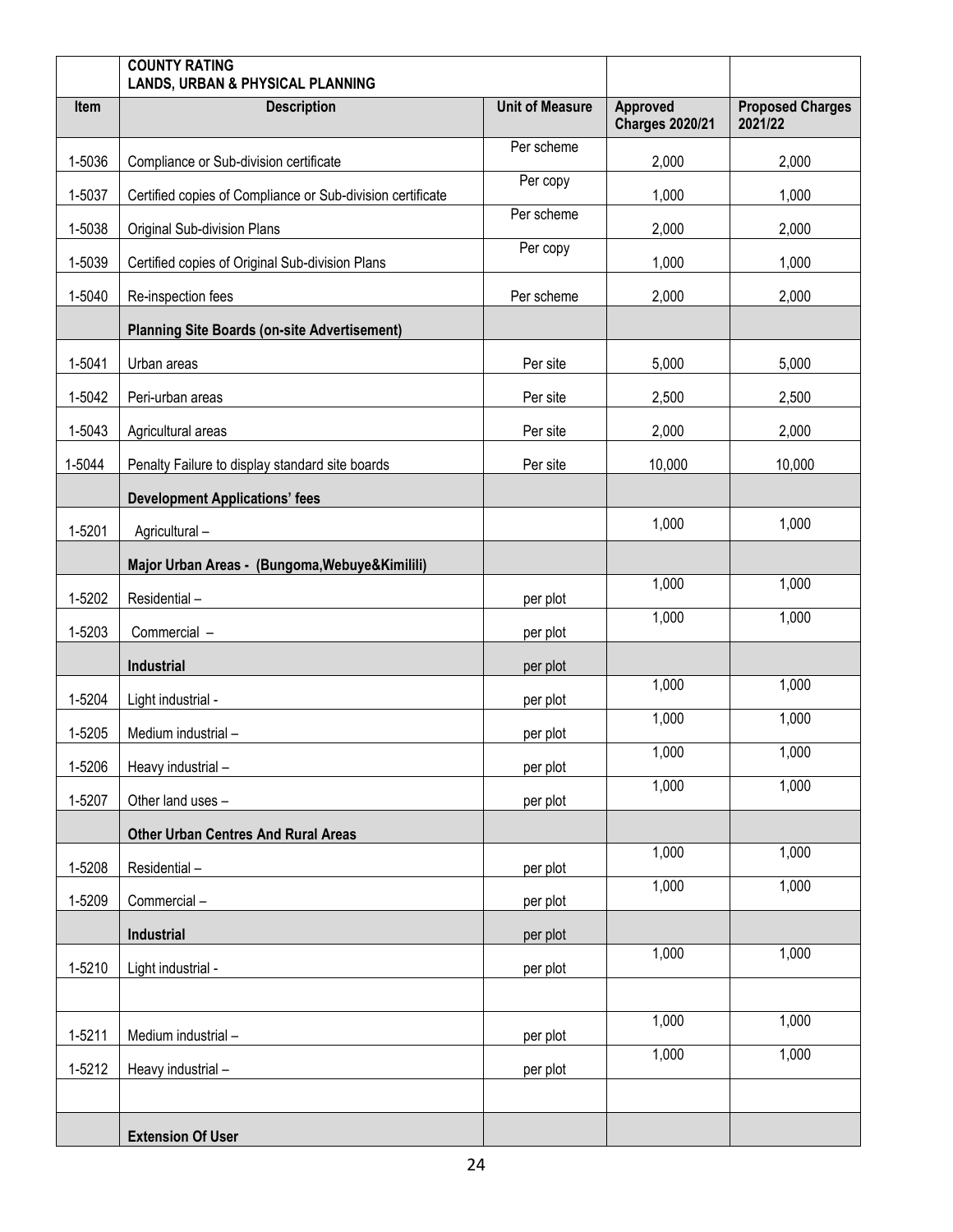|            | <b>COUNTY RATING</b><br><b>LANDS, URBAN &amp; PHYSICAL PLANNING</b>              |                        |                                           |                                    |
|------------|----------------------------------------------------------------------------------|------------------------|-------------------------------------------|------------------------------------|
| Item       | <b>Description</b>                                                               | <b>Unit of Measure</b> | Approved<br><b>Charges 2020/21</b>        | <b>Proposed Charges</b><br>2021/22 |
| 1-5214     | Extension of user                                                                | Per application        | 10,000                                    | 10,000                             |
|            | <b>Fees for Land Surveying</b>                                                   | <b>Unit of Measure</b> | <b>Approved</b><br><b>Charges 2020/21</b> | <b>Proposed Charges</b><br>2021/22 |
| 1-5410     | Site location/confirmation                                                       | Per parcel             | 5,000                                     | 5,000                              |
| 1-5411     | Survey of fixed boundary                                                         | Per parcel             | 10,000                                    | 10,000                             |
| $1 - 5412$ | Survey of general boundary                                                       | Per acre               | 3,500                                     | 3,500                              |
| $1 - 5413$ | Topographical survey                                                             | Per Plot/Acre          | 15,000                                    | 15,000                             |
| $1-5414$   | Survey of new grants                                                             | Per parcel             | 10,000 (plus 3%)<br>value of land)        | 10,000 (plus 3%)<br>value of land) |
| $1-5415$   | Resurvey for Change of Use/Extension of User/Lease                               | Per parcel             | 25,000                                    | 25,000                             |
| $1 - 5416$ | Beacon re-establishment                                                          | Per beacon             | 3,000                                     | 3,000                              |
| $1-5417$   | Beacon certificate issuance per parcel                                           | Per certificate        | 5,000                                     | 5,000                              |
| $1-5418$   | Boundary dispute resolution                                                      | Per application        |                                           |                                    |
| 1-5419     | Site inspection report for court case                                            | Per application        | 3,000                                     | 3,000                              |
| 1-5420     | Giving evidence in court for third parties (Plus transport and<br>accommodation) | Per session            | 3,000                                     | 3,000                              |
| 1-5421     | Deed plan registration fee                                                       | Per parcel             | 7,500                                     | 7,500                              |
| $1-5422$   | Purchase of survey plans & RIM                                                   | Per plan               | 500                                       | 500                                |
| 1-5423     | Application forms                                                                | Per form               | 1,000                                     | 1,000                              |
| 1-5424     | Consent to Charge                                                                | Per application        | 6,000                                     | 6,000                              |
| $1-5425$   | Consent to transfer                                                              | Per application        | 6,000                                     | 6,000                              |
| 1-5426     | Clearance certificate fee                                                        | Per application        | 3,000                                     | 3,000                              |
| 1-5427     | Consent to sublease a building                                                   | Per unit               | 4,000                                     | 4,000                              |
| 1-5428     | Search fee                                                                       | Per application        | 500                                       | 500                                |
| 1-5429     | Sale of certified copy of mutation                                               | Per copy               | 500                                       | 500                                |
| 1-5430     | Consent to process lease                                                         | Per application        | 10,000                                    | 10,000                             |
| 1-5431     | Consent for extension/renewal of lease                                           | Per plot               | 10,000                                    | 10,000                             |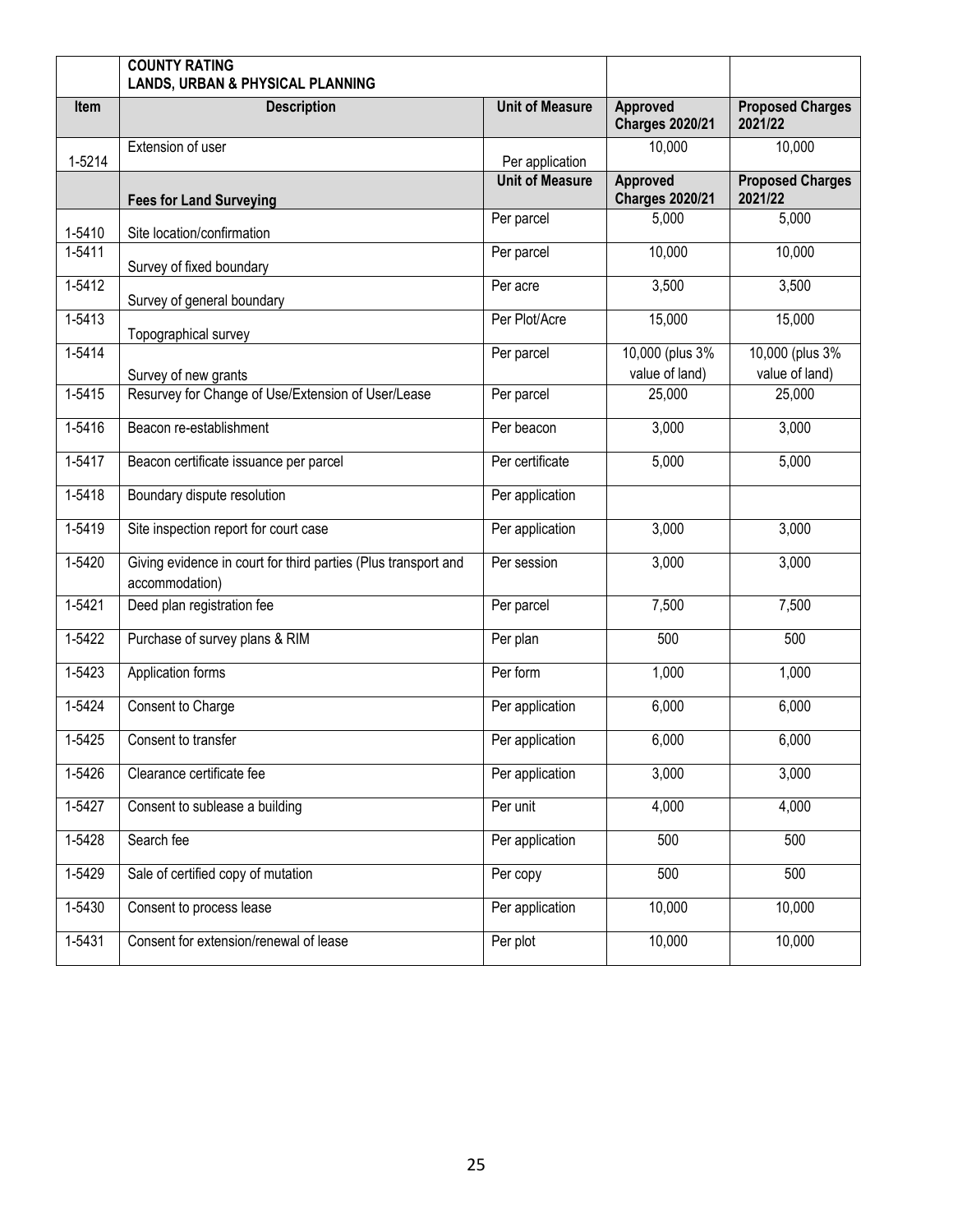## **SEVENTH SCHEDULE: LANDS, URBAN & PHYSICAL PLANNING**

<span id="page-26-0"></span>

|            | <b>COUNTY PHYSICAL PLANNING</b><br><b>BUILDING PLANS APPROVAL</b> |                                      |                                      |                                      |
|------------|-------------------------------------------------------------------|--------------------------------------|--------------------------------------|--------------------------------------|
| Item       | Description of fee or Charge on Service                           |                                      |                                      |                                      |
|            | Fees for Evaluation of Building Planning and Permits              |                                      | Proposed charges for 2021/22         |                                      |
|            |                                                                   |                                      |                                      |                                      |
| $1 - 5510$ | <b>New Residential Developments</b>                               | <b>Urban</b>                         | Peri Urban                           | Agricultural                         |
|            | $0-46$ sq.m                                                       | 5,000                                | 4,600                                | 4,280                                |
|            | 47-93 sq.m                                                        | 6,000                                | 5,400                                | 4,920                                |
|            | 94-140 sq.m                                                       | 7,000                                | 6,200                                | 5,560                                |
|            | 141-186 sq.m                                                      | 8,000                                | 7,000                                | 6,200                                |
|            | 187-240 sq.m                                                      | 9,000                                | 7,800                                | 6,840                                |
|            | 241-294 sq.m                                                      | 10,000                               | 9,600                                | 7,480                                |
|            | 295-350 sq.m                                                      | 11,000                               | 9,400                                | 8,120                                |
|            | 351-400 sq.m                                                      | 12,000                               | 10,200                               | 8,760                                |
|            | 401-465sq.m                                                       | 13,000                               | 11,000                               | 9,400                                |
|            | 467-530sq.m                                                       | 14,000                               | 11,800                               | 10,040                               |
|            | 531-595sq.m                                                       | 15,000                               | 12,600                               | 10,680                               |
|            | 596-660sq.m                                                       | 16,000                               | 13,400                               | 11,320                               |
|            | 661-725sq.m                                                       | 17,000                               | 14,200                               | 11,960                               |
|            | 726-790sq.m                                                       | 18,000                               | 15,000                               | 12,600                               |
|            | 791-855sq.m                                                       | 19,000                               | 15,800                               | 13,240                               |
|            | 856-930sq.m                                                       | 20,000                               | 16,600                               | 13,880                               |
| 1-5511     | For every additional 93 sq.m thereof over 930 sq.m                | 500                                  | 400                                  | 300                                  |
| $1 - 5512$ | Structural/ Civil Engineering Drawings                            | 25% Architectural<br>Drawings charge | 25% Architectural<br>Drawings charge | 25% Architectural<br>Drawings charge |
|            |                                                                   |                                      |                                      |                                      |
| $1 - 5513$ | Boundary walls in Residential areas per meter                     | 50                                   | $\overline{25}$                      | $\overline{10}$                      |
| $1-5514$   | Renewal of residential Development (after 2 years)                | 50% of the initial<br>charge         | 50% of the initial<br>charge         | 50% of the initial<br>charge         |
| 1-5515     | <b>New Commercial/ Office/ Institutional</b>                      | Urban                                | Peri Urban                           | Agricultural                         |
|            | $0-46$ sq.m                                                       | 10,000                               | 9,600                                | 9,280                                |
|            | 47-93 sq.m                                                        | 11,000                               | 10,400                               | 9,920                                |
|            | 94-140 sq.m                                                       | 12,000                               | 11,200                               | 10,560                               |
|            | 141-186 sq.m                                                      | 13,000                               | 12,000                               | 11,200                               |
|            | 187-240 sq.m                                                      | 14,000                               | 12,800                               | 11,840                               |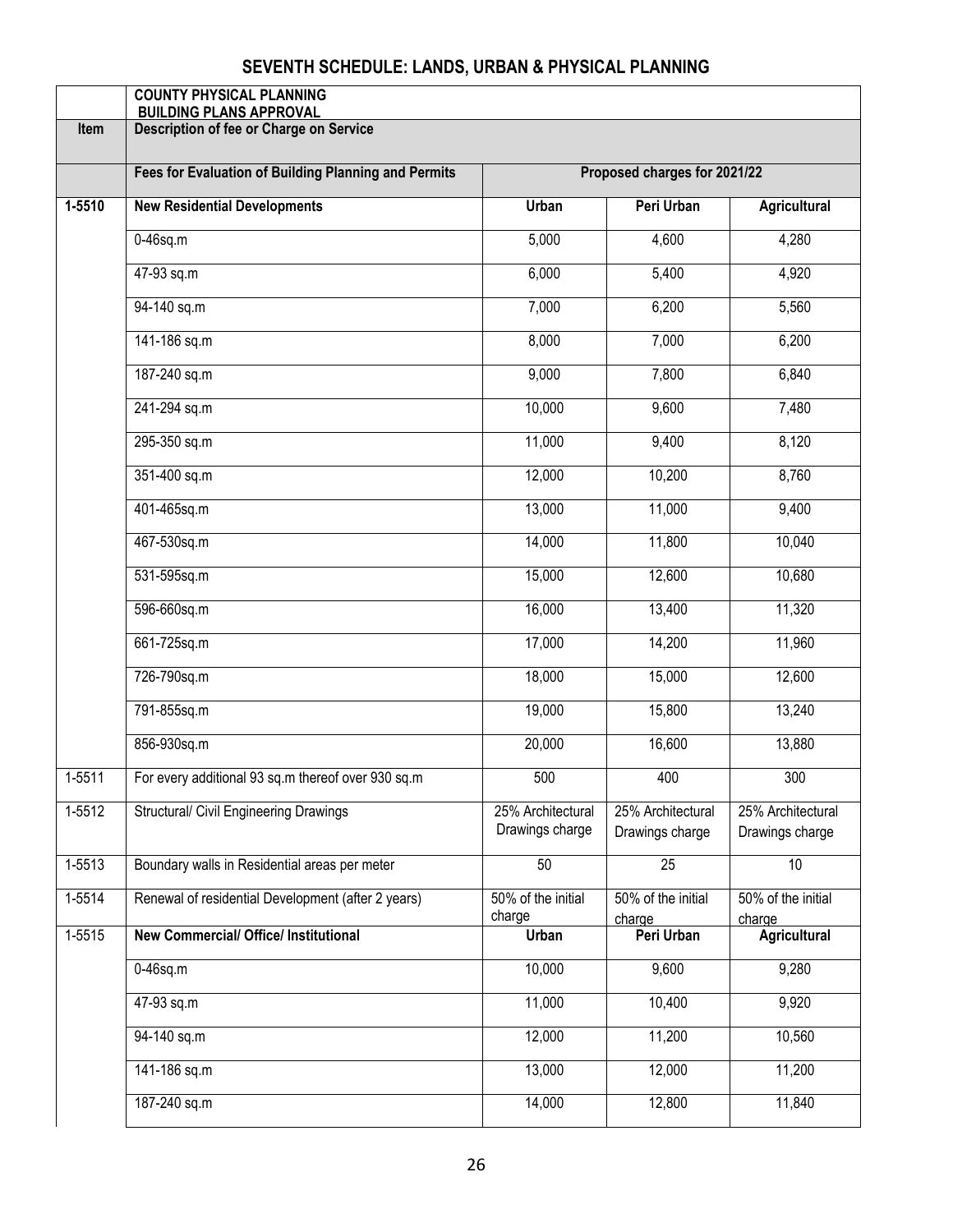|          | <b>COUNTY PHYSICAL PLANNING</b><br><b>BUILDING PLANS APPROVAL</b> |                                      |                                      |                                      |
|----------|-------------------------------------------------------------------|--------------------------------------|--------------------------------------|--------------------------------------|
| Item     | <b>Description of fee or Charge on Service</b>                    |                                      |                                      |                                      |
|          |                                                                   |                                      |                                      |                                      |
|          | 241-294 sq.m                                                      | 15,000                               | 14,600                               | 12,480                               |
|          | 295-350 sq.m                                                      | 16,000                               | 14,400                               | 13,120                               |
|          | 351-400 sq.m                                                      | 17,000                               | 15,200                               | 13,760                               |
|          | 401-465sq.m                                                       | 18,000                               | 16,000                               | 14,400                               |
|          | 467-530sq.m                                                       | 19,000                               | 16,800                               | 15,040                               |
|          | 531-595sq.m                                                       | 20,000                               | 17,600                               | 15,680                               |
|          | 596-660sq.m                                                       | 21,000                               | 18,400                               | 16,320                               |
|          | 661-725sq.m                                                       | 22,000                               | 19,200                               | 16,960                               |
|          | 726-790sq.m                                                       | 23,000                               | 20,000                               | 17,600                               |
|          | 791-855sq.m                                                       | 24,000                               | 20,800                               | 18,240                               |
|          | 856-930sq.m                                                       | 25,000                               | 21,600                               | 18,880                               |
| 1-5516   | For every additional 93 sq.m thereof over 930 sq.m                | 1,500                                | 1,000                                | 500                                  |
| 1-5517   | Structural/ Civil Engineering Drawings                            | 25% Architectural<br>Drawings charge | 25% Architectural<br>Drawings charge | 25% Architectural<br>Drawings charge |
| 1-5518   | Boundary walls in Residential areas per meter                     | 125                                  | 100                                  | $\overline{75}$                      |
| $1-5519$ | Renewal of residential Development (after 2 years)                | 50% of the initial<br>charge         | 50% of the initial<br>charge         | 50% of the initial<br>charge         |
| 1-5520   | <b>New Industrial Development</b>                                 | <b>Urban</b>                         | Peri Urban                           | Agricultural                         |
|          | $0-46$ sq.m                                                       | 15,000                               | 9,600                                | 9,280                                |
|          | 47-93 sq.m                                                        | 16,000                               | 10,400                               | 9,920                                |
|          | $94 - 140$ sq.m                                                   | 17,000                               | 11,200                               | 10,560                               |
|          | 141-186 sq.m                                                      | 18,000                               | 12,000                               | 11,200                               |
|          | 187-240 sq.m                                                      | 19,000                               | 12,800                               | 11,840                               |
|          | 241-294 sq.m                                                      | 20,000                               | 14,600                               | 12,480                               |
|          | 295-350 sq.m                                                      | 21,000                               | 14,400                               | 13,120                               |
|          | 351-400 sq.m                                                      | 22,000                               | 15,200                               | 13,760                               |
|          | 401-465sq.m                                                       | 23,000                               | 16,000                               | 14,400                               |
|          | 467-530sq.m                                                       | 24,000                               | 16,800                               | 15,040                               |
|          | 531-595sq.m                                                       | 25,000                               | 17,600                               | 15,680                               |
|          | 596-660sq.m                                                       | 26,000                               | 18,400                               | 16,320                               |
|          | 661-725sq.m                                                       | 27,000                               | 19,200                               | 16,960                               |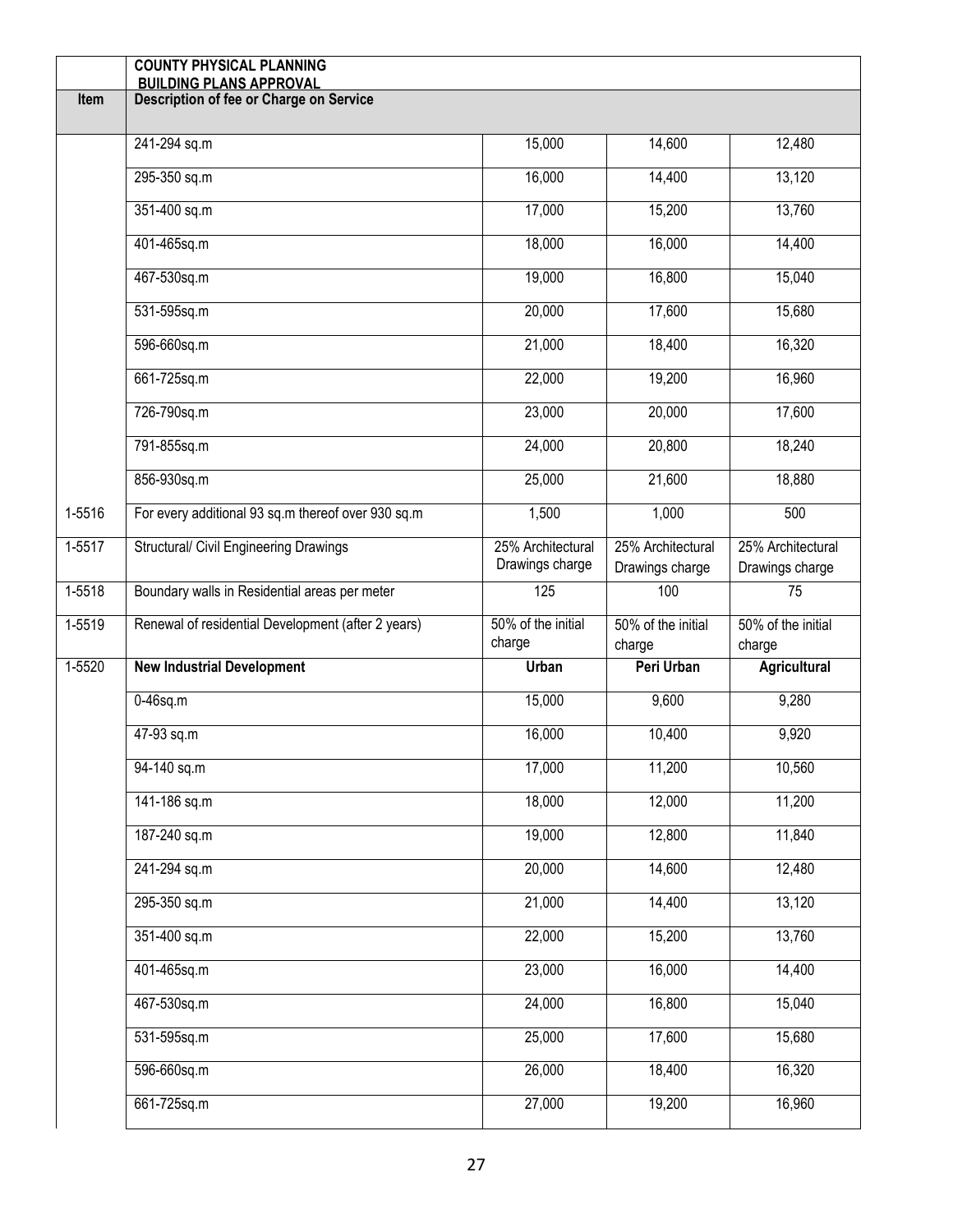|            | <b>COUNTY PHYSICAL PLANNING</b><br><b>BUILDING PLANS APPROVAL</b> |                                      |                                      |                                      |
|------------|-------------------------------------------------------------------|--------------------------------------|--------------------------------------|--------------------------------------|
| Item       | Description of fee or Charge on Service                           |                                      |                                      |                                      |
|            | 726-790sq.m                                                       | 28,000                               | 20,000                               | 17,600                               |
|            | 791-855sq.m                                                       | 30,000                               | 20,800                               | 18,240                               |
|            | 856-930sq.m                                                       | 31,000                               | 21,600                               | 18,880                               |
| $1-5521$   | For every additional 93 sq.m thereof over 930 sq.m                | 2,000                                | 1,500                                | 1,000                                |
| $1 - 5522$ | <b>Structural/ Civil Engineering Drawings</b>                     | 25% Architectural<br>Drawings charge | 25% Architectural<br>Drawings charge | 25% Architectural<br>Drawings charge |
| 1-5523     | Boundary walls in Residential areas per meter                     | 150                                  | 125                                  | 100                                  |
| 1-5524     | Renewal of residential Development (after 2 years)                | 50% of the initial<br>charge         | 50% of the initial<br>charge         | 50% of the initial<br>charge         |
| 1-5525     | Building Inspection at various stages/levels                      | 2,000                                | 2,000                                | 2,000                                |
| 1-5526     | Penalty Charge on regularization of building plans                | <b>Unit of Measure</b>               | Approved<br><b>Charges 2020/21</b>   | <b>Proposed Charges</b><br>2021/22   |
|            | Urban areas                                                       | Per application                      | Plinth area fee x<br>1.5             | Plinth area fee x 1.5                |
|            | Peri-urban                                                        | Per application                      | Plinth area fee x<br>1.5             | Plinth area fee x 1.5                |
|            | Other areas (Agricultural)                                        | Per application                      | Plinth area fee x<br>1.5             | Plinth area fee x 1.5                |
| 1-5527     | <b>Demolition of illegal structures</b>                           | <b>Unit of Measure</b>               | Approved<br><b>Charges 2020/21</b>   | <b>Proposed Charges</b><br>2021/22   |
|            | Single dwelling                                                   | Per hour                             | 20,000                               | 20,000                               |
|            | Multiple dwelling                                                 | Per hour                             | 40,000                               | 40,000                               |
|            | Commercial/offices                                                | Per hour                             | 50,000                               | 50,000                               |
|            | Industrial                                                        | Per hour                             | 50,000                               | 50,000                               |
|            | Boundary walls                                                    | Per hour                             | 20,000                               | 20,000                               |
|            | Temporary structure                                               | Per hour                             | 15,000                               | 15,000                               |
|            | Container                                                         | Per container                        | 20,000                               | 20,000                               |
| 1-5528     | Demolition on request to the County Government                    | <b>Unit of Measure</b>               | Approved<br><b>Charges 2020/21</b>   | <b>Proposed Charges</b><br>2021/22   |
|            | Single dwelling                                                   | Per hour                             | 5,000                                | 5,000                                |
|            | Multiple dwelling                                                 | Per hour                             | 10,000                               | 10,000                               |
|            | Commercial/offices                                                | Per hour                             | 10,000                               | 10,000                               |
|            | Industrial                                                        | Per hour                             | 15,000                               | 15,000                               |
|            | Boundary walls                                                    | Per hour                             | 20,000                               | 20,000                               |
|            | Temporary structure                                               | Per hour                             | 3,000                                | 3,000                                |
|            | Container                                                         | Per container                        | 1,000                                | 1,000                                |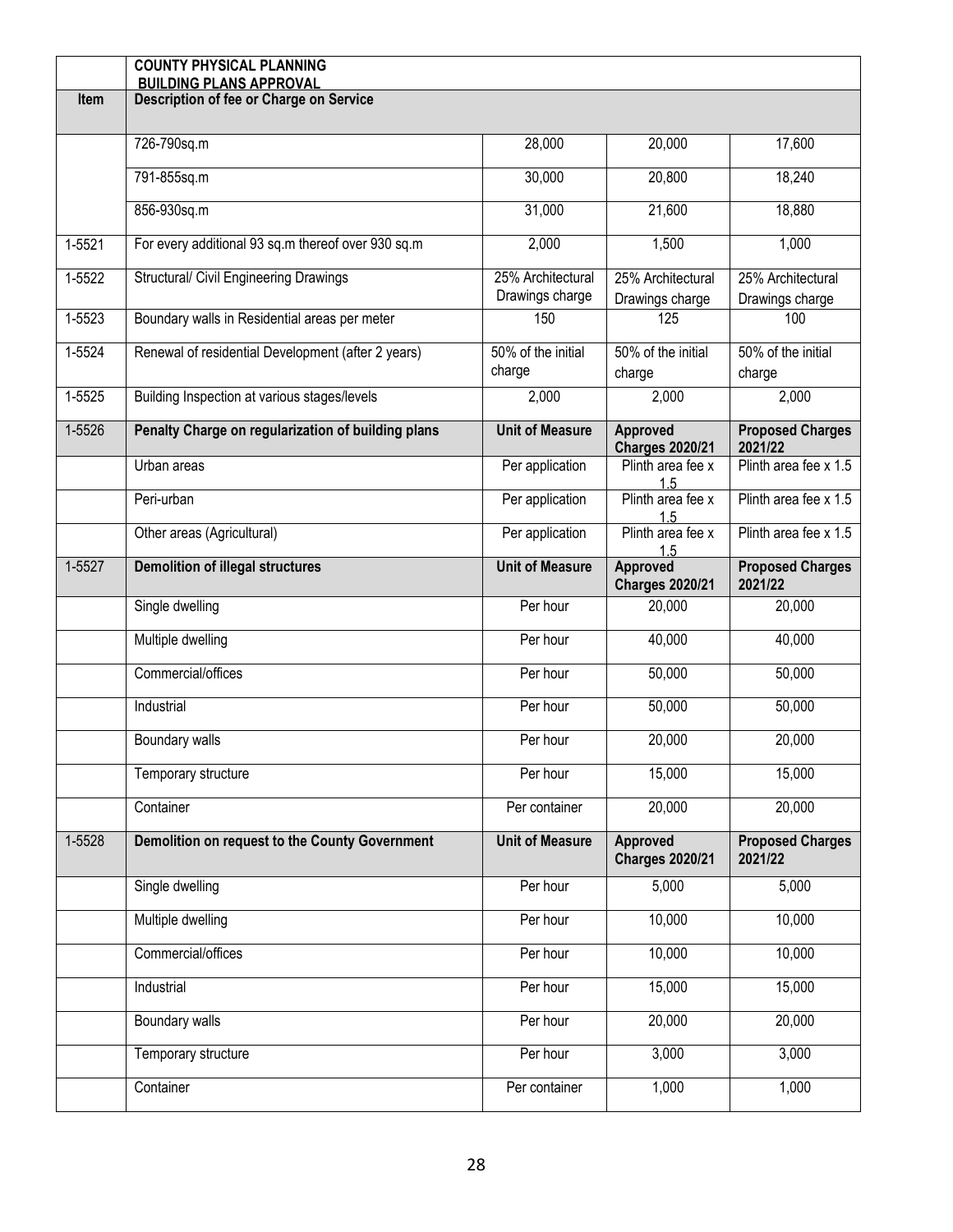|        | <b>COUNTY PHYSICAL PLANNING</b><br><b>BUILDING PLANS APPROVAL</b>    |                        |                                    |                                    |  |
|--------|----------------------------------------------------------------------|------------------------|------------------------------------|------------------------------------|--|
| Item   | Description of fee or Charge on Service                              |                        |                                    |                                    |  |
|        |                                                                      |                        |                                    |                                    |  |
|        | Fees for Construction Inspection, Enforcement and Occupation permits |                        |                                    |                                    |  |
| 1-5529 | <b>Hoarding License/Permit</b>                                       | <b>Unit of Measure</b> | Approved<br><b>Charges 2020/21</b> | <b>Proposed Charges</b><br>2021/22 |  |
|        | Urban area (per meter)                                               | Per month              | 50                                 | 50                                 |  |
|        | Peri urban area (per meter)                                          | Per month              | $\overline{35}$                    | 35                                 |  |
|        | Agricultural area (per meter)                                        | Per month              | 20                                 | 20                                 |  |
|        | Rent on road reserve for hoarding for construction<br>purposes       | <b>Unit of Measure</b> | Approved<br><b>Charges 2020/21</b> | <b>Proposed Charges</b><br>2021/22 |  |
|        | On carriage-way per sq.m                                             | Per day                | 200                                | 200                                |  |
|        | On car parks per parking bay                                         | Per day                | 3,000                              | 3,000                              |  |
|        | On paved footpaths per sq.m                                          | Per day                | 300                                | 300                                |  |
|        | On verges/drains per sq.m                                            | Per day                | 150                                | 150                                |  |
| 1-5530 | Site construction board fee                                          | <b>Unit of Measure</b> | Approved<br><b>Charges 2020/21</b> | <b>Proposed Charges</b><br>2021/22 |  |
|        | Site construction application fees                                   | Per application        | 1,000                              | 1,000                              |  |
|        | Site construction board permit                                       | Per annum              | 5,000                              | 5,000                              |  |
| 1-5532 | <b>Major renovations and repairs</b>                                 | <b>Unit of Measure</b> | Approved<br><b>Charges 2020/21</b> | <b>Proposed Charges</b><br>2021/22 |  |
|        | Commercial/offices/institutional                                     | Per application        | 15,000                             | 15,000                             |  |
|        | Industrial                                                           | Per application        | 20,000                             | 20,000                             |  |
|        | Residential                                                          | Per application        | $\Omega$                           | 0                                  |  |
| 1-5533 | Minor renovations and repairs                                        | <b>Unit of Measure</b> | Approved<br><b>Charges 2020/21</b> | <b>Proposed Charges</b><br>2021/22 |  |
|        | Residential                                                          | Per application        | 5,000                              | 5,000                              |  |
|        | Commercial/offices/institutional                                     | Per application        | 10,000                             | 10,000                             |  |
|        | Industrial                                                           | Per application        | 15,000                             | 15,000                             |  |
| 1-5534 | <b>Occupation permits</b>                                            | <b>Unit of Measure</b> | Approved<br><b>Charges 2020/21</b> | <b>Proposed Charges</b><br>2021/22 |  |
|        | Single dwelling                                                      | Per unit               | 3,000                              | 3,000                              |  |
|        | Multiple dwelling/Storey                                             | Per unit               | 5,000                              | 5,000                              |  |
|        | Commercial/offices/ institutional development                        | Per unit               | 5,000                              | 5,000                              |  |
|        | Industrial                                                           | Per unit               | 10,000                             | 10,000                             |  |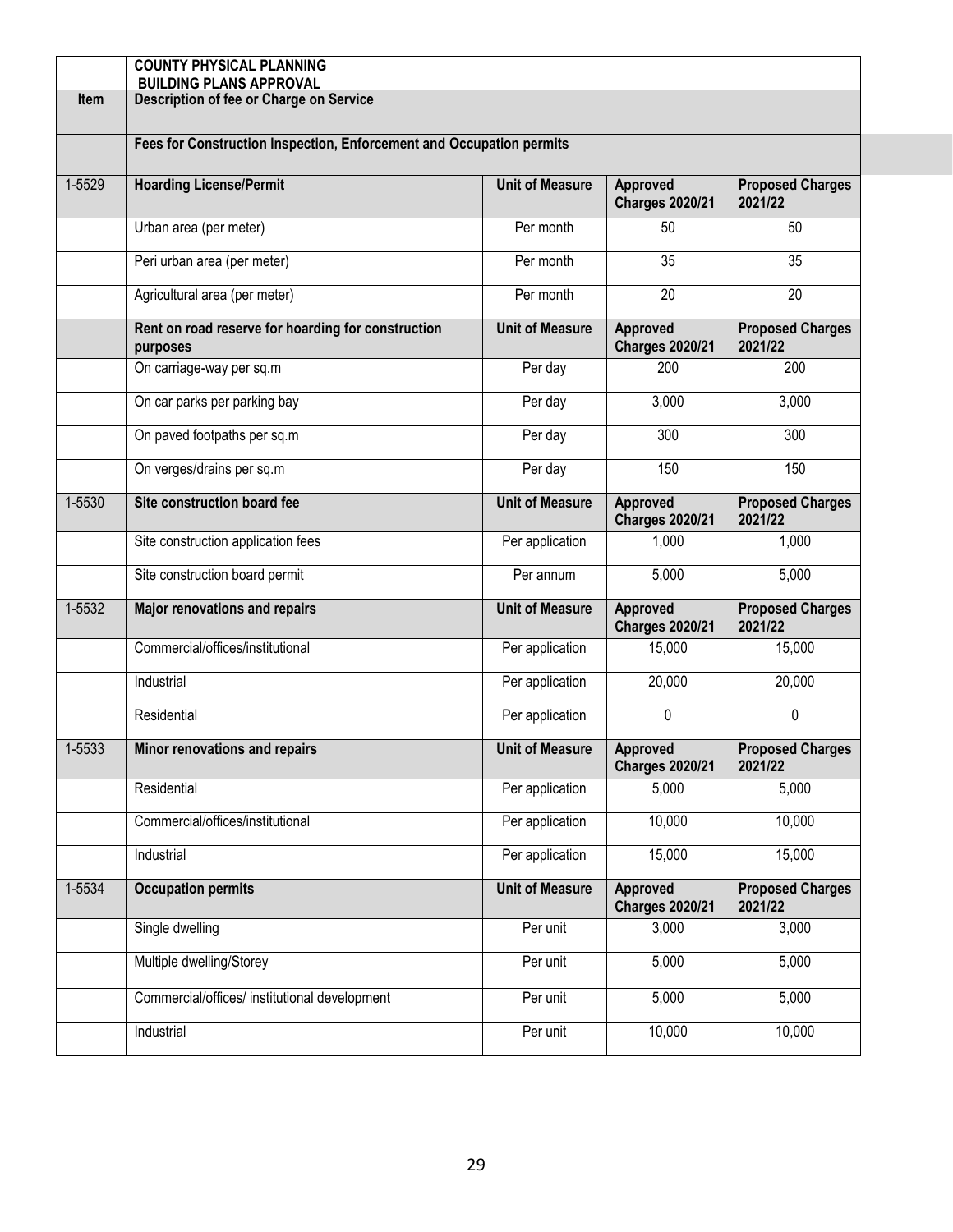#### **EIGHTH SCHEDULE: HOUSING & SANITATION**

<span id="page-30-0"></span> $\mathbf{r}$ 

|         | <b>COUNTY PUBLIC HEALTH AND SANITATION</b>                                  |                        |                                    |                                    |  |
|---------|-----------------------------------------------------------------------------|------------------------|------------------------------------|------------------------------------|--|
| Item    | Description of fee or Charge on Service                                     | <b>Unit of Measure</b> | Approved<br><b>Charges 2020/21</b> | Proposed<br><b>Charges 2021/22</b> |  |
|         | <b>Particulars</b>                                                          |                        |                                    |                                    |  |
|         | <b>House Rent</b>                                                           |                        |                                    |                                    |  |
| 5701-01 | Class A (One in a compound with 3 or more bedrooms<br>and servants quarter) |                        |                                    |                                    |  |
|         | Bungoma                                                                     | per month              | 12,000                             | 12,000                             |  |
|         | Kimilili                                                                    | per month              | 8,000                              | 8,000                              |  |
|         | Webuye                                                                      | per month              | 7,000                              | 7,000                              |  |
|         | Tongaren                                                                    | Per Month              | 5,000                              | 5,000                              |  |
|         | Sirisia                                                                     | Per Month              | 4,000                              | 4,000                              |  |
|         | Mt. Elgon                                                                   | Per Month              | 4,000                              | 4,000                              |  |
|         | <b>Bumula</b>                                                               | Per Month              | 4,000                              | 4,000                              |  |
|         | Kabuchai                                                                    | Per Month              | 4,000                              | 4,000                              |  |
| 5701-02 | Class B (One in a compound with 2 bedrooms and<br>servants quarter)         |                        |                                    |                                    |  |
|         | Bungoma                                                                     | per month              | 8,000                              | 8,000                              |  |
|         | Kimilili                                                                    | per month              | 6,000                              | 6,000                              |  |
|         | Webuye                                                                      | per month              | 6,000                              | 6,000                              |  |
|         | Tongaren                                                                    | Per Month              | 3,500                              | 3,500                              |  |
|         | Sirisia                                                                     | Per Month              | 3,000                              | 3,000                              |  |
|         | Mt. Elgon                                                                   | Per Month              | 3,000                              | 3,000                              |  |
|         | <b>Bumula</b>                                                               | Per Month              | 3,000                              | 3,000                              |  |
|         | Kabuchai                                                                    | Per Month              | 3,000                              | 3,000                              |  |
| 5701-03 | Class C (More than one unit in a compound with 2<br>bedrooms)               |                        |                                    |                                    |  |
|         | Bungoma                                                                     | per month              | 5,000                              | 5,000                              |  |
|         | Kimilili                                                                    | per month              | 5,000                              | 5,000                              |  |
|         | Webuye                                                                      | per month              | 5,000                              | 5,000                              |  |
|         | Tongaren                                                                    | Per Month              | 2,900                              | 2,900                              |  |
|         | Sirisia                                                                     | Per Month              | 2,500                              | 2,500                              |  |
|         | Mt. Elgon                                                                   | Per Month              | 2,500                              | 2,500                              |  |
|         | <b>Bumula</b>                                                               | Per Month              | 2,500                              | 2,500                              |  |
|         | Kabuchai                                                                    | Per Month              | 2,500                              | 2,500                              |  |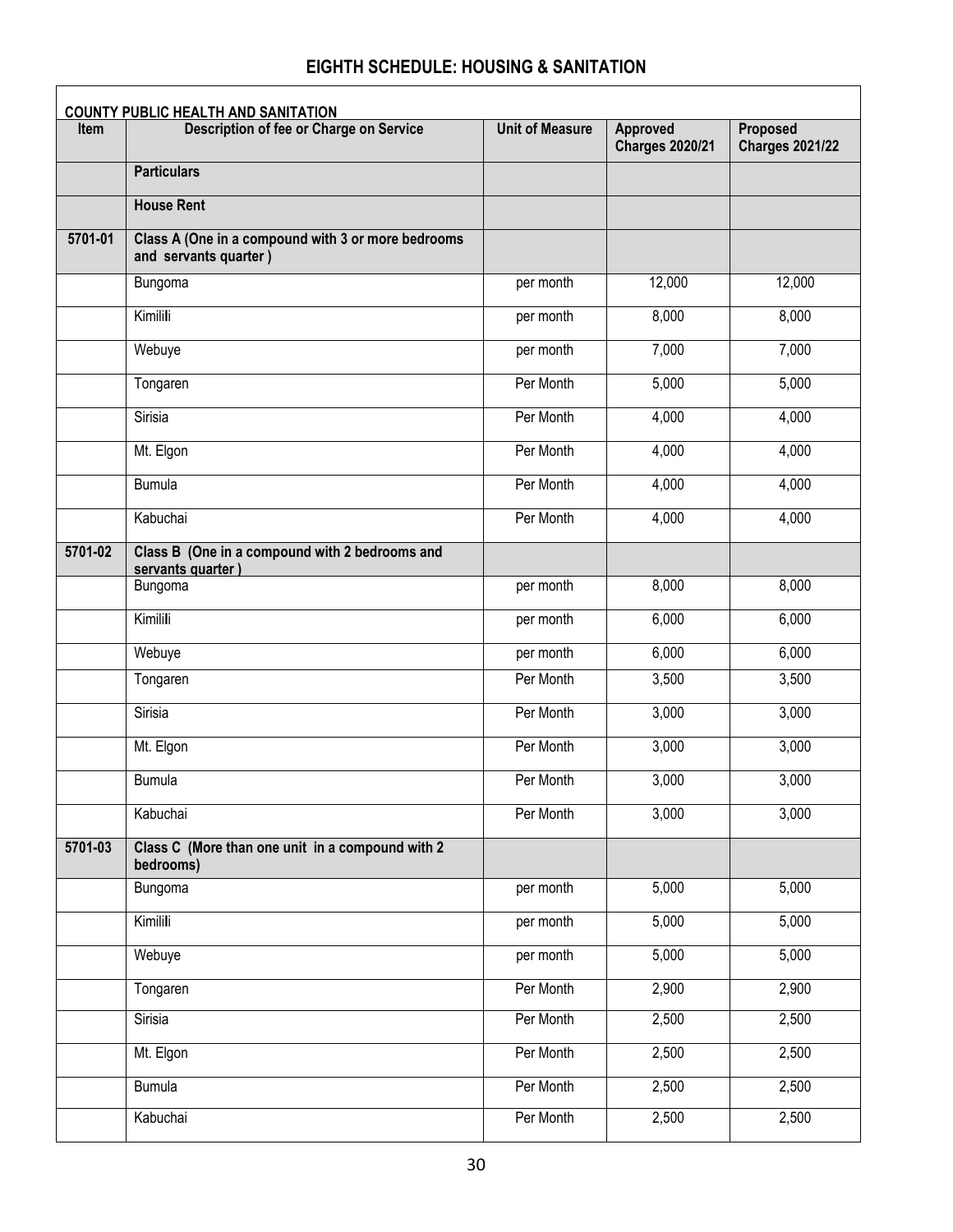|          | <b>COUNTY PUBLIC HEALTH AND SANITATION</b>                   | <b>Unit of Measure</b> |                                    |                                    |
|----------|--------------------------------------------------------------|------------------------|------------------------------------|------------------------------------|
| Item     | Description of fee or Charge on Service                      |                        | Approved<br><b>Charges 2020/21</b> | Proposed<br><b>Charges 2021/22</b> |
| 5701-04  | Class D (More than one unit in a compound with 1<br>bedroom) |                        |                                    |                                    |
|          | Bungoma                                                      | per month              | 4,000                              | 3,000                              |
|          | Kimilili                                                     | per month              | 3,000                              | 3,000                              |
|          | Webuye                                                       | per month              | 3,000                              | 3,000                              |
|          | Tongaren                                                     | Per Month              | 2,200                              | 2,200                              |
|          | Sirisia                                                      | Per Month              | 2,200                              | 2,200                              |
|          | Mt. Elgon                                                    | Per Month              | 2,200                              | 2,200                              |
|          | <b>Bumula</b>                                                | Per Month              | 2,200                              | 2,200                              |
|          | Kabuchai                                                     | Per Month              | 2,200                              | 2,200                              |
| 5701-05  | <b>Class E (Single Rooms)</b>                                |                        |                                    |                                    |
|          | Bungoma                                                      | per month              | 1,500                              | 1,500                              |
|          | Kimilili                                                     | per month              | 1,000                              | 1,000                              |
|          | Webuye                                                       | per month              | 1,000                              | 1,000                              |
|          | Tongaren                                                     | Per Month              | 1,000                              | 1,000                              |
|          | Sirisia                                                      | Per Month              | 1,000                              | 1,000                              |
|          | Mt. Elgon                                                    | Per Month              | 1,000                              | 1,000                              |
|          | <b>Bumula</b>                                                | Per Month              | 1,000                              | 1,000                              |
|          | Kabuchai                                                     | Per Month              | 1,000                              | 1,000                              |
| $1-5707$ | <b>Eviction fees</b>                                         |                        |                                    |                                    |
| 5707-1   | Class A                                                      | Per session            | 5,000                              | 5,000                              |
| 5707-2   | Class B                                                      | Per session            | 3,000                              | 3,000                              |
| 5707-3   | Class C                                                      | Per session            | 2,000                              | 2,000                              |
| 5707-4   | Class D                                                      | Per session            | 1,000                              | 1,000                              |
| 5707-4   | Class E                                                      | Per session            | 500                                | 500                                |
| 1-5709   | <b>Application for allocation fee</b>                        |                        |                                    |                                    |
| 5709-1   | Class A                                                      |                        | 5,000                              | 5,000                              |
| 5709-2   | Class B                                                      |                        | 4,000                              | 4,000                              |
| 5709-3   | Class C                                                      |                        | 2,000                              | 2,000                              |
| 5709-4   | Class D                                                      |                        | 1,000                              | 1,000                              |
| 5709-5   | Class E                                                      |                        | 1,000                              | 1,000                              |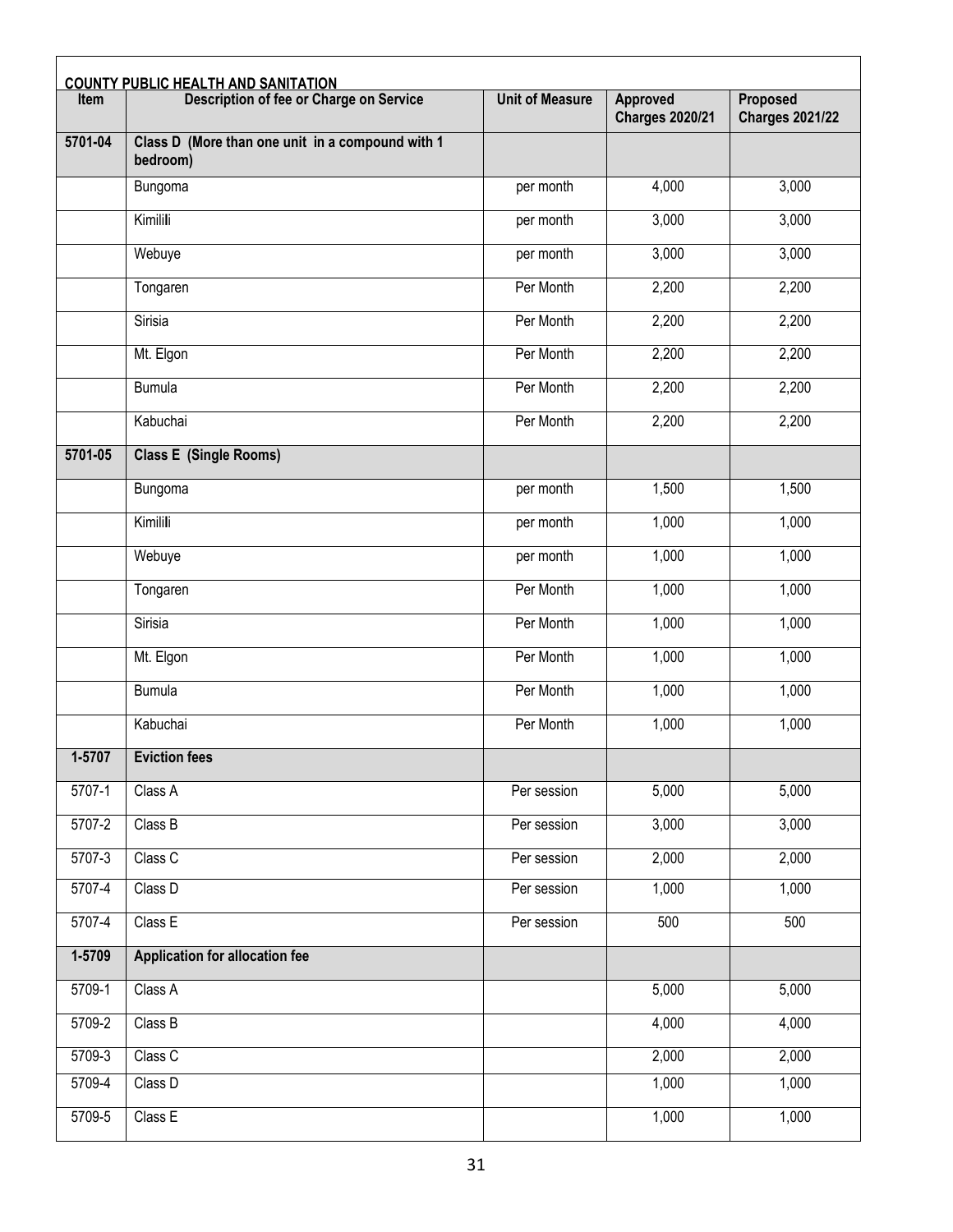| <b>COUNTY PUBLIC HEALTH AND SANITATION</b> |                                                                                 |                        |                                    |                                    |
|--------------------------------------------|---------------------------------------------------------------------------------|------------------------|------------------------------------|------------------------------------|
| <b>Item</b>                                | Description of fee or Charge on Service                                         | <b>Unit of Measure</b> | Approved<br><b>Charges 2020/21</b> | Proposed<br><b>Charges 2021/22</b> |
| $1-5710$                                   | Deposit                                                                         | per unit               | rent for 1 month                   | rent for 1 month                   |
| $1 - 5711$                                 | <b>Exchange of houses fees</b>                                                  |                        |                                    |                                    |
| $5711-1$                                   | Class A                                                                         |                        | 5,000                              | 5,000                              |
| $5711-2$                                   | Class B                                                                         |                        | 4,000                              | 4,000                              |
| $5711-3$                                   | Class C                                                                         |                        | 2,000                              | 2,000                              |
| $5711-4$                                   | Class D                                                                         |                        | 1,000                              | 1,000                              |
| 5711-5                                     | Class E                                                                         |                        | 1,000                              | 1,000                              |
| $5712-6$                                   | Illegal exchange of houses/Subletting                                           |                        | 10,000                             | 10,000                             |
| $1 - 5713$                                 | Storage of evicted goods per day                                                |                        |                                    |                                    |
| $5713-1$                                   | Class A                                                                         | per day                | 2,000                              | 2,000                              |
| $5713-2$                                   | Class B                                                                         | per day                | 1,500                              | 1,500                              |
| $5713-3$                                   | Class C                                                                         | per day                | 1,000                              | 1,000                              |
| 5713-4                                     | Class D                                                                         | per day                | 500                                | 500                                |
| 5713-5                                     | Class E                                                                         | per day                | 200                                | 200                                |
| $1-5714$                                   | Tenancy card                                                                    | once                   | 500                                | 500                                |
| $1-5715$                                   | <b>Unlocking Fee</b>                                                            | Per Unit               | 500                                | 500                                |
| $1 - 5716$                                 | Application fee for county houses                                               | Per unit               | 1,000                              | 1,000                              |
|                                            | <b>Other Charges</b>                                                            |                        |                                    |                                    |
| 1-5739                                     | Illegal alteration of County houses                                             |                        | 10,000                             | 10,000                             |
| $1 - 5740$                                 | Illegal exchange/subletting of County houses                                    |                        | 15,000                             | 15,000                             |
| $1-5741$                                   | Gaining unauthorized entry to County repossessed<br>houses/tampering with locks |                        | 10,000                             | 10,000                             |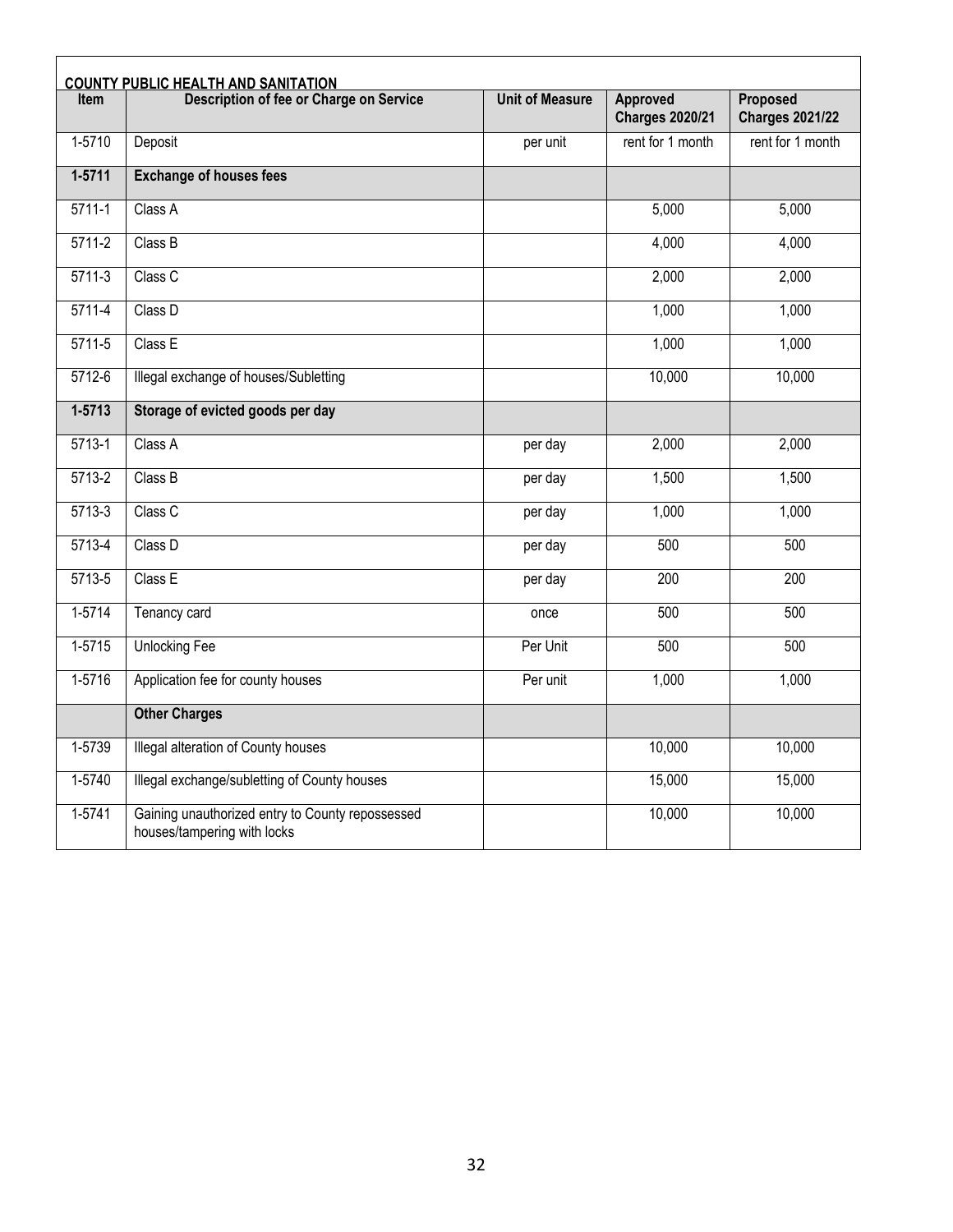## **NINETH SCHEDULE: LANDS, URBAN & PHYSICAL PLANNING**

<span id="page-33-0"></span>

|        | <b>COUNTY ADVERTISEMENT AND SIGNAGE</b><br><b>OUTDOOR ADVERTISEMENT</b> |                        |                                    |                                    |
|--------|-------------------------------------------------------------------------|------------------------|------------------------------------|------------------------------------|
| Item   | Description of fee or Charge on Service                                 | <b>Unit of Measure</b> | Approved<br><b>Charges 2020/21</b> | <b>Proposed Charges</b><br>2021/22 |
|        | Hoisting of Banner on Building / road reserve                           |                        |                                    |                                    |
| 1-5801 | Commercial                                                              | Per Day for each       | 1,000                              | 1,000                              |
| 1-5802 | Religious                                                               | Per Day for each       | 500                                | 500                                |
| 1-5803 | Political                                                               | Per Day for each       | 10,000                             | 10,000                             |
|        | <b>Bill boards on Road Reserve/Building</b>                             |                        |                                    |                                    |
| 1-5804 | Application fee                                                         | Per application        | 1,000                              | 1,000                              |
| 1-5805 | Installation of Bill board- once                                        | Per application        | 35,000                             | 35,000                             |
| 1-5806 | First 100 sq.m or less                                                  | Annually               | 85,000                             | 85,000                             |
| 1-5807 | Additional per m sq.                                                    | Annually               | 5,000                              | 5,000                              |
|        | <b>Construction site boards (ONCE)</b>                                  |                        |                                    |                                    |
| 1-5812 | Application                                                             | per application        | 1,000                              | 1,000                              |
| 1-5813 | <b>Annual Charges</b>                                                   | per site               | 5,000                              | 5,000                              |
|        | <b>Digital Wall Wraps</b>                                               |                        |                                    |                                    |
| 1-5814 | Application                                                             | Per application        | 1,000                              | 1,000                              |
| 1-5816 | Annual charges Per sq. Metre                                            | per month              | 3,000                              | 3,000                              |
|        | Sign Board (PER SIDE)- non illuminated                                  |                        |                                    |                                    |
|        | <b>Under canopy</b>                                                     |                        |                                    |                                    |
| 1-5817 | Application fee                                                         |                        | 1,000                              | 1000                               |
|        | <b>Annual charges</b>                                                   |                        |                                    |                                    |
| 1-5818 | -Annual Charge Per meter square                                         | per year               | 2,000                              | 2,000                              |
|        | On canopy                                                               |                        |                                    |                                    |
| 1-5820 | Application fee                                                         |                        | 1,000                              | 1000                               |
|        | <b>Annual charges</b>                                                   |                        |                                    |                                    |
| 1-5821 | -Annual Charge Per meter square                                         | per year               | 1,500                              | 1,500                              |
|        | On buildings                                                            |                        |                                    |                                    |
| 1-5826 | Application fee                                                         |                        | 1000                               | 1000                               |
| 1-5827 | Annual charges Per sq. Metre                                            | per year/per side      | 1,500                              | 1,500                              |
| 1-5828 | Removal/storage fee                                                     | per day                | 5,000                              | 5,000                              |
|        | <b>Illuminated Signs (PER SIDE)</b>                                     |                        |                                    |                                    |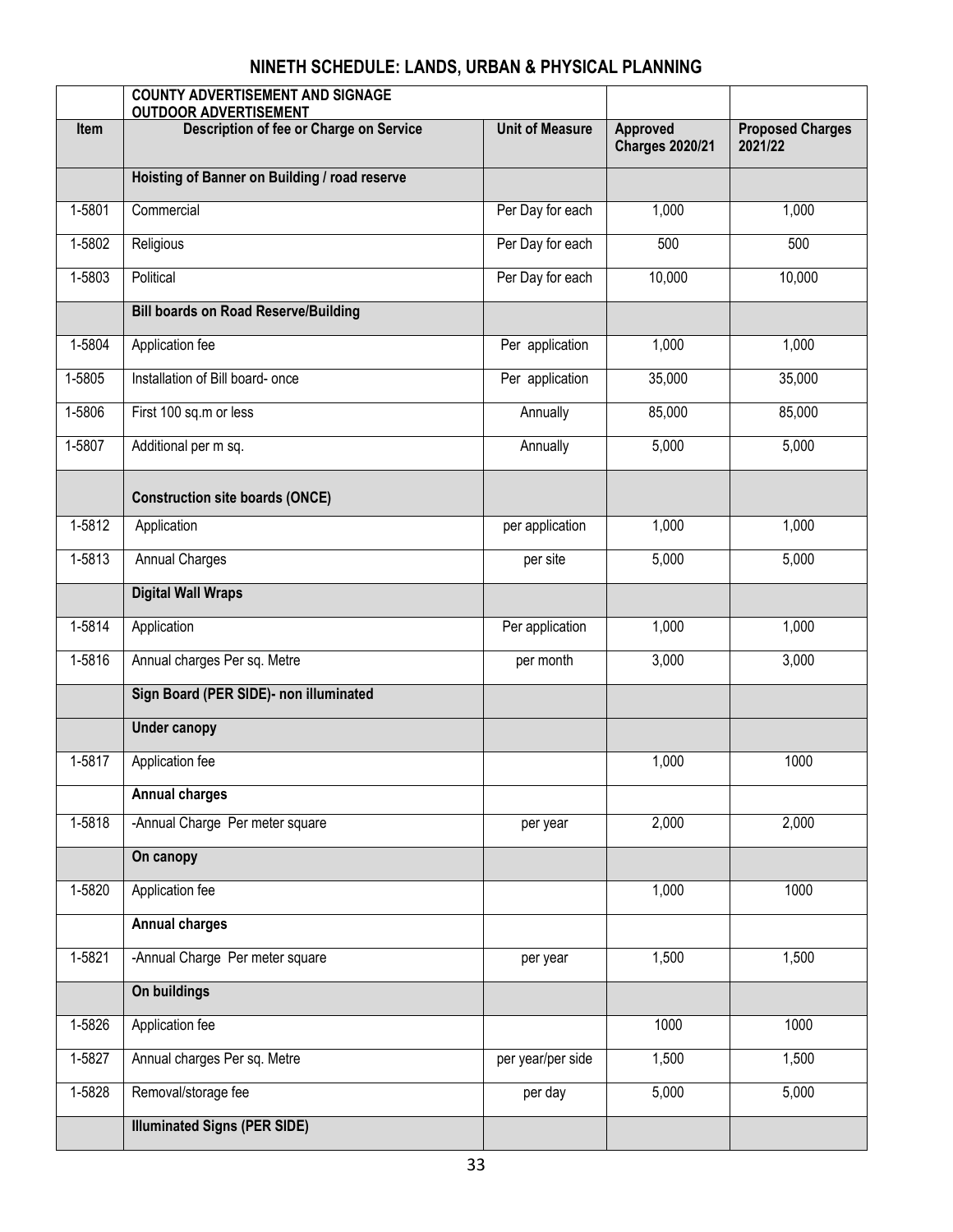|        | <b>COUNTY ADVERTISEMENT AND SIGNAGE</b><br><b>OUTDOOR ADVERTISEMENT</b>       |                        |                                    |                                    |
|--------|-------------------------------------------------------------------------------|------------------------|------------------------------------|------------------------------------|
| Item   | Description of fee or Charge on Service                                       | <b>Unit of Measure</b> | Approved<br><b>Charges 2020/21</b> | <b>Proposed Charges</b><br>2021/22 |
|        | <b>Under canopy</b>                                                           |                        |                                    |                                    |
| 1-5829 | Application fee                                                               |                        | 1000                               | 1000                               |
|        | <b>Annual charges</b>                                                         |                        |                                    |                                    |
| 1-5830 | - Annual charges Per sq. Metre                                                | per year/per side      | 1,000                              | 1,000                              |
|        | On canopy                                                                     |                        |                                    |                                    |
| 1-5832 | Application fee                                                               |                        | 1,000                              | 1000                               |
|        | <b>Annual charges</b>                                                         |                        |                                    |                                    |
| 1-5833 | - Annual charges Per sq. Metre                                                | per year/per side      | 750                                | 750                                |
| 1-5846 | Portable Sign boards (per square feet/per side) Urban<br>Centres& Towns       | per year               | 750                                | 750                                |
|        | <b>Fixed Directional Signs (PER DIRECTION)</b>                                |                        |                                    |                                    |
| 1-5853 | Application fee                                                               |                        | 1,000                              | 1,000                              |
| 1-5854 | Maximum size 600mm x 1200mm excluding residential<br>signs                    | per year               | 1,500                              | 1,500                              |
|        | <b>Fixed Multi-directional Signs</b>                                          |                        |                                    |                                    |
| 1-5855 | Application fee                                                               |                        | 1,000                              | 1,000                              |
| 1-5856 | Size 150mm x 1500mm                                                           | per year               | 3,000                              | 3,000                              |
| 1-5857 | - Application fee<br>Advertisement on canvas                                  | per application        | 1,000                              | 1,000                              |
| 1-5858 | - Charge per square meter                                                     | per year               | 1,000                              | 1,000                              |
|        | <b>Street Light Pole Advertisement</b>                                        |                        |                                    |                                    |
| 1-5859 | Application                                                                   |                        | 1,000                              | 1,000                              |
| 1-5860 | <b>Annual Charges</b>                                                         |                        | 10,000                             | 10,000                             |
|        | <b>Advertisement on Hoarding</b>                                              |                        |                                    |                                    |
| 1-5861 | Application                                                                   |                        | 1,000                              | 1,000                              |
| 1-5862 | <b>Annual Charges</b>                                                         |                        | 8,000                              | 8,000                              |
|        | Call in/Advert board at Bus stop /Taxi Roof, racks per<br><b>Board /block</b> |                        |                                    |                                    |
| 1-5863 | Application                                                                   |                        | 500                                | 500                                |
| 1-5864 | <b>Annual Charges</b>                                                         |                        | 4,000                              | 4,000                              |
|        | <b>Display of Flags</b>                                                       |                        |                                    |                                    |
| 1-5870 | Application fees                                                              | Per year               | 1,000                              | 1,000                              |
| 1-5871 | Annual charges                                                                | Per year               | 5,000                              | 5,000                              |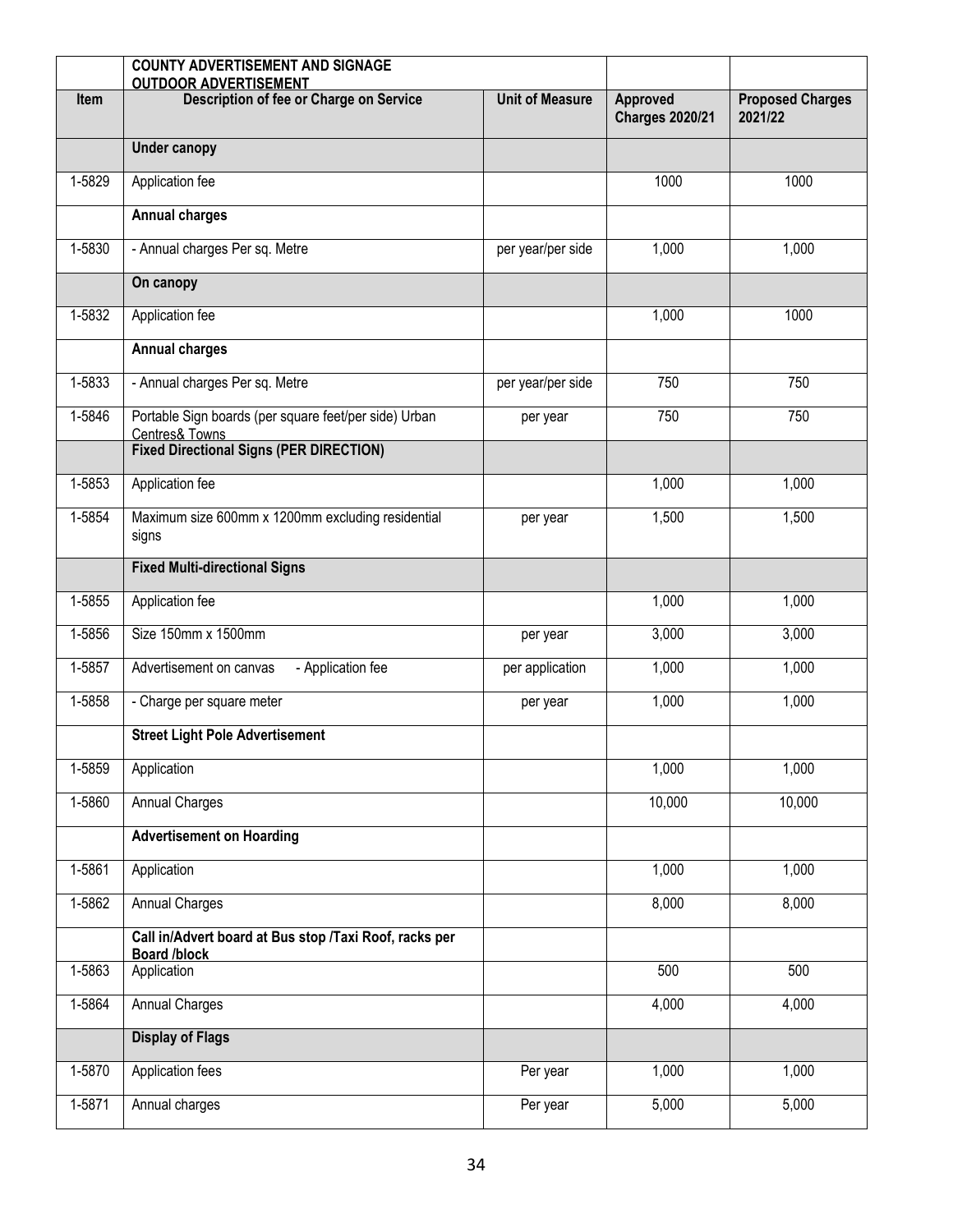|        | <b>COUNTY ADVERTISEMENT AND SIGNAGE</b><br><b>OUTDOOR ADVERTISEMENT</b> |                        |                                    |                                    |
|--------|-------------------------------------------------------------------------|------------------------|------------------------------------|------------------------------------|
| Item   | Description of fee or Charge on Service                                 | <b>Unit of Measure</b> | Approved<br><b>Charges 2020/21</b> | <b>Proposed Charges</b><br>2021/22 |
|        | <b>Branding</b>                                                         |                        |                                    |                                    |
|        | <b>Vehicle/Kiosk /Containers Branding</b>                               |                        |                                    |                                    |
| 1-5902 | -Saloon/pickups/station wagon                                           | per year               | 5,000                              | 5,000                              |
| 1-5903 | -Lorries/buses/canters                                                  | per year               | 7,000                              | 7,000                              |
| 1-5904 | -Trailers                                                               | per year               | 10,000                             | 10,000                             |
| 1-5907 | <b>Branded kiosk/Container</b>                                          | per year               | 3,000                              | 3,000                              |
|        | <b>Wall branding/painting (building)</b>                                |                        |                                    |                                    |
| 1-5910 | Application fee                                                         |                        | 1,000                              | 1,000                              |
|        | Annual charge                                                           |                        |                                    |                                    |
| 1-5911 | Bungoma, Webuye&Kimilili.                                               | Per sq. Metre          | 500                                | 500                                |
| 1-5912 | <b>Other Market Centres</b>                                             | Per sq. Metre          | 500                                | 500                                |
|        | Posters (per session)                                                   |                        |                                    |                                    |
| 1-5914 | (1-1000 posters)                                                        | Valid for 14 days      | 5,000                              | 5,000                              |
|        | Handacts/fliers (per session)                                           |                        |                                    |                                    |
| 1-5920 | 1-1000 fliers                                                           |                        | 4,000                              | 400                                |
| 1-5921 | Above 1000 fliers                                                       | Per flier              | 10                                 | 1                                  |
| 1-5922 | Removal of illegal posters/handacts by County                           | 1-1000 fliers          | 5,000                              | 5,000                              |
|        | <b>Tent Pitching</b>                                                    |                        |                                    |                                    |
| 1-5928 | On street/pavements/road reserve                                        | per day                | 3,000                              | 10,000                             |
| 1-5929 | Near a public office or near a county government function               | per day                | 3,000                              | 10,000                             |
|        | Mobile Advertisement by public address system                           |                        |                                    |                                    |
| 1-5930 | -Religious                                                              | per day                | 2,000                              | 2,000                              |
| 1-5931 | Commercial                                                              | per day                | 5,000                              | 10,000                             |
| 1-5932 | Political                                                               | per day                | 10,000                             | 10,000                             |
| 1-5933 | Social                                                                  | per day                | 3,000                              | 3,000                              |
| 1-5934 | Institutional/ Educational                                              | per day                | 3,000                              | 5,000                              |
|        | Vehicle mounted with public address system                              |                        |                                    |                                    |
| 1-5939 | -Saloon/pickups/station wagon                                           | per day                | 3,000                              | 3,000                              |
| 1-5940 | -Bus/lorries/canter                                                     | per day                | 7,000                              | 7,000                              |
| 1-5941 | -Trailers                                                               | per day                | 10,000                             | 10,000                             |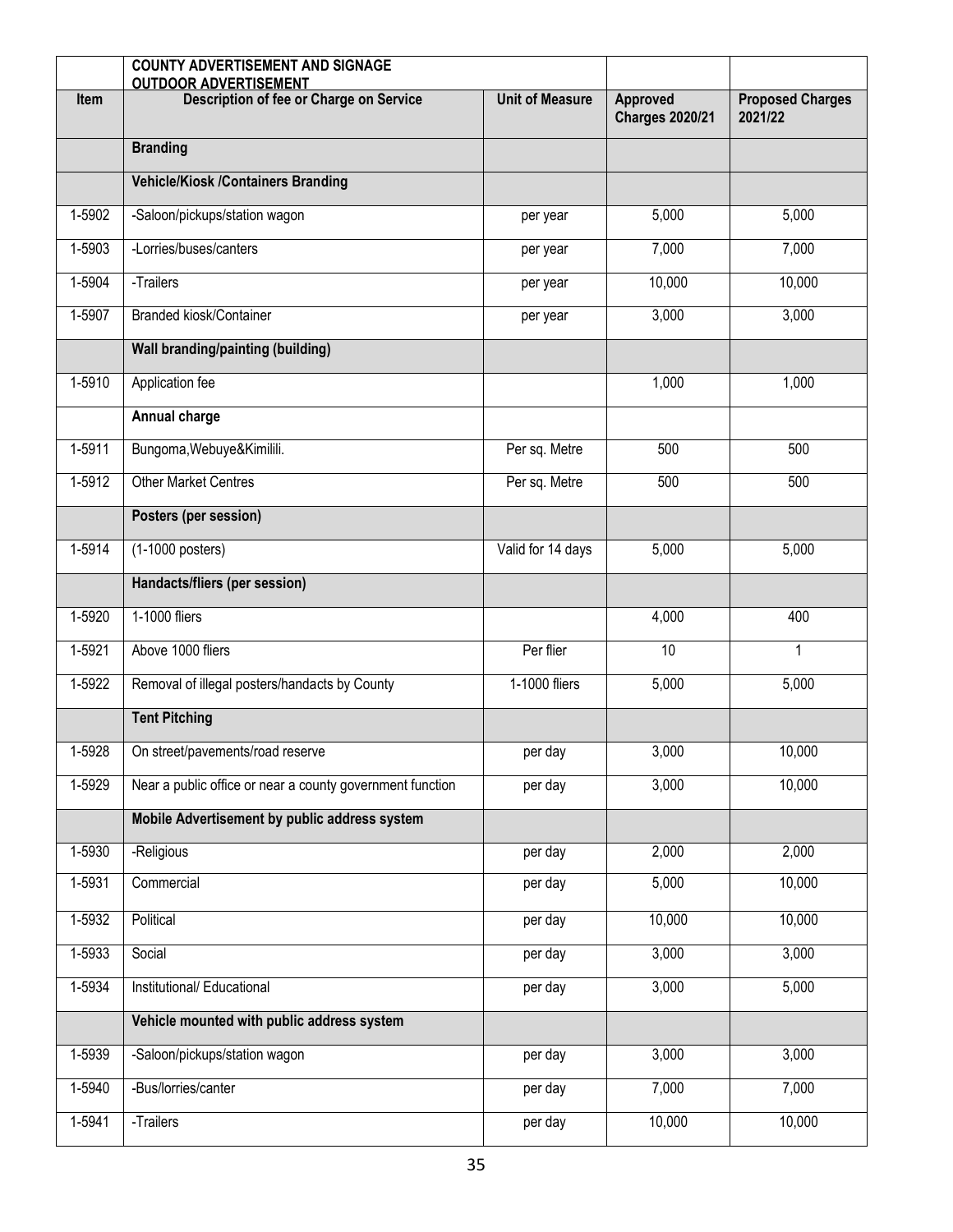|        | <b>COUNTY ADVERTISEMENT AND SIGNAGE</b><br><b>OUTDOOR ADVERTISEMENT</b> |                        |                                    |                                    |
|--------|-------------------------------------------------------------------------|------------------------|------------------------------------|------------------------------------|
| Item   | Description of fee or Charge on Service                                 | <b>Unit of Measure</b> | Approved<br><b>Charges 2020/21</b> | <b>Proposed Charges</b><br>2021/22 |
|        | Road Show (per vehicle)                                                 |                        |                                    |                                    |
|        | Saloon/pickups/station wagon                                            |                        |                                    |                                    |
| 1-5942 | -Religious                                                              | per day                | 1,000                              | 1,000                              |
| 1-5943 | -Commercials                                                            | per day                | 3,000                              | 10,000                             |
| 1-5944 | -Political                                                              | per day                | 5,000                              | 5,000                              |
| 1-5945 | -Social                                                                 | per day                | 1,000                              | 1,000                              |
| 1-5946 | Institutional/Education                                                 | Per day                | 1,000                              | 10,000                             |
|        | <b>Bus/lorries/canter</b>                                               |                        |                                    |                                    |
| 1-5946 | -Religious                                                              | per day                | 2,000                              | 2,000                              |
| 1-5947 | -Commercials                                                            | per day                | 5,000                              | 15,000                             |
| 1-5948 | -Political                                                              | per day                | 10,000                             | 10,000                             |
| 1-5949 | -Social                                                                 | per day                | 2,000                              | 2,000                              |
|        | <b>Trailers</b>                                                         |                        |                                    |                                    |
| 1-5950 | -Religious                                                              | per day                | 3,000                              | 3,000                              |
| 1-5951 | -Commercials                                                            | per day                | 10,000                             | 20,000                             |
| 1-5952 | -Political                                                              | per day                | 15,000                             | 15,000                             |
| 1-5953 | -Social                                                                 | per day                | 3,000                              | 3,000                              |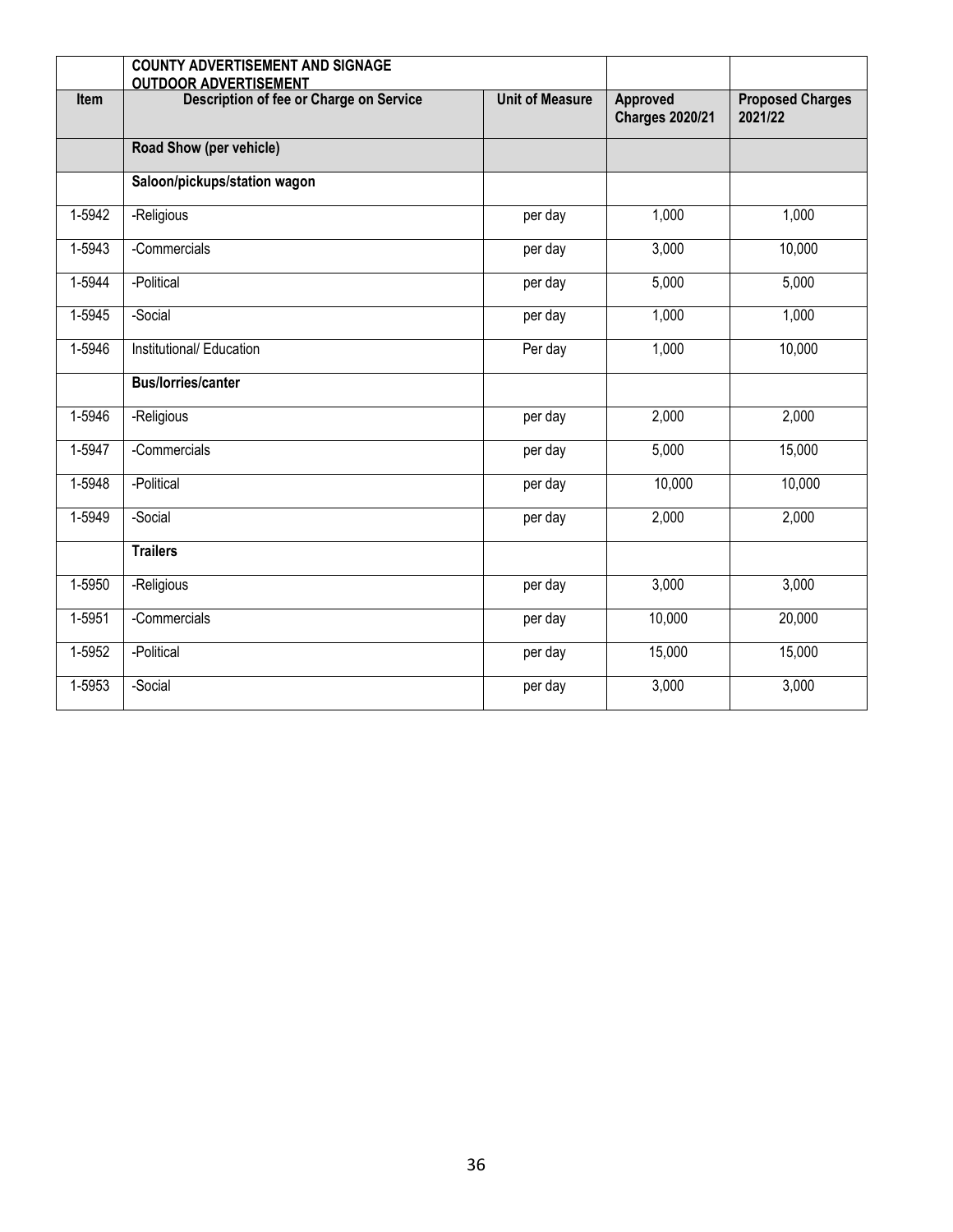## **TENTH SCHEDULE: ROADS, PUBLIC WORKS AND TRANSPORT**

 $\Gamma$ 

|            | COUNTY CONSTRUCTION AND DEVELOPMENT CONTROL, PROPERTY HIRE AND LEASES<br>ROADS, PUBLIC WORKS AND TRANSPORT |                                |                                    |                                    |
|------------|------------------------------------------------------------------------------------------------------------|--------------------------------|------------------------------------|------------------------------------|
| Item       | Description of fee or Charge on Service                                                                    | <b>Unit of Measure</b>         | Approved<br><b>Charges 2020/21</b> | <b>Proposed Charges</b><br>2021/22 |
|            | <b>Access Roads</b>                                                                                        |                                |                                    |                                    |
| 1-6001     | Application form                                                                                           | per application                | 2,000                              | 2,000                              |
| $1 - 6002$ | Road cutting                                                                                               |                                |                                    |                                    |
|            | -Tarmac: Asphalt concrete (AC)                                                                             | per cubic meter                | 30,000                             | 30,000                             |
|            | -Tarmac: Surface dressing                                                                                  | per cubic meter                | 11,000                             | 11,000                             |
|            | -Murram                                                                                                    | per cubic meter                | 2,000                              | 2,000                              |
|            | -Earth road                                                                                                | per cubic meter                | 200                                | 200                                |
| $1 - 6003$ | Way leave-Laying of cable along road reserve                                                               | per meter                      | 2,500                              | 2,500                              |
|            | <b>Street lighting</b>                                                                                     |                                |                                    |                                    |
| 1-6204     | Way leave Application                                                                                      | Per application                | 2,000                              | 2,000                              |
|            | Way leave on road reserve                                                                                  |                                |                                    |                                    |
| $1 - 6205$ | -Electricity                                                                                               | per meter                      | 100                                | 100                                |
| 1-6206     | -Telephone                                                                                                 | per meter                      | 100                                | 100                                |
| 1-6207     | -Fibre Optic                                                                                               | per meter                      | 100                                | 100                                |
| 1-6208     | -Water & sewage                                                                                            | per meter                      | 100                                | 100                                |
| 1-6209     | -Others                                                                                                    | per meter                      | 150                                | 150                                |
| 1-6210     | Way leave for Telecommunication and Kenya Power Poles<br>/man-holes                                        | Per pole/man-hole<br>Per annum | 500                                | 500                                |
| $1-6211$   | Application for installation of Telecommunication Mast /<br>Booster-                                       | Per application                | 2,000                              | 2,000                              |
| 1-6212     | Installation of Telecommunication Mast / Booster                                                           | Per Mast/Booster               | 35,000                             | 35,000                             |
| 1-6213     | Telecommunication Mast / Booster Renewal fee                                                               | Per Mast/Booster<br>per year   | 35,000                             | 35,000                             |
| $1-6214$   | -TV Cable                                                                                                  | per meter                      | 100                                | 100                                |
|            | Fire Fighting & Disaster Management                                                                        |                                |                                    |                                    |
|            | <b>Certificate of inspection and Compliance</b>                                                            |                                |                                    |                                    |
|            | <b>Bungoma</b>                                                                                             |                                |                                    |                                    |
| 1-6301     | Application for fire compliance certificate                                                                | Per annum                      | 500                                | 500                                |
| 1-6302     | Large business (more than five employees)                                                                  | Per annum                      | 8,000                              | 8,000                              |
| 1-6303     | Medium business $(3 - 4$ employees)                                                                        | Per annum                      | 4,000                              | 4,000                              |
| $1 - 6304$ | Small business (1 - 2 employees)                                                                           | Per annum                      | 2,100                              | 2,100                              |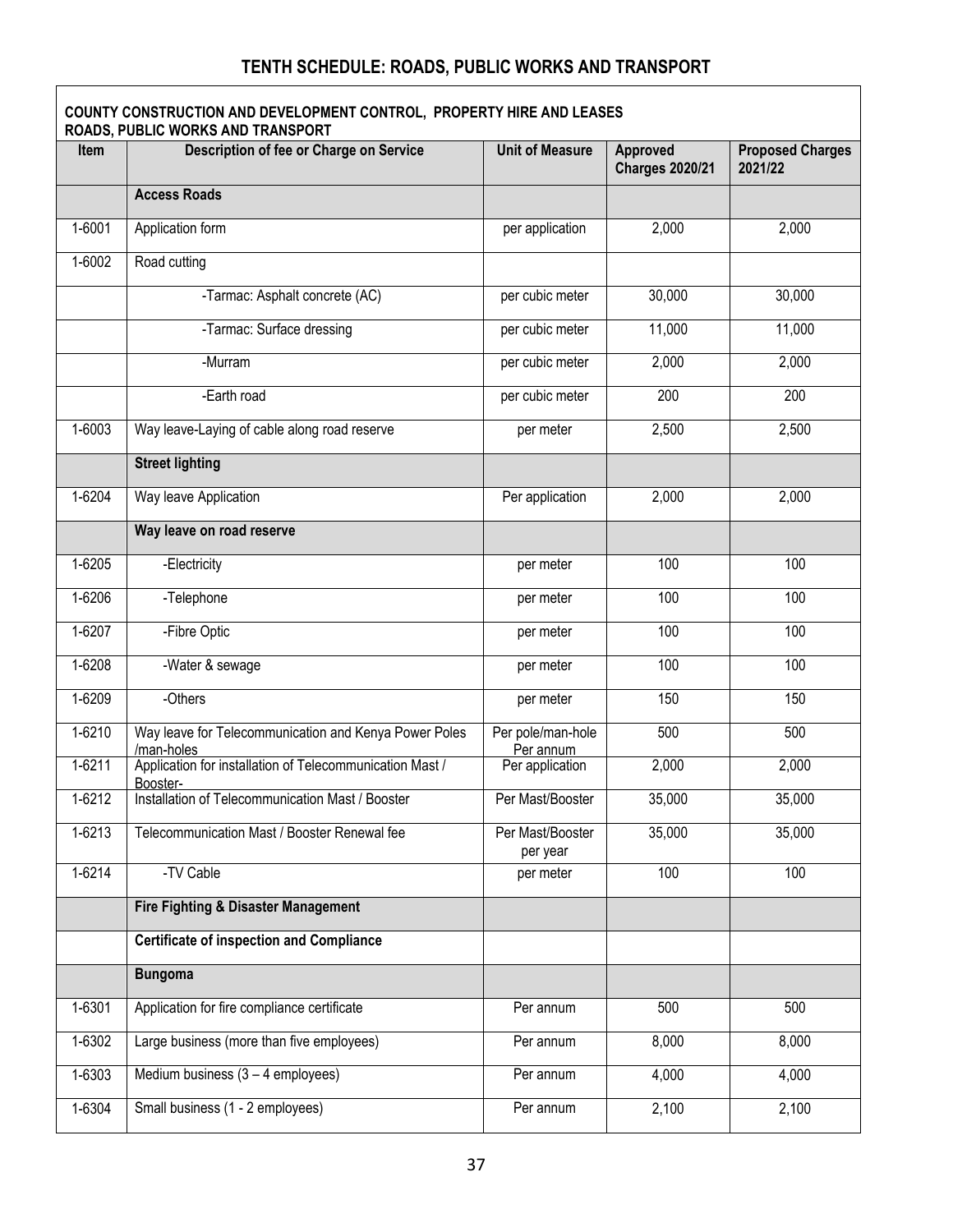# **COUNTY CONSTRUCTION AND DEVELOPMENT CONTROL, PROPERTY HIRE AND LEASES ROADS, PUBLIC WORKS AND TRANSPORT Item Description of fee or Charge on Service Unit of Measure Approved Charges 2020/21 Proposed Charges 2021/22 Kimilili** 1-6301 Application for fire compliance certificate Texas Reference Reference Reference Complete Boo 1-6302 Large business (more than five employees) Per annum 6,000 6,000 6,000 1-6303 Medium business (3 – 4 employees) Per annum 3,000 3,000 3,000 1-6304 Small business (1 - 2 employees) Per annum 2,100 2,100 **Webuye East and West** 1-6301 Application for fire compliance certificate **Per annum 1** 500 500 500 1-6302 Large business (more than five employees) Per annum | 6,000 6,000 6,000 1-6303 Medium business (3 – 4 employees) Per annum 3,000 3,000 3,000 1-6304 Small business (1 - 2 employees) Per annum 2,100 2,100 **All other areas** 1-6301 Application for fire compliance certificate Texas Reference Reference Complete Book 500 500 1-6302 Large business (more than five employees) Per annum 3,000 3,000 3,000 1-6303 Medium business (3 – 4 employees) Per annum 2,000 2,000 1-6304 Small business (1 - 2 employees) Per annum 1,000 1,000 1,000 1-6305 Kiosk with one employee **Per annum** Per annum 700 700 700 1-6306 Fire fighting services **Per instance** Per instance 3,000 3,000 1-6307 | Normal rescue | Per instance | 5,000 5,000 1-6308 Rescue services outside town Per instance 4,000 + 100 per km 4,000 + 100 per km 1-6309 Certification of dealers in fire equipment Per dealer 10,000 10,000 10,000 1-6310 | Fire Investigation and reporting The Report | 20,000 | 20,000 20,000 **Learning Institutions (Public and Private)** 1-6321 Primary school (day) **Per annum** 3,000 3,000 1-6322 Primary school (boarding) Per annum 4,000 5,000 1-6323 Secondary school (day) **Per annum** 4,000 5,000 1-6324 Secondary school (boarding) and the secondary school (boarding) and the Per annum 10,000 100,000 100,000 1-6325 Tertiary Institutions **Per annum 15,000** 15,000 15,000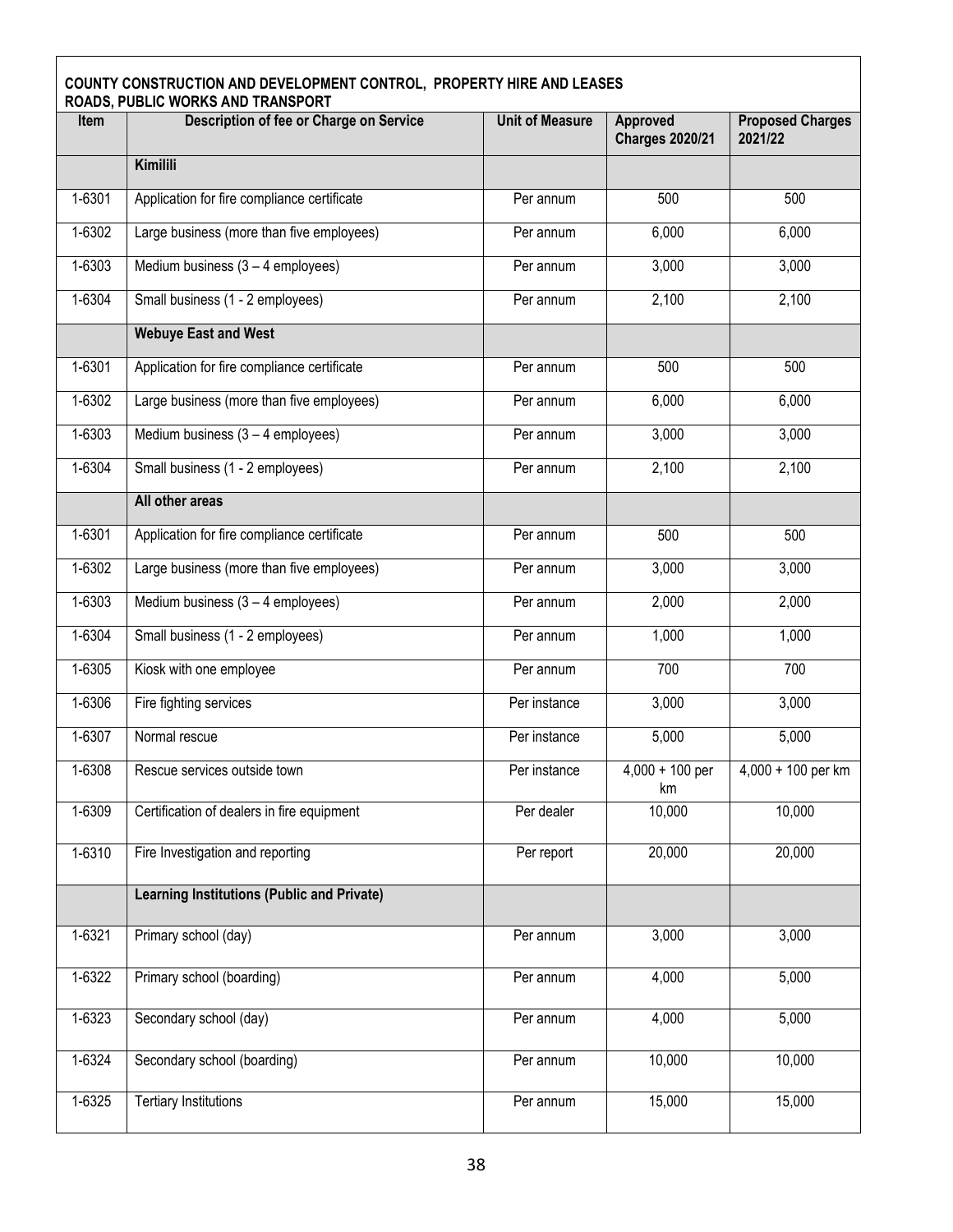|             | COUNTY CONSTRUCTION AND DEVELOPMENT CONTROL, PROPERTY HIRE AND LEASES<br>ROADS, PUBLIC WORKS AND TRANSPORT |                   |                                    |                                    |  |  |  |
|-------------|------------------------------------------------------------------------------------------------------------|-------------------|------------------------------------|------------------------------------|--|--|--|
| <b>Item</b> | Description of fee or Charge on Service                                                                    | Unit of Measure   | Approved<br><b>Charges 2020/21</b> | <b>Proposed Charges</b><br>2021/22 |  |  |  |
|             | <b>ALL SUB COUNTIES</b>                                                                                    |                   |                                    |                                    |  |  |  |
|             | <b>PUBLIC WORKS</b>                                                                                        |                   |                                    |                                    |  |  |  |
|             | Hire of vehicles and plants (Dry Rate)                                                                     |                   |                                    |                                    |  |  |  |
| 1-6401      | Tipper                                                                                                     | Dry Rate/Day      | 20,000                             | 20,000                             |  |  |  |
| 1-6402      | Low loader                                                                                                 | Dry Rate/per hour | 7,000                              | 7,000                              |  |  |  |
| 1-6403      | Motor Grader                                                                                               | Dry Rate/per hour | 7,000                              | 7,000                              |  |  |  |
| 1-6404      | Drum Roller                                                                                                | Dry Rate/per hour | 2,000                              | 2,000                              |  |  |  |
| 1-6405      | Dozer                                                                                                      | Dry Rate/per hour | 7,000                              | 7,000                              |  |  |  |
| 1-6406      | Excavator                                                                                                  | Dry Rate/per hour | 7,000                              | 7,000                              |  |  |  |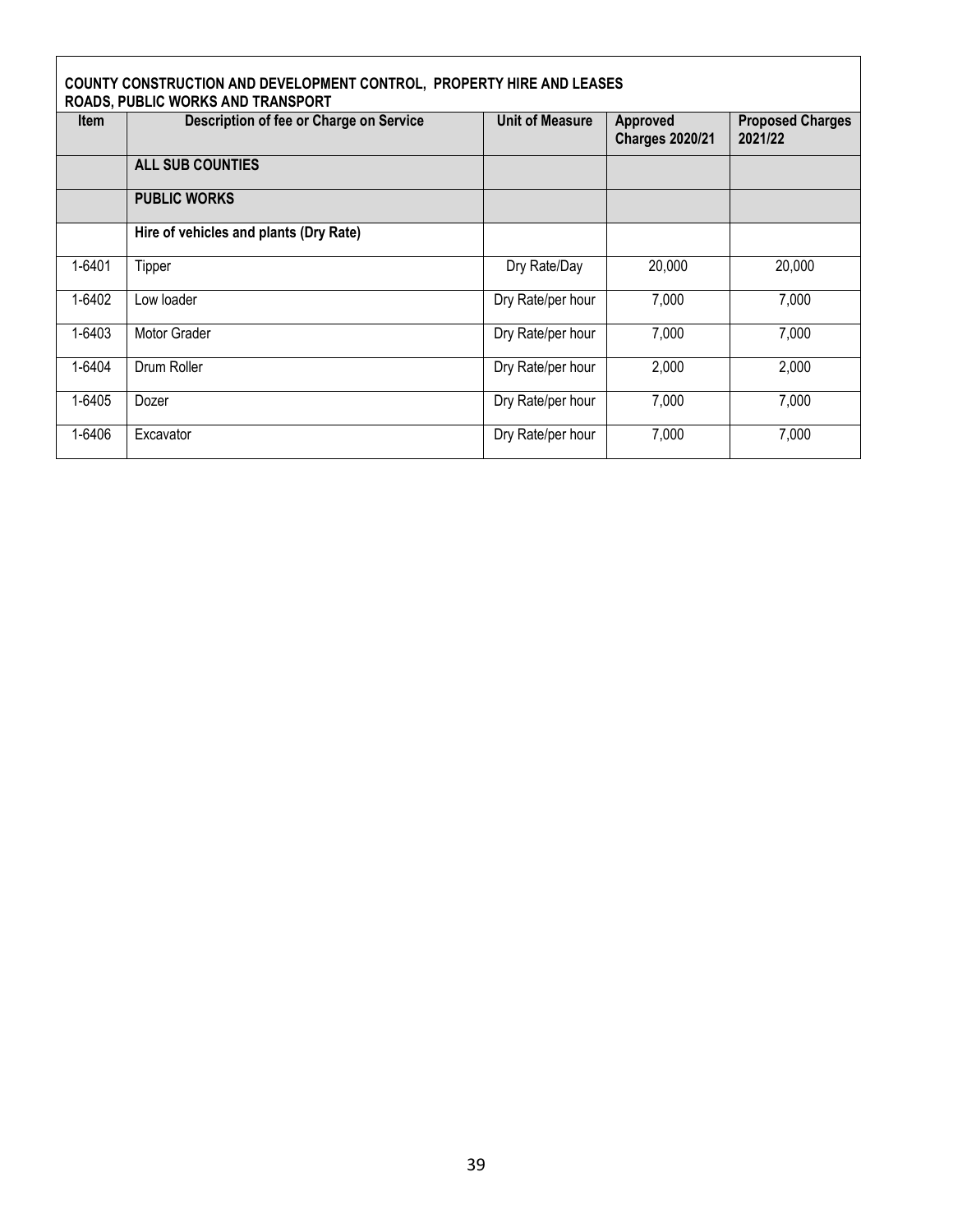## **ELEVENTH SCHEDULE: ROADS, PUBLIC WORKS AND TRANSPORT**

|            | <b>COUNTY PARKING MANAGEMENT ACT 2017: TRAFFIC &amp; PARKING</b>      |                        |                                 |                                    |
|------------|-----------------------------------------------------------------------|------------------------|---------------------------------|------------------------------------|
| Item       | Description of fee or Charge on Service                               | <b>Unit of Measure</b> | <b>Approved Charges 2020/21</b> | <b>Proposed Charges</b><br>2021/22 |
|            | <b>DAILY PARKING - STREET PARKING</b>                                 |                        |                                 |                                    |
|            | Small Vehicles (Saloon, Station Wagon<br>& Pickups)                   |                        |                                 |                                    |
| 1-6601     | -Bungoma Town                                                         | per day                | 100                             | 100                                |
| 1-6603     | -Webuye, Kimilili & Other Centres                                     | per day                | 100                             | 100                                |
|            |                                                                       | Per Month              | 3,000                           | 3,000                              |
|            |                                                                       | Quarterly              | 10,500                          | 10,500                             |
|            | <b>Canters</b>                                                        |                        |                                 |                                    |
| 1-6604     | -Bungoma Town                                                         | per day                | 300                             | 300                                |
|            |                                                                       | Quarterly              | 22,500                          | 22,500                             |
| 1-6606     | -Webuye, Kimilili& Other Centres                                      | per day                | 300                             | 300                                |
|            |                                                                       | Quarterly              | 22,500                          | 22,500                             |
|            | Lorries/Buses/Tractor                                                 |                        |                                 |                                    |
| 1-6607     | -Bungoma Town                                                         | per day                | 300                             | 300                                |
|            |                                                                       | Quarterly              | 28,125                          | 28,125                             |
| 1-6609     | -Webuye, Kimilili& Other Centres                                      | per day                | 200                             | 200                                |
|            |                                                                       | Quarterly              | 16,875                          | 16,875                             |
|            | <b>Trailers/Trucks</b>                                                |                        |                                 |                                    |
| 1-6610     | -Bungoma Town                                                         | per day                | 500                             | 500                                |
|            |                                                                       | Quarterly              | 56,250                          | 56,250                             |
| $1 - 6612$ | -Webuye, Kimilili& Other Centres                                      | per day                | $\overline{300}$                | 300                                |
|            |                                                                       | Quarterly              | 22,500                          | 22,500                             |
|            | COUNTY PARKING MANAGEMENT ACT 2017: TRAFFIC & PARKING                 |                        |                                 |                                    |
| Item       | Description of fee or Charge on Service                               | <b>Unit of Measure</b> | <b>Approved Charges 2020/21</b> | <b>Proposed Charges</b><br>2021/22 |
|            | MONTHLY STREET PARKING (ON OR<br>BEFORE 10TH DAY OF EVERY MONTH)      |                        |                                 |                                    |
|            | <b>SMALL VEHICLES (Saloon, Station</b><br><b>Wagon &amp; Pickups)</b> |                        |                                 |                                    |
| 1-6613     | -Bungoma, Webuye&Kimilili Town                                        | per month              | 1,000                           | 1,000                              |
|            |                                                                       | Quarterly              | 3,000                           | 3,000                              |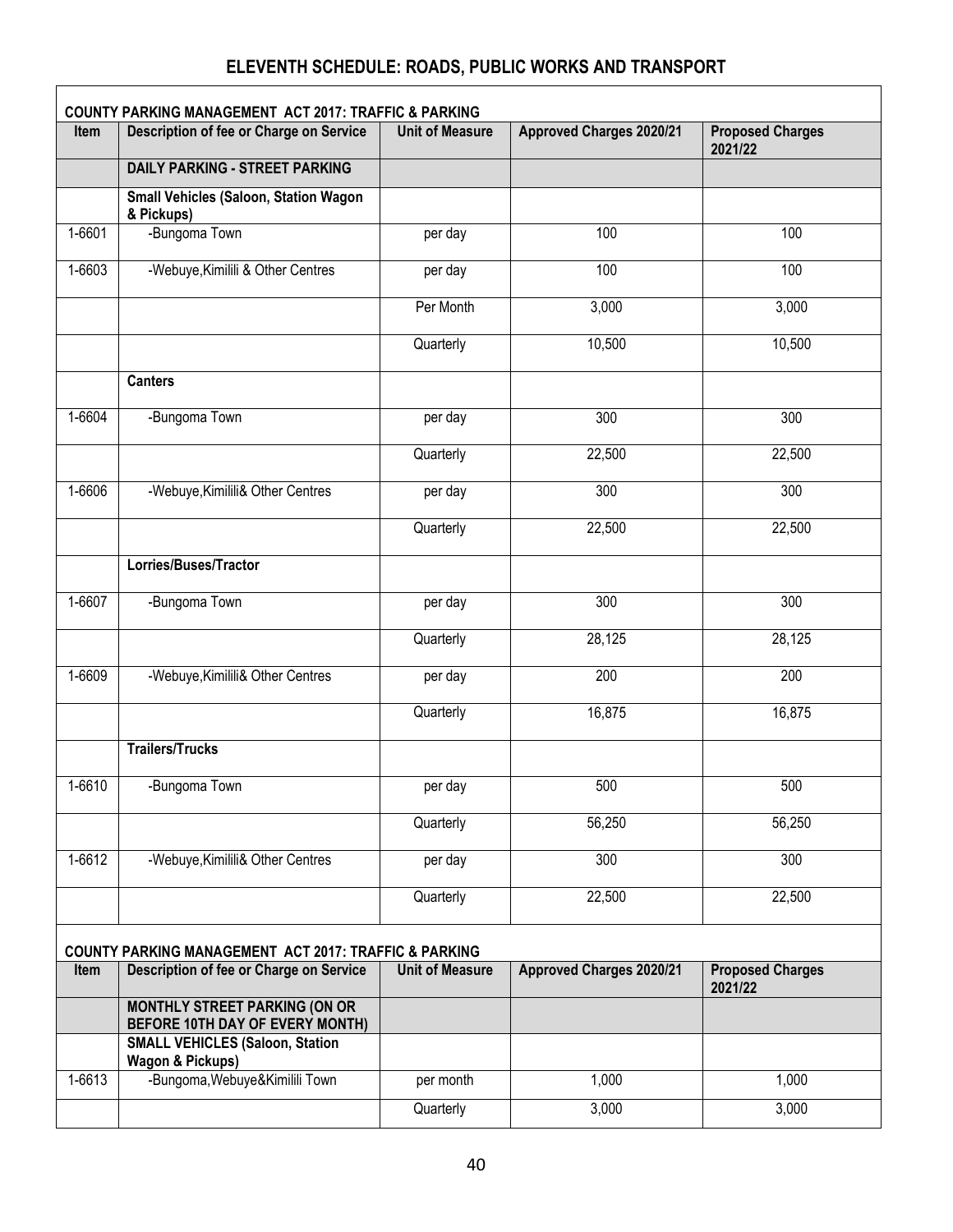| <b>Item</b> | Description of fee or Charge on Service                                 | <b>Unit of Measure</b>         | <b>Approved Charges 2020/21</b> | <b>Proposed Charges</b> |
|-------------|-------------------------------------------------------------------------|--------------------------------|---------------------------------|-------------------------|
| 1-6614      | -Bungoma, Webuye&Kimilili Town                                          | per month                      | 100 % Plus                      | 2021/22<br>100 % Plus   |
| 1-6617      | Penalty after 10th day of every month<br>-Other Centres                 | per month                      | 500                             | 500                     |
|             |                                                                         | Quarterly                      | 1,500                           | 1,500                   |
| 1-6618      | -Other Centres Penalty after 10th day                                   | per month                      | 100 % Plus                      | 100 % Plus              |
|             | of every month<br><b>Canters</b>                                        |                                |                                 |                         |
| 1-6619      | -Bungoma, Webuye&Kimilili Town                                          | per month                      | 1,600                           | 1,600                   |
|             |                                                                         | Quarterly                      | 4,800                           | 4,800                   |
| 1-6620      | -Bungoma, Webuye&Kimilili Town<br>Penalty after 10th day of every month |                                | 100 % Plus                      | 100 % Plus              |
| 1-6623      | -Other Centres                                                          | per month                      | 1,000                           | 1,000                   |
|             |                                                                         | Quarterly                      | 3,000                           | 3,000                   |
| 1-6624      | -Other Centres Penalty after 10th day<br>of every month                 |                                | 100 % Plus                      | 100 % Plus              |
|             | Lorries/buses                                                           |                                |                                 |                         |
| 1-6625      | -Bungoma, Webuye&Kimilili Town                                          | per month                      | 2,400                           | 2,400                   |
|             |                                                                         | Quarterly                      | 7,200                           | 7,200                   |
| 1-6626      | -Bungoma, Webuye&Kimilili Town<br>Penalty after 10th day of every month |                                | 100 % Plus                      | 100 % Plus              |
| 1-6641      | -Other Centers                                                          | per month                      | 1,600                           | 1,600                   |
|             |                                                                         | Quarterly                      | 4,800                           | 4,800                   |
| 1-6642      | -Other Centres after 10th day of every<br>month                         |                                | 100 % Plus                      | 100 % Plus              |
|             | <b>Trailers</b>                                                         |                                |                                 |                         |
| 1-6643      | -Bungoma, Webuye&Kimilili Town                                          | per month                      | 3,000                           | 3,000                   |
|             |                                                                         | Quarterly                      | 9,000                           | 9,000                   |
| 1-6644      | -Bungoma, Webuye&Kimilili Town<br>Penalty after 10th day of every month |                                | 100 % Plus                      | 100 % Plus              |
| 1-6647      | -Other Centres                                                          | per month                      | 2,000                           | 2,000                   |
|             |                                                                         | Quarterly                      | 6,000                           | 6,000                   |
| 1-6648      | -Other Centres Penalty after 10th day<br>of every month                 |                                | 100 % Plus                      | 100 % Plus              |
|             | <b>Reserved Parking</b>                                                 |                                |                                 |                         |
| 1-6651      | -Bungoma, Webuye and Kimilili Town                                      | Annual Per<br>Vehicle/Per Slot | 45,000                          | 45,000                  |
| 1-6652      | -Other Centres                                                          | Annual Per<br>Vehicle/Per Slot | 30,000                          | 30,000                  |
| 1-6653      | -Penalty on Non- Compliance/Under<br>declaration                        | Per instance                   | 10,000                          | 10,000                  |
|             | Taxi-: Pick-ups per month before 10th                                   |                                |                                 |                         |
| 1-6725      | -Bungoma, Webuye, & Kimilili Town                                       | Per Month                      | 1,000                           | 1,000                   |
|             |                                                                         | Quarterly                      | 3,000                           | 3,000                   |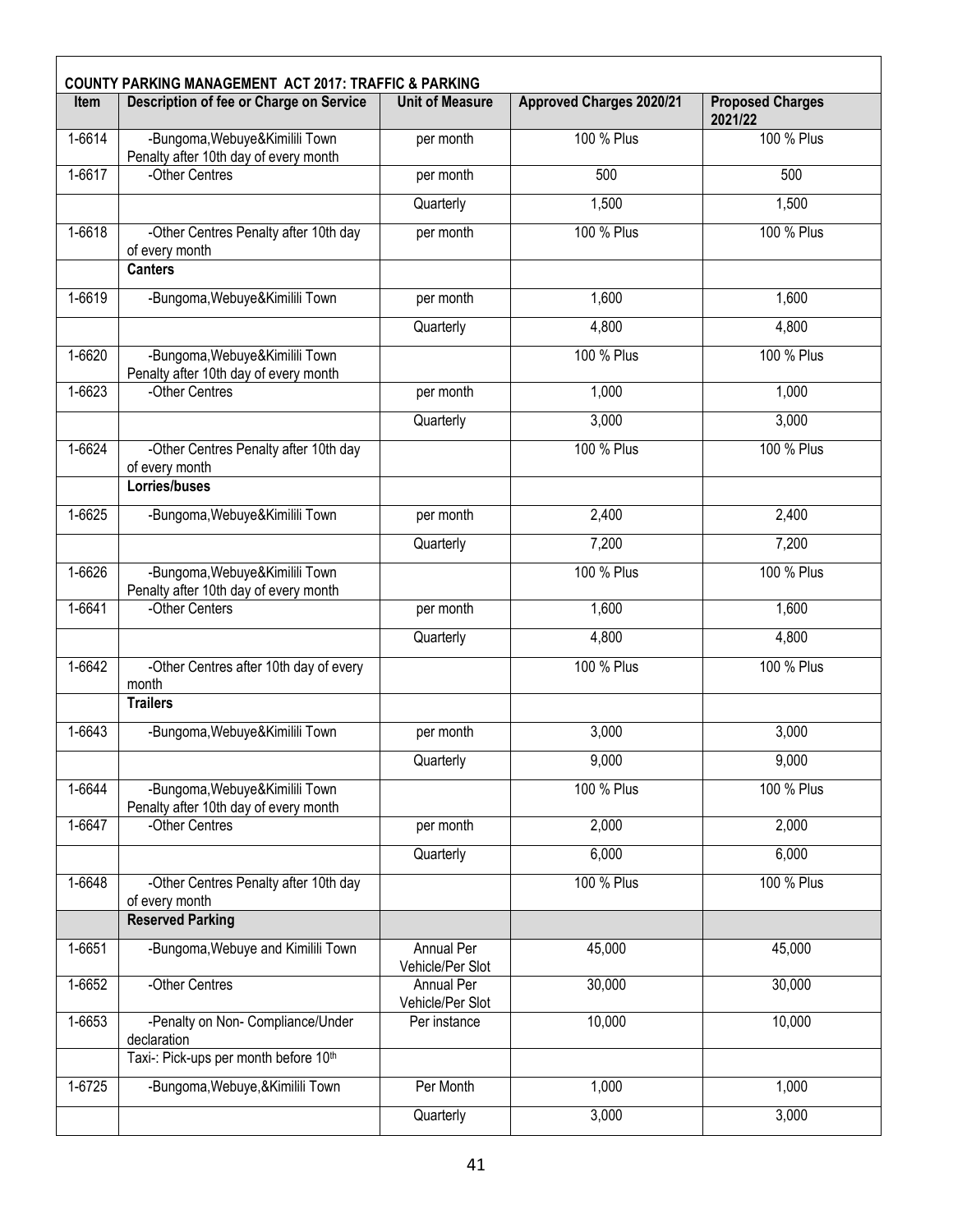| <b>Item</b> | Description of fee or Charge on Service                                           | <b>Unit of Measure</b> | <b>Approved Charges 2020/21</b> | <b>Proposed Charges</b><br>2021/22 |
|-------------|-----------------------------------------------------------------------------------|------------------------|---------------------------------|------------------------------------|
| 1-6727      | - Other Centres                                                                   | Per month              | 750                             | 750                                |
|             |                                                                                   | Quarterly              | 2,250                           | 2,250                              |
|             | Taxi-: Pick-ups per month after 10th                                              |                        |                                 |                                    |
| 1-6728      | -Bungoma, Webuye&Kimilili Town                                                    | Per month              | 100 % Plus                      | 100 % Plus                         |
| 1-6729      | - Other Centres                                                                   | Per month              | 100 % Plus                      | 100 % Plus                         |
|             | Town Service & Tuk-tuk before 10th                                                |                        |                                 |                                    |
| 1-6731      | Tuk-Tuk- Bungoma, Webuye&Kimilili Town                                            | Per month              | 1,000                           | 1,000                              |
|             |                                                                                   | Quarterly              | 3,000                           | 3,000                              |
| 1-6732      | Town Service- Bungoma, Webuye&Kimilili<br>Town                                    | Per month              | 1,250                           | 1,250                              |
|             |                                                                                   | Quarterly              | 3,750                           | 3,750                              |
| 1-6733      | -Other Centres                                                                    | Per month              | 750                             | 750                                |
|             |                                                                                   | Quarterly              | 2,250                           | 2,250                              |
|             | Town Service & Tuk-tuk after 10th                                                 |                        |                                 |                                    |
| 1-6734      | -Bungoma, Webuye&Kimilili Town                                                    | Per month              | 100 % Plus                      | 100 % Plus                         |
| 1-6735      | -Other Centres                                                                    | Per month              | 100 % Plus                      | 100 % Plus                         |
|             | <b>Bodaboda Motor Cycle</b>                                                       |                        |                                 |                                    |
| 1-6737      | Registration                                                                      | Once                   |                                 |                                    |
| 1-6738      | Annual Sticker/ Renewal before 31 <sup>st</sup> March<br>every year/New Motorbike | Per Year               | 500                             | 500                                |
| 1-6739      | Annual Sticker after 31 <sup>st</sup> March every year                            | Per motorcycle         | 100 % Plus                      | 100 % Plus                         |
|             | Registration                                                                      |                        |                                 |                                    |
| 1-6747      | Registration of Taxi / Pick Ups                                                   | Per Vehicle            | 1,000                           | 1,000                              |
| $1-6748$    | Registration of Lorries/ Canters once                                             | Per vehicle            | 1,000                           | 1,000                              |
| 1-6749      | Registration of PSV once (Sacco Stickers)                                         | Per vehicle            | 2,000                           | 2,000                              |
| 1-6751      | Registration of tuktuk&Maruti                                                     | per tuktuk             | 500                             | 500                                |
| 1-6752      | Surcharge for picking/dropping passengers<br>in undesignated parking area         | Per vehicle            | 2,000                           | 2,000                              |
|             | <b>Impounded vehicle</b>                                                          |                        |                                 |                                    |
| 1-6753      | - TukTuk                                                                          | Per vehicle/per day    | 3,000                           | 3,000                              |
| 1-6757      | - Saloon/pick up /station wagon                                                   | Per vehicle/per day    | 4,000                           | 4,000                              |
| 1-6758      | - Matatu                                                                          | Per vehicle/per day    | 5,000                           | 5,000                              |
| 1-6759      | - Canters                                                                         | Per vehicle/per day    | 8,000                           | 8,000                              |
| 1-6760      | - Lorries                                                                         | Per vehicle/per day    | 9,000                           | 9,000                              |
|             |                                                                                   |                        |                                 |                                    |
| 1-6761      | - Buses/Trailers                                                                  | Per vehicle/per day    | 10,000                          | 10,000                             |
| 1-6762      | Penalty on Parking vehicle on pavement                                            | Per Instance           | 2,000                           | 2,000                              |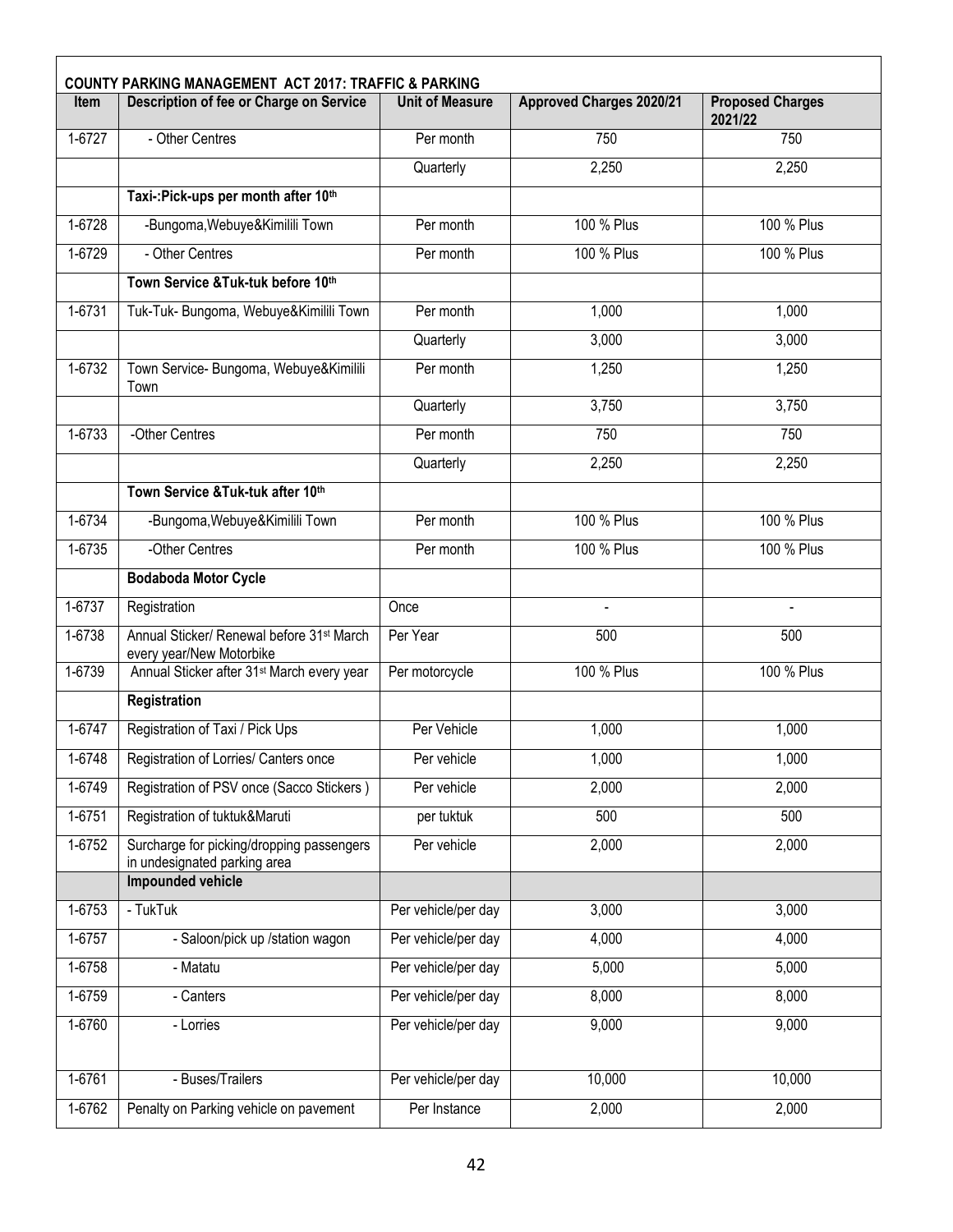| <b>Item</b> | <b>COUNTY PARKING MANAGEMENT ACT 2017: TRAFFIC &amp; PARKING</b><br>Description of fee or Charge on Service | <b>Unit of Measure</b>   | <b>Approved Charges 2020/21</b> | <b>Proposed Charges</b><br>2021/22 |
|-------------|-------------------------------------------------------------------------------------------------------------|--------------------------|---------------------------------|------------------------------------|
|             | <b>Storage of impounded vehicles</b>                                                                        |                          |                                 |                                    |
| 1-6763      | -TukTuk                                                                                                     | Per vehicle/per day      | 2,000                           | 2,000                              |
| 1-6764      | - Matatu                                                                                                    | Per vehicle/per day      | 3,000                           | 3,000                              |
| 1-6765      | - Canters/Mini Bus                                                                                          | Per vehicle/per day      | 4,000                           | 4,000                              |
| 1-6766      | - Lorries                                                                                                   | Per vehicle/per day      | 5,000                           | 5,000                              |
| 1-6767      | - Buses/Trailers                                                                                            | Per vehicle/per day      | 6,000                           | 6,000                              |
| 1-6768      | Storage charges for a bicycle                                                                               | Per bicycle/per day      | 200                             | 200                                |
| 1-6769      | Impounded bicycles                                                                                          | per bicycle/per day      | 100                             | 100                                |
| 1-6770      | Impounded motorbike                                                                                         | per motorbike/per<br>day | 500                             | 500                                |
| 1-6771      | Storage of impounded motorbike                                                                              | per motorbike/per<br>day | 300                             | 300                                |
| 1-6772      | Impounded tuktuk                                                                                            | per tuktuk per day       | 2,000                           | 2,000                              |
| 1-6773      | Storage of impounded tuktuk                                                                                 | per tuktuk per day       | 500                             | 500                                |
|             | <b>Towing fee</b>                                                                                           |                          |                                 |                                    |
| 1-6774      | -Saloon/pick up /station wagon                                                                              | Per vehicle              | 6,000                           | 6,000                              |
| $1-6775$    | - Lorries                                                                                                   | Per vehicle              | 10,000                          | 10,000                             |
| 1-6776      | -Buses/Trailers                                                                                             | Per vehicle              | 20,000                          | 20,000                             |
|             | <b>Unclamping fee</b>                                                                                       |                          |                                 |                                    |
| 1-6777      | - Tuktuk                                                                                                    | Per tuktuk               | 1,000                           | 1,000                              |
| 1-6778      | - Saloon/Pickup/Station wagon                                                                               | Per vehicle              | 2,000                           | 1,000                              |
| 1-6779      | - Canters                                                                                                   | Per vehicle              | 4,000                           | 4,000                              |
| 1-6780      | - Lorries                                                                                                   | Per vehicle              | 4,000                           | 4,000                              |
| 1-6781      | - Bus/Trailers                                                                                              | Per vehicle              | 5,000                           | 5,000                              |
| 1-6782      | Re-instatement fee                                                                                          | Per vehicle              | 4,000                           | 4,000                              |
| 1-6783      | Tampering with clamp                                                                                        | Per clamp                | 20,000                          | 20,000                             |
|             | <b>Consolidated County Bus park sticker</b><br>for PSV:                                                     |                          |                                 |                                    |
| 1-6783      | PSV (Above 30 passengers) Before 10th                                                                       | Per month                | 6,000                           | 6,000                              |
|             |                                                                                                             | Quarterly                | 18,000                          | 18,000                             |
|             |                                                                                                             | Half Year                | 36,000                          | 36,000                             |
|             |                                                                                                             | <b>Full Year</b>         | 66,000                          | 66,000                             |
| 1-6784      | PSV (Above 30 passengers) Penalty After<br>10th                                                             | Per month                | 100 % plus                      | 100 % plus                         |
| 1-6785      | PSV (Between 20-30 passengers) Before<br>10th: Sacco/Company                                                | Per month                | 5,400                           | 5,400                              |
|             |                                                                                                             | Quarterly                | 16,200                          | 16,200                             |
|             |                                                                                                             | Half Year                | 32,400                          | 32,400                             |
|             |                                                                                                             | <b>Full Year</b>         | 59,400                          | 59,400                             |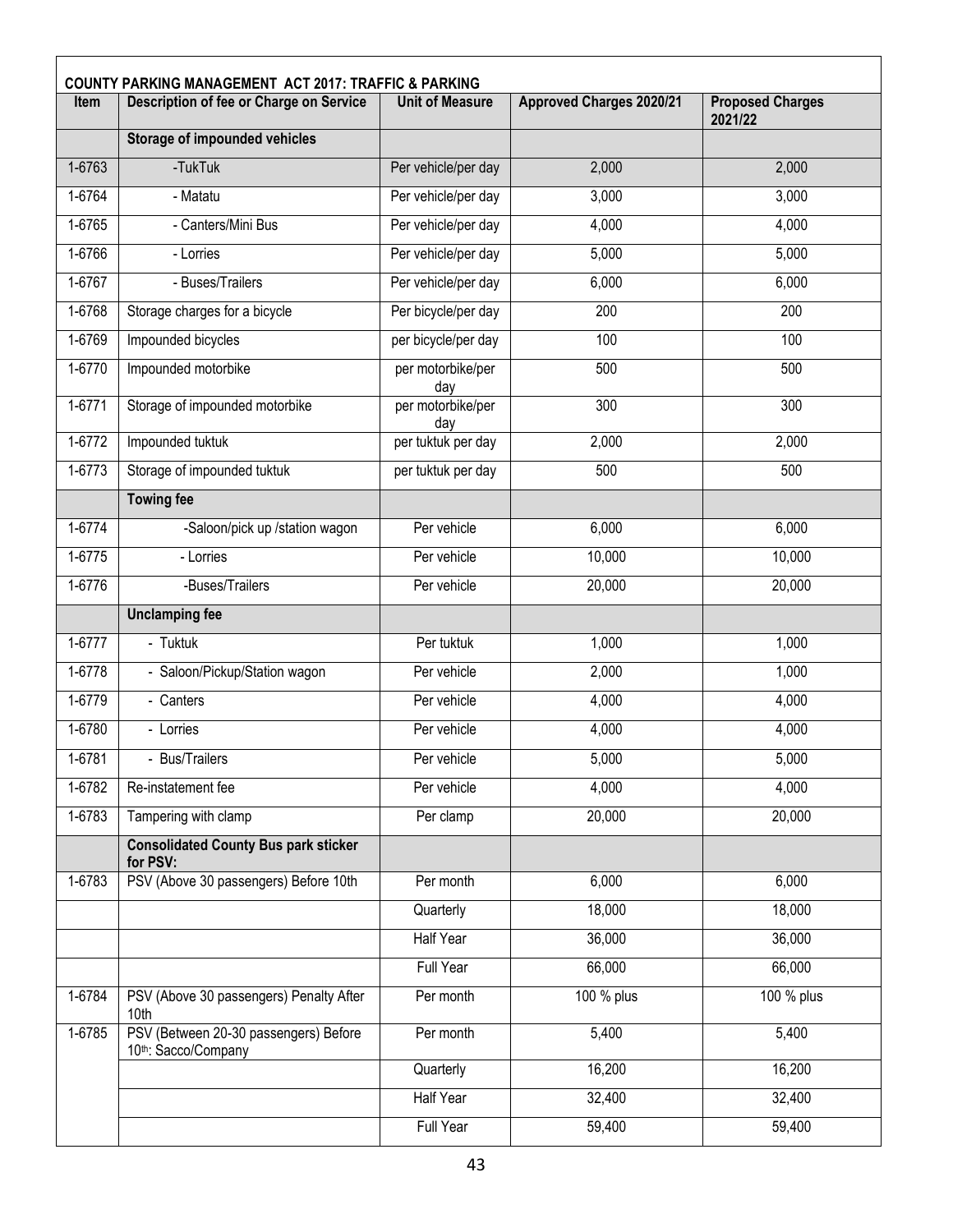| Item   | Description of fee or Charge on Service                                       | <b>Unit of Measure</b> | <b>Approved Charges 2020/21</b> | <b>Proposed Charges</b><br>2021/22 |
|--------|-------------------------------------------------------------------------------|------------------------|---------------------------------|------------------------------------|
|        | PSV (Between 20-30 passengers) Before<br>10th: Individual                     | Per month              | 6,500                           | 6,500                              |
|        |                                                                               | Quarterly              | 19,500                          | 19,500                             |
|        |                                                                               | Half Year              | 39,000                          | 39,000                             |
|        |                                                                               | <b>Full Year</b>       | 71,500                          | 71,500                             |
| 1-6786 | PSV (Between 20-30 passengers) Penalty<br>After 10th                          | Per month              | 100 % plus                      | 100 % plus                         |
| 1-6787 | PSV (Between 11-19 passengers) Before<br>10th: Sacco/Company                  | Per month              | 3,500                           | 3,500                              |
|        |                                                                               | Quarterly              | 10,500                          | 10,500                             |
|        |                                                                               | <b>Half Year</b>       | 21,000                          | 21,000                             |
|        | PSV (Between 11-19 passengers) Before<br>10th: Individual                     | Per month              | 5,000                           | 5,000                              |
|        |                                                                               | Quarterly              | 15,000                          | 15,000                             |
|        |                                                                               | <b>Half Year</b>       | 30,000                          | 30,000                             |
| 1-6788 | PSV (Between 11-19 passengers) Penalty<br>After 10th                          | Per month              | 100 % plus                      | 100 % plus                         |
| 1-6789 | PSV (Between 7-10 passengers) Before<br>10th: Sacco/Company                   | Per month              | 2,000                           | 2,000                              |
|        |                                                                               | Quarterly              | 6,000                           | 6,000                              |
|        |                                                                               | <b>Half Year</b>       | 12,000                          | 12,000                             |
|        | PSV (Between 7-10 passengers) Before<br>10th: Individual                      | Per month              | 3,000                           | 3,000                              |
|        |                                                                               | Quarterly              | 9,000                           | 9,000                              |
|        |                                                                               | Half Year              | 18,000                          | 18,000                             |
| 1-6790 | PSV (Between 7-10 passengers) Penalty<br>After 10th                           | Per month              | 100 % plus                      | 100 % plus                         |
| 1-6791 | Taxi: Pick-ups per month Before 10th                                          | Per month              | 1,500                           | 1,500                              |
|        |                                                                               | Quarterly              | 4,500                           | 4,500                              |
|        |                                                                               | <b>Half Year</b>       | 9,000                           | 9,000                              |
| 1-6792 | Taxi: Pick-ups per month Penalty After<br>10th                                | Per month              | 100 % Plus                      | 100 % plus                         |
|        | <b>Consolidated County Sticker for Hearse</b><br>and Funeral Service Vehicles |                        | <b>Approved Charges 2020/21</b> | <b>Proposed Charges</b><br>2021/22 |
| 1-6793 | Hearse ((Between 11-19 passengers)                                            | Per month              | 5,000                           | 5,000                              |
|        | Before 10th                                                                   | Quarterly              | 15,000                          | 15,000                             |
|        |                                                                               | <b>Half Year</b>       | 30,000                          | 30,000                             |
|        |                                                                               | <b>Full Year</b>       | 55,000                          | 55,000                             |
| 1-6794 | Hearse (Between 11-19 passengers)<br>Penalty After 10th                       | Per month              | 100 % plus                      | 100 % plus                         |
| 1-6795 | Hearse (Over 20 passengers) Before 10th                                       | Per month              | 6,500                           | 6,500                              |
|        |                                                                               | Quarterly              | 19,500                          | 19,500                             |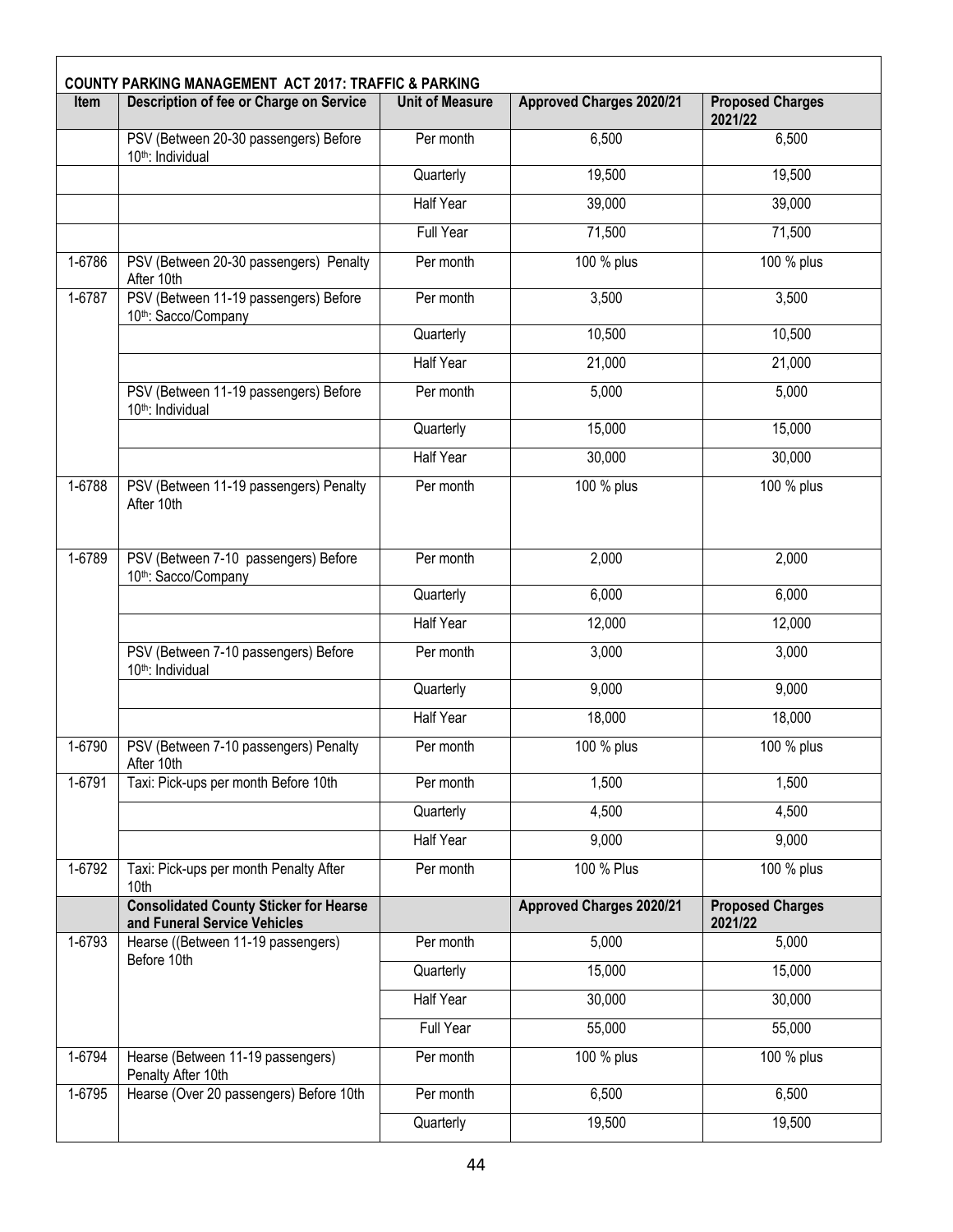|        |                                                                       | <b>COUNTY PARKING MANAGEMENT ACT 2017: TRAFFIC &amp; PARKING</b> |                                 |                                    |  |  |  |  |  |  |
|--------|-----------------------------------------------------------------------|------------------------------------------------------------------|---------------------------------|------------------------------------|--|--|--|--|--|--|
| ltem   | Description of fee or Charge on Service                               | Unit of Measure                                                  | <b>Approved Charges 2020/21</b> | <b>Proposed Charges</b><br>2021/22 |  |  |  |  |  |  |
|        |                                                                       | <b>Half Year</b>                                                 | 39,000                          | 39,000                             |  |  |  |  |  |  |
|        |                                                                       | Full Year                                                        | 71,500                          | 71,500                             |  |  |  |  |  |  |
| 1-6795 | Hearse (Over20 passengers) Penalty After<br>10th                      | Per month                                                        | 100 % plus                      | 100 % plus                         |  |  |  |  |  |  |
| 1-6796 | Animal / Hand Carts (Four Wheels) per<br>month Before 10th            | Per Month                                                        | 300                             | 300                                |  |  |  |  |  |  |
| 1-6797 | Animal / Hand Carts (Four Wheels) per<br>month After 10 <sup>th</sup> | Per Month                                                        | 100 % plus                      | 100 % plus                         |  |  |  |  |  |  |
| 1-6798 | Animal / Hand Carts (Two Wheels) per<br>month Before 10th             | Per Month                                                        | 200                             | 200                                |  |  |  |  |  |  |
| 1-6799 | Animal / Hand Carts (Two Wheels) per<br>month After 10th              | Per Month                                                        | 100 % plus                      | 100 % plus                         |  |  |  |  |  |  |
| 1-6800 | Hand Carts (One Wheel) per month Before<br>10 <sup>th</sup>           | Per Month                                                        | 100                             | 100                                |  |  |  |  |  |  |
| 1-6801 | Hand Carts (One Wheel) per month After<br>10 <sup>th</sup>            | Per Month                                                        | 100 % plus                      | 100 % plus                         |  |  |  |  |  |  |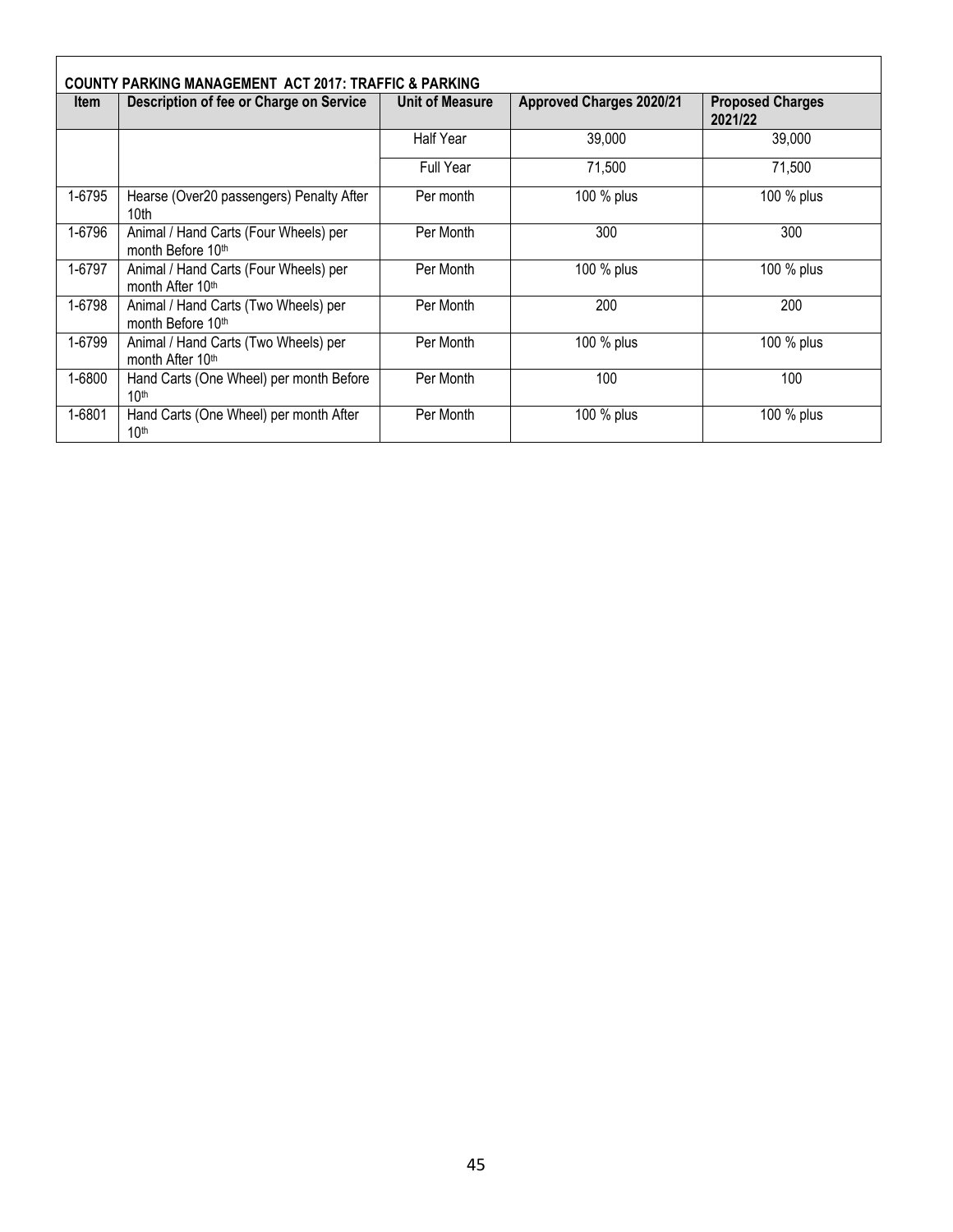### **TWELFTH SCHEDULE – TRADE, ENERGY & INDUSTRIALIZATION**

#### **COUNTY MARKET FEES**

**TRADE, ENERGY & INDUSTRIALIZATION**

| Item   | <b>Description of fee</b><br>or Charge on<br><b>Service</b> | <b>Unit of Measure</b>       |              | Approved Charges 2020/21: Cash<br><b>Payments</b> |                                 |                  | Proposed Charges 2021/22: Cash<br><b>Payments</b> |                                 |  |
|--------|-------------------------------------------------------------|------------------------------|--------------|---------------------------------------------------|---------------------------------|------------------|---------------------------------------------------|---------------------------------|--|
|        | <b>MARKET</b><br><b>SERVICES</b>                            |                              | <b>DAILY</b> | <b>WEEKLY(B</b><br>y Monday)                      | <b>MONTHLY</b><br>(Before 10th) | <b>DAILY</b>     | <b>WEEKLY(By</b><br>Monday)                       | <b>MONTHLY</b><br>(Before 10th) |  |
| 1-7008 | Fruits                                                      | Below 1<br>crate/carton      | 30           | 150                                               | 500                             | 30               | 150                                               | 500                             |  |
|        |                                                             | Per crate/carton             | 50           | 250                                               | 800                             | 50               | 250                                               | 800                             |  |
|        |                                                             | Up To 50 Kg                  | 50           | 250                                               | 800                             | 50               | 250                                               | 800                             |  |
|        |                                                             | Above 50kg Bag               | 60           | 300                                               | 1,050                           | 60               | 300                                               | 1,050                           |  |
|        |                                                             | per wheelbarrow              | 50           | 250                                               | 800                             | 50               | 250                                               | 800                             |  |
|        |                                                             | per net                      | 30           | 150                                               | 500                             | $\overline{30}$  | 150                                               | 500                             |  |
|        |                                                             | per pick up 1<br>tonne       | 300          | 1,500                                             | 5,250                           | $\overline{300}$ | 1,500                                             | 5,250                           |  |
|        |                                                             | per handcart/<br>tuktuk      | 100          | 500                                               | 1,750                           | 100              | 500                                               | 1,750                           |  |
|        |                                                             | Canter less than<br>3 tonnes | 600          | 3,000                                             | 10,500                          | 600              | 3,000                                             | 10,500                          |  |
|        |                                                             | Canter 3-6 tonnes            | 1,000        | 5,000                                             | 17,500                          | 1,000            | 5,000                                             | 17,500                          |  |
|        |                                                             | Lorry 7-10 tonnes            | 1,500        | 7,500                                             | 26,250                          | 1,500            | 7,500                                             | 26,250                          |  |
|        |                                                             | Lorry above 10<br>tonnes     | 2,000        | 10,000                                            | 35,000                          | 2,000            | 10,000                                            | 35,000                          |  |
|        |                                                             | per trailer                  | 5,000        | 25,000                                            | 87,500                          | 5,000            | 25,000                                            | 87,500                          |  |
| 1-7009 | Vegetables                                                  | Below 1<br>crate/carton      | 30           | 150                                               | 500                             | 30               | 150                                               | 500                             |  |
|        |                                                             | per crate                    | 50           | 250                                               | 800                             | 50               | 250                                               | 800                             |  |
|        |                                                             | Up to 50 Kg                  | 50           | 250                                               | 800                             | 50               | 250                                               | 800                             |  |
|        |                                                             | Above 50kg bag               | 60           | 300                                               | 1,050                           | 60               | 300                                               | 1,050                           |  |
|        |                                                             | per wheelbarrow              | 50           | 250                                               | 800                             | 50               | 250                                               | 800                             |  |
|        |                                                             | Pick up                      | 300          | 1,500                                             | 5,250                           | 300              | 1,500                                             | 5,250                           |  |
|        |                                                             | Canter 3-6 tonnes            | 600          | 3,000                                             | 10,500                          | 600              | 3,000                                             | 10,500                          |  |
|        |                                                             | Lorry 7-10 tonnes            | 1,500        | 7,500                                             | 26,250                          | 1,500            | 7,500                                             | 26,250                          |  |
|        |                                                             | Lorry above 10<br>tonnes     | 2,000        | 10,000                                            | 35,000                          | 2,000            | 10,000                                            | 35,000                          |  |
|        |                                                             | per trailer                  | 3,000        | 15,000                                            | 52,500                          | 3,000            | 15,000                                            | 52,500                          |  |
|        |                                                             | Per handcart/<br>tuktuk      | 100          | 500                                               | 1,750                           | 100              | 500                                               | 1,750                           |  |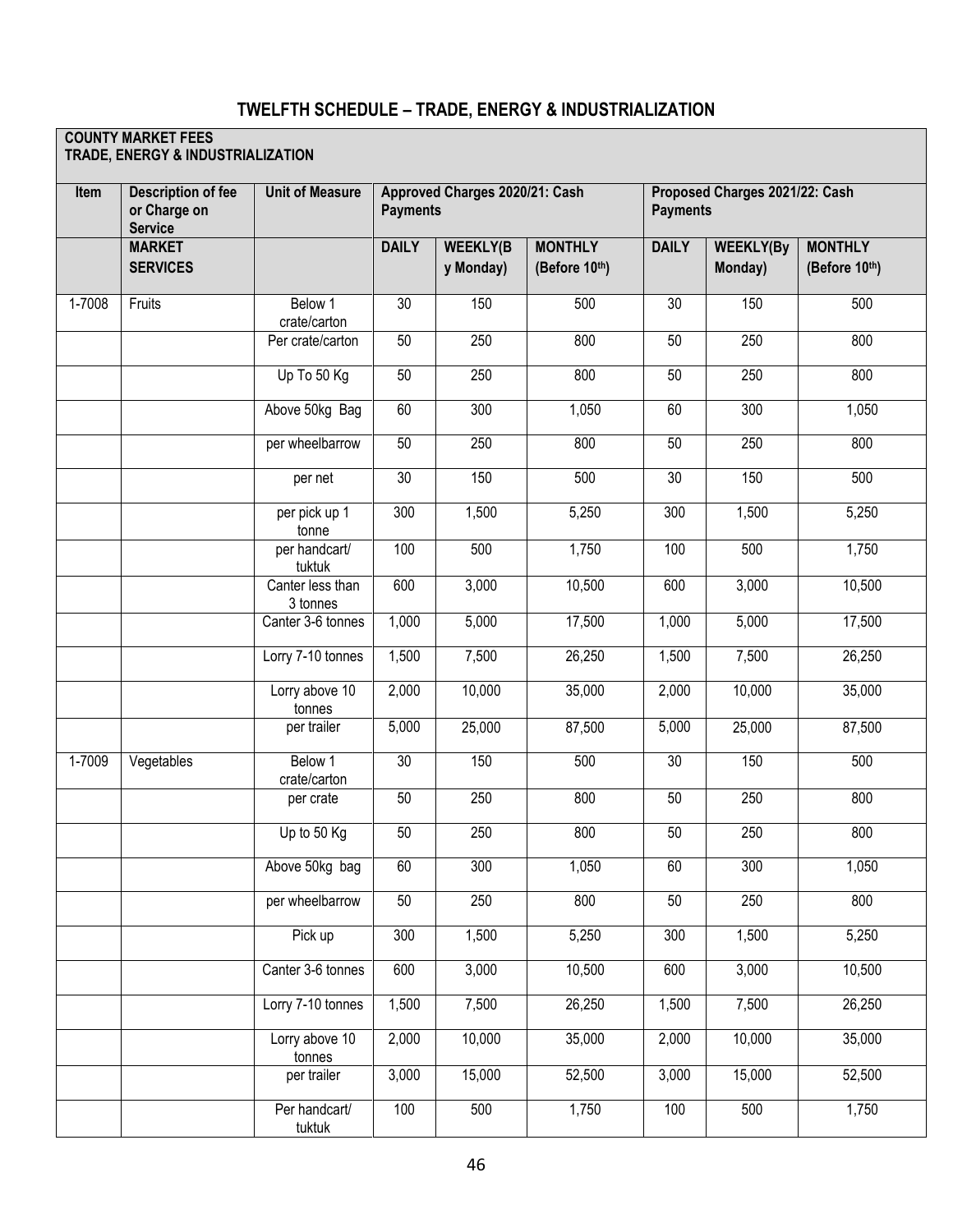| Item   | <b>Description of fee</b><br>or Charge on<br><b>Service</b> | <b>Unit of Measure</b>   | <b>Payments</b>    | Approved Charges 2020/21: Cash |                                 | <b>Payments</b> | Proposed Charges 2021/22: Cash |                                 |
|--------|-------------------------------------------------------------|--------------------------|--------------------|--------------------------------|---------------------------------|-----------------|--------------------------------|---------------------------------|
|        | <b>MARKET</b><br><b>SERVICES</b>                            |                          | <b>DAILY</b>       | <b>WEEKLY(B</b><br>y Monday)   | <b>MONTHLY</b><br>(Before 10th) | <b>DAILY</b>    | <b>WEEKLY(By</b><br>Monday)    | <b>MONTHLY</b><br>(Before 10th) |
| 1-7010 | Cereals/legumes                                             | Below 50 kg              | 30 <sup>°</sup>    | 150                            | 500                             | 30              | 150                            | 500                             |
|        |                                                             | 50 Kg                    | 50                 | 250                            | 800                             | 50              | 250                            | 800                             |
|        |                                                             | Above 50kg bag           | 60                 | 300                            | 1,050                           | 60              | 300                            | 1,050                           |
|        |                                                             | per debe                 | 40                 | 200                            | 700                             | 40              | 200                            | 700                             |
|        |                                                             | Canter 3-6 tonnes        | 1,000              | 5,000                          | 17,500                          | 1,000           | 5,000                          | 17,500                          |
|        |                                                             | Lorry 7-10 tonnes        | 3,000              | 15,000                         | 52,500                          | 3,000           | 15,000                         | 52,500                          |
|        |                                                             | Lorry above 10<br>tonnes | 5,000              | 25,000                         | 87,500                          | 5,000           | 25,000                         | 87,500                          |
|        |                                                             | per pick up              | 400                | 2,000                          | 7,000                           | 400             | 2,000                          | 7,000                           |
|        |                                                             | per handcart/<br>tuktuk  | 100                | 500                            | 1,750                           | 100             | 500                            | 1,750                           |
|        |                                                             | per trailer              | 7,000              | 35,000                         | 122,500                         | 7,000           | 35,000                         | 122,500                         |
| 1-7011 | Potatoes/yams/cass<br>ava/carrots                           | per bag (over<br>50Kgs)  | 60                 | 300                            | 800                             | 60              | $\overline{300}$               | 800                             |
|        |                                                             | Less than 50 Kg          | 30                 | 150                            | 500                             | 30              | 150                            | 500                             |
|        |                                                             | per debe                 | 40                 | 200                            | 750                             | 40              | 200                            | 750                             |
|        |                                                             | Canter up to 2<br>tonnes | 600                | 3,000                          | 10,500                          | 600             | 3,000                          | 10,500                          |
|        |                                                             | Canter 3-6 tonnes        | 1,000              | 5,000                          | 17,500                          | 1,000           | 5,000                          | 17,500                          |
|        |                                                             | Lorry 7-10 tonnes        | 1,500              | 7,500                          | 26,250                          | 1,500           | 7,500                          | 26,250                          |
|        |                                                             | Lorry above 10<br>tonnes | $\overline{3,000}$ | 15,000                         | 52,500                          | 3,000           | 15,000                         | 52,500                          |
|        |                                                             | Per pick up              | 300                | 1,500                          | 5,250                           | 300             | 1,500                          | 5,250                           |
|        |                                                             | per handcart/<br>tuktuk  | 100                | 500                            | 1,750                           | 100             | 500                            | 1,750                           |
|        |                                                             | Per trailer              | $\overline{5,000}$ | 25,000                         | 87,500                          | 5,000           | 25,000                         | 87,500                          |
|        | Life                                                        | Per Large stand          | 100                | 500                            | 1,500                           | 100             | 500                            | 1,500                           |
|        |                                                             | Per Net                  | 30                 | 150                            | 500                             | 30              | 150                            | 500                             |
|        | Dressed                                                     | Per tray                 | 10                 | 50                             | 175                             | 10              | 50                             | 175                             |
| 1-7012 | Eggs                                                        | Per tray                 | 30                 | 150                            | 500                             | 30              | 150                            | 500                             |
| 1-7013 | Sugarcane                                                   | Canter 3-6 tonnes        | 500                | 2,500                          | 8,750                           | 500             | 2,500                          | 8,750                           |
|        |                                                             | Lorry 7-10 tonnes        | $\frac{1}{1,000}$  | 5,000                          | 17,500                          | 1,000           | 5,000                          | 17,500                          |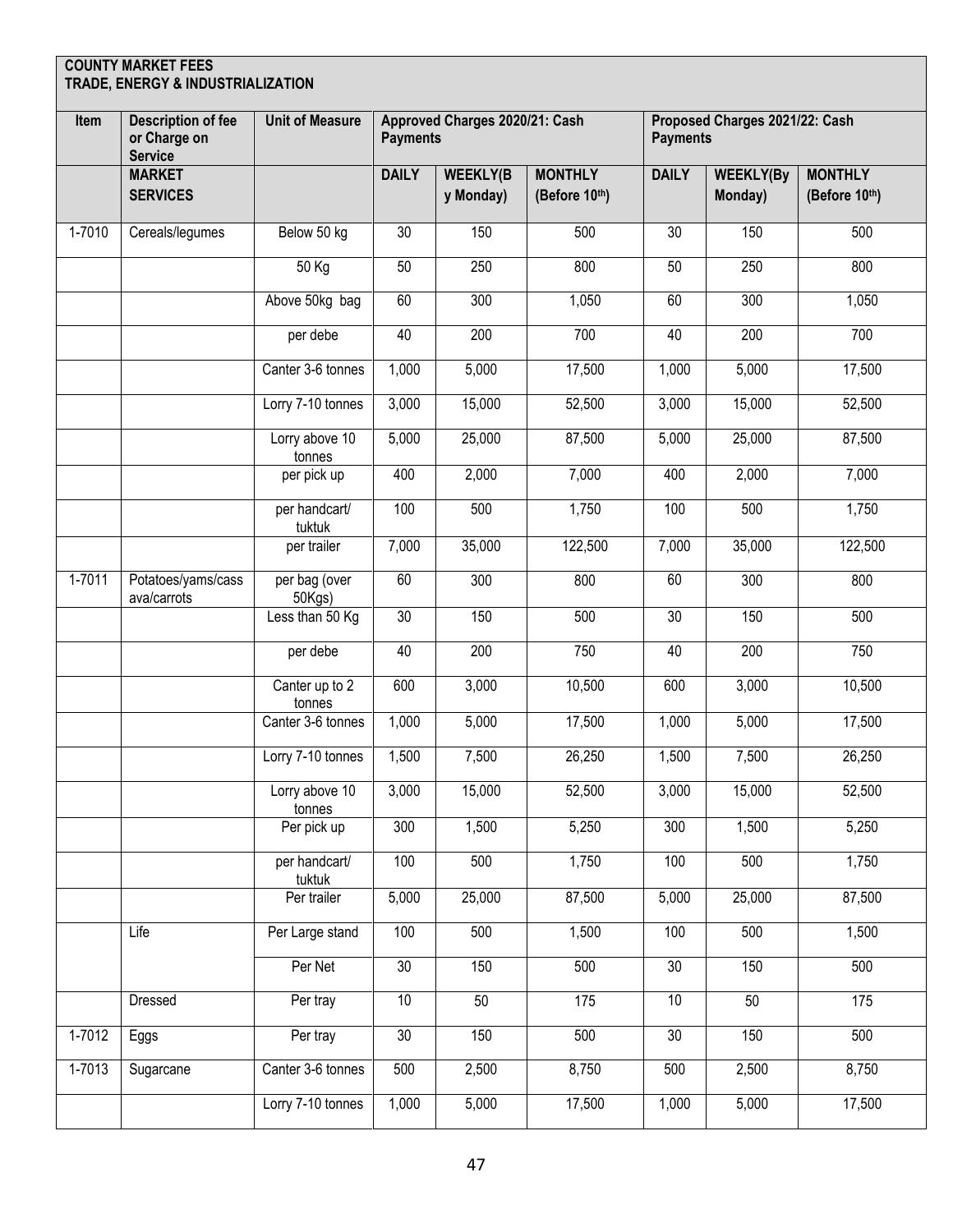| Item   | <b>Description of fee</b><br>or Charge on<br><b>Service</b> | <b>Unit of Measure</b>   | <b>Payments</b>  | Approved Charges 2020/21: Cash |                                 | Proposed Charges 2021/22: Cash<br><b>Payments</b> |                             |                                 |
|--------|-------------------------------------------------------------|--------------------------|------------------|--------------------------------|---------------------------------|---------------------------------------------------|-----------------------------|---------------------------------|
|        | <b>MARKET</b><br><b>SERVICES</b>                            |                          | <b>DAILY</b>     | <b>WEEKLY(B</b><br>y Monday)   | <b>MONTHLY</b><br>(Before 10th) | <b>DAILY</b>                                      | <b>WEEKLY(By</b><br>Monday) | <b>MONTHLY</b><br>(Before 10th) |
|        |                                                             | Lorry above 10<br>tonnes | 2,000            | 10,000                         | 35,000                          | 2,000                                             | 10,000                      | 35,000                          |
|        |                                                             | per pick up              | 300              | 1,500                          | 5,250                           | 300                                               | 1,500                       | 5,250                           |
|        |                                                             | per<br>handcart/tuktuk   | 100              | 500                            | 1,750                           | 100                                               | 500                         | 1,750                           |
|        |                                                             | per trailer              | 5,000            | 25,000                         | 87,500                          | 5,000                                             | 25,000                      | 87,500                          |
|        |                                                             | Per stem                 | 20               | 100                            | 350                             | $\overline{20}$                                   | 100                         | 350                             |
| 1-7014 | <b>Bananas</b>                                              | per wheelbarrow          | 50               | 150                            | 500                             | 50                                                | 150                         | 500                             |
|        |                                                             | per pick up              | 300              | 1,500                          | 5,000                           | 300                                               | 1,500                       | 5,000                           |
|        |                                                             | per<br>handcart/tuktuk   | 100              | 500                            | 1,750                           | 100                                               | 500                         | 1,750                           |
|        |                                                             | Canter 3-6 tonnes        | 1,000            | 5,000                          | 17,500                          | 1,000                                             | 5,000                       | 17,500                          |
|        |                                                             | Lorry 7-10 tonnes        | 2,000            | 10,000                         | 35,000                          | 2,000                                             | 10,000                      | 35,000                          |
|        |                                                             | Lorry above 10<br>tonnes | 3,000            | 15,000                         | 52,500                          | 3,000                                             | 15,000                      | 52,500                          |
|        |                                                             | per trailer              | 5,000            | 25,000                         | 87,500                          | $\frac{1}{5,000}$                                 | 25,000                      | 87,500                          |
| 1-7015 | Pumpkin/water<br>melon                                      | per wheelbarrow          | 50               | 200                            | 700                             | 50                                                | 200                         | 700                             |
|        |                                                             | per pick up              | 500              | 2,500                          | 8,750                           | 500                                               | 2,500                       | 8,750                           |
|        |                                                             | per<br>handcart/tuktuk   | $\overline{200}$ | 1,000                          | 3,500                           | $\overline{200}$                                  | 1,000                       | 3,500                           |
|        |                                                             | Canter 3-6 tonnes        | 1,000            | 5,000                          | 17,500                          | 1,000                                             | 5,000                       | 17,500                          |
|        |                                                             | Lorry 7-10 tonnes        | 2,000            | 10,000                         | 35,000                          | 2,000                                             | 10,000                      | 35,000                          |
|        |                                                             | Lorry above 10<br>tonnes | 3,000            | 15,000                         | 52,500                          | 3,000                                             | 15,000                      | 52,500                          |
|        |                                                             | per trailer              | 5,000            | 25,000                         | 87,500                          | 5,000                                             | 25,000                      | 87,500                          |
|        |                                                             | Large crate              | 60               | 300                            | 1,000                           | 60                                                | 300                         | 1,000                           |
| 1-7016 | Tomatoes/Pawpaw                                             | Medium crate             | 50               | 250                            | 800                             | 50                                                | 250                         | 800                             |
|        |                                                             | Small crate              | 40               | 200                            | 700                             | 40                                                | $\overline{200}$            | 700                             |
|        |                                                             | Per bag (50kg)           | 100              | 500                            | 1,750                           | 100                                               | 500                         | 1,750                           |
| 1-7017 | Onions                                                      | Per small net            | 40               | 200                            | 700                             | 40                                                | 200                         | 700                             |
|        |                                                             | Per large net            | 50               | 250                            | 800                             | 50                                                | 250                         | 800                             |
|        |                                                             | Per bag                  | 40               | 200                            | 700                             | 40                                                | 200                         | 700                             |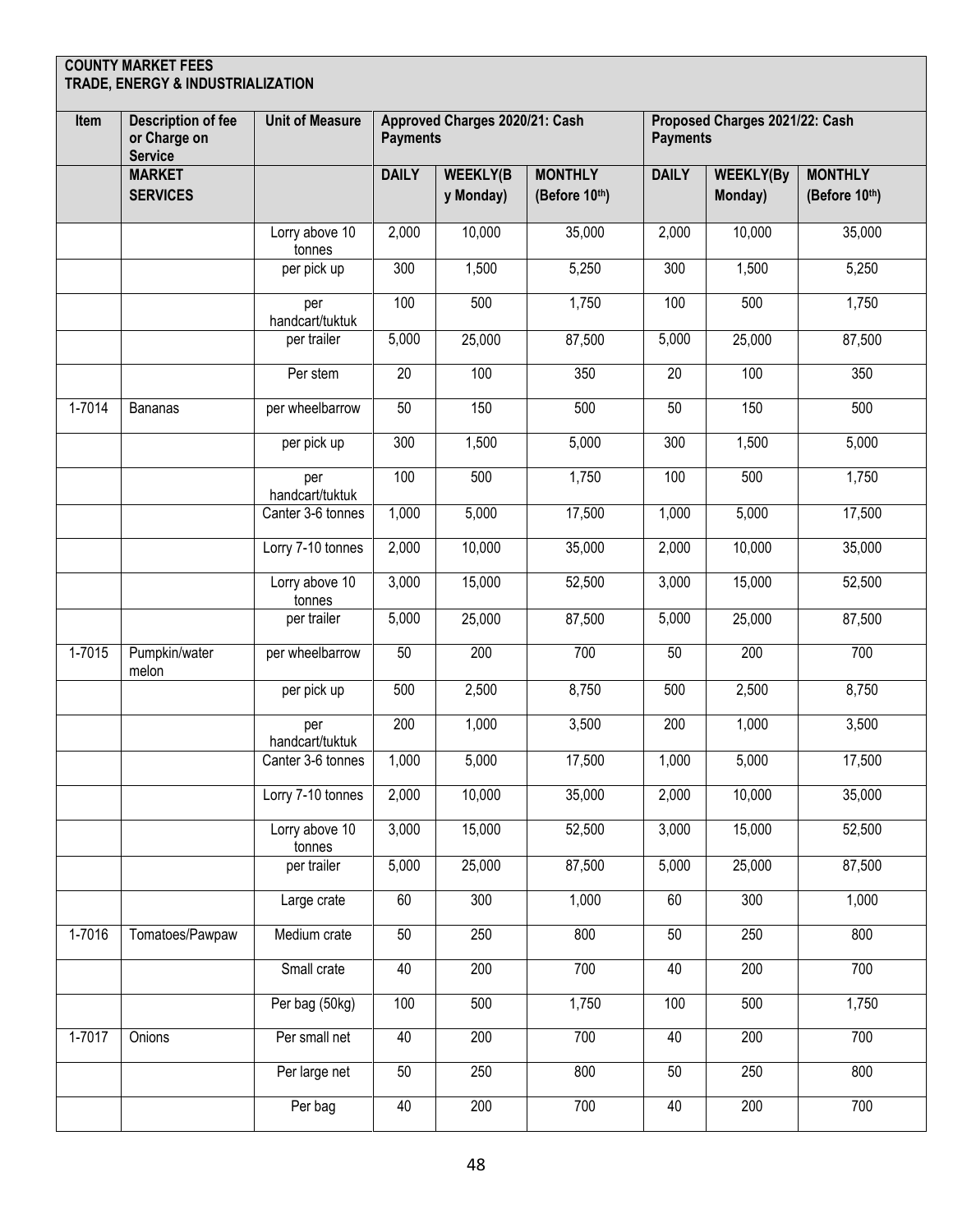|            | <b>COUNTY MARKET FEES</b><br>TRADE, ENERGY & INDUSTRIALIZATION |                              |                 |                                |                                 |                 |                                |                                 |
|------------|----------------------------------------------------------------|------------------------------|-----------------|--------------------------------|---------------------------------|-----------------|--------------------------------|---------------------------------|
| Item       | <b>Description of fee</b><br>or Charge on<br><b>Service</b>    | <b>Unit of Measure</b>       | <b>Payments</b> | Approved Charges 2020/21: Cash |                                 | <b>Payments</b> | Proposed Charges 2021/22: Cash |                                 |
|            | <b>MARKET</b><br><b>SERVICES</b>                               |                              | <b>DAILY</b>    | <b>WEEKLY(B</b><br>y Monday)   | <b>MONTHLY</b><br>(Before 10th) | <b>DAILY</b>    | <b>WEEKLY(By</b><br>Monday)    | <b>MONTHLY</b><br>(Before 10th) |
| 1-7018     | Charcoal                                                       | Per debe                     | $\overline{30}$ | 150                            | 500                             | $\overline{30}$ | 150                            | 500                             |
|            |                                                                | Per pick up                  | 300             | 1,500                          | 5,000                           | 300             | 1,500                          | 5,000                           |
|            |                                                                | Per handcart                 | 100             | 500                            | 1,750                           | 100             | 500                            | 1,750                           |
|            |                                                                | Per Canter 3-6<br>tonnes     | 2,000           | 10,000                         | 30,000                          | 2,000           | 10,000                         | 30,000                          |
|            |                                                                | Per Lorry 7-10<br>tonnes     | 3,000           | 12,000                         | 35,000                          | 3,000           | 12,000                         | 35,000                          |
|            |                                                                | Per Lorry above<br>10 tonnes | 5,000           | 20,000                         | 60,000                          | 5,000           | 20,000                         | 60,000                          |
|            |                                                                | per trailer                  | 10,000          | 30,000                         | 100,000                         | 10,000          | 30,000                         | 100,000                         |
|            |                                                                | per box                      | 50              | 250                            | 800                             | 50              | 250                            | 800                             |
| $1 - 7019$ | Juggery<br>(sukaringuru)                                       | per bag                      | 100             | 500                            | 1,500                           | 100             | 500                            | 1,500                           |
|            |                                                                | Canter 3-6 tonnes            | 1,000           | 5,000                          | 17,500                          | 1,000           | 5,000                          | 17,500                          |
|            |                                                                | Lorry 7-10 tonnes            | 2,000           | 10,000                         | 35,000                          | 2,000           | 10,000                         | 35,000                          |
|            |                                                                | Lorry above 10<br>tonnes     | 3,000           | 15,000                         | 52,500                          | 3,000           | 15,000                         | 52,500                          |
|            |                                                                | per basket Large             | 200             | 1,000                          | 3,500                           | 200             | 1,000                          | 3,500                           |
| 1-7020     | Dried or fresh fish<br>(Whole Sale)                            | Medium                       | 150             | 750                            | 2,500                           | 150             | 750                            | 2,500                           |
|            |                                                                | Small                        | 100             | 500                            | 1,500                           | 100             | 500                            | 1,500                           |
|            |                                                                | per basket Large             | 80              | 400                            | 1,300                           | 80              | 400                            | 1,300                           |
|            | Dried or fresh fish<br>(Retail)                                | Medium                       | 60              | 300                            | 1,000                           | 60              | 300                            | 1,000                           |
|            |                                                                | Small                        | 50              | 250                            | 800                             | 50              | 250                            | 800                             |
|            |                                                                | per bag                      | 100             | 500                            | 1,500                           | 100             | 500                            | 1,500                           |
| 1-7021     | Omena                                                          | less than a bag              | 60              | 300                            | 1,000                           | 60              | 300                            | 1,000                           |
|            |                                                                | per bucket                   | 50              | 250                            | 800                             | 50              | 250                            | 800                             |
| 1-7022     | Honey                                                          | 10 litres or less            | 50              | 250                            | 875                             | 50              | 250                            | 875                             |
| 1-7023     | Ropes                                                          | <b>Bundles</b>               | 50              | 250                            | 800                             | 50              | 250                            | 800                             |
| 1-7024     | <b>Clay Pots</b>                                               | Each                         | $\overline{20}$ | 100                            | 350                             | 20              | 100                            | 350                             |
| $1-7025$   | Marts                                                          | <b>Bunch</b>                 | 20              | 100                            | 350                             | 20              | 100                            | 350                             |
| 1-7030     | Flowers                                                        | <b>Bunch</b>                 | 30              | 150                            | 500                             | 30              | 150                            | 500                             |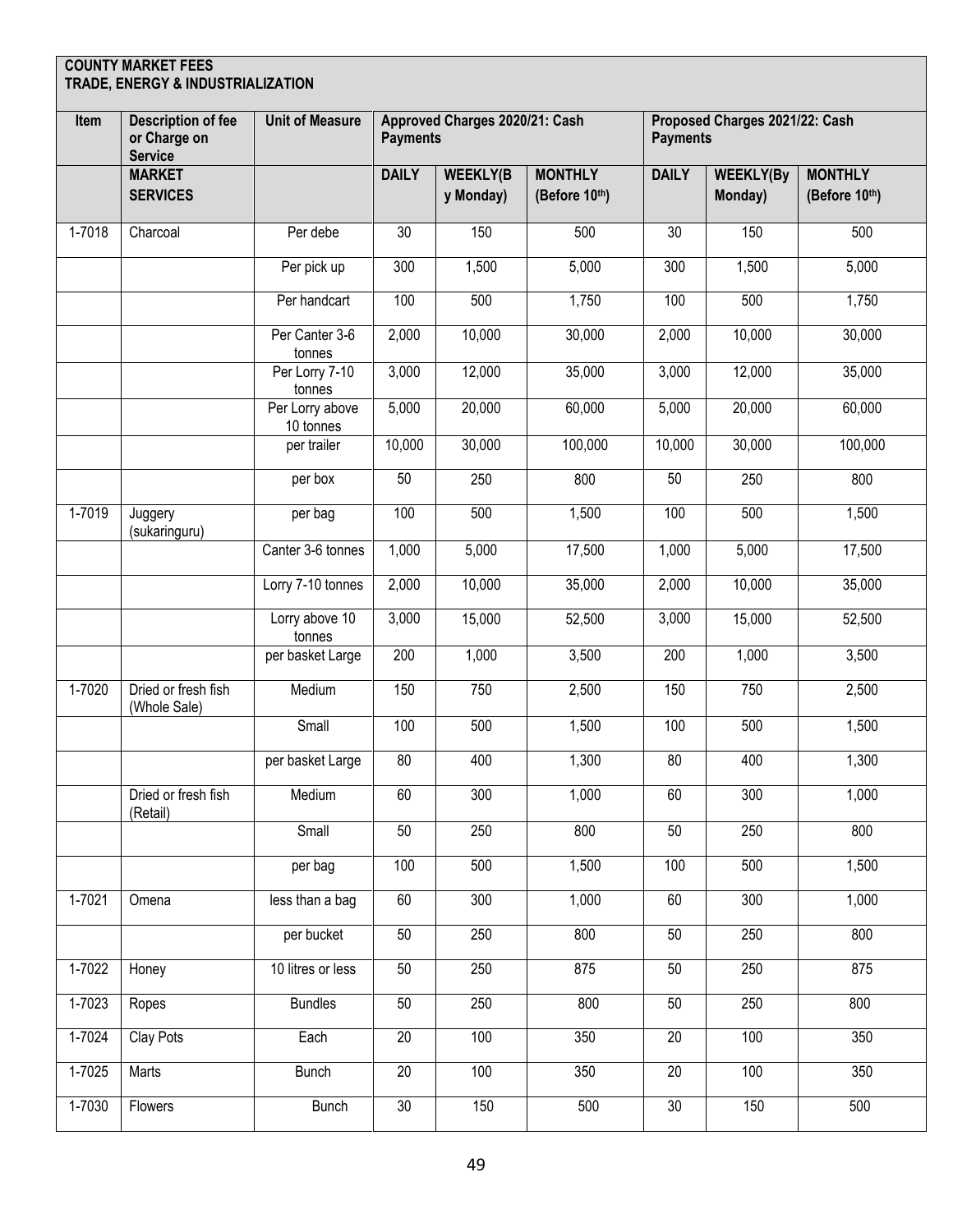| Item       | <b>Description of fee</b><br>or Charge on<br><b>Service</b>  | <b>Unit of Measure</b>        | <b>Payments</b>  | Approved Charges 2020/21: Cash |                                 | <b>Payments</b>  | Proposed Charges 2021/22: Cash |                                 |
|------------|--------------------------------------------------------------|-------------------------------|------------------|--------------------------------|---------------------------------|------------------|--------------------------------|---------------------------------|
|            | <b>MARKET</b><br><b>SERVICES</b>                             |                               | <b>DAILY</b>     | <b>WEEKLY(B</b><br>y Monday)   | <b>MONTHLY</b><br>(Before 10th) | <b>DAILY</b>     | <b>WEEKLY(By</b><br>Monday)    | <b>MONTHLY</b><br>(Before 10th) |
| 1-7031     | Wood<br>carvings/utensils                                    | Each                          | 20               | 100                            | 350                             | 20               | 100                            | 350                             |
| 1-7032     | Earth/stone<br>carvings                                      | per bag (50kg)                | 100              | 500                            | 1,750                           | 100              | 500                            | 1,750                           |
| 1-7033     | Tobacco                                                      | bundle of 10<br>bags/ Or less | 40               | 200                            | 700                             | 40               | 200                            | 700                             |
| 1-7034     | Empty gunny bags                                             | 3 bundles                     | 200              | 1,000                          | 3,500                           | 200              | 1,000                          | 3,500                           |
| $1 - 7035$ | Storage of farm<br>produce in the<br>market                  | per bag                       | 30               | 150                            | 525                             | 30               | 150                            | 525                             |
| 1-7036     | <b>Baskets</b>                                               | 3 mats                        | 200              | 1,000                          | 3,500                           | 200              | 1,000                          | 3,500                           |
| $1 - 7037$ | Charcoal                                                     | Per sack                      | 200              | 150                            | 500                             | $\overline{200}$ | 150                            | 500                             |
| 1-7038     | Mats                                                         | per bale                      | 100              | 500                            | 1,750                           | $\overline{100}$ | 500                            | 1,750                           |
| 1-7039     | Goods confiscated<br>in the market (retail)                  | 2 square metre                | 50               | 250                            | 875                             | 50               | 250                            | 875                             |
| $1 - 7040$ | Hardware, clothing<br>and stationary<br>(Retail)             | 2 square metre                | 500              | 2,500                          | 8,750                           | 500              | 2,500                          | 8,750                           |
|            | Clothes (Whole<br>Sale)                                      | Bale                          | $\overline{200}$ | 1,000                          | 3,000                           | $\overline{200}$ | 1,000                          | 3,000                           |
|            |                                                              | 2 square metre                | $\overline{30}$  | 150                            | 500                             | $\overline{30}$  | 150                            | 500                             |
| 1-7041     | Open air retailers<br>without structures                     | per day                       | 30               | 150                            | 500                             | 30               | 150                            | 500                             |
| 1-7042     | Open air retailers<br>with wooden<br>structures              | Per Day                       | 40               | 200                            | 700                             | 40               | 200                            | 700                             |
|            | Open air retailers<br>with metal<br>structures               | Per Day                       | 50               | 250                            | 800                             | 50               | 250                            | 800                             |
|            | Watch, Shoe<br>Shine/Repair,<br>Motorbike, Bicycle<br>Repair | Per Day                       | 30               | 150                            | 500                             | 30               | 150                            | 500                             |
|            | Hawkers                                                      | <b>Tuktuk</b>                 | 50               | 250                            | 800                             | 50               | 250                            | 800                             |
| 1-7043     | <b>Empty Vehicles</b><br><b>Entering the Market</b>          | Handcart                      | 20               |                                |                                 | 20               |                                |                                 |
|            |                                                              | Pick-Ups                      | 100              |                                |                                 | 100              |                                |                                 |
|            |                                                              | Canters 3-6<br>tonnes         | $\overline{200}$ |                                |                                 | 200              |                                |                                 |
|            |                                                              | 7-10 tonnes                   | 300              |                                |                                 | 300              |                                |                                 |
|            |                                                              | Over 10 tonnes                | 1,000            |                                |                                 | 1,000            |                                |                                 |
|            |                                                              | <b>Trailers</b>               | 2,000            |                                |                                 | 2,000            |                                |                                 |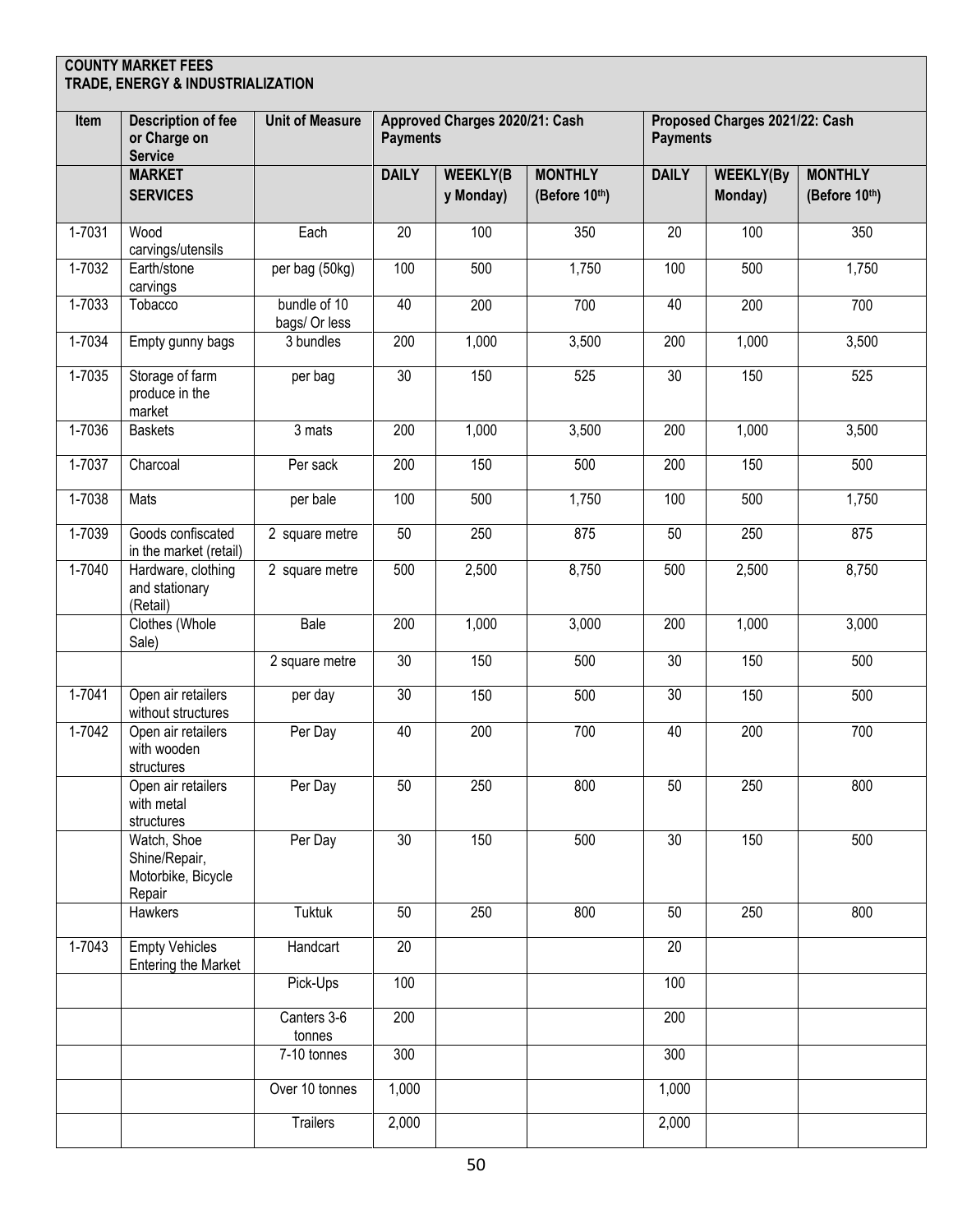|          | <b>COUNTY MARKET FEES</b><br>TRADE, ENERGY & INDUSTRIALIZATION                    |                        |                 |                                |                                 |                  |                                |                                 |
|----------|-----------------------------------------------------------------------------------|------------------------|-----------------|--------------------------------|---------------------------------|------------------|--------------------------------|---------------------------------|
| Item     | <b>Description of fee</b><br>or Charge on<br><b>Service</b>                       | <b>Unit of Measure</b> | <b>Payments</b> | Approved Charges 2020/21: Cash |                                 | <b>Payments</b>  | Proposed Charges 2021/22: Cash |                                 |
|          | <b>MARKET</b><br><b>SERVICES</b>                                                  |                        | <b>DAILY</b>    | <b>WEEKLY(B</b><br>y Monday)   | <b>MONTHLY</b><br>(Before 10th) | <b>DAILY</b>     | <b>WEEKLY(By</b><br>Monday)    | <b>MONTHLY</b><br>(Before 10th) |
|          | Market exit of goods<br>fee                                                       | Per one unit           | 40              |                                |                                 | 40               |                                |                                 |
|          | Penalty on Failure to Display a Receipt on Request after 12 noon for a Market Day |                        |                 |                                |                                 |                  |                                |                                 |
| 1-7044   | Fruits, Fish,<br>Cereals, Vegetables<br>and Other Food<br>Stuff                   | Per Instance           | 300             |                                | $\overline{a}$                  | $\overline{3}00$ | $\blacksquare$                 |                                 |
| 1-7045   | Second hand<br>clothes                                                            | Per Instance           | 300             | $\blacksquare$                 | $\blacksquare$                  | 300              | $\blacksquare$                 | $\blacksquare$                  |
| 1-7046   | Cooking utensils                                                                  | Per Instance           | 200             | $\blacksquare$                 | $\overline{\phantom{a}}$        | 200              | $\blacksquare$                 | $\blacksquare$                  |
| 1-7047   | Trolleys                                                                          | Per Instance           | 100             | $\blacksquare$                 | $\blacksquare$                  | 100              | $\blacksquare$                 | $\blacksquare$                  |
| 1-7048   | Wheelbarrows                                                                      | Per Instance           | 200             | $\blacksquare$                 | $\blacksquare$                  | $\overline{200}$ |                                | $\blacksquare$                  |
| 1-7049   | Handcarts                                                                         | Per Instance           | 300             | $\blacksquare$                 | $\blacksquare$                  | 300              |                                | $\blacksquare$                  |
| 1-7050   | Open air<br>retailers/food<br>vendors without<br>structures                       | Per Instance           | 100             |                                | $\overline{\phantom{0}}$        | 100              |                                |                                 |
|          | Open air<br>retailers/food<br>vendors with<br>wooden structures                   | Per Instance           | 150             |                                |                                 | 150              |                                |                                 |
|          | Open air<br>retailers/food<br>vendors with metal<br>structures                    | Per Instance           | 200             | $\blacksquare$                 | $\blacksquare$                  | $\overline{200}$ |                                | $\blacksquare$                  |
|          | Watch, Shoe<br>Shine/Repair,<br>Motorbike, Bicycle<br>Repair                      | Per Instance           | 200             |                                |                                 | 200              |                                |                                 |
| 1-7051   | Penalty on vehicles<br>offloading outside<br>the County<br>designated market      | Per Instance           | 500             |                                |                                 | 500              |                                |                                 |
| $1-7052$ | Penalty for selling<br>outside designated<br>areas during open<br>market days     | Per Instance           | 500             |                                |                                 | 500              |                                |                                 |
|          | <b>MONTHLY RENT PER STALL</b>                                                     |                        |                 |                                |                                 |                  |                                |                                 |
|          | <b>MARKET</b><br><b>SERVICES</b>                                                  |                        | <b>DAILY</b>    | <b>WEEKLY(B</b><br>y Monday)   | <b>MONTHLY</b><br>(Before 10th) | <b>DAILY</b>     | <b>WEEKLY(By</b><br>Monday)    | <b>MONTHLY</b><br>(Before 10th) |
| 1-7104   | <b>Bungoma and</b><br><b>Kanduyi Market</b><br>stalls                             |                        |                 |                                |                                 |                  |                                |                                 |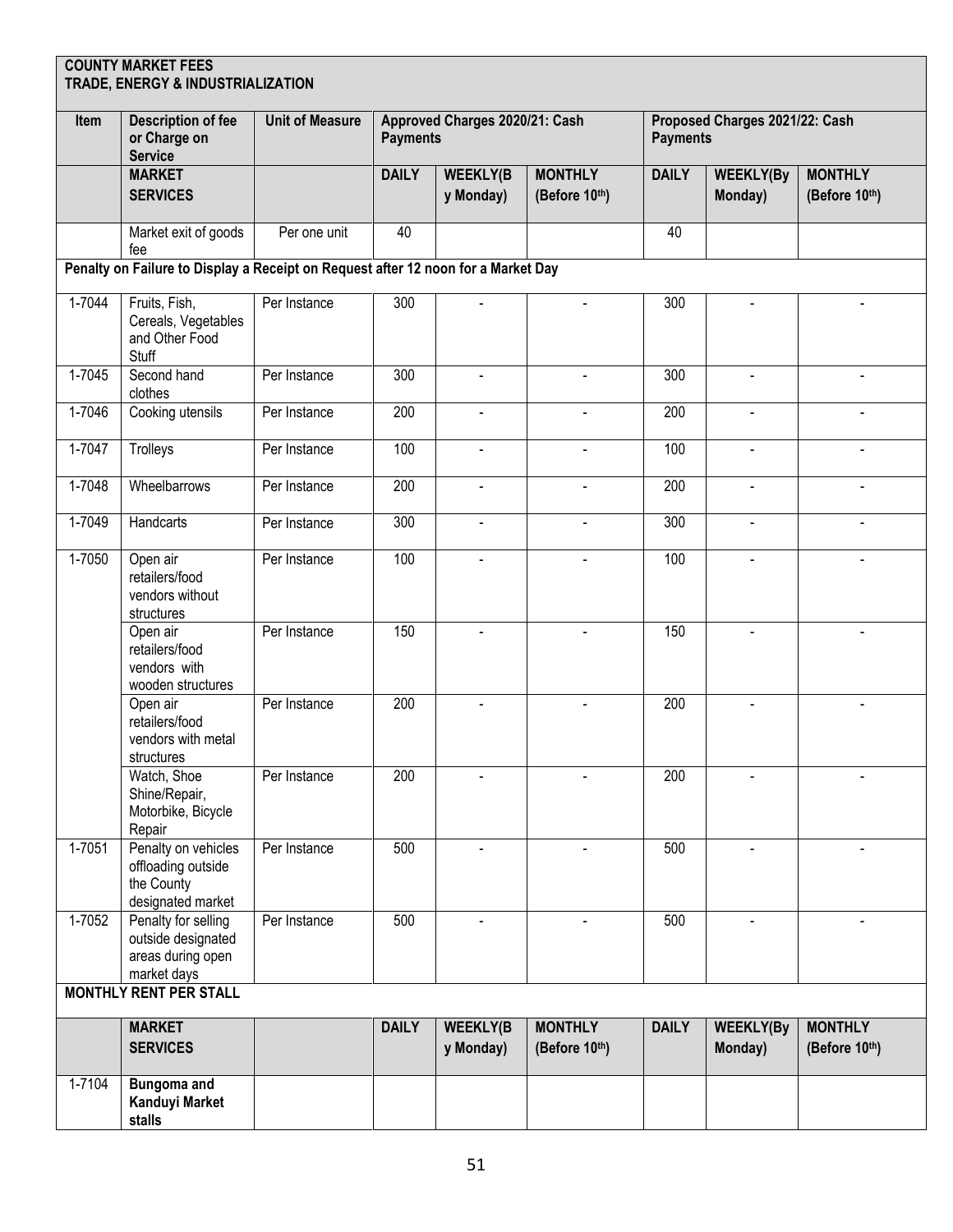|            | <b>COUNTY MARKET FEES</b><br>TRADE, ENERGY & INDUSTRIALIZATION |                        |                           |                                |                                 |                 |                                |                                 |
|------------|----------------------------------------------------------------|------------------------|---------------------------|--------------------------------|---------------------------------|-----------------|--------------------------------|---------------------------------|
| Item       | <b>Description of fee</b><br>or Charge on<br><b>Service</b>    | <b>Unit of Measure</b> | <b>Payments</b>           | Approved Charges 2020/21: Cash |                                 | <b>Payments</b> | Proposed Charges 2021/22: Cash |                                 |
|            | <b>MARKET</b><br><b>SERVICES</b>                               |                        | <b>DAILY</b>              | <b>WEEKLY(B</b><br>y Monday)   | <b>MONTHLY</b><br>(Before 10th) | <b>DAILY</b>    | <b>WEEKLY(By</b><br>Monday)    | <b>MONTHLY</b><br>(Before 10th) |
|            | <b>General Stalls</b>                                          | per month              | $\Box$                    | $\overline{a}$                 | 3,000                           |                 | $\mathbf{r}$                   | 3,000                           |
|            | <b>Hotels</b>                                                  | per month              | L.                        | $\overline{a}$                 | 3,500                           | $\mathbf{r}$    | $\mathbf{r}$                   | 3,500                           |
|            | <b>Butcheries</b>                                              | per month              | $\overline{a}$            |                                | 3,500                           | $\overline{a}$  |                                | 3,500                           |
| $1 - 7105$ | <b>Webuye Market</b><br><b>Stalls</b>                          |                        | $\blacksquare$            | $\blacksquare$                 |                                 | $\Box$          | $\mathbf{r}$                   |                                 |
|            | <b>General Stalls</b>                                          | per month              | $\mathbb{Z}^{\mathbb{Z}}$ | $\Box$                         | 1,500                           | $\mathbb{Z}^2$  | $\mathbf{r}$                   | 1,500                           |
|            | Hotels                                                         | Per Month              | $\blacksquare$            | $\overline{a}$                 | 2,000                           | $\Box$          |                                | 2,000                           |
|            | <b>Butcheries</b>                                              | per month              | $\blacksquare$            | $\blacksquare$                 | 2,000                           | $\blacksquare$  | $\blacksquare$                 | 2,000                           |
| 1-7106     | Kimilili&Chwele<br><b>Market Stalls</b>                        |                        | $\blacksquare$            | $\blacksquare$                 |                                 | $\blacksquare$  | $\blacksquare$                 |                                 |
|            | <b>General Stalls</b>                                          | per month              | $\blacksquare$            | $\overline{a}$                 | 1,000                           | $\mathbf{r}$    |                                | 1,000                           |
|            | <b>Hotels</b>                                                  | Per Month              | ä,                        | $\blacksquare$                 | 2,000                           | $\blacksquare$  |                                | 2,000                           |
|            | <b>Butcheries</b>                                              | per month              | ä,                        | $\blacksquare$                 | 2,000                           | $\Box$          | $\blacksquare$                 | 2,000                           |
| $1 - 7107$ | Stalls in other<br>areas                                       |                        | $\blacksquare$            | $\overline{\phantom{a}}$       |                                 | $\blacksquare$  | $\blacksquare$                 |                                 |
|            | <b>General Stalls</b>                                          | per month              | $\blacksquare$            | $\overline{a}$                 | 1,000                           | $\Box$          | $\blacksquare$                 | 1,000                           |
|            | <b>Hotels</b>                                                  | Per Month              | $\blacksquare$            | $\blacksquare$                 | 1,500                           | $\blacksquare$  | $\blacksquare$                 | 1,500                           |
|            | <b>Butcheries</b>                                              | per month              | $\blacksquare$            | $\blacksquare$                 | 1,500                           | $\blacksquare$  | $\blacksquare$                 | 1,500                           |
| 1-7207     | Penalty for late<br>payment after 10th                         | Per Stall              | $\Delta$                  | $\blacksquare$                 | 5%                              | $\blacksquare$  | $\mathbf{r}$                   | 5%                              |
| 1-7208     | Penalty for late<br>payment thereafter                         | per month              | $\blacksquare$            | $\blacksquare$                 | 5%                              | $\blacksquare$  | $\blacksquare$                 | 5%                              |
|            | <b>Market Slabs</b>                                            |                        | $\blacksquare$            | $\overline{a}$                 | 500                             | $\blacksquare$  | $\blacksquare$                 | 500                             |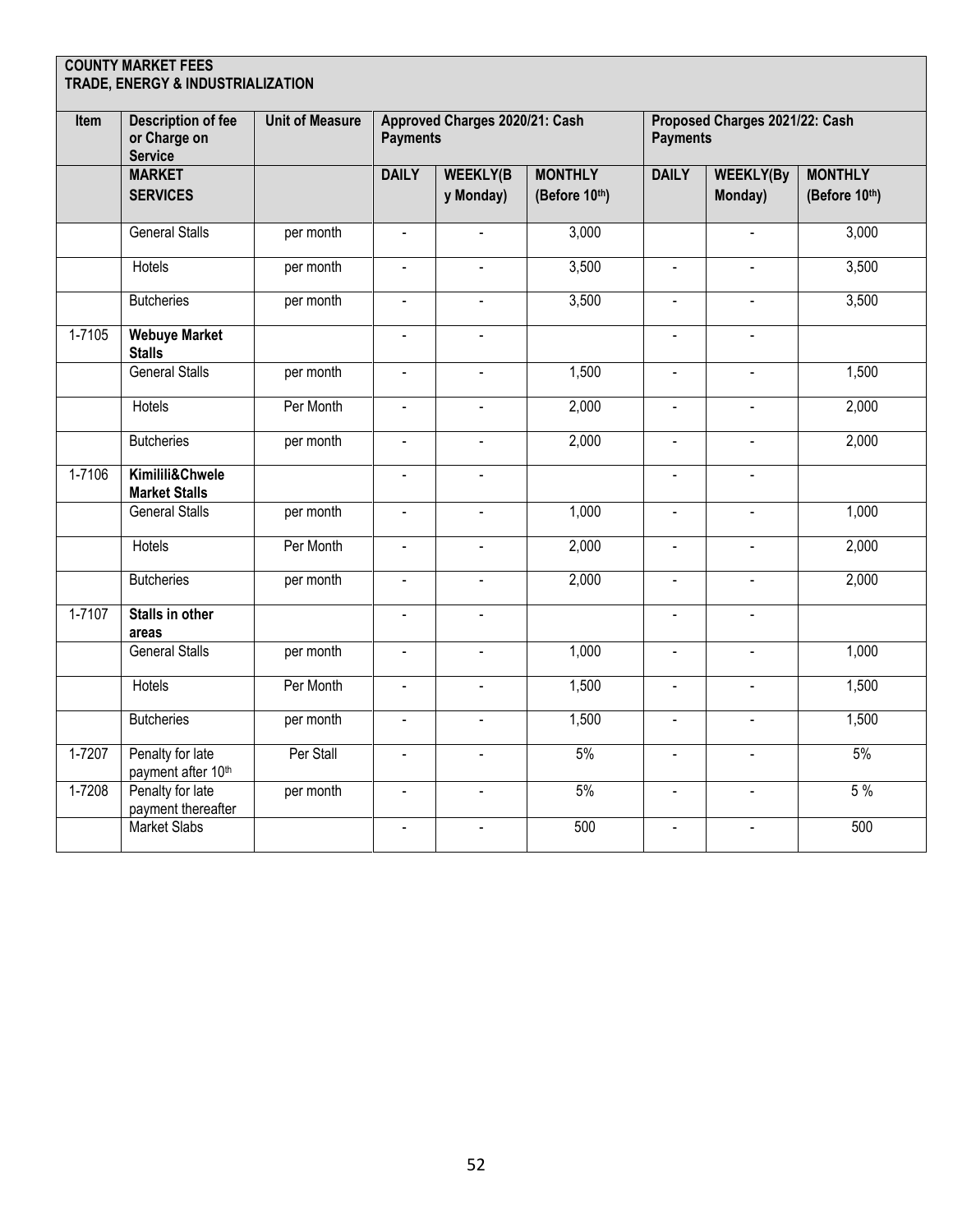| Item    | Description of fee or<br><b>Charge on Service</b> | Unit of<br><b>Measure</b>    | payments        | Approved Charges 2020/21: Cashless |                                 | Proposed Charges 2021/22: Cashless<br>payments |                              |                                 |  |
|---------|---------------------------------------------------|------------------------------|-----------------|------------------------------------|---------------------------------|------------------------------------------------|------------------------------|---------------------------------|--|
|         | <b>MARKET SERVICES</b>                            |                              | <b>DAILY</b>    | <b>WEEKLY(By</b><br>Monday)        | <b>MONTHLY</b><br>(Before 10th) | <b>DAILY</b>                                   | <b>WEEKLY(B</b><br>y Monday) | <b>MONTHLY</b><br>(Before 10th) |  |
| C1-7008 | Fruits                                            | Below 1<br>crate/carton      | 25              | 125                                | 450                             | 25                                             | 125                          | 450                             |  |
|         |                                                   | Per crate/carton             | 40              | 200                                | 720                             | 40                                             | 200                          | 720                             |  |
|         |                                                   | $Up$ To 50 Kg                | 40              | 200                                | 720                             | 40                                             | 200                          | 720                             |  |
|         |                                                   | Above 50kg<br>Bag            | 50              | 250                                | 900                             | 50                                             | 250                          | 900                             |  |
|         |                                                   | per<br>wheelbarrow           | 40              | 200                                | 720                             | 40                                             | 200                          | 720                             |  |
|         |                                                   | per net                      | 25              | 125                                | 450                             | 25                                             | 125                          | 450                             |  |
|         |                                                   | per pick up 1<br>tonne       | 240             | 1,200                              | 4,320                           | 240                                            | 1,200                        | 4,320                           |  |
|         |                                                   | per handcart/<br>tuktuk      | 80              | 400                                | 1,440                           | 80                                             | 400                          | 1,440                           |  |
|         |                                                   | Canter less than<br>3 tonnes | 480             | 2,400                              | 8,640                           | 480                                            | 2,400                        | 8,640                           |  |
|         |                                                   | Canter 3-6<br>tonnes         | 800             | 4,000                              | 14,400                          | 800                                            | 4,000                        | 14,400                          |  |
|         |                                                   | Lorry 7-10<br>tonnes         | 1,200           | 6,000                              | 21,600                          | 1,200                                          | 6,000                        | 21,600                          |  |
|         |                                                   | Lorry above 10<br>tonnes     | 1,600           | 8,000                              | 28,800                          | 1,600                                          | 8,000                        | 28,800                          |  |
|         |                                                   | per trailer                  | 4,000           | 20,000                             | 72,000                          | 4,000                                          | 20,000                       | 72,000                          |  |
| C1-7009 | Vegetables                                        | Below 1<br>crate/carton      | $\overline{25}$ | 125                                | 450                             | 25                                             | 125                          | 450                             |  |
|         |                                                   | per crate                    | 40              | 200                                | 720                             | 40                                             | 200                          | 720                             |  |
|         |                                                   | Up to 50 Kg                  | 40              | 200                                | 720                             | 40                                             | 200                          | 720                             |  |
|         |                                                   | Above 50kg<br>bag            | 50              | 250                                | 900                             | 50                                             | 250                          | 900                             |  |
|         |                                                   | per<br>wheelbarrow           | 40              | 200                                | 720                             | 40                                             | 200                          | 720                             |  |
|         |                                                   | Pick up                      | 240             | 1,200                              | 4,320                           | 240                                            | 1,200                        | 4,320                           |  |
|         |                                                   | Canter 3-6<br>tonnes         | 480             | 2,400                              | 8,640                           | 480                                            | 2,400                        | 8,640                           |  |
|         |                                                   | Lorry 7-10<br>tonnes         | 1,200           | 6,000                              | 21,600                          | 1,200                                          | 6,000                        | 21,600                          |  |
|         |                                                   | Lorry above 10<br>tonnes     | 1,600           | 8,000                              | 28,800                          | 1,600                                          | 8,000                        | 28,800                          |  |
|         |                                                   | per trailer                  | 2,400           | 12,000                             | 43,200                          | 2,400                                          | 12,000                       | 43,200                          |  |
|         |                                                   | Per handcart/<br>tuktuk      | 80              | 400                                | 1,440                           | 80                                             | 400                          | 1,440                           |  |
| C1-7010 | Cereals/legumes                                   | Below 50 kg                  | 25              | 125                                | 450                             | 25                                             | 125                          | 450                             |  |

г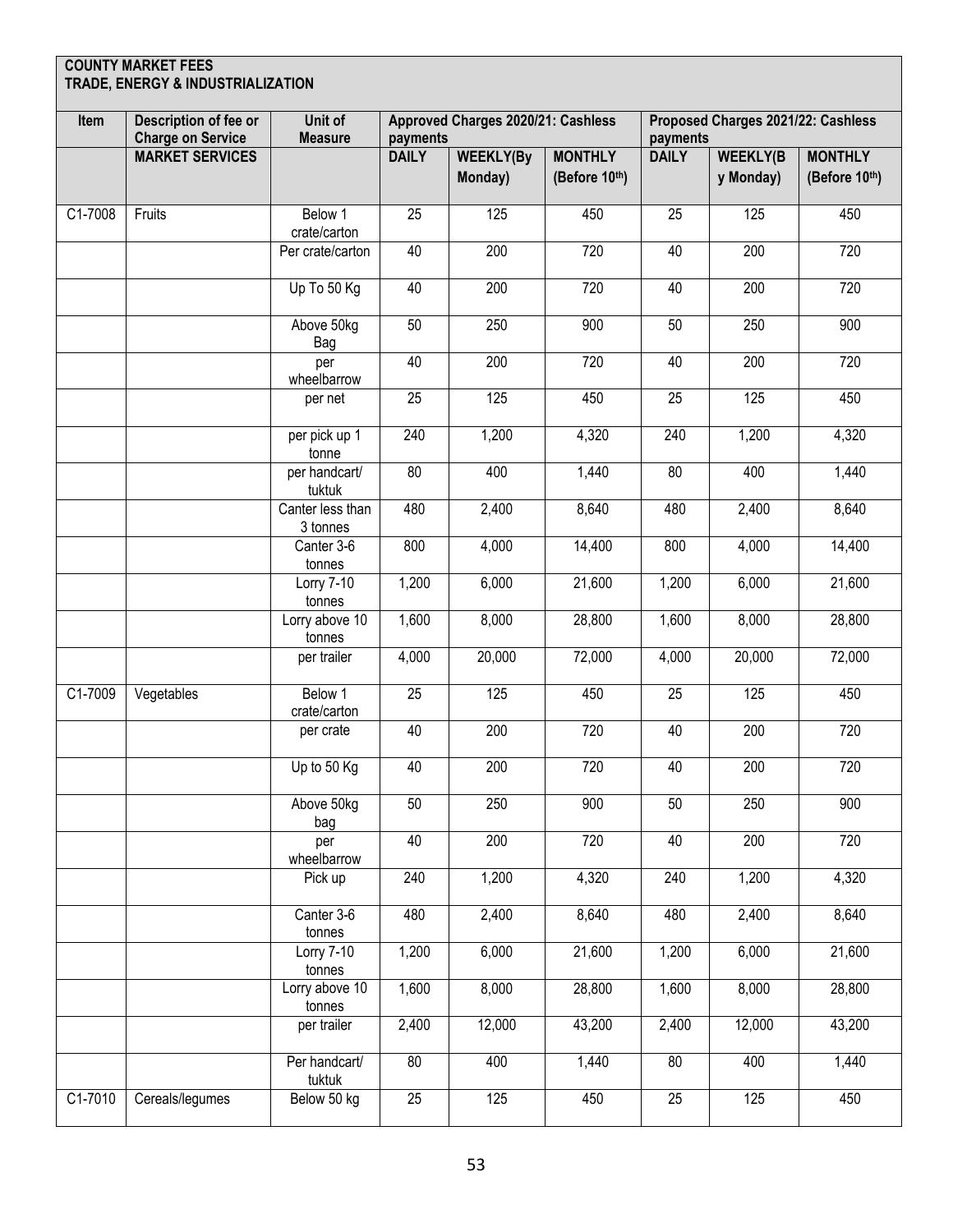| Item    | Description of fee or<br><b>Charge on Service</b> | Unit of<br><b>Measure</b>                | payments        | Approved Charges 2020/21: Cashless |                                 | payments        | Proposed Charges 2021/22: Cashless |                                 |
|---------|---------------------------------------------------|------------------------------------------|-----------------|------------------------------------|---------------------------------|-----------------|------------------------------------|---------------------------------|
|         | <b>MARKET SERVICES</b>                            |                                          | <b>DAILY</b>    | <b>WEEKLY(By</b><br>Monday)        | <b>MONTHLY</b><br>(Before 10th) | <b>DAILY</b>    | <b>WEEKLY(B</b><br>y Monday)       | <b>MONTHLY</b><br>(Before 10th) |
|         |                                                   | 50 Kg                                    | 40              | 200                                | 720                             | 40              | 200                                | 720                             |
|         |                                                   | Above 50kg<br>bag                        | 50              | 250                                | 900                             | 50              | 250                                | 900                             |
|         |                                                   | per debe                                 | 30              | 150                                | 540                             | 30              | 150                                | 540                             |
|         |                                                   | Canter 3-6<br>tonnes                     | 800             | 4,000                              | 14,400                          | 800             | 4,000                              | 14,400                          |
|         |                                                   | Lorry 7-10<br>tonnes                     | 2,400           | 12,000                             | 43,200                          | 2,400           | 12,000                             | 43,200                          |
|         |                                                   | Lorry above 10<br>tonnes                 | 4,000           | 20,000                             | 72,000                          | 4,000           | 20,000                             | 72,000                          |
|         |                                                   | per pick up                              | 320             | 1,600                              | 5,760                           | 320             | 1,600                              | 5,760                           |
|         |                                                   | per handcart/<br>tuktuk                  | 80              | 400                                | 1,440                           | 80              | 400                                | 1,440                           |
|         |                                                   | per trailer                              | 5,600           | 28,000                             | 100,800                         | 5,600           | 28,000                             | 100,800                         |
| C1-7011 | Potatoes/yams/cassa<br>va/carrots                 | per bag (over<br>50Kgs)                  | 50              | 250                                | 900                             | 50              | 250                                | 900                             |
|         |                                                   | Less than 50 Kg                          | 25              | 125                                | 450                             | 25              | 125                                | 450                             |
|         |                                                   | per debe                                 | $\overline{30}$ | 150                                | 540                             | $\overline{30}$ | 150                                | 540                             |
|         |                                                   | Canter up to 2<br>tonnes                 | 480             | 2,400                              | 8,640                           | 480             | 2,400                              | 8,640                           |
|         |                                                   | Canter 3-6<br>tonnes                     | 800             | 4,000                              | 14,400                          | 800             | 4,000                              | 14,400                          |
|         |                                                   | <b>Lorry 7-10</b><br>tonnes              | 1,200           | 6,000                              | 21,600                          | 1,200           | 6,000                              | 21,600                          |
|         |                                                   | Lorry above 10<br>tonnes                 | 2,400           | 12,000                             | 43,200                          | 2,400           | 12,000                             | 43,200                          |
|         |                                                   | Per pick up                              | 240             | 1,200                              | 4,320                           | 240             | 1,200                              | 4,320                           |
|         |                                                   | per handcart/<br>tuktuk                  | 80              | 400                                | 1,440                           | $\overline{80}$ | 400                                | 1,440                           |
|         |                                                   | Per trailer                              | 4,000           | 20,000                             | 72,000                          | 4,000           | 20,000                             | 72,000                          |
|         | Life<br>٠                                         | Per Large stand                          | 80              | 400                                | 1,440                           | 80              | 400                                | 1,440                           |
|         |                                                   | Per Net                                  | 25              | 125                                | 450                             | 25              | 125                                | 450                             |
|         | Dressed<br>$\blacksquare$                         | Per tray                                 | 10              | 50                                 | 180                             | 10              | 50                                 | 180                             |
| C1-7012 | Eggs                                              | Per tray                                 | 25              | 125                                | 450                             | 25              | 125                                | 450                             |
| C1-7013 | Sugarcane                                         | Canter 3-6<br>tonnes                     | 400             | 2,000                              | 7,200                           | 400             | 2,000                              | 7,200                           |
|         |                                                   | $\overline{\text{Lorry}}$ 7-10<br>tonnes | 800             | 4,000                              | 14,400                          | 800             | 4,000                              | 14,400                          |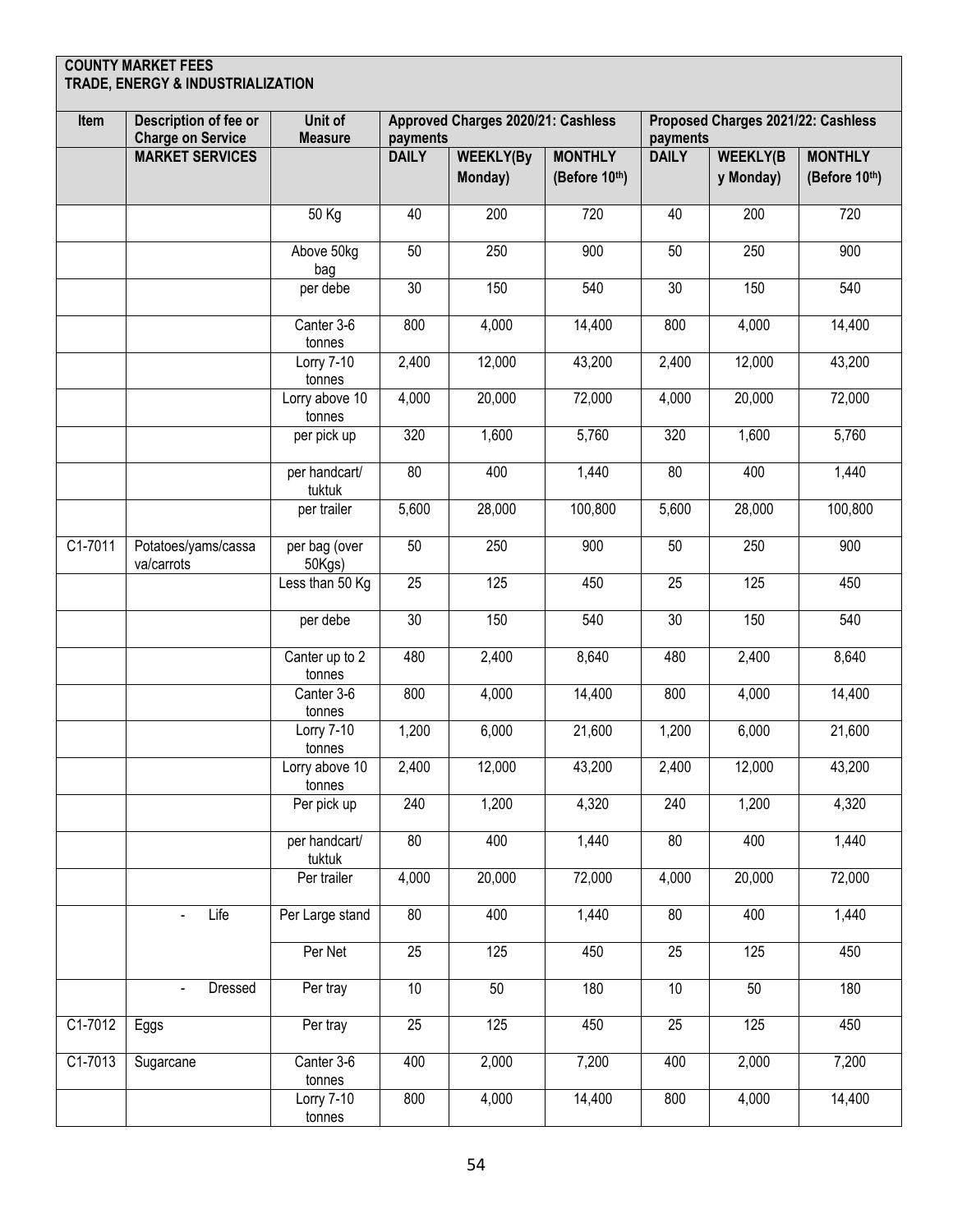| Item      | Description of fee or<br><b>Charge on Service</b> | Unit of<br><b>Measure</b> | payments        | Approved Charges 2020/21: Cashless |                                 | payments        | Proposed Charges 2021/22: Cashless |                                 |
|-----------|---------------------------------------------------|---------------------------|-----------------|------------------------------------|---------------------------------|-----------------|------------------------------------|---------------------------------|
|           | <b>MARKET SERVICES</b>                            |                           | <b>DAILY</b>    | <b>WEEKLY(By</b><br>Monday)        | <b>MONTHLY</b><br>(Before 10th) | <b>DAILY</b>    | <b>WEEKLY(B</b><br>y Monday)       | <b>MONTHLY</b><br>(Before 10th) |
|           |                                                   | Lorry above 10<br>tonnes  | 1,600           | 8,000                              | 28,800                          | 1,600           | 8,000                              | 28,800                          |
|           |                                                   | per pick up               | 240             | 1,200                              | 4,320                           | 240             | 1,200                              | 4,320                           |
|           |                                                   | per<br>handcart/tuktuk    | $\overline{80}$ | 400                                | 1,440                           | 80              | 400                                | 1,440                           |
|           |                                                   | per trailer               | 4,000           | 20,000                             | 72,000                          | 4,000           | 20,000                             | 72,000                          |
|           |                                                   | Per stem                  | 15              | 75                                 | 270                             | 15              | 75                                 | 270                             |
| C1-7014   | <b>Bananas</b>                                    | per<br>wheelbarrow        | 40              | 200                                | 720                             | 40              | 200                                | 720                             |
|           |                                                   | per pick up               | 240             | 1,200                              | 4,320                           | 240             | 1,200                              | 4,320                           |
|           |                                                   | per<br>handcart/tuktuk    | 80              | 400                                | 1,440                           | 80              | 400                                | 1,440                           |
|           |                                                   | Canter 3-6<br>tonnes      | 800             | 4,000                              | 14,400                          | 800             | 4,000                              | 14,400                          |
|           |                                                   | Lorry 7-10<br>tonnes      | 1,600           | 8,000                              | 28,800                          | 1,600           | 8,000                              | 28,800                          |
|           |                                                   | Lorry above 10<br>tonnes  | 2,400           | 12,000                             | 43,200                          | 2,400           | 12,000                             | 43,200                          |
|           |                                                   | per trailer               | 4,000           | 20,000                             | 72,000                          | 4,000           | 20,000                             | 72,000                          |
| $C1-7015$ | Pumpkin/water melon                               | per<br>wheelbarrow        | 40              | 200                                | 720                             | 40              | 200                                | 720                             |
|           |                                                   | per pick up               | 400             | 2,000                              | 7,200                           | 400             | 2,000                              | 7,200                           |
|           |                                                   | per<br>handcart/tuktuk    | 160             | 800                                | 2,880                           | 160             | 800                                | 2,880                           |
|           |                                                   | Canter 3-6<br>tonnes      | 800             | 4,000                              | 14,400                          | 800             | 4,000                              | 14,400                          |
|           |                                                   | Lorry 7-10<br>tonnes      | 1,600           | 8,000                              | 28,800                          | 1,600           | 8,000                              | 28,800                          |
|           |                                                   | Lorry above 10<br>tonnes  | 2,400           | 12,000                             | 43,200                          | 2,400           | 12,000                             | 43,200                          |
|           |                                                   | per trailer               | 4,000           | 20,000                             | 72,000                          | 4,000           | 20,000                             | 72,000                          |
|           |                                                   | Large crate               | 50              | 250                                | 900                             | 50              | 250                                | 900                             |
| C1-7016   | Tomatoes/Pawpaw                                   | Medium crate              | 40              | 200                                | 720                             | 40              | 200                                | 720                             |
|           |                                                   | Small crate               | $\overline{30}$ | 150                                | 540                             | $\overline{30}$ | 150                                | 540                             |
|           |                                                   | Per bag (50kg)            | 80              | 400                                | 1,440                           | 80              | 400                                | 1,440                           |
| C1-7017   | Onions                                            | Per small net             | $\overline{30}$ | 150                                | 540                             | 30              | 150                                | 540                             |
|           |                                                   | Per large net             | 40              | 200                                | 720                             | 40              | 200                                | 720                             |
|           |                                                   |                           |                 |                                    |                                 |                 |                                    |                                 |

г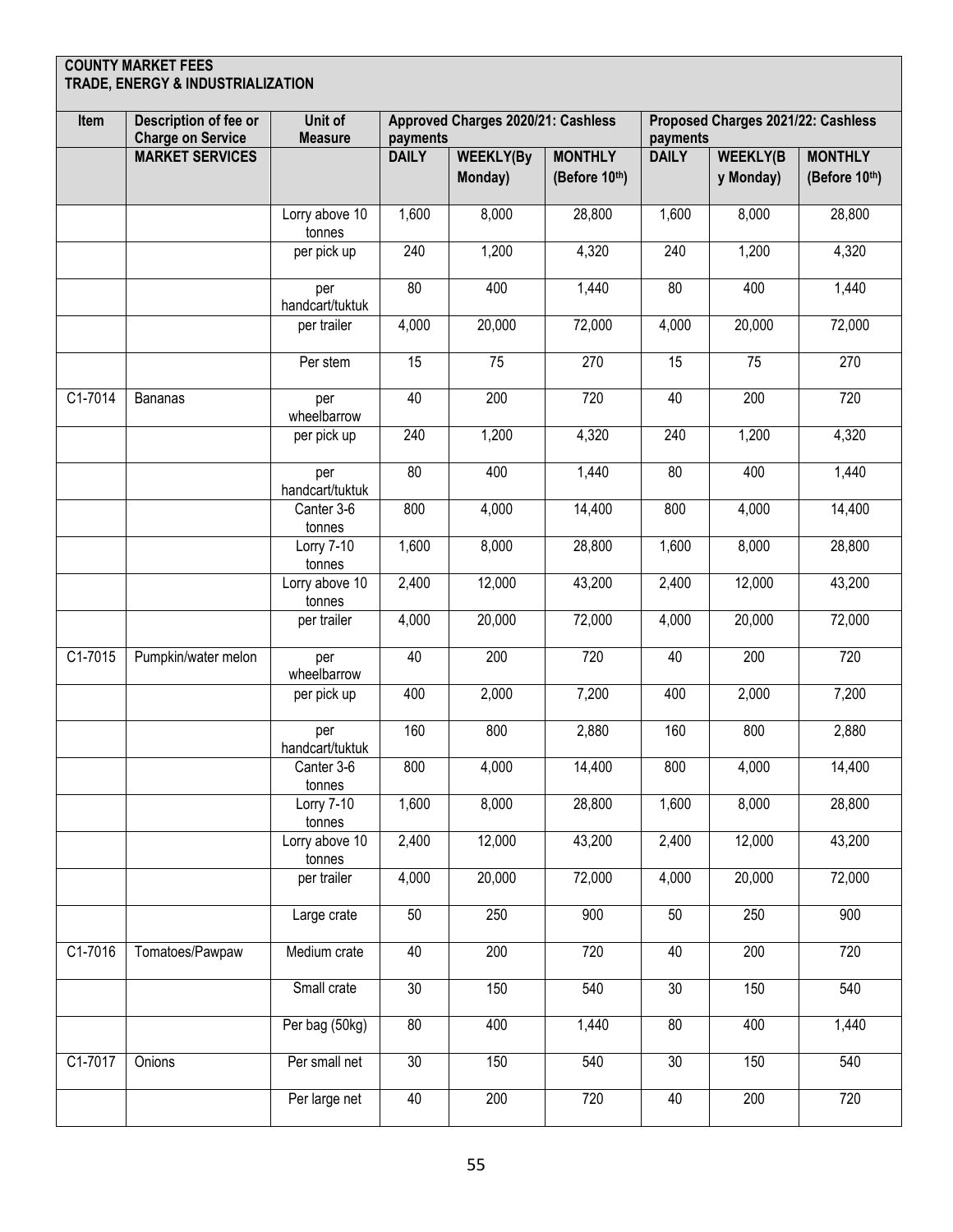| Item      | Description of fee or<br><b>Charge on Service</b> | Unit of<br><b>Measure</b>    | payments        | Approved Charges 2020/21: Cashless |                                 | payments         | Proposed Charges 2021/22: Cashless |                                 |
|-----------|---------------------------------------------------|------------------------------|-----------------|------------------------------------|---------------------------------|------------------|------------------------------------|---------------------------------|
|           | <b>MARKET SERVICES</b>                            |                              | <b>DAILY</b>    | <b>WEEKLY(By</b><br>Monday)        | <b>MONTHLY</b><br>(Before 10th) | <b>DAILY</b>     | <b>WEEKLY(B</b><br>y Monday)       | <b>MONTHLY</b><br>(Before 10th) |
|           |                                                   | Per bag                      | 30              | 150                                | 540                             | 30               | 150                                | 540                             |
| C1-7018   | Charcoal                                          | Per debe                     | 25              | 125                                | 450                             | 25               | 125                                | 450                             |
|           |                                                   | Per pick up                  | 240             | 1,200                              | 4,320                           | $\overline{240}$ | 1,200                              | 4,320                           |
|           |                                                   | Per handcart                 | 80              | 400                                | 1,440                           | 80               | 400                                | 1,440                           |
|           |                                                   | Per Canter 3-6<br>tonnes     | 1,600           | 8,000                              | 28,800                          | 1,600            | 8,000                              | 28,800                          |
|           |                                                   | Per Lorry 7-10<br>tonnes     | 2,400           | 12,000                             | 43,200                          | 2,400            | 12,000                             | 43,200                          |
|           |                                                   | Per Lorry above<br>10 tonnes | 4,000           | 20,000                             | 72,000                          | 4,000            | 20,000                             | 72,000                          |
|           |                                                   | per trailer                  | 8,000           | 40,000                             | 144,000                         | 8,000            | 40,000                             | 144,000                         |
|           |                                                   | per box                      | 40              | 200                                | 720                             | 40               | 200                                | 720                             |
| C1-7019   | Juggery (sukaringuru)                             | per bag                      | $\overline{80}$ | 400                                | 1,440                           | 80               | 400                                | 1,440                           |
|           |                                                   | Canter 3-6<br>tonnes         | 800             | 4,000                              | 14,400                          | 800              | 4,000                              | 14,400                          |
|           |                                                   | Lorry 7-10<br>tonnes         | 1,600           | 8,000                              | 28,800                          | 1,600            | 8,000                              | 28,800                          |
|           |                                                   | Lorry above 10<br>tonnes     | 2,400           | 12,000                             | 43,200                          | 2,400            | 12,000                             | 43,200                          |
|           |                                                   | per basket<br>Large          | 160             | 800                                | 2,880                           | 160              | 800                                | 2,880                           |
| C1-7020   | Dried or fresh fish<br>(Whole Sale)               | Medium                       | 120             | 600                                | 2,160                           | 120              | 600                                | 2,160                           |
|           |                                                   | Small                        | 80              | 400                                | 1,440                           | 80               | 400                                | 1,440                           |
|           |                                                   | per basket<br>Large          | 65              | 325                                | 1,170                           | 65               | 325                                | 1,170                           |
|           | Dried or fresh fish<br>(Retail)                   | Medium                       | 50              | 250                                | 900                             | 50               | 250                                | $\overline{900}$                |
|           |                                                   | Small                        | 40              | 200                                | 720                             | 40               | $\overline{200}$                   | 720                             |
|           |                                                   | per bag                      | $\overline{80}$ | 400                                | 1,440                           | 80               | 400                                | 1,440                           |
| C1-7021   | Omena                                             | less than a bag              | 50              | 250                                | 900                             | 50               | 250                                | 900                             |
|           |                                                   | per bucket                   | 40              | 200                                | 720                             | 40               | 200                                | 720                             |
| C1-7022   | Honey                                             | 10 litres or less            | 40              | 200                                | 720                             | 40               | 200                                | 720                             |
| $C1-7023$ | Ropes                                             | <b>Bundles</b>               | 40              | 200                                | 720                             | 40               | 200                                | 720                             |
| C1-7024   | Clay Pots                                         | Each                         | 15              | 75                                 | 270                             | 15               | 75                                 | 270                             |
|           |                                                   |                              |                 |                                    |                                 |                  |                                    |                                 |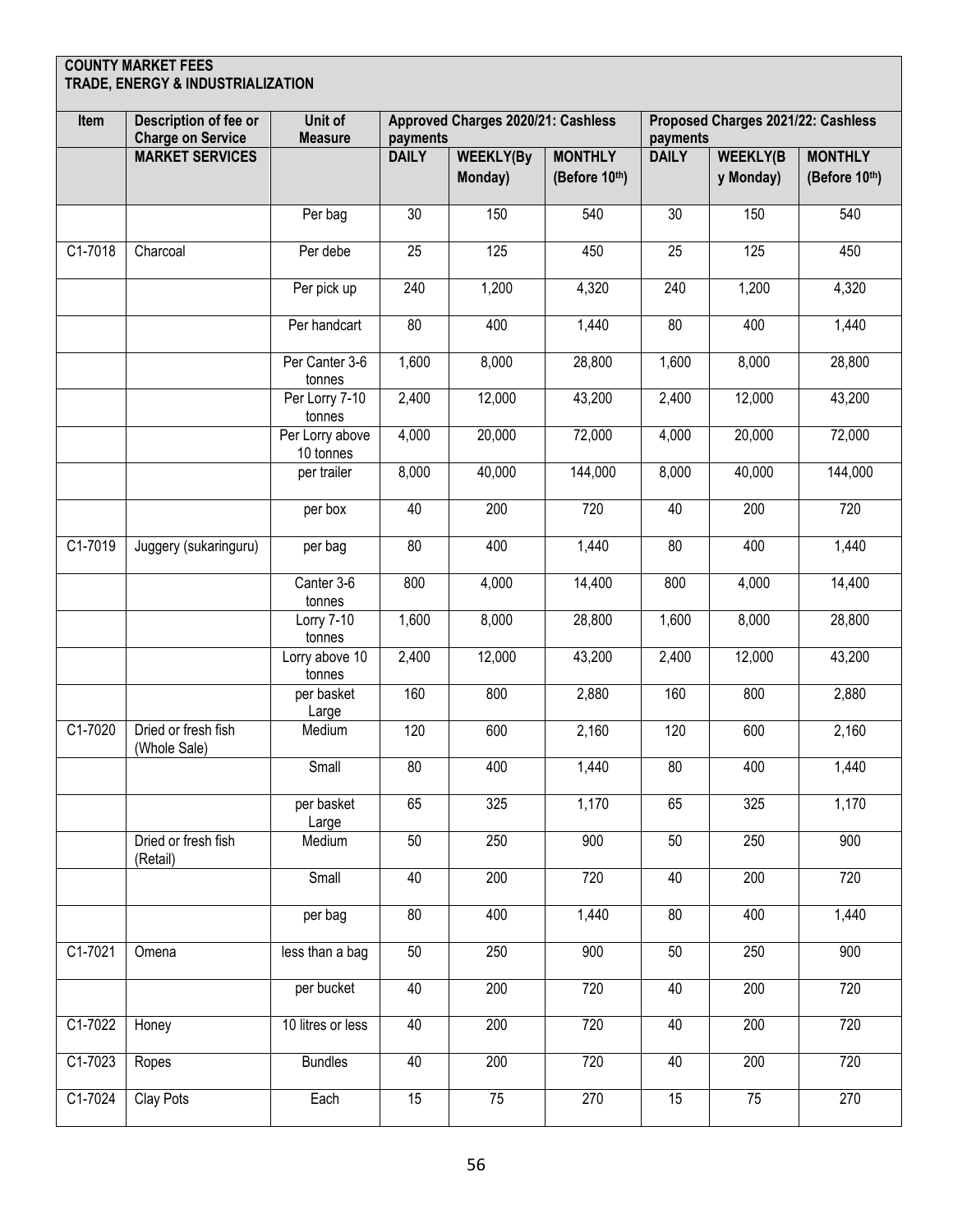| Description of fee or<br><b>Charge on Service</b>            | Unit of<br><b>Measure</b>                                                                 |                 | Approved Charges 2020/21: Cashless |                                 |                 | Proposed Charges 2021/22: Cashless |                                 |
|--------------------------------------------------------------|-------------------------------------------------------------------------------------------|-----------------|------------------------------------|---------------------------------|-----------------|------------------------------------|---------------------------------|
| <b>MARKET SERVICES</b>                                       |                                                                                           | <b>DAILY</b>    | <b>WEEKLY(By</b><br>Monday)        | <b>MONTHLY</b><br>(Before 10th) | <b>DAILY</b>    | <b>WEEKLY(B</b><br>y Monday)       | <b>MONTHLY</b><br>(Before 10th) |
| Marts                                                        | <b>Bunch</b>                                                                              | 15              | 75                                 | 270                             | 15              | 75                                 | 270                             |
| Flowers                                                      | <b>Bunch</b>                                                                              | 25              | 125                                | 450                             | 25              | 125                                | 450                             |
| Wood<br>carvings/utensils                                    | Each                                                                                      | 15              | $\overline{75}$                    | 270                             | 15              | $\overline{75}$                    | 270                             |
| Earth/stone carvings                                         | per bag (50kg)                                                                            | 80              | 400                                | 1,440                           | 80              | 400                                | 1,440                           |
| Tobacco                                                      | bundle of 10                                                                              | $\overline{30}$ | 150                                | 540                             | 30              | 150                                | 540                             |
| Empty gunny bags                                             | 3 bundles                                                                                 | 160             | 800                                | 2,880                           | 160             | 800                                | 2,880                           |
| Storage of farm<br>produce in the market                     | per bag                                                                                   | $\overline{25}$ | 125                                | 450                             | $\overline{25}$ | 125                                | 450                             |
| <b>Baskets</b>                                               | 3 mats                                                                                    | 160             | 800                                | 2,880                           | 160             | 800                                | 2,880                           |
| Charcoal                                                     | Per sack                                                                                  | 160             | 800                                | 2,880                           | 160             | 800                                | 2,880                           |
| Mats                                                         | per bale                                                                                  | 80              | 400                                | 1,440                           | 80              | 400                                | 1,440                           |
| Goods confiscated in                                         | 2 square metre                                                                            | 40              | 200                                | 720                             | 40              | 200                                | 720                             |
| Hardware, clothing                                           | 2 square metre                                                                            | 400             | 2,000                              | 7,200                           | 400             | 2,000                              | 7,200                           |
| Clothes (Whole Sale)                                         | <b>Bale</b>                                                                               | 160             | 800                                | 2,880                           | 160             | 800                                | 2,880                           |
|                                                              | 2 square metre                                                                            | $\overline{25}$ | $\overline{125}$                   | 450                             | $\overline{25}$ | 125                                | 450                             |
| Open air retailers                                           | per day                                                                                   | 25              | 125                                | 450                             | 25              | 125                                | 450                             |
| Open air retailers with                                      | Per Day                                                                                   | 30              | 150                                | 540                             | 30              | 150                                | 540                             |
| Open air retailers with<br>metal structures                  | Per Day                                                                                   | 40              | 200                                | 720                             | 40              | 200                                | 720                             |
| Watch, Shoe<br>Shine/Repair,<br>Motorbike, Bicycle<br>Repair | Per Day                                                                                   | $\overline{25}$ | 125                                | 450                             | $\overline{25}$ | 125                                | 450                             |
| Hawkers                                                      | <b>Tuktuk</b>                                                                             | 40              | 200                                | 720                             | 40              | 200                                | 720                             |
| <b>Empty Vehicles</b><br><b>Entering the Market</b>          | Handcart                                                                                  | 15              | 75                                 | 270                             | 15              | 75                                 | 270                             |
|                                                              | Pick-Ups                                                                                  | 80              | 400                                | 1,440                           | 80              | 400                                | 1,440                           |
|                                                              | Canters 3-6<br>tonnes                                                                     | 160             | 800                                | 2,880                           | 160             | 800                                | 2,880                           |
|                                                              | 7-10 tonnes                                                                               | 240             | 1,200                              | 4,320                           | 240             | 1,200                              | 4,320                           |
|                                                              | Over 10 tonnes                                                                            | 800             | 4,000                              | 14,400                          | 800             | 4,000                              | 14,400                          |
|                                                              | the market (retail)<br>and stationary (Retail)<br>without structures<br>wooden structures | bags/ Or less   |                                    | payments                        |                 |                                    | payments                        |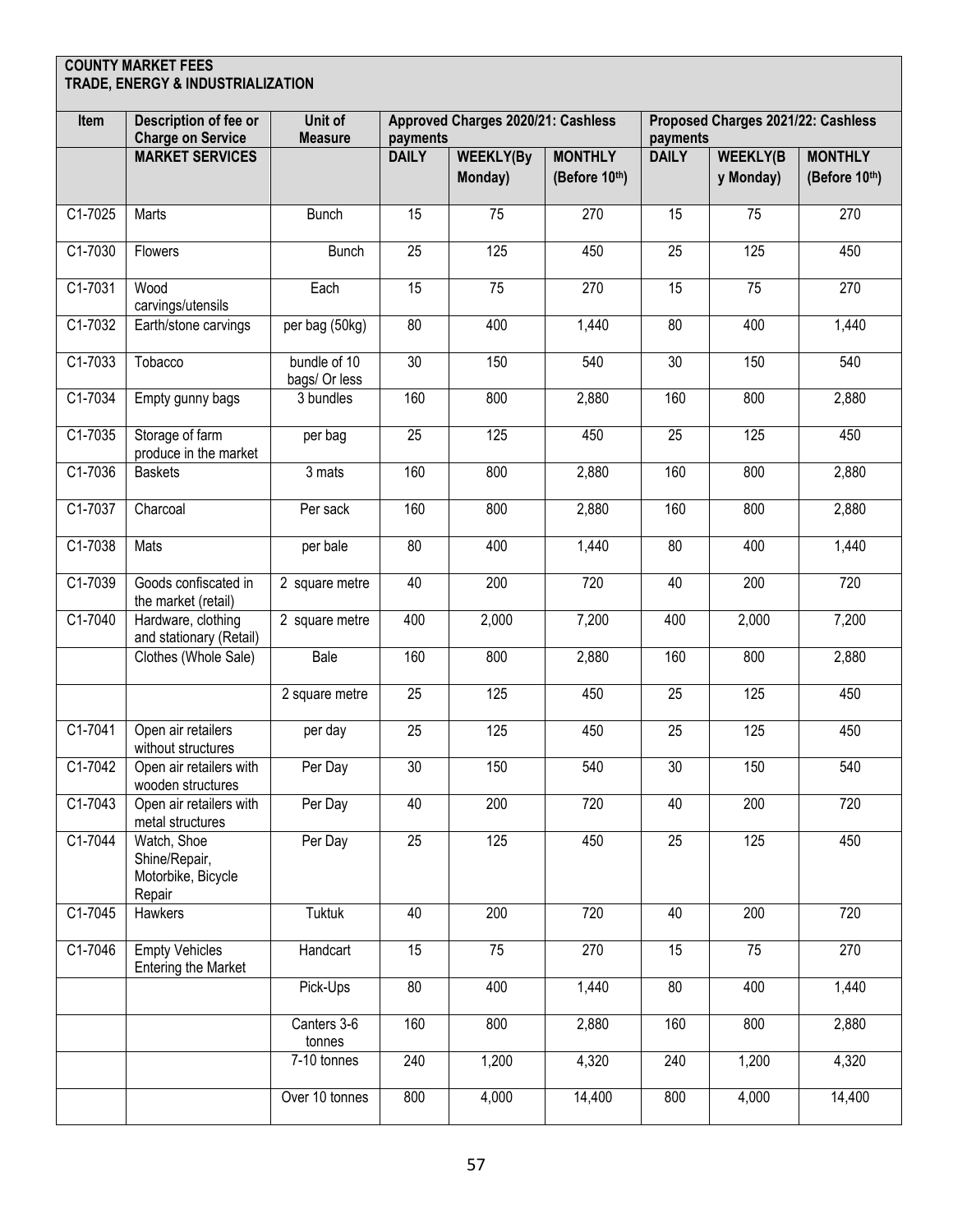| <b>COUNTY MARKET FEES</b><br>TRADE, ENERGY & INDUSTRIALIZATION                    |                                                               |                           |                          |                                    |                |                                     |                                                |                           |  |  |
|-----------------------------------------------------------------------------------|---------------------------------------------------------------|---------------------------|--------------------------|------------------------------------|----------------|-------------------------------------|------------------------------------------------|---------------------------|--|--|
|                                                                                   |                                                               |                           |                          |                                    |                |                                     |                                                |                           |  |  |
| Item                                                                              | Description of fee or                                         | Unit of<br><b>Measure</b> |                          | Approved Charges 2020/21: Cashless |                |                                     | Proposed Charges 2021/22: Cashless<br>payments |                           |  |  |
|                                                                                   | <b>Charge on Service</b><br><b>MARKET SERVICES</b>            |                           | payments<br><b>DAILY</b> | <b>WEEKLY(By</b>                   | <b>MONTHLY</b> | <b>DAILY</b>                        | <b>WEEKLY(B</b>                                | <b>MONTHLY</b>            |  |  |
|                                                                                   |                                                               |                           |                          | Monday)                            | (Before 10th)  |                                     | y Monday)                                      | (Before 10th)             |  |  |
|                                                                                   |                                                               | <b>Trailers</b>           | 1,600                    | 8,000                              | 28,800         | 1,600                               | 8,000                                          | 28,800                    |  |  |
|                                                                                   |                                                               |                           |                          |                                    |                |                                     |                                                |                           |  |  |
| C1-7047                                                                           | Market exit of goods<br>fee                                   | Per one unit              | 30                       | 150                                | 540            | 30                                  | 150                                            | 540                       |  |  |
| Penalty on Failure to Display a Receipt on Request after 12 noon for a Market Day |                                                               |                           |                          |                                    |                |                                     |                                                |                           |  |  |
| Item                                                                              | Description of fee or Charge on Service                       |                           |                          | <b>Unit of Measure</b>             |                | <b>Approved Charges</b><br>2020/21: |                                                | Proposed Charges 2021/22: |  |  |
| C1-7050                                                                           | Fruits, Fish, Cereals, Vegetables and Other<br>Food Stuff     |                           |                          | Per Instance                       |                | 240                                 |                                                | 240                       |  |  |
| $C1-7051$                                                                         | Second hand clothes                                           |                           |                          | Per Instance                       |                | 240                                 |                                                | 240                       |  |  |
| C1-7052                                                                           | Cooking utensils                                              |                           | Per Instance             |                                    | 160            |                                     |                                                | 160                       |  |  |
| $C1-7053$                                                                         | Trolleys                                                      |                           |                          | Per Instance                       |                | $\overline{80}$                     |                                                | $\overline{80}$           |  |  |
| C1-7054                                                                           | Wheelbarrows                                                  |                           |                          | Per Instance                       |                | 160                                 |                                                | 160                       |  |  |
| C1-7055                                                                           | Handcarts                                                     |                           | Per Instance             |                                    |                | 240                                 |                                                | 240                       |  |  |
| C1-7056                                                                           | Open air retailers/food vendors without<br>structures         |                           | Per Instance             |                                    |                | $\overline{80}$                     |                                                | $\overline{80}$           |  |  |
| C1-7057                                                                           | Open air retailers/food vendors with wooden<br>structures     |                           | Per Instance             |                                    | 120            |                                     | 120                                            |                           |  |  |
| C1-7058                                                                           | Open air retailers/food vendors with metal<br>structures      |                           | Per Instance             |                                    |                | 160                                 |                                                | 160                       |  |  |
| C1-7059                                                                           | Watch, Shoe Shine/Repair, Motorbike,<br><b>Bicycle Repair</b> |                           |                          | Per Instance                       |                | 160                                 |                                                | 160                       |  |  |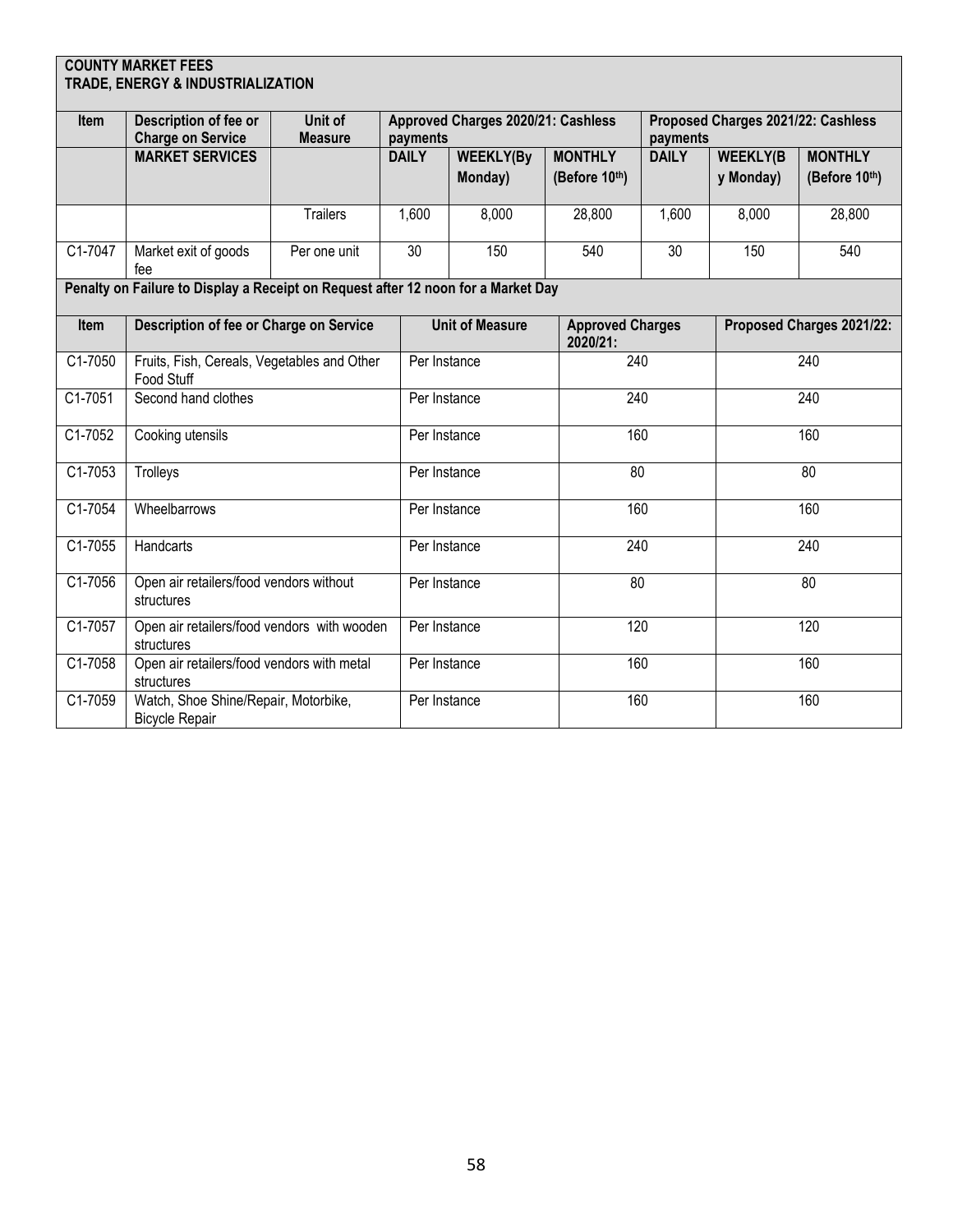### **THIRTEENTH SCHEDULE: TRADE, ENERGY & INDUSTRIALIZATION**

### **COUNTY TRADE LICENCING ACT, 2017**

#### **TRADE LICENCE**

|                             | <b>PART I</b><br>Category                                                                                                                                                                                                                                                                    | Approved               | Proposed                  |
|-----------------------------|----------------------------------------------------------------------------------------------------------------------------------------------------------------------------------------------------------------------------------------------------------------------------------------------|------------------------|---------------------------|
| <b>BRIMS</b><br><b>CODE</b> |                                                                                                                                                                                                                                                                                              | <b>Charges 2020/21</b> | <b>Charges</b><br>2021/22 |
|                             | 100: GENERAL TRADE, WHOLESALE, RETAIL, SHOPS AND SERVICES.                                                                                                                                                                                                                                   |                        |                           |
|                             | Including: Distributors, Traders, Wholesalers, Hypermarkets, Departments<br>Stores, Supermarkets, Show Rooms, Boutiques, Exhibitions, Retail Shops &<br>Stores, Take away Butcheries, Kiosks, Chemists and Personal Services Providers<br>Including Salons, Barber shops, Car wash Services. |                        |                           |
| 101                         | Super markets Large Multi- Department Store, premises- Municipality                                                                                                                                                                                                                          | 85,000                 | 85,000                    |
| 102                         | Super markets Large Multi- Department Store premises- Urban areas                                                                                                                                                                                                                            | 68,000                 | 68,000                    |
| 103                         | Mega Store, Supermarkets/Wholesalers, premises/Rural areas                                                                                                                                                                                                                                   | 55,250                 | 55,250                    |
| 104                         | Large Trader, Chemist Shop or Retail Service Shop premises/ Municipality                                                                                                                                                                                                                     | 38,250                 | 38,250                    |
| 105                         | Large Trader, Chemist Shop or Retail Service Shop premises Rural Areas                                                                                                                                                                                                                       | 29,250                 | 29,250                    |
| 106                         | Medium Trader, Shop or Retail Service premises- Municipality                                                                                                                                                                                                                                 | 25,000                 | 25,000                    |
| 107                         | Medium Trader, Shop or Retail Service premises - Rural Areas                                                                                                                                                                                                                                 | 20,000                 | 20,000                    |
| 108                         | Distribution of goods by manufacturers/Processors                                                                                                                                                                                                                                            | 100,000                | 100,000                   |
| 109                         | Distribution of goods by local wholesalers                                                                                                                                                                                                                                                   | 15,000                 | 15,000                    |
| 110                         | Large Trader, Shop or Retail Service premises - Municipality                                                                                                                                                                                                                                 | 15,000                 | 15,000                    |
| 111                         | Large Trader, Shop or Retail Service premises- Urban areas                                                                                                                                                                                                                                   | 12,000                 | 12,000                    |
| 112                         | Small Trader, Shop or Retail Service premises - Municipality                                                                                                                                                                                                                                 | 8,000                  | 8,000                     |
| 115                         | Small Trader, Shop or Retail Service premises - Urban areas                                                                                                                                                                                                                                  | 5,000                  | 5,000                     |
| 117                         | Small Trader, Shop or Retail Service premises- Rural Areas                                                                                                                                                                                                                                   | 4,000                  | 4,000                     |
| 118                         | Small retail shops premises less than 30m <sup>2</sup> rural areas                                                                                                                                                                                                                           | 3,000                  | 3,000                     |
| 120                         | Kiosk Light or temporary construction less than 3 m2                                                                                                                                                                                                                                         | Inactive               | Inactive                  |
| 195                         | Other General Merchant, Shop and Retail Services                                                                                                                                                                                                                                             | 5,000                  | 5,000                     |
| 205                         | Hawkers with Motor Vehicle 1 person with motor vehicle                                                                                                                                                                                                                                       | 4,000                  | 4,000                     |
| 210                         | Hawker 1 person without a motor vehicle                                                                                                                                                                                                                                                      | 3,000                  | 3,000                     |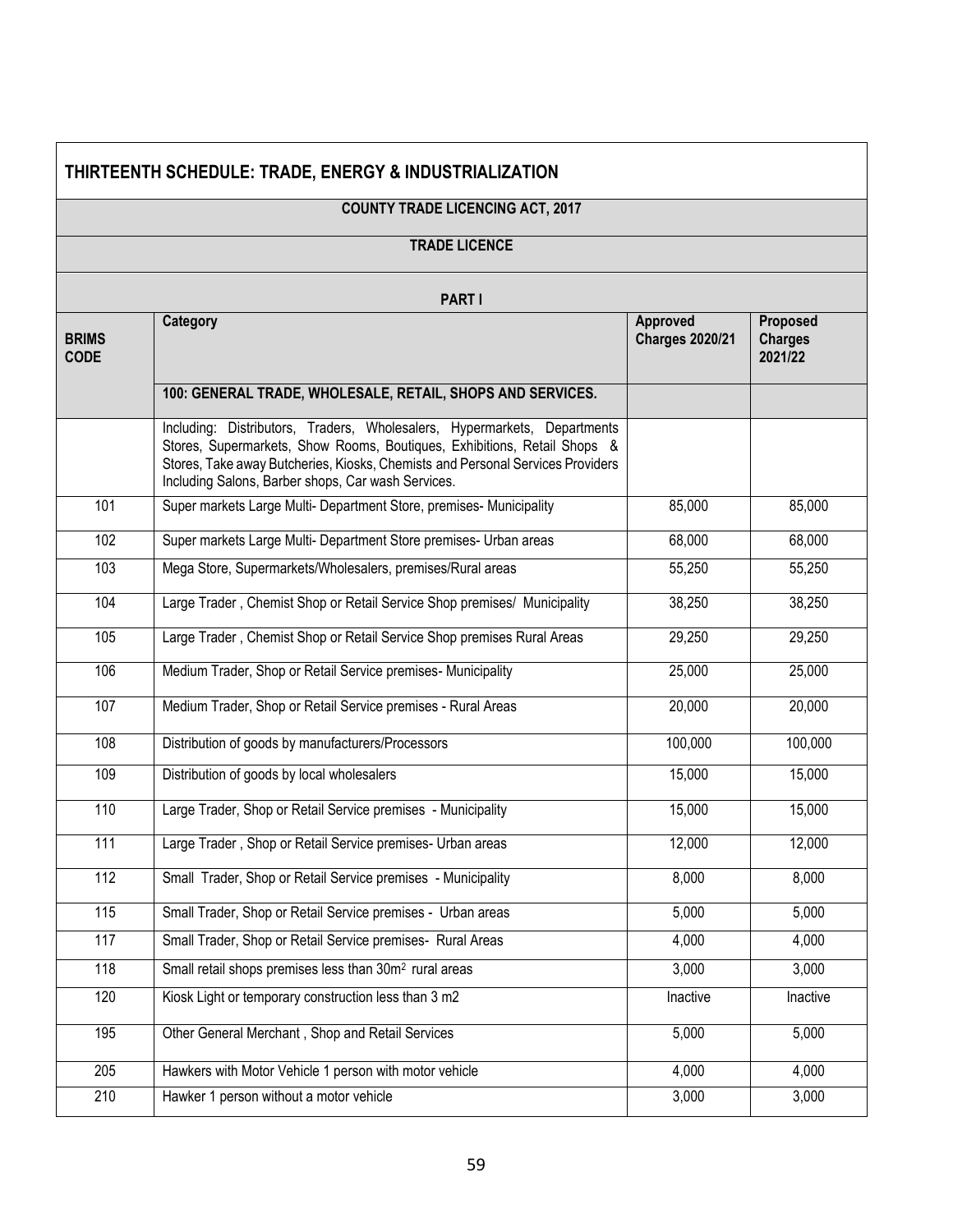| 215 | Small Informal Sector Trade/ Service Provider Shoeshine, Street Repairer: shoes,<br>tools, appliances etc. Street vendor (newspaper, sweets, soda, cigarettes etc.) | Inactive | Inactive |
|-----|---------------------------------------------------------------------------------------------------------------------------------------------------------------------|----------|----------|
| 220 | Semi-Permanent Informal Sector Trader Up to 2 persons operating in verandah<br>or temporary building.                                                               | 2.500    | 2.500    |
| 295 | Other Informal sector operation.                                                                                                                                    | Inactive | Inactive |

| <b>PART II</b> |                                                                                                                                                                                                                                                                                                                                                                                                              |                                    |                                       |  |
|----------------|--------------------------------------------------------------------------------------------------------------------------------------------------------------------------------------------------------------------------------------------------------------------------------------------------------------------------------------------------------------------------------------------------------------|------------------------------------|---------------------------------------|--|
|                | 300: GENERAL TRADE, WHOLESALE, RETAIL, SHOPS AND SERVICES.                                                                                                                                                                                                                                                                                                                                                   | Approved<br><b>Charges 2020/21</b> | Proposed<br><b>Charges</b><br>2021/22 |  |
|                | Including: Maritime & Air Lines, International Carriers, Freight Forwarders,<br>Transportation Companies operating Taxis- Matatu- Buses- Lorries- Planes-<br>Boats Driving Schools, Tour / Safari Operators, Petrol Stations, Storage facilities,<br>Cold storage facilities, Publishing Co- newspapers, Books, Texts Telephone Co-<br>, Radio /TV Broadcasters, Internet Provider, Booking office, Mortuary |                                    |                                       |  |
| 302            | Mega Transportation company Over 50 vehicles                                                                                                                                                                                                                                                                                                                                                                 | 50,000                             | 50,000                                |  |
| 305            | Large Transportation company Over 30-50 vehicles                                                                                                                                                                                                                                                                                                                                                             | 30,000                             | 30,000                                |  |
| 310            | Medium Transport Company From 15 to 30 Vehicles                                                                                                                                                                                                                                                                                                                                                              | 20,000                             | 20,000                                |  |
| 311            | Medium Transport Company From 6 to 14 Vehicles                                                                                                                                                                                                                                                                                                                                                               | 15,000                             | 15,000                                |  |
| 315            | Small Transport Company From 2 to 5 Vehicles                                                                                                                                                                                                                                                                                                                                                                 | 10,000                             | 10,000                                |  |
| 320            | Independent Transport Operator 1 vehicle only                                                                                                                                                                                                                                                                                                                                                                | 8,000                              | 8,000                                 |  |
| 321            | Mega Petrol Filling Station over 6 pumps or with garage-workshop and retail<br>shop                                                                                                                                                                                                                                                                                                                          | 25,000                             | 25,000                                |  |
| 325            | Large Petrol Filling Station 5 pumps or with garage-workshop and retail shop                                                                                                                                                                                                                                                                                                                                 | 20,000                             | 20,000                                |  |
| 330            | Medium petrol Filling Station From 3 to 4 pumps or with garage-workshop or<br>retail shop                                                                                                                                                                                                                                                                                                                    | 17,000                             | 17,000                                |  |
| 335            | Small Petrol Filling Station with 2 pumps and without garage- workshop or retail<br>shop                                                                                                                                                                                                                                                                                                                     | 7,000                              | 7,000                                 |  |
| 336            | Kerosene Pump/tank (1 pump only)                                                                                                                                                                                                                                                                                                                                                                             | 3,500                              | 3,500                                 |  |
| 340            | Large Cold Storage Facility Over 1000 m2, Insulated walls, cold production<br>equipment                                                                                                                                                                                                                                                                                                                      | 33,000                             | 33,000                                |  |
| 345            | Medium Cold Storage Facility from 101m2 to 1000m2, Insulated walls, cold<br>production equipment                                                                                                                                                                                                                                                                                                             | 20,000                             | 20,000                                |  |
| 350            | Small Cold Storage Facility Up to 100m2, Insulated walls, Cold Production<br>equipment                                                                                                                                                                                                                                                                                                                       | 15,000                             | 15,000                                |  |
| 354            | Mega Storage Facility Over 801 m2 Go down, Warehouse, Liquids Storage<br><b>Tanks Complex</b>                                                                                                                                                                                                                                                                                                                | 40,000                             | 40,000                                |  |
| 355            | Large Storage Facility 500 m2 - 800m2 Go down, Warehouse, Liquids Storage<br><b>Tanks Complex</b>                                                                                                                                                                                                                                                                                                            | 25,000                             | 25,000                                |  |
| 360            | Medium Storage Facility From 101 to 500 m2, Go down, Warehouse, Storage<br><b>Tanks Complex</b>                                                                                                                                                                                                                                                                                                              | 15,000                             | 15,000                                |  |
| 365            | Small Storage Facility Up to 100m2, Go down, Warehouse, Storage Tanks<br>Complex                                                                                                                                                                                                                                                                                                                             | 7,000                              | 7,000                                 |  |
| 370            | Mega Communications Co. Over 101 employees & / or premises over 1000 m2                                                                                                                                                                                                                                                                                                                                      | 75,000                             | 75,000                                |  |
| 375            | Large Communications Co. Over 51-100 employees & / or premises over 500-<br>1000 m2                                                                                                                                                                                                                                                                                                                          | 45,000                             | 45,000                                |  |
| 380            | Medium Communications CO. From 16 to 50 employees & / or premises from<br>300-500 m2                                                                                                                                                                                                                                                                                                                         | 25,000                             | 25,000                                |  |
| 385            | Small Communications Co. Up to 15 employees & / or premises up to 300 m2                                                                                                                                                                                                                                                                                                                                     | 15,000                             | 15,000                                |  |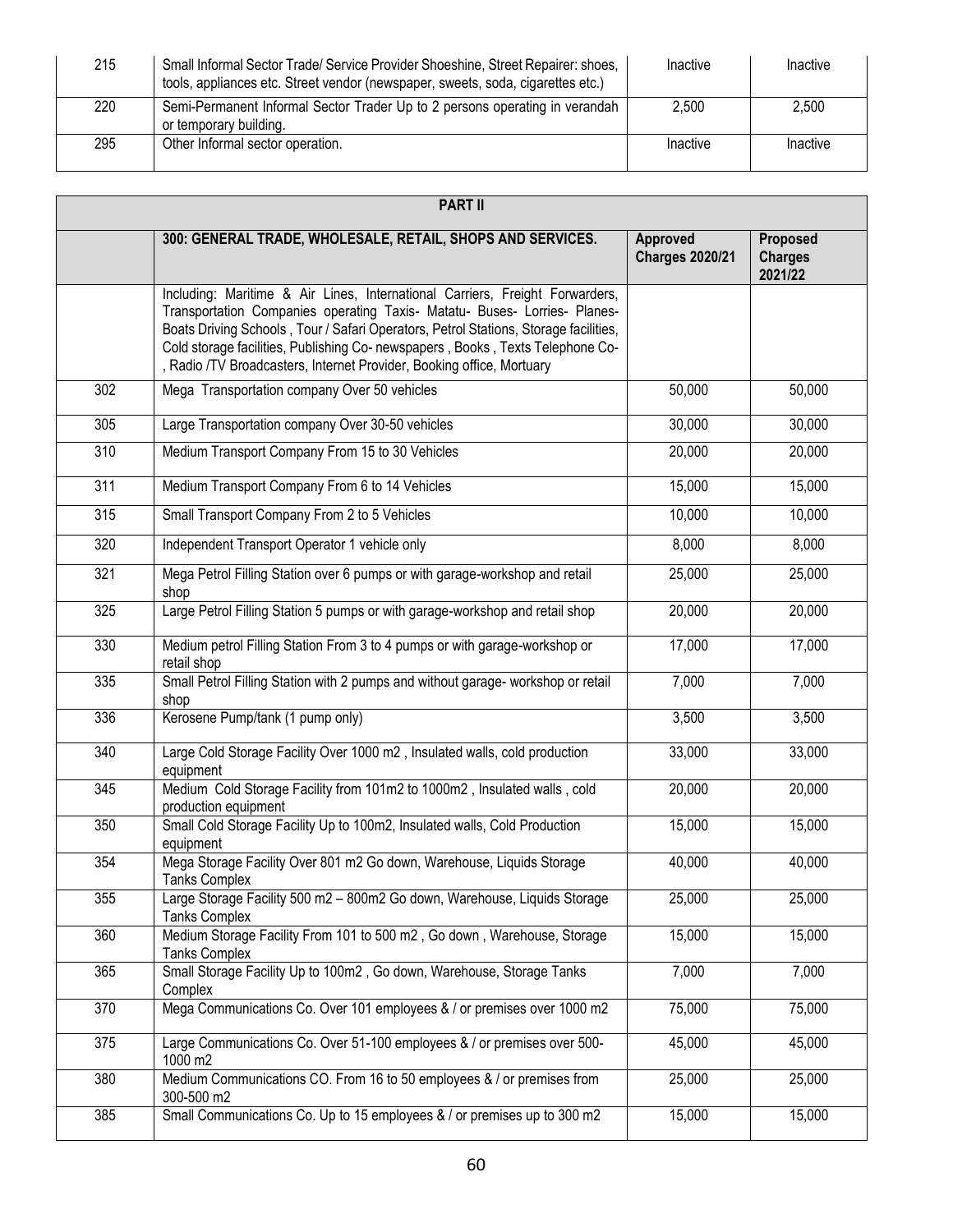| 395 | Other peri urban and trading centre Transport, Storage and Communications<br>4,000                                                                                                                                                                                                                                                                                      |                                           | 4,000                                 |
|-----|-------------------------------------------------------------------------------------------------------------------------------------------------------------------------------------------------------------------------------------------------------------------------------------------------------------------------------------------------------------------------|-------------------------------------------|---------------------------------------|
| 399 | Mega Private Vehicles Parking: Capacity over 101 Vehicles                                                                                                                                                                                                                                                                                                               |                                           | 50,000                                |
| 396 | Large Private Vehicles Parking: Capacity 61 - 100 Vehicles                                                                                                                                                                                                                                                                                                              | 20,000                                    | 20,000                                |
| 397 | Medium Private Vehicles Parking: Capacity 31-60 Vehicles                                                                                                                                                                                                                                                                                                                | 15,000                                    | 15,000                                |
| 398 | Small Private Vehicles Parking: Capacity 1-30 Vehicles                                                                                                                                                                                                                                                                                                                  | 10,000                                    | 10,000                                |
|     | <b>PART III</b>                                                                                                                                                                                                                                                                                                                                                         |                                           |                                       |
|     | 400: AGRICULTURE, FORESTRY AND NATURAL RESOURCES                                                                                                                                                                                                                                                                                                                        | <b>Approved</b><br><b>Charges 2020/21</b> | Proposed<br><b>Charges</b><br>2021/22 |
|     | Including: Production of coffee, Tea, Fruits, Flowers, Grains and Cereals;<br>Grains Storage and Processing, Posho Mill, Bakeries & Rice Mills, Forestry and<br>Timber Products, Sawmill, Timber Yards: Animal Breeder: Dairy Products<br>Processing, Butcheries Slaughter Houses, Fishing, Water Exhausters Mining<br>and other Natural Resource Extractive Activities |                                           |                                       |
| 405 | Large Agricultural Producer, Processor, Dealers, Exporter Over 51 employees                                                                                                                                                                                                                                                                                             | 70,000                                    | 70,000                                |
| 407 | Medium Agricultural Producer, Processer, Dealer, Exporter From 11 to 50<br>employees                                                                                                                                                                                                                                                                                    | 30,000                                    | 30,000                                |
| 410 | Medium Agricultural Producer, Processer, Dealer, Exporter From 6 to 10<br>employees (from 6 to 10)                                                                                                                                                                                                                                                                      | 15,000                                    | 15,000                                |
| 415 | Small Agricultural Producer/ Processor/ Dealer Exporter Up to 5 employees                                                                                                                                                                                                                                                                                               | 8,000                                     | 8,000                                 |
| 418 | Mega mining or natural resources extraction operation over 81 employees                                                                                                                                                                                                                                                                                                 | 180,000                                   | 180,000                               |
| 420 | Large mining or natural resources extraction operation 51-80 employees                                                                                                                                                                                                                                                                                                  | 100,000                                   | 100,000                               |
| 425 | Medium Mining or Natural Resources Extraction Operation From 5 to 50<br>employees                                                                                                                                                                                                                                                                                       | 60,000                                    | 60,000                                |
| 430 | Small Mining or Natural Resources Extraction Operation From 1 to 4 employees                                                                                                                                                                                                                                                                                            | 15,000                                    | 15,000                                |
| 480 | Mega Forestry, Timber yards and Sawmills above 1001m2                                                                                                                                                                                                                                                                                                                   | 80,000                                    | 80,000                                |
| 490 | Large Forestry, Timber yards and Sawmills 801m2 to 1000m2                                                                                                                                                                                                                                                                                                               | 40,000                                    | 40,000                                |
| 491 | Medium Forestry, Timber yards and Sawmills from 501m2 to 800m2                                                                                                                                                                                                                                                                                                          | 15,000                                    | 15,000                                |
| 492 | Small Forestry, Timber yards and Sawmills below 500m2                                                                                                                                                                                                                                                                                                                   | 10,000                                    | 10,000                                |
| 495 | Other peri urban and trading centre Agricultural processing, Forestry and Natural<br>Resources                                                                                                                                                                                                                                                                          | 8,000                                     | 8,000                                 |
| 496 | Poshomill -Municipality & Urban areas                                                                                                                                                                                                                                                                                                                                   | 4,000                                     | 4,000                                 |
| 497 | Poshomill - Rural areas                                                                                                                                                                                                                                                                                                                                                 | 2,500                                     | 2,500                                 |
|     | <b>PART IV</b>                                                                                                                                                                                                                                                                                                                                                          |                                           |                                       |
|     | <b>500: ACCOMODATION AND CATERING</b>                                                                                                                                                                                                                                                                                                                                   | Approved<br><b>Charges 2020/21</b>        | Proposed<br><b>Charges</b><br>2021/22 |
|     | Including: International Hotels, Tourists Camps, Lodging Houses, Restaurants,<br>Bars, Eating houses, Tea and Coffee Houses, Butcheries with Meat Roasting &<br>/or Soup Kitchen facilities, Membership Clubs, Night Clubs & Casinos, Hostels                                                                                                                           |                                           |                                       |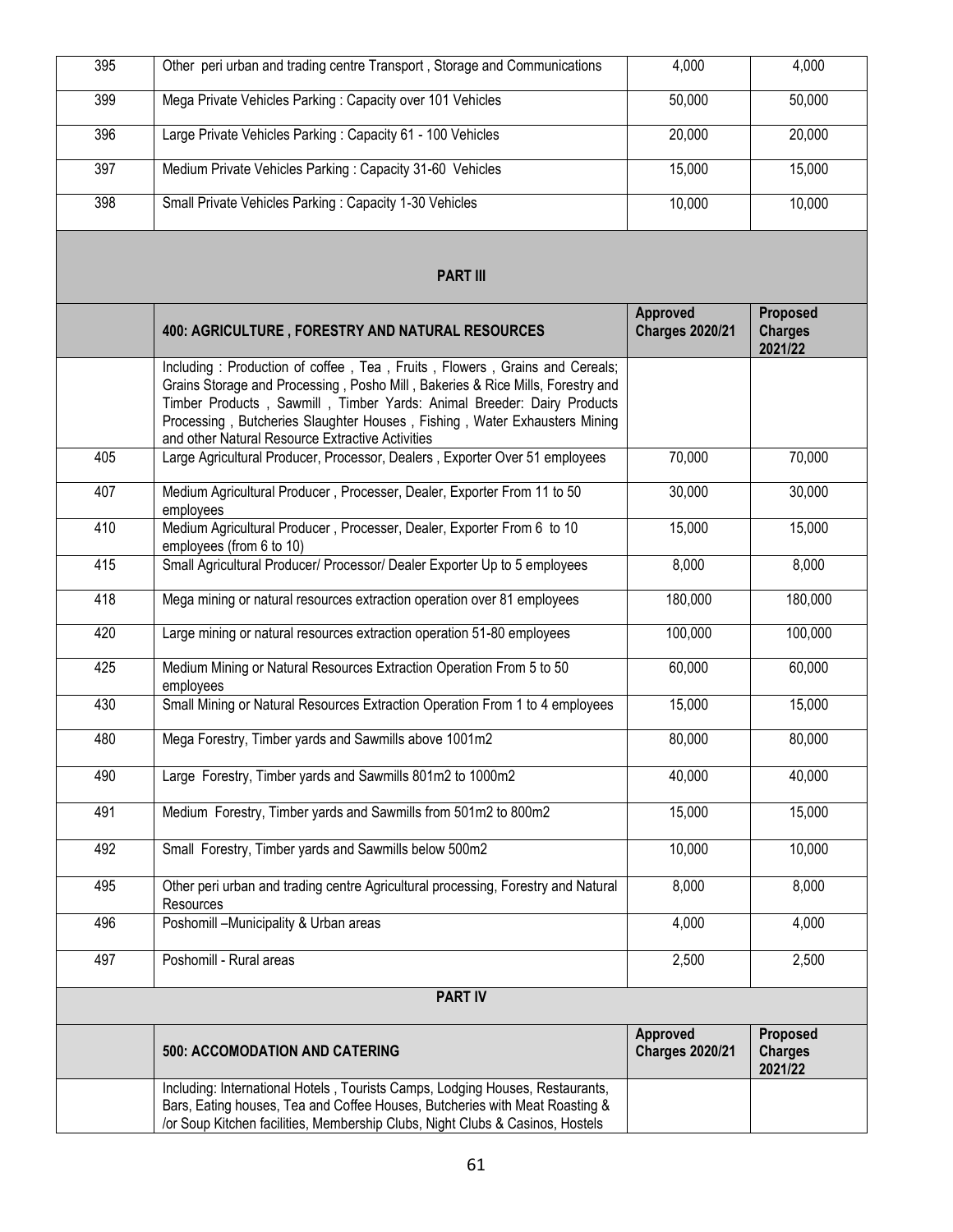| 503              | Large - High Standards Lodging House/ Hotel D Class, Over 40 rooms                                                                   |        | 50,000 |
|------------------|--------------------------------------------------------------------------------------------------------------------------------------|--------|--------|
| 506              | Medium-High Standards Lodging House/ Hotel D Class, From 21 to 40 rooms                                                              | 35,000 | 35,000 |
| 509              | Small - High Standard Lodging House/ Hotel D Class, Up to 20 rooms                                                                   | 25,000 | 25,000 |
| 512              | Large Lodging House with Restaurant AND / OR Bar B/C Class Basic Standard<br>, Over 15 rooms                                         | 25,000 | 25,000 |
| 515              | Medium Lodging House with Restaurant And /or Bar B/C Class Basic Standard,<br>From 6 to 15 rooms                                     | 20,000 | 20,000 |
| 518              | Small Lodging House with Restaurant and / or Bar B/C Class Basic Standard,<br>Up to 5 rooms                                          | 15,000 | 15,000 |
| 521              | Large Lodging House B/C Class Basic Standard, Over 15 rooms                                                                          | 25,000 | 25,000 |
| 524              | Medium Lodging House B/C Class basic Standard. From 6 to 15 rooms                                                                    | 15,000 | 15,000 |
| 527              | Small Lodging House B/C Class basic Standard Up to 5 rooms                                                                           | 10,000 | 10,000 |
| 528              | Small Lodging House B/C Class basic Standard Up to 5 rooms -Remote<br>location                                                       | 5,000  | 5,000  |
| 530              | Mega Restaurant with Bar/ Membership Club Over 70 customers/ members                                                                 | 40,000 | 40,000 |
| 540              | Large Restaurant with Bar/ Membership Club Over 31 to 70 customers/<br>members                                                       | 25,000 | 25,000 |
| $\overline{543}$ | Medium Restaurant with Bar/ Membership club From 11 to 30 customers /<br>members                                                     | 15,000 | 15,000 |
| 546              | Small Restaurant with Bar Up to 10 customers / members                                                                               | 10,000 | 10,000 |
| 548              | Mega Eating House: Snack Bar: Tea House "Hotel"/ Outside catering, no<br>lodging, No Alcohol served. Over 30 customers               | 25,000 | 25,000 |
| 549              | Large Eating House: Snack Bar: Tea House "Hotel", Outside catering, no<br>lodging, No Alcohol served. 21-30 customers                | 15,000 | 15,000 |
| 552              | Medium Eating House: Snack Bar: Tea House "Hotel", Outside catering no<br>lodging, No Alcohol served. From 6 to 20customers          | 8,000  | 8,000  |
| 555              | Small Eating House: Snack Bar: Tea House "Hotel", outside catering, No<br>lodging, No Alcohol served. Up to 6 customers.             | 4,000  | 4,000  |
| 556              | Small Eating House: Snack Bar: Tea House "Hotel", outside catering, No<br>lodging, No Alcohol served. Up to 6 customers. Rural areas | 2,500  | 2,500  |
| 557              | Butchery with Meat Any size-Municipality                                                                                             | 10,000 | 10,000 |
| 558              | Butchery with Meat Any size--Urban Areas                                                                                             | 7,000  | 7,000  |
| 559              | Butchery with Meat Any size-Rural Areas                                                                                              | 4,000  | 4,000  |
| 561              | Large Bar/ Traditional Beer Seller Over 50 customers                                                                                 | 10,000 | 10,000 |
| 564              | Medium Bar/ Traditional Beer Seller From 16 to 50 customers                                                                          | 7,000  | 7,000  |
| 567              | Small Bar/ Traditional Beer Seller Up to 15 customers                                                                                | 5,000  | 5,000  |
| 571              | Large Night Club / Casino Over 500m2                                                                                                 | 40,000 | 40,000 |
| 574              | Medium Night Club/ Casino from 101 TO 500 m2                                                                                         | 25,000 | 25,000 |
| 577              | Small night Club/ Casino Up to 100 m2                                                                                                | 20,000 | 20,000 |
| 595              | Other peri urban and trading centre Catering / Bar and Accommodation,<br><b>Butchery with Soup</b>                                   | 5,000  | 5,000  |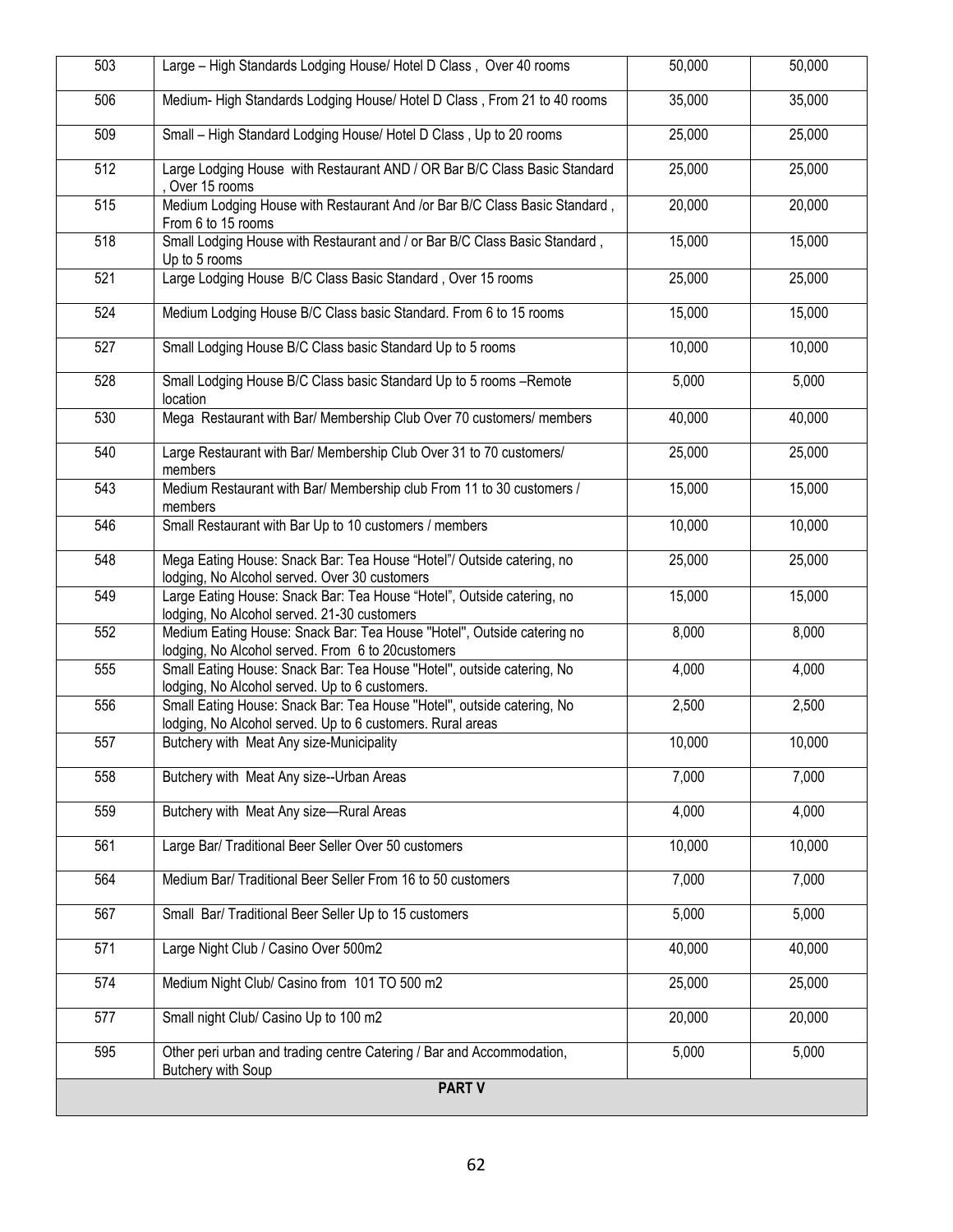|     | 600: PROFESSIONAL, TECHNICAL SERVICE AND FINANCIAL SERVICES                                                                                                                                                                                                                                                                                                                                                                                                                                                                                                                                |         | Proposed<br><b>Charges</b><br>2021/22 |
|-----|--------------------------------------------------------------------------------------------------------------------------------------------------------------------------------------------------------------------------------------------------------------------------------------------------------------------------------------------------------------------------------------------------------------------------------------------------------------------------------------------------------------------------------------------------------------------------------------------|---------|---------------------------------------|
|     | Including: Legal, financial, management, engineering, Architecture, Valuing,<br>Surveying, Data processing, Liaison Offices/Landlord or Caretaker Offices,<br>Accountancy, Secretarial Support, Stock and Insurance, Brokering, security-<br>Protection, Clearing -Forwarding Goods, Import & Export, book making, Casinos,<br>Cleaning Services, Cyber Cafes, Kenya Charity Sweepstake included. Banks,<br>Forex Bureau, Money Lenders; Hire Purchase Company, Insurance Company:<br>Real Estate Developer- Finance Co., SACCO / Bank Agents, Money Points<br>(ATMs), Mobile Money Agents |         |                                       |
| 605 | Large Professional Services Firm Over 15 Practitioners & / or International<br>affiliation                                                                                                                                                                                                                                                                                                                                                                                                                                                                                                 | 45,000  | 45,000                                |
| 606 | Medium Professional Services Firm from 11-14 practitioners                                                                                                                                                                                                                                                                                                                                                                                                                                                                                                                                 | 35,000  | 35,000                                |
| 610 | Medium Professional Services Firm From 6 to 10 practitioners                                                                                                                                                                                                                                                                                                                                                                                                                                                                                                                               | 25,000  | 25,000                                |
| 612 | Medium Professional Services Firm From 3 to 5 practitioners                                                                                                                                                                                                                                                                                                                                                                                                                                                                                                                                | 10,000  | 10,000                                |
| 613 | <b>Building/Civil/Service Contractors</b>                                                                                                                                                                                                                                                                                                                                                                                                                                                                                                                                                  | 5,000   | $\frac{1}{5,000}$                     |
| 615 | Small Professional Services Up to 2 practitioners                                                                                                                                                                                                                                                                                                                                                                                                                                                                                                                                          | 10,000  | 10,000                                |
| 616 | Independent Technical Operator 1 Person acting individually (typist, Accountant,<br>Book keeper, etc.)-Municipality                                                                                                                                                                                                                                                                                                                                                                                                                                                                        | 10,000  | 10,000                                |
| 617 | Independent Technical Operator 1 Person acting individually (typist, Accountant,<br>Book keeper, etc.)-Urban Centers                                                                                                                                                                                                                                                                                                                                                                                                                                                                       | 7,000   | 7,000                                 |
| 618 | Independent Technical Operator 1 Person acting individually (typist, Accountant,<br>Book keeper, etc.) Rural Areas                                                                                                                                                                                                                                                                                                                                                                                                                                                                         | 4,000   | 4,000                                 |
| 619 | Garages Above 5 Mechanics                                                                                                                                                                                                                                                                                                                                                                                                                                                                                                                                                                  | 5,000   | 5,000                                 |
| 620 | Garages & Wielding Workshop Below 5 Mechanics                                                                                                                                                                                                                                                                                                                                                                                                                                                                                                                                              | 4,000   | 4,000                                 |
| 621 | Mega financial services with over 31 employees & / or premises over 301 sq.m                                                                                                                                                                                                                                                                                                                                                                                                                                                                                                               | 100,000 |                                       |
| 625 | Large financial services with over 21 - 30 employees & / or premises 201 - 300<br>95,000<br>sq.m                                                                                                                                                                                                                                                                                                                                                                                                                                                                                           |         | 95,000                                |
| 630 | Medium financial services with $6 - 20$ employees & / or premises of 101 - 200<br>sq.m                                                                                                                                                                                                                                                                                                                                                                                                                                                                                                     | 65,000  | 65,000                                |
| 635 | Small financial services with up to 5 employees & / or premises up to 100 sq.m                                                                                                                                                                                                                                                                                                                                                                                                                                                                                                             | 45,000  | 45,000                                |
| 640 | Money points / ATMs / money machines separate from branch / office (per ATM)                                                                                                                                                                                                                                                                                                                                                                                                                                                                                                               | 15,000  | 15,000                                |
| 645 | Large cyber cafes / bureaus with over 20 computers / machines                                                                                                                                                                                                                                                                                                                                                                                                                                                                                                                              | 20,000  | 20,000                                |
| 650 | Small cyber cafes / bureaus with 9-20 computer machines                                                                                                                                                                                                                                                                                                                                                                                                                                                                                                                                    | 10,000  | 10,000                                |
| 655 | Small cyber cafes / bureaus with 2-8 computer machines/ M-pesa -Municipality                                                                                                                                                                                                                                                                                                                                                                                                                                                                                                               | 6,000   | 6,000                                 |
| 656 | Small cyber cafes / bureaus with 2-8 computer machines/ M-pesa - Towns & rural<br>areas                                                                                                                                                                                                                                                                                                                                                                                                                                                                                                    | 4,000   | 4,000                                 |
| 660 | Other financial services including financial consultants / Bank agent / loans on<br>assets firms with no money accounts / 1 person acting individually etc.                                                                                                                                                                                                                                                                                                                                                                                                                                | 20,000  | 20,000                                |
| 662 | Multi Money and Bank Agents over 6 Tellers                                                                                                                                                                                                                                                                                                                                                                                                                                                                                                                                                 | 25,000  | 25,000                                |
| 663 | Large Mobile Money Transfer agent 4-5 employees / 4 - 5 Tellers                                                                                                                                                                                                                                                                                                                                                                                                                                                                                                                            | 20,000  | 20,000                                |
| 664 | Medium Mobile Money Transfer agent 2-3 employees / 2-3 Tellers                                                                                                                                                                                                                                                                                                                                                                                                                                                                                                                             | 10,000  | 10,000                                |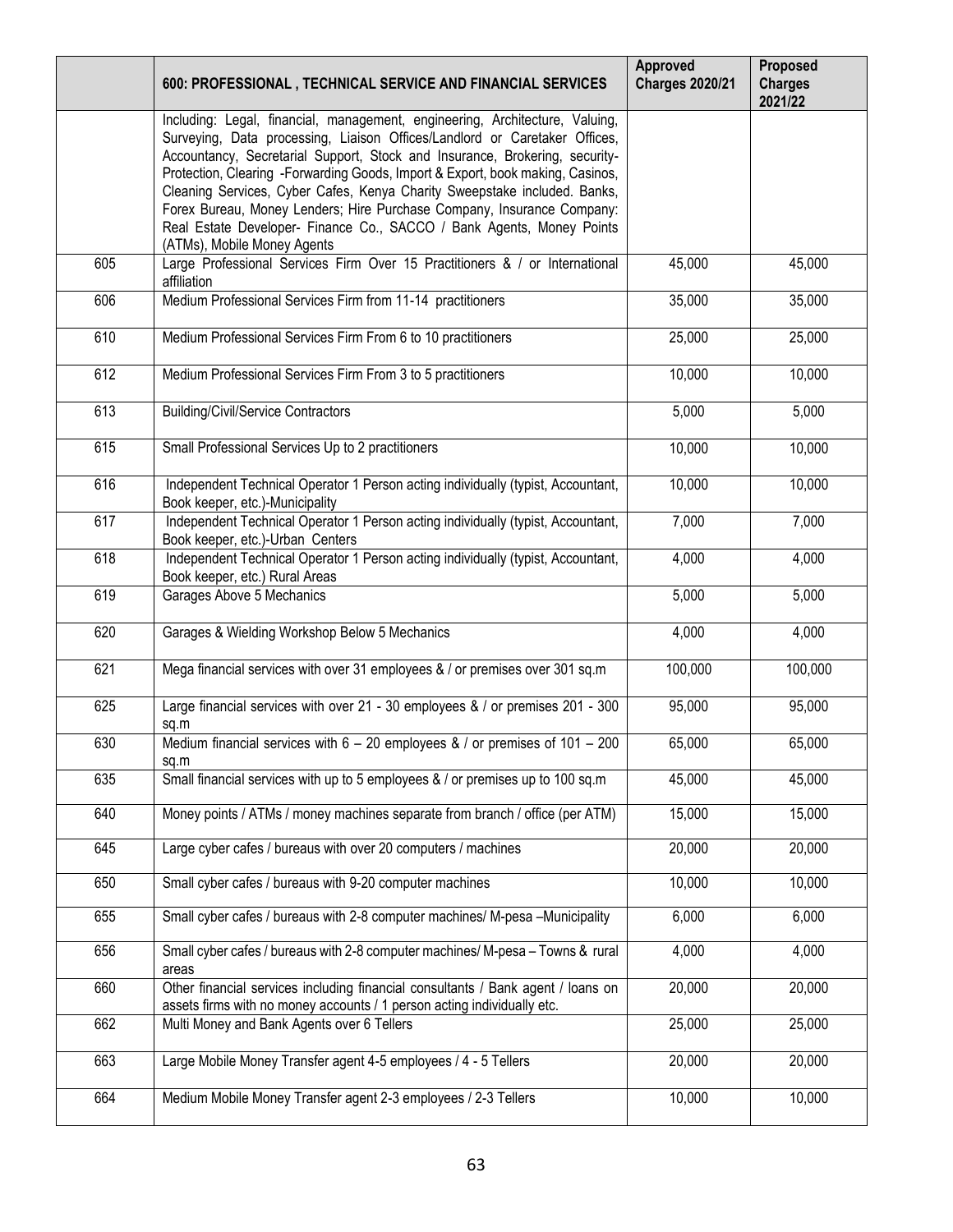| 665 | Small Mobile/Money Transfer agent with one person operating individually with no<br>other business   | 5,000  | 5,000  |
|-----|------------------------------------------------------------------------------------------------------|--------|--------|
| 670 | Large Saccos and co-operative societies with over 25 employees & / or premises<br>over 300 sq.m      | 50,000 | 50,000 |
| 675 | Medium Saccos and co-operative societies with $6 - 24$ employees & / or premises<br>of 100 - 300sq.m | 35,000 | 35,000 |
| 680 | Small Saccos and co-operative societies with up to 5 employees & / or premises<br>up to 100sq.m      | 20,000 | 20,000 |
| 695 | Other peri urban and trading centre professional, Technical services and financial<br>services       | 7,000  | 7.000  |

| <b>PART VI</b> | 700: PRIVATE EDUCATION, HEALTH AND ENTERTAINMENT                                                                                                             |        | Proposed<br><b>Charges</b><br>2021/22 |
|----------------|--------------------------------------------------------------------------------------------------------------------------------------------------------------|--------|---------------------------------------|
|                | Including: Private education institutions such as Universities, Polytechnics                                                                                 |        |                                       |
|                | institutes, Professional Teaching centers teaching computers-management-                                                                                     |        |                                       |
|                | accountancy-secretarial or other technical professions, Secondary and Primary<br>schools, Nursery School, Baby Day Care, Private Health Clinics and Doctor's |        |                                       |
|                | Surgeries; Consulting offices of Doctors, Dentist, Physiotherapy, Psychologists &                                                                            |        |                                       |
|                | other health Professionals. Herbalists and Traditional Medicine Practitioners.                                                                               |        |                                       |
|                | Entertainment Facilities such as Cinema, Theatre, Video, Amusement Arcade,                                                                                   |        |                                       |
| 701            | Juke box Arcade, Game Machines, Sports Club, Gym.<br>Higher Education Institutions Any type of University, College or Higher Education                       | 80,000 | 80,000                                |
|                | Institution Over 501 students                                                                                                                                |        |                                       |
| 702            | Higher Education Institutions Any type of University, College or Higher Education<br>Institution. 401-500 students                                           | 70,000 | 70,000                                |
| 703            | Higher Education Institutions Any type of University, College or Higher Education<br>Institution. 201-400 students                                           | 50,000 | 50,000                                |
| 705            | Higher Education Institutions Any type of University, College or Higher Education<br>Institution 100-200 students                                            | 40,000 | 40,000                                |
| 706            | Large private international school over 351 pupils                                                                                                           | 80,000 | 80,000                                |
| 707            | Medium private international school 201 to 350 pupils                                                                                                        | 60,000 | 60,000                                |
| 708            | Small private international school up to 200 pupils                                                                                                          | 25,000 | 25,000                                |
| 710            | Large Private Education Institutions Over 401 pupils                                                                                                         | 20,000 | 20,000                                |
| 715            | Medium Private Education Institution From 201 to 400 pupils - Municipality                                                                                   | 15,000 | 15,000                                |
| 716            | Medium Private Education Institution From 201 to 400 pupils -Towns & Rural<br>areas                                                                          | 10,000 | 10,000                                |
| 717            | Small private Education Institution from 101 to 200 pupils Municipality                                                                                      | 10,000 | 10,000                                |
| 720            | Small private Education Institution from 101 to 200 pupils - Towns & Rural areas                                                                             | 8,000  | 8,000                                 |
| 721            | Small private Education Institution up to 100 pupils - Municipality                                                                                          | 7,000  | 7,000                                 |
| 722            | Small private Education Institution up to 100 pupils - Towns & Rural areas                                                                                   | 5,000  | 5,000                                 |
| 725            | Large Private Health Facility Hospital, Clinic, Nursing Home, Herbalists etc.<br>providing overnight accommodation. Over 30 beds.                            | 60,000 | 60,000                                |
| 730            | Medium Private Health Facility Hospital, Clinic, Nursing Home, Herbalists etc.<br>providing overnight accommodation. From 11 to 30 beds.                     | 40,000 | 40,000                                |
| 735            | Small Private Health Facility Hospital, Clinic, Nursing Home herbalists, etc.<br>providing overnight accommodation. From 6 to 10 beds                        | 30,000 | 30,000                                |
| 736            | Small Private Health Facility Hospital, Clinic, Nursing Home, etc. providing<br>overnight. UP to 5 beds                                                      | 10,000 | 10,000                                |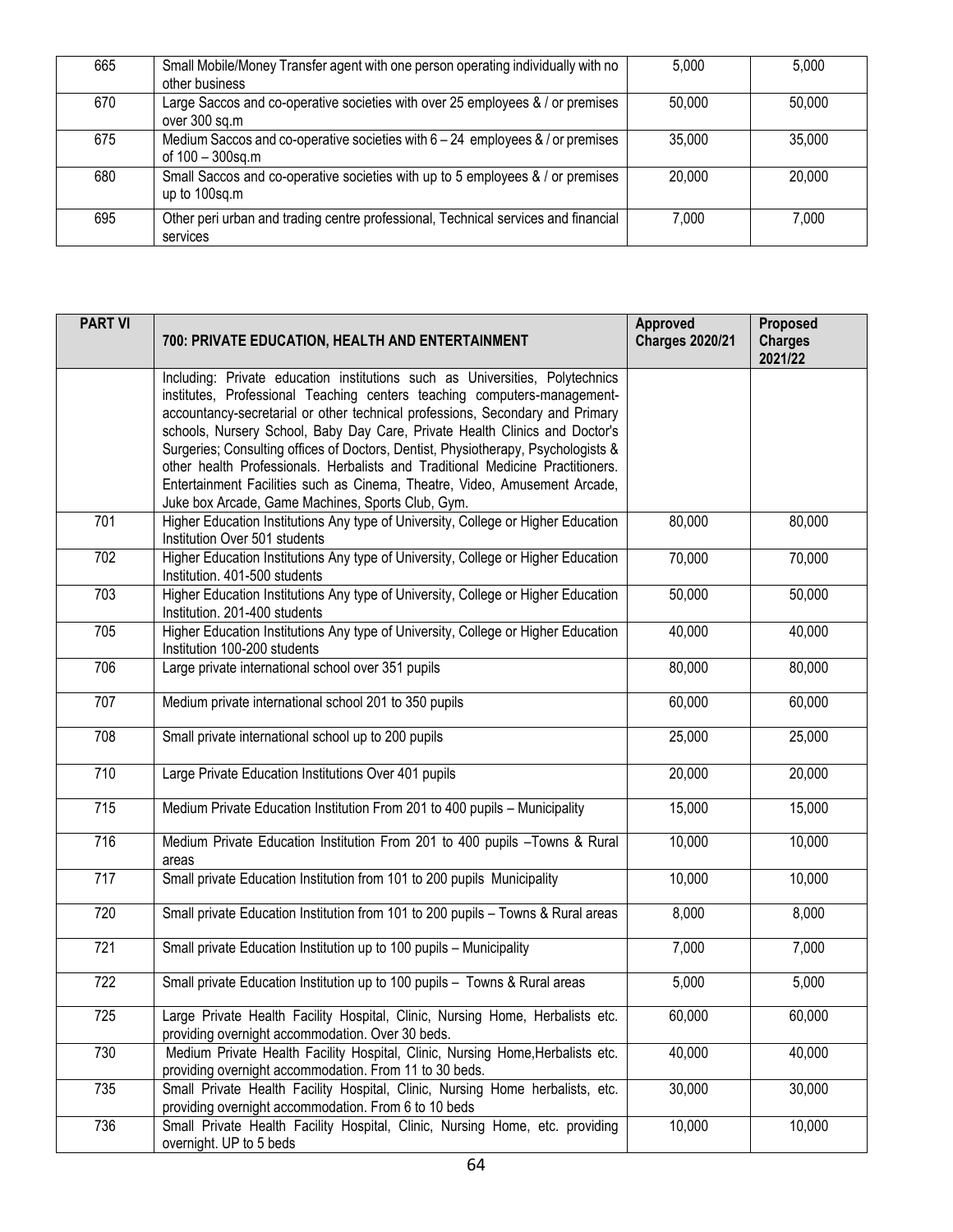| 741             | Health Clinic; Doctor's Surgery Doctor- Dentist- Physiotherapist- Psychologist-<br>etc. Consult Office No overnight accommodation available.                                                                                                                                                                                                        | $\overline{7,000}$                 | 7,000                                 |
|-----------------|-----------------------------------------------------------------------------------------------------------------------------------------------------------------------------------------------------------------------------------------------------------------------------------------------------------------------------------------------------|------------------------------------|---------------------------------------|
| 740             | Large Traditional Health services Herbalists, etc.                                                                                                                                                                                                                                                                                                  | 10,000                             | 10,000                                |
| 742             | Medium Traditional Health services Herbalists, etc<br>5,000                                                                                                                                                                                                                                                                                         |                                    | 5,000                                 |
| 743             | Small Traditional Health services Herbalists, etc.                                                                                                                                                                                                                                                                                                  | 4,000                              | 4,000                                 |
| 750             | Large entertainment facility cinema; theater - video show; amusement arcade<br>(juke box - games machines): over 10 machines sports club Gym - over 50<br>members                                                                                                                                                                                   |                                    | 25,000                                |
| 755             | Medium entertainment facility cinema; theater - video show; amusement arcade<br>(juke box - games machines): upto 4 to 10 machines sports club Gym - from 16<br>to 50 members                                                                                                                                                                       | 15,000                             | 15,000                                |
| 760             | Small Entertainment Facility Cinema; Theater - Video Show; Amusement Arcade<br>(Juke Box - Games Machines): Up to 3 Machines Sports Club Gym - Up to 15<br>Members                                                                                                                                                                                  | 8,000                              | 8,000                                 |
| 761             | Small Entertainment Facility Cinema; Theater - Video Show; Amusement Arcade<br>(Juke Box - Games Machines): Up to 3 Machines Sports Club Gym - Up to 15<br>Members-interior                                                                                                                                                                         | 4,000                              | 4,000                                 |
| 770             | Mobile Cinema operator, 1 person acting individually                                                                                                                                                                                                                                                                                                | 8,000                              | 8,000                                 |
| 775             | Baby Day Care                                                                                                                                                                                                                                                                                                                                       | 2,000                              | 2,000                                 |
| 776             | Large ECDs (Over 60 pupils)                                                                                                                                                                                                                                                                                                                         | 8,000                              | 8,000                                 |
| 777             | Medium ECDs (31 - 60 pupils)                                                                                                                                                                                                                                                                                                                        | 5,000                              | 5,000                                 |
| 778             | Small ECDs (1-30 pupils)                                                                                                                                                                                                                                                                                                                            | 3,000                              | 3,000                                 |
| 779             | Casino Premises Fee                                                                                                                                                                                                                                                                                                                                 |                                    |                                       |
|                 |                                                                                                                                                                                                                                                                                                                                                     | 150,000                            | 150,000                               |
| 795             | Other peri urban and trading centre Health, Entertainment Services and private<br>education                                                                                                                                                                                                                                                         | 5,000                              | 5,000                                 |
|                 | 800: INDUSTRIAL PLANTS, FACTORIES, WORKSHOPS & CONTACTORS                                                                                                                                                                                                                                                                                           | Approved<br><b>Charges 2020/21</b> | Proposed<br><b>Charges</b><br>2021/22 |
| <b>PART VII</b> | Including: Industrial plants and factories Manufacturing, Processing and<br>Assembling products, vehicles, machinery and equipment in large scale.<br>Workshops making, Servicing and repairing products, vehicles, machinery and<br>equipment. Contractors of new building Restoration, Plumbing, Scrap Metal<br>Dealers and Other service repair. |                                    |                                       |
| 802             | Mega Industrial Plant premises over - 3,001m2                                                                                                                                                                                                                                                                                                       | 120,000                            | 120,000                               |
| 805             | Large Industrial Plant premises from 1,501m2 - 3,000m2                                                                                                                                                                                                                                                                                              | 100,000                            | 100,000                               |
| 810             | Medium Industrial Plant premises from 201m2 to 1,500m2                                                                                                                                                                                                                                                                                              | 60,000                             | 60,000                                |
| 815             | Small Industrial Plant premises up to 200m2                                                                                                                                                                                                                                                                                                         | 40,000                             | 40,000                                |
| 820             | Mega workshop/ Service Repair Contractor premises over 501m2                                                                                                                                                                                                                                                                                        | 70,000                             | 70,000                                |
| 825             | Large workshop/ Service Repair Contractor premises 251 to 500 m2                                                                                                                                                                                                                                                                                    | 30,000                             | 30,000                                |
| 830             | Medium workshop/ Service Repair Contractor premises from 25m2 to 250m2                                                                                                                                                                                                                                                                              | 15,000                             | 15,000                                |
| 835             | Small workshop/ Service Repair Contractor premises upto 25m2                                                                                                                                                                                                                                                                                        | 7,000                              | 7,000                                 |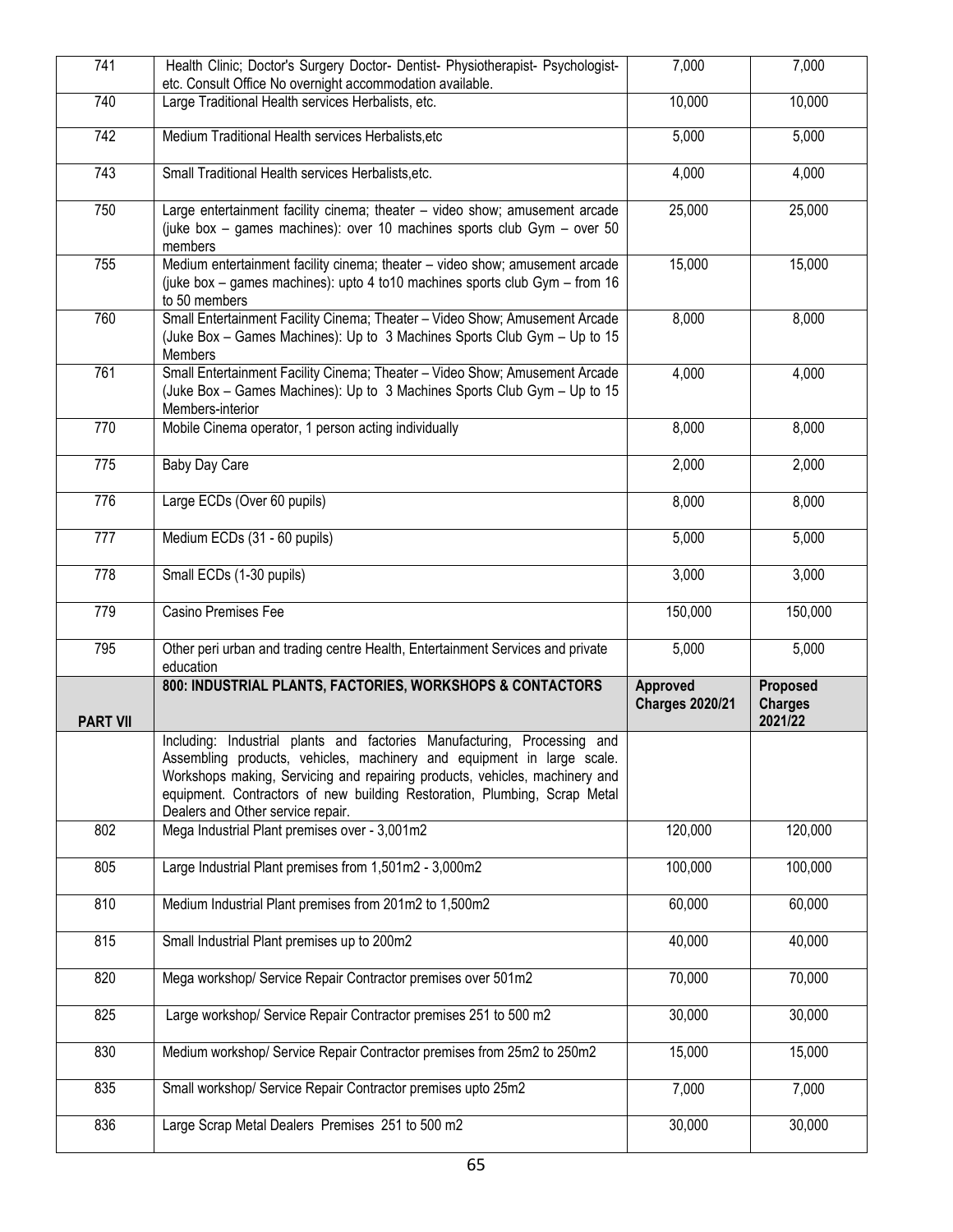| 837 | Medium Scrap Metal Dealers Premises 25m2 to 250m2                                     | 20,000                                  | 20,000                                  |
|-----|---------------------------------------------------------------------------------------|-----------------------------------------|-----------------------------------------|
| 860 | Small Scrap Metal Dealers premises upto 25m2                                          | 20,000                                  | 20,000                                  |
| 895 | Rural trading centre, Workshop                                                        | 4,000                                   | 4,000                                   |
| 896 | Application For Proposed Business Permit                                              | 1,000                                   | 1,000                                   |
| 897 | Re-Proposal of Business Permit (Normal Renewal) before 31 <sup>st</sup> December      | 500                                     |                                         |
| 898 | Re-Proposal of Business Permit (Late Renewal) after 1 <sup>st</sup> January           | Normal Renewal +<br>500                 | Normal Renewal<br>$+500$                |
| 899 | Penalty For Late Payment of Business Permit (Penalty) after 31 <sup>st</sup> of March | 50 % of P.V                             | 50 % of P.V                             |
| 900 | Change of Nature of Business within Calendar year                                     | 50 % of Present<br><b>Business Code</b> | 50 % of Present<br><b>Business Code</b> |
| 901 | Duplicate permit                                                                      | 1,000                                   | 1,000                                   |
| 902 | Transfer of permit                                                                    | 1,000                                   | 1,000                                   |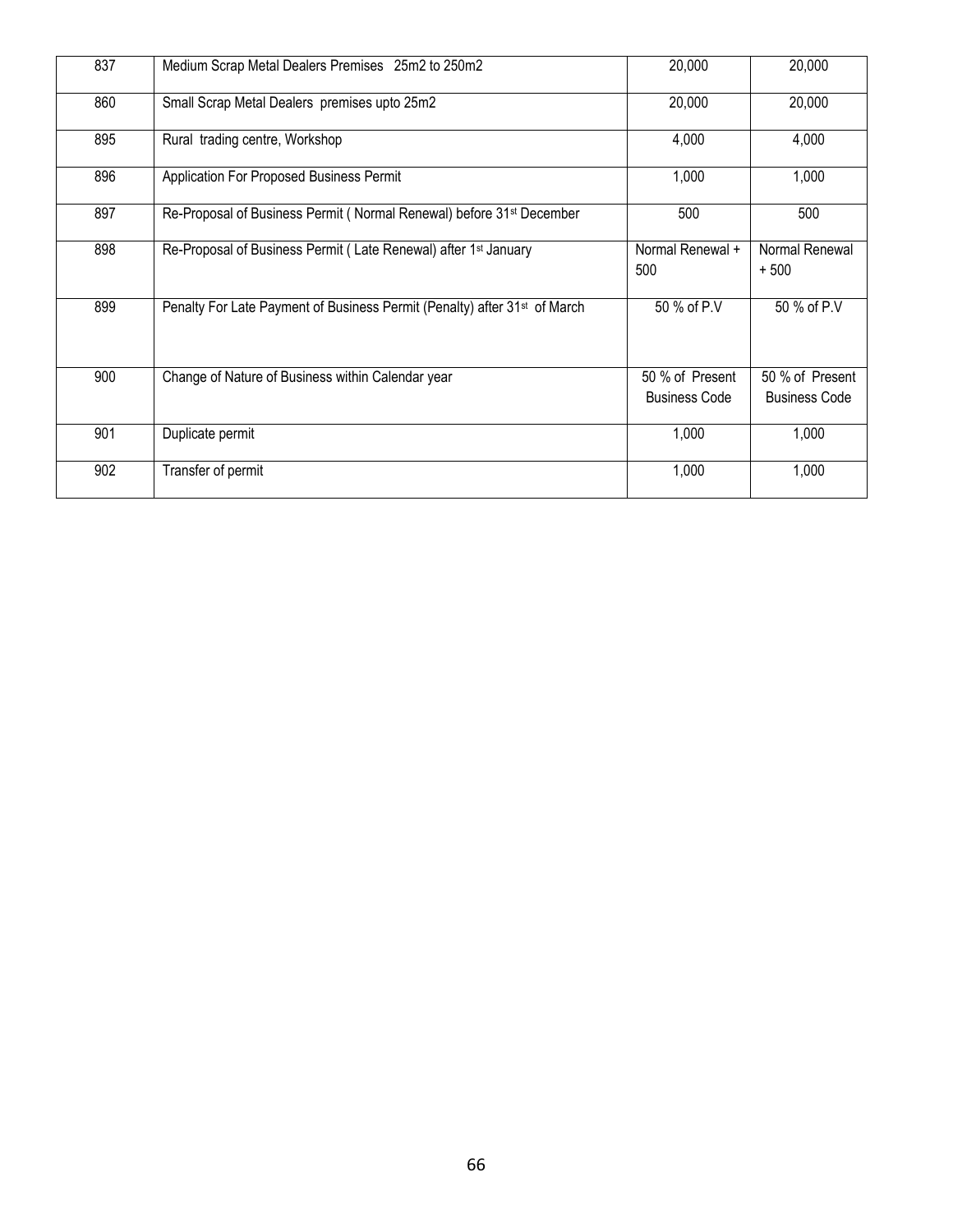## **FOURTEENTH SCHEDULE: MAXIMUM THRESHOLD WEIGHTS**

| Crop                   | <b>Unit of Measure</b> | <b>Maximum Weight KGS</b> |
|------------------------|------------------------|---------------------------|
| Cereals                |                        |                           |
| Dry maize              | <b>Bag</b>             | 50                        |
| Green maize            | <b>Bag</b>             | 50                        |
| Finger millet          | Bag                    | 50                        |
| Sorghum                | <b>Bag</b>             | 50                        |
| Wheat                  | Bag                    | 50                        |
| Legumes                | <b>Bag</b>             | 50                        |
| <b>Beans Canadian</b>  | Bag                    | 50                        |
| Beans mwitemania       | Bag                    | 50                        |
| Mwezimoja              | Bag                    | 50                        |
| Beans delichons(njahi) | Bag                    | 50                        |
| Green gram             | Bag                    | 50                        |
| Cow peas               | Bag                    | 50                        |
| Fresh peas             | Bag                    | 50                        |
| Ground nuts            | Bag                    | 50                        |
| Roots and tubers       | Bag                    | 50                        |
| Red irish potatoes     | <b>Bag</b>             | 50                        |
| White irish potatoes   | <b>Bag</b>             | 50                        |
| Cassava fresh          | <b>Bag</b>             | 50                        |
| Sweet potatoes         | Bag                    | 50                        |
| Cabbages               | Bag                    | 50                        |
| Carrots                | Bag                    | 50                        |
| Tomatoes               | Crate                  | 50                        |
| Onions dry             | Bag                    | 50                        |
| Spring onions          | Bag                    | 50                        |
| Chilies                | Bag                    | 50                        |
| Cucumber               | Bag                    | 50                        |
| Capsicums              | <b>Bag</b>             | 50                        |
| <b>Brinjals</b>        | Bag                    | 50                        |
| Cauliflower            | Bag                    | 50                        |
| Lettuce                | Bag                    | 50                        |
| Passion fruits         | Bag                    | 50                        |
| Oranges                | Bag                    | 50                        |
| Lemons (local)         | Bag                    | 50                        |
| Mangoes (ngowe)        | Bag                    | 50                        |
| Limes                  | <b>Bag</b>             | 50                        |
| Pineapples             | <b>Bag</b>             | 50                        |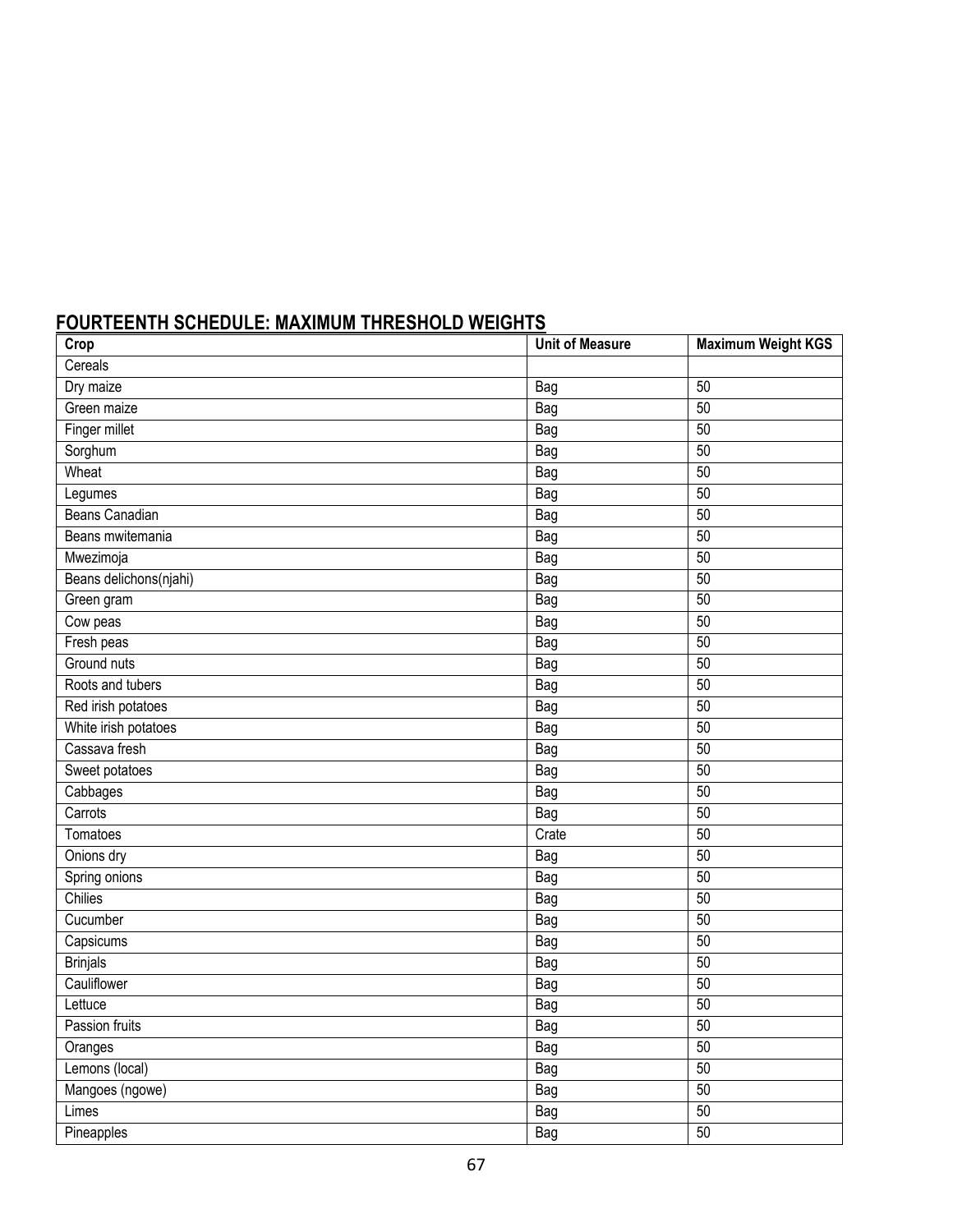| awpaw<br>. In | Bad | ้วบ |
|---------------|-----|-----|

 $\overline{1}$ 

| FIFTEENTH SCHEDULE: TRADE, ENERGY & INDUSTRIALIZATION |                                             |                                    |                                    |  |  |  |
|-------------------------------------------------------|---------------------------------------------|------------------------------------|------------------------------------|--|--|--|
| <b>WEIGHTS AND MEASURES ACT CAP 513 LAWS OF KENYA</b> |                                             |                                    |                                    |  |  |  |
| <b>Item</b>                                           | Description of fee or charge on service     | <b>Approved Charges</b><br>2020/21 | <b>Proposed Charges</b><br>2021/22 |  |  |  |
|                                                       | Weights                                     |                                    |                                    |  |  |  |
|                                                       | <b>Capacity</b>                             |                                    |                                    |  |  |  |
| 1001                                                  | 5kg and under                               | 40                                 | 40                                 |  |  |  |
| 1002                                                  | 10 and 20kg                                 | 200                                | 200                                |  |  |  |
| 1003                                                  | 50 <sub>kg</sub>                            | 1,000                              | 1,000                              |  |  |  |
| 1004                                                  | 200kg                                       | 2,000                              | 2,000                              |  |  |  |
| 1005                                                  | 500kg                                       | 4,000                              | 4,000                              |  |  |  |
|                                                       | <b>Weighing Instruments</b>                 |                                    |                                    |  |  |  |
|                                                       | Capacity                                    |                                    |                                    |  |  |  |
| 1011                                                  | 15kg counter scale (Roberval)               | 200                                | 200                                |  |  |  |
| 1012                                                  | 100kg SSB                                   | 1,000                              | 1,000                              |  |  |  |
| 1013                                                  | 250kg 3901 Platform                         | 1,000                              | 1,000                              |  |  |  |
| 1014                                                  | 500kg dial Platform                         | 2,000                              | 2,000                              |  |  |  |
| 1015                                                  | 1 ton dial Platform                         | 3,000                              | 3,000                              |  |  |  |
| 1016                                                  | 30 ton weighbridge (Mechanical)             | 12,400                             | 12,400                             |  |  |  |
| 1017                                                  | 30kg counter scale (Electronic)             | 800                                | 800                                |  |  |  |
| 1018                                                  | 150kg Platform (Electronic)                 | 1,200                              | 1,200                              |  |  |  |
| 1019                                                  | 500kg Platform (Electronic)                 | 2,000                              | 2,000                              |  |  |  |
| 1020                                                  | 1 ton Platform (Electronic)                 | 5,000                              | 5,000                              |  |  |  |
| 1021                                                  | 15 ton axle weigher (electronic)            | 8,400                              | 8,400                              |  |  |  |
| 1022                                                  | 60 ton weighbridge (electronic)             | 28,400                             | 28,400                             |  |  |  |
| 1023                                                  | 80 ton weighbridge (electronic)             | 32,400                             | 32,400                             |  |  |  |
| 1024                                                  | 160 ton multi deck weighbridge (Electronic) | 64,400                             | 64,400                             |  |  |  |
|                                                       | <b>Measuring Instruments</b>                |                                    |                                    |  |  |  |
|                                                       | Capacity                                    |                                    |                                    |  |  |  |
| 1030                                                  | Technician's check pump (5ltr-20lt)         | 200                                | 200                                |  |  |  |
| 1031                                                  | Mechanical Dispensing pump                  | 1,000                              | 1,000                              |  |  |  |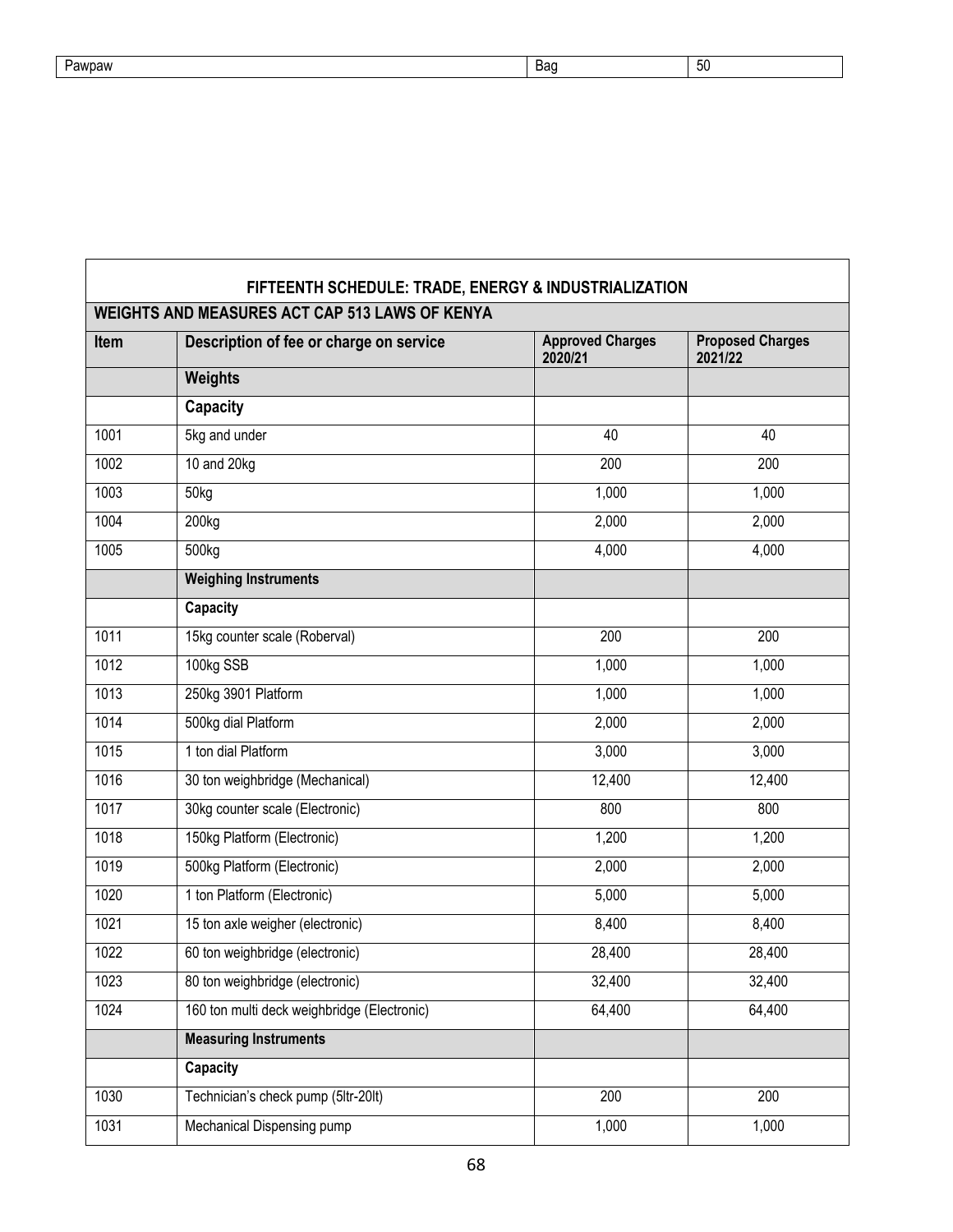| 1032 | Electronic Dispensing pump | 1,200 | ,200 |
|------|----------------------------|-------|------|
|      | <b>Mileage</b>             |       |      |
| 1041 | Per km                     | 50    | 50   |

٦

| <b>SIXTEENTH SCHEDULE: GENDER</b>                                        |                                                                                                                                          |                          |                   |                    |  |
|--------------------------------------------------------------------------|------------------------------------------------------------------------------------------------------------------------------------------|--------------------------|-------------------|--------------------|--|
| COUNTY ALCOHOLIC DRINKS CONTROL ACT, 2015- ALCOHOLIC DRINKS LICENCE FEES |                                                                                                                                          |                          |                   |                    |  |
| <b>BRIMS</b><br><b>CODE</b>                                              | Category                                                                                                                                 | Proposed Charges 2021/22 |                   |                    |  |
|                                                                          |                                                                                                                                          | <b>City/Municipalit</b>  | <b>Urban Area</b> | <b>Rural Areas</b> |  |
|                                                                          | <b>Manufacturer's Alcoholic Drink License</b>                                                                                            |                          |                   |                    |  |
|                                                                          | Brewer's alcoholic drink Licence<br>For Each alcoholic drink or Product Manufacture                                                      |                          |                   |                    |  |
| 1-8001                                                                   | One Million Litres and Above Per Annum                                                                                                   | 1,000,000                | 1,000,000         | 1,000,000          |  |
| $1 - 8002$                                                               | Between five Hundred Thousand (500,000) and Nine Hundred<br>Ninety Nine Thousand Nine Hundred Ninety Nine (999,999) litres<br>Per Annum  | 500,000                  | 500,000           | 500,000            |  |
| $1 - 8003$                                                               | Above twelve Thousand (12,000) but below Four Hundred and<br>Ninety Nine Thousand Nine Hundred Ninety Nine (499,999) litres<br>Per Annum | 250,000                  | 250,000           | 250,000            |  |
| 1-8004                                                                   | Twelve thousand litres (12,000) and below per annum -All<br>locations                                                                    | 50,000                   | 50,000            | 50,000             |  |
| 1-8005                                                                   | <b>Other Distillations</b>                                                                                                               | 200,000                  | 200,000           | 200,000            |  |
| 1-8008                                                                   | General retail alcoholic drink license                                                                                                   | 50,000                   | 30,000            | 15,000             |  |
| 1-8010                                                                   | General retail alcoholic drink license (Off License)                                                                                     | 24,000                   | 18,000            | 12,000             |  |
| $1 - 8011$                                                               | Wholesale alcoholic drink license for each Premises- All locations                                                                       | 50,000                   | 50,000            | 50,000             |  |
| $1 - 8012$                                                               | (1)Bottler's (manufacturer's) alcoholic drink license - All locations                                                                    | 250,000                  | 250,000           | 250,000            |  |
| $1 - 8013$                                                               | (2) Depot license, in addition to subparagraph (1), per depot- All<br>locations                                                          | 50,000                   | 50,000            | 50,000             |  |
| 1-8014                                                                   | (1) Distributor alcoholic drink license - All locations                                                                                  | 50,000                   | 50,000            | 50,000             |  |
| 1-8015                                                                   | (2) Depot license, in addition to subparagraph(1), per depot - All<br>locations                                                          | 20,000                   | 20.000            | 20,000             |  |
| $1 - 8016$                                                               | Hotel alcoholic drink license                                                                                                            | 50,000                   | 30,000            | 20,000             |  |
|                                                                          | Other classes-                                                                                                                           |                          |                   |                    |  |
| $1 - 8022$                                                               | Where the license holds a general retail alcoholic drink license in<br>respect of the same premises - All locations                      | 5,000                    | 5,000             | 5,000              |  |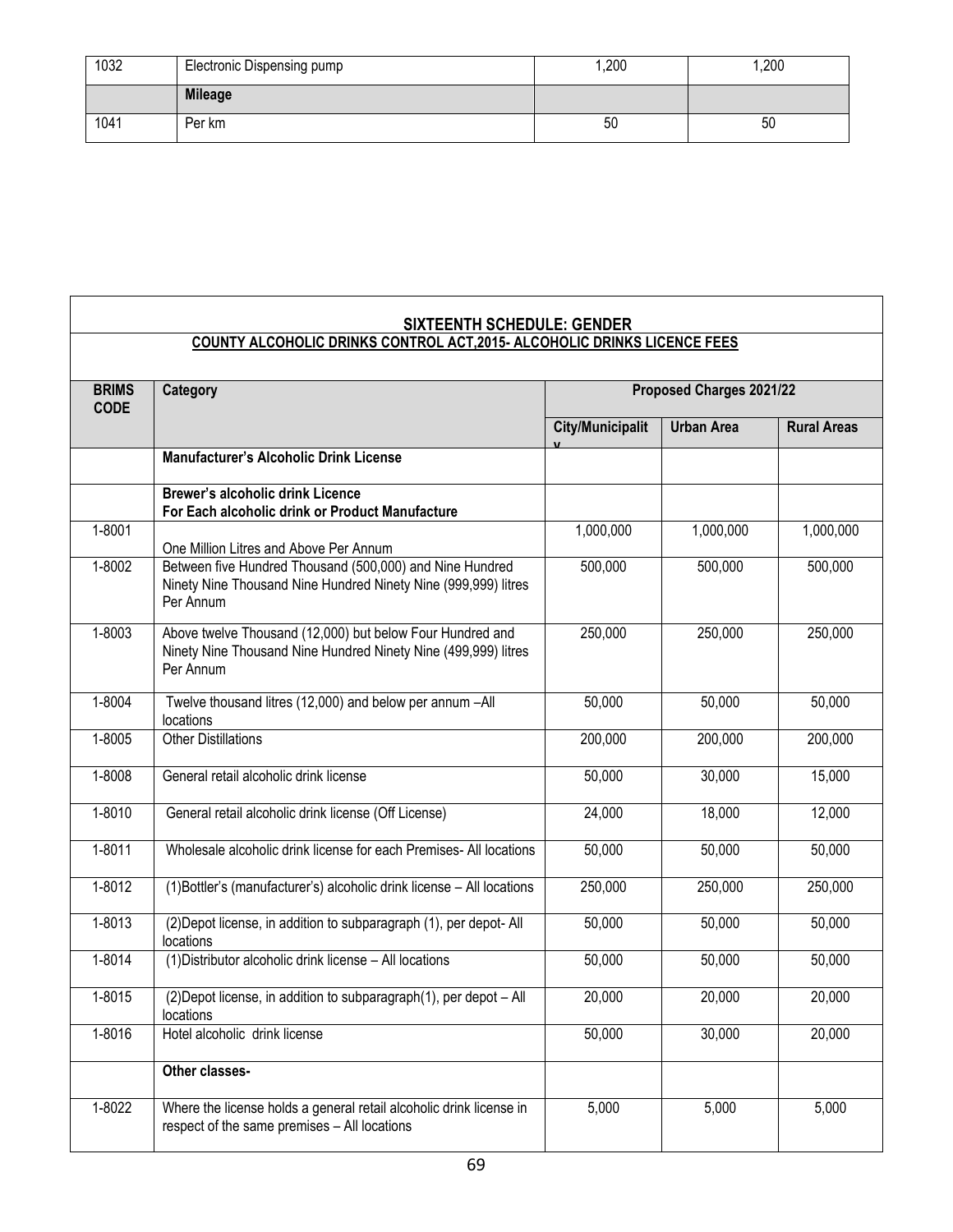#### **SIXTEENTH SCHEDULE: GENDER COUNTY ALCOHOLIC DRINKS CONTROL ACT,2015- ALCOHOLIC DRINKS LICENCE FEES**

| <b>BRIMS</b><br><b>CODE</b> | Category                                                                                                                       | Proposed Charges 2021/22 |                   |                    |
|-----------------------------|--------------------------------------------------------------------------------------------------------------------------------|--------------------------|-------------------|--------------------|
|                             |                                                                                                                                | <b>City/Municipalit</b>  | <b>Urban Area</b> | <b>Rural Areas</b> |
| 1-8023                      | Restaurant alcoholic drink license                                                                                             | 30,000                   | 20,000            | 10,000             |
| 1-8025                      | (1) Club alcoholic drink license (member's club)                                                                               | 100,000                  | 80,000            | 50,000             |
| 1-8026                      | (2) Club alcoholic drink license (proprietary club or night club or<br>discotheque)                                            | 100,000                  | 80,000            | 50,000             |
| 1-8030                      | Supermarket, Shop or retail service over 1-50 employees<br>alcoholic drink license                                             | 80,000                   | 50,000            | 30,000             |
| 1-8031                      | Theatre alcoholic drink license - All locations                                                                                | 15,000                   | 15,000            | 15,000             |
|                             | Traveler's alcoholic drink license                                                                                             |                          |                   |                    |
| 1-8032                      | a) where the license does not hold a general retail alcoholic drink<br>license in respect of the same premises - All locations | 30,000                   | 30,000            | 30,000             |
| 1-8033                      | b) Where the license holds a general retail alcoholic drink license<br>in respect of the same premises - All locations         | 15,000                   | 15,000            | 15,000             |
| 1-8034                      | Railway restaurant car alcoholic drink license, per car-where<br>applicable                                                    | 5,000                    | 5,000             | 5,000              |
| 1-8035                      | Steamship alcoholic drink license, per steamship - where<br>applicable                                                         | 30,000                   | 30,000            | 30,000             |
| 1-8036                      | Temporary or occasional drink license per day -All locations                                                                   | 1,000                    | 1,000             | 1,000              |
| $1 - 8037$                  | For transferring an alcoholic drink license - All locations                                                                    | 1,000                    | 1,000             | 1,000              |
| 1-8038                      | For removing an alcoholic drink license                                                                                        | 500                      | 500               | 500                |
| 1-8039                      | For the issue of an assurance under the Act - All locations                                                                    | 1,000                    | 1,000             | 1,000              |
| $1 - 8040$                  | For the issue of a duplicate license - All locations                                                                           | 1,500                    | 1,000             | 500                |
| $1 - 8045$                  | Application for a new or renewal of an alcoholic drink license                                                                 | 1,000                    | 1,000             | 1,000              |
| 1-8046                      | Penalty For Late Payment of Alcoholic Drinks License(Penalty)<br>after 31 <sup>st</sup> of March                               | 5 % of P.V               | 5 % of P.V        | 5 % of P.V         |

#### **License hours and conditions**

| License                                                  | <b>License Hours, Conditions and Exceptions</b>                                           |  |
|----------------------------------------------------------|-------------------------------------------------------------------------------------------|--|
| General Retail Alcoholic Drinks License                  | Authorizedtosellalcoholicdrinks:                                                          |  |
|                                                          | a) FromMondaytoFridayduring thehours of 5.00p.m.to 11.00p.m.                              |  |
|                                                          | b) During weekends and public holidays duringthehoursof2:00pmto11:00p.m.                  |  |
| (off<br>RetailAlcoholicDrinksLicense<br>General          | Authorized to sellal coholic drink on any day of the week during the hours of 5:00p.m. to |  |
| license) winesand spirits retailers (rural or sub-urban) | 8:30p.m.                                                                                  |  |
| General Retail of Busaa Drink License                    | Authorized to sell alcoholic drink on any day of the week during the hours of 2:00p.m.    |  |
|                                                          | to 8:30 p.m.                                                                              |  |
| Supermarket<br>franchised<br>retail<br>stores<br>or      | Authorized to sell alcoholic drinks on any day of the week during the hours of            |  |
| (urban)alcoholicdrinklicense(off-license)                | 10:00a.m to 8:30p.m.                                                                      |  |